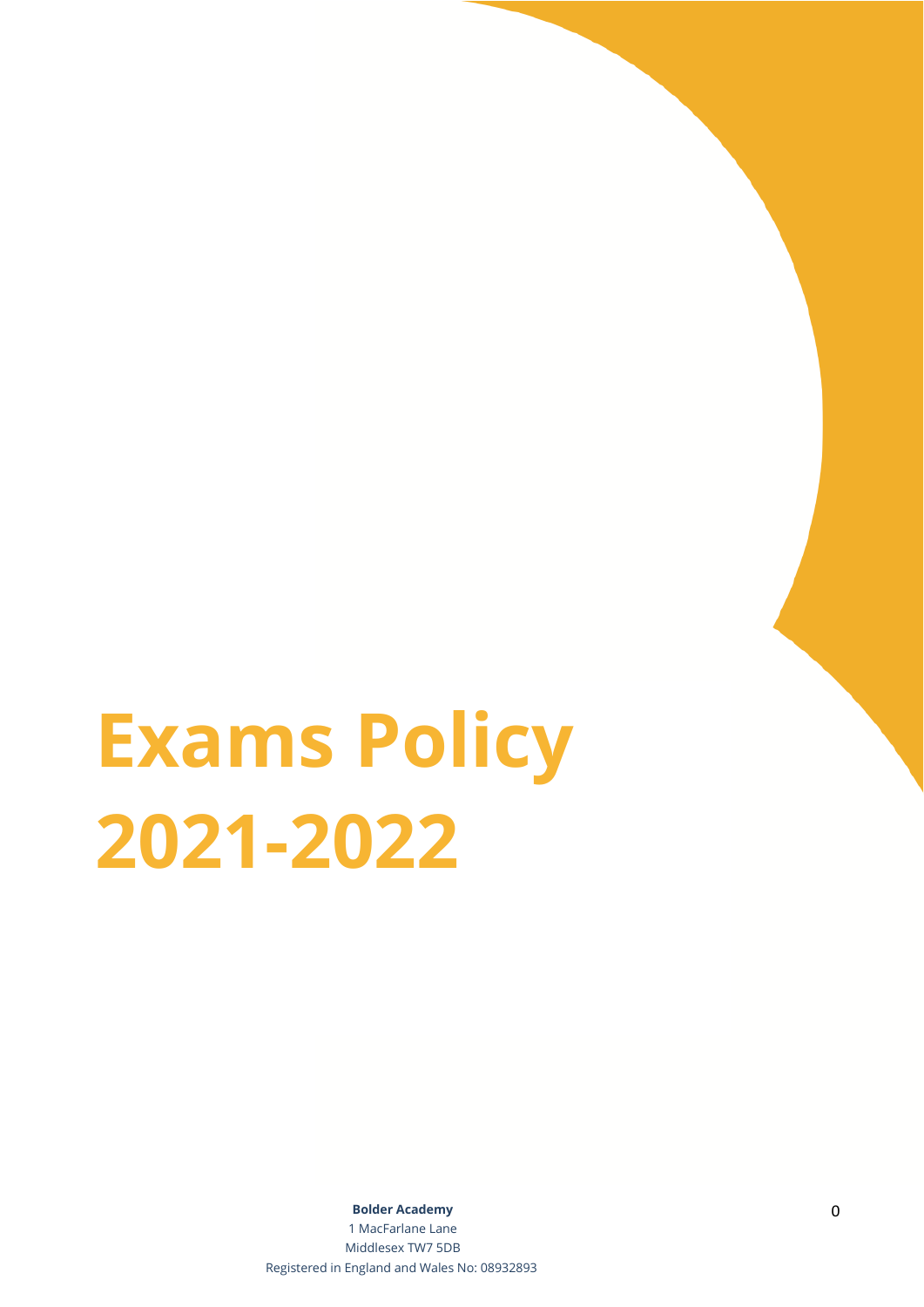| This document is called:                | <b>Exams Policy 2021-2022</b>                                                 |
|-----------------------------------------|-------------------------------------------------------------------------------|
| It applies to:                          | All staff at Bolder Academy, Students and<br>Parents/Carers of Bolder Academy |
| Person responsible for<br>its revision: | Headteacher                                                                   |
| <b>Status:</b>                          | Non-Statutory                                                                 |
| <b>Published on:</b>                    | The Academy Website                                                           |
| <b>Approval by:</b>                     | Governing Board or Delegated Committee                                        |
| <b>Review frequency:</b>                | Every year                                                                    |
| Date of approval:                       | October 2021                                                                  |
| Date of next approval:                  | October 2022                                                                  |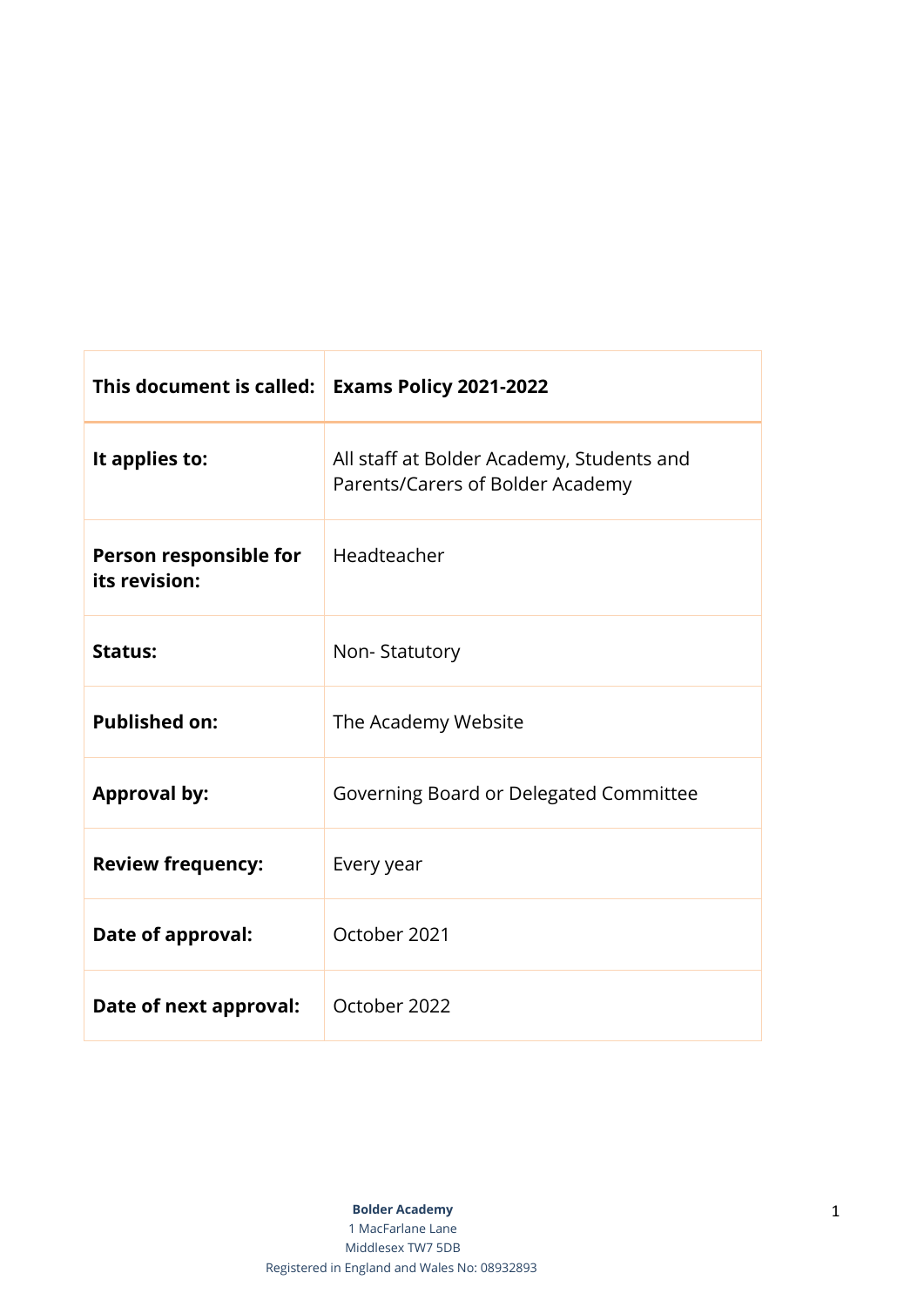# **Contents**

| 1.                                                                                     |  |
|----------------------------------------------------------------------------------------|--|
|                                                                                        |  |
|                                                                                        |  |
|                                                                                        |  |
|                                                                                        |  |
|                                                                                        |  |
|                                                                                        |  |
|                                                                                        |  |
|                                                                                        |  |
|                                                                                        |  |
|                                                                                        |  |
|                                                                                        |  |
|                                                                                        |  |
|                                                                                        |  |
|                                                                                        |  |
|                                                                                        |  |
|                                                                                        |  |
|                                                                                        |  |
|                                                                                        |  |
|                                                                                        |  |
|                                                                                        |  |
|                                                                                        |  |
|                                                                                        |  |
|                                                                                        |  |
|                                                                                        |  |
|                                                                                        |  |
| Appendix 3 - Internal Assessment Appeals Procedure (Internal Assessment Decisions)  40 |  |
| Appendix 4 - Internal Appeals Procedure (Disputes over Review of Results or Appeal)43  |  |
| Appendix 5 - Non-Examination Assessment Policy and Procedures47                        |  |
|                                                                                        |  |
|                                                                                        |  |
|                                                                                        |  |
|                                                                                        |  |
|                                                                                        |  |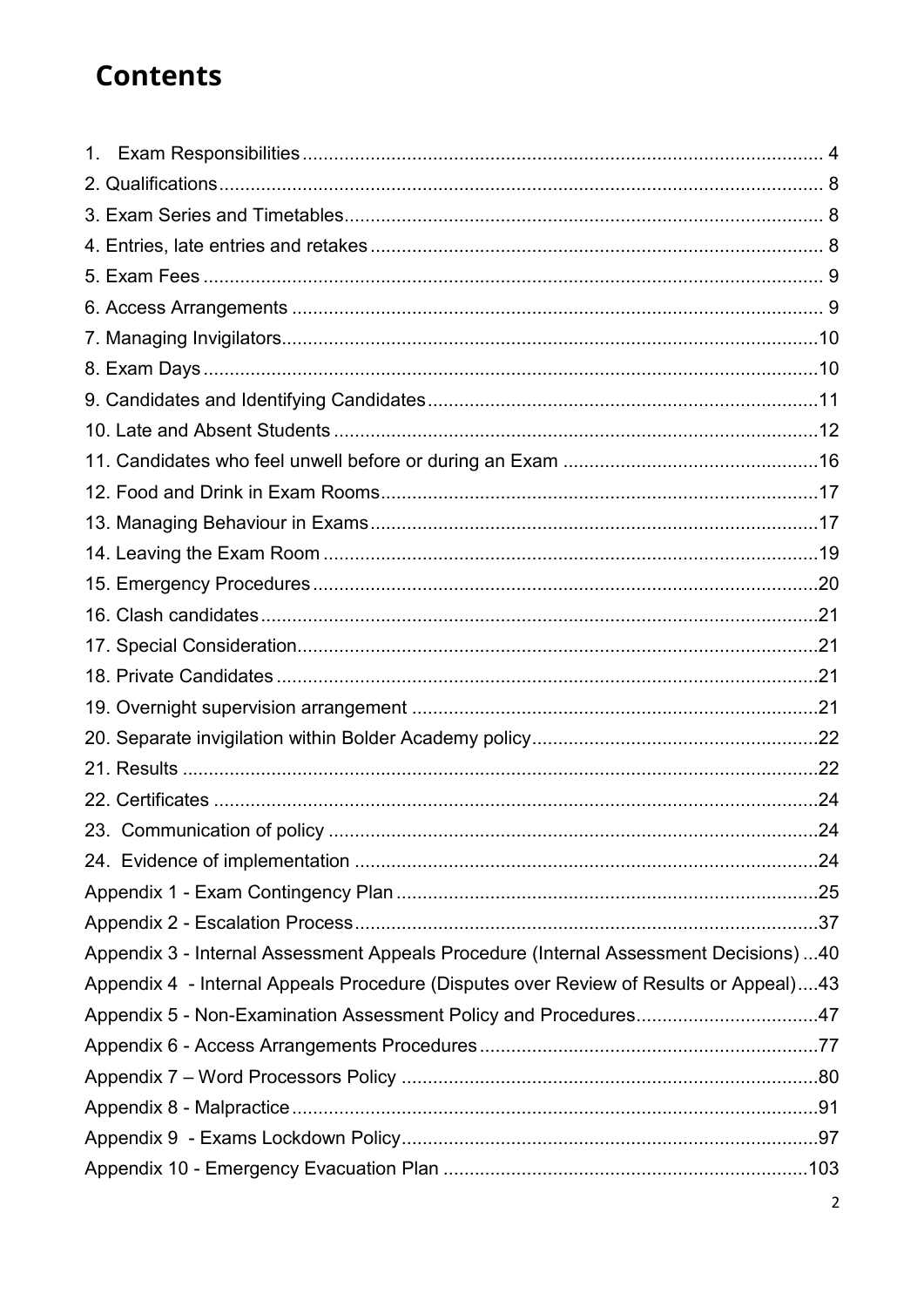| Appendix 14 - Access to Scripts, Reviews of Results and Appeals Procedures 121 |  |
|--------------------------------------------------------------------------------|--|
| Appendix 15 - Exams General Data Protection Regulation Policy124               |  |
|                                                                                |  |
|                                                                                |  |
|                                                                                |  |
|                                                                                |  |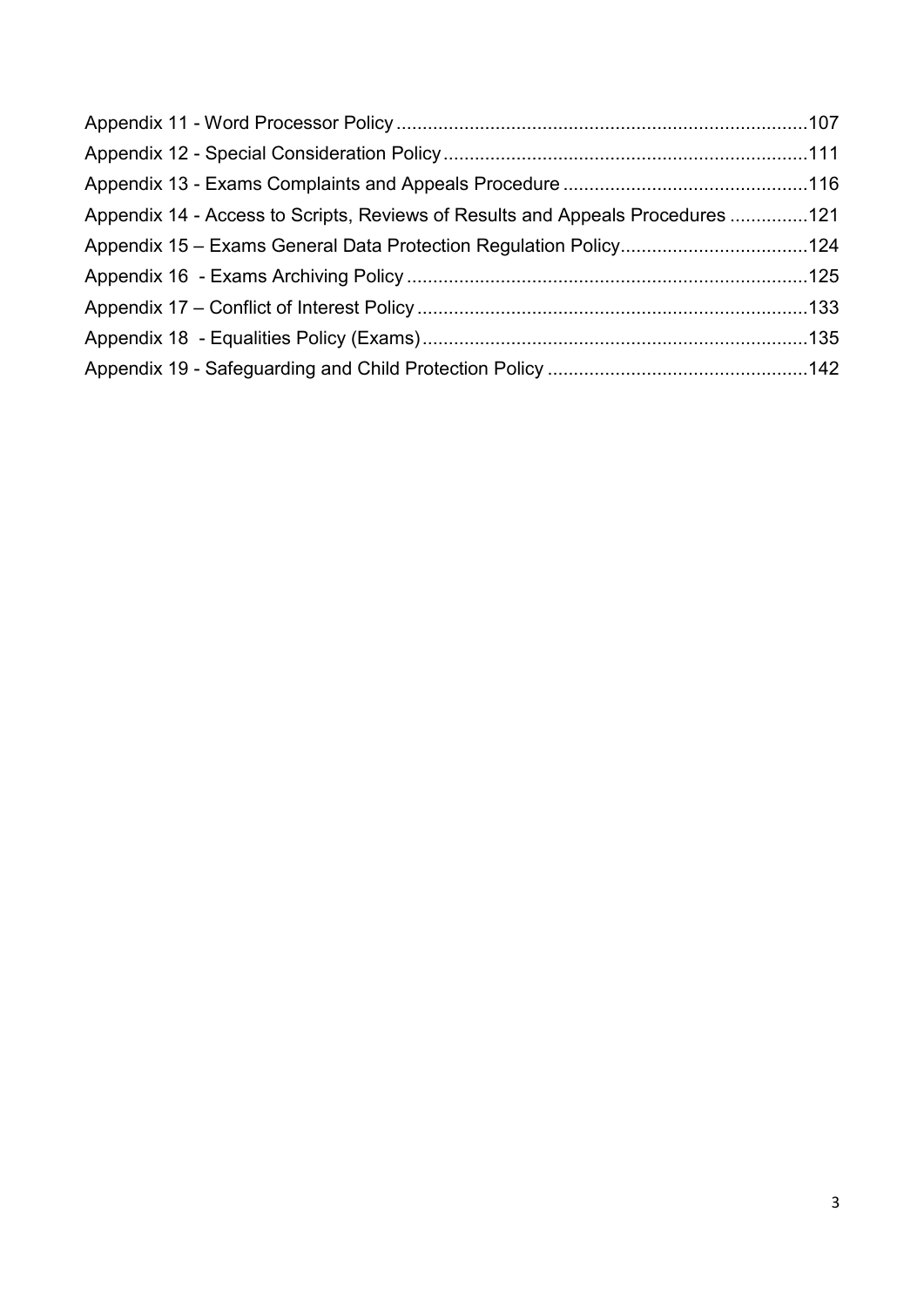# **Purpose of the Exam Policy**

- To ensure the planning and management of exams is conducted efficiently and in the best interest of candidates;
- To ensure the operation of an efficient exam system with clear guidelines for all relevant staff and candidates.

It is the responsibility of everyone involved in Bolder Academy's exam processes to read, understand and implement this policy.

The Exam Policy should be read in conjunction with the JCQ Instructions for Conducting Exams 2021.

The following supporting policies are available on our website: bolderacademy.co.uk

Data Protection Policy (including SAR appendix) May 2020

Data Retention Policy Nov 2020

Public Sector and Equalities Policy 2021

Safeguarding and Child Protection Policy Jan 2021

Special Educational Needs and Disabilities Policy January 2021

# <span id="page-4-0"></span>**1. Exam Responsibilities**

#### **Head of Centre**

- Enables the relevant senior leader(s), the Examinations Officer and the SENDCO to receive appropriate training and support in order to facilitate the effective delivery of examinations and assessments within Bolder Academy, and ensure compliance with the published JCQ regulations.
- Appoints a SENDCO who will determine appropriate arrangements for candidates with learning difficulties and disabilities.
- Ensures centre staff undertake key tasks within the exams process and meet internal deadlines set by the Exams Officer.
- Makes sure that a teacher who teaches the subject being examined, or a senior member of teaching staff who has had overall responsibility for the subject department and/or preparing the candidates for the examination, is not an invigilator during the timetabled written examination or on-screen test.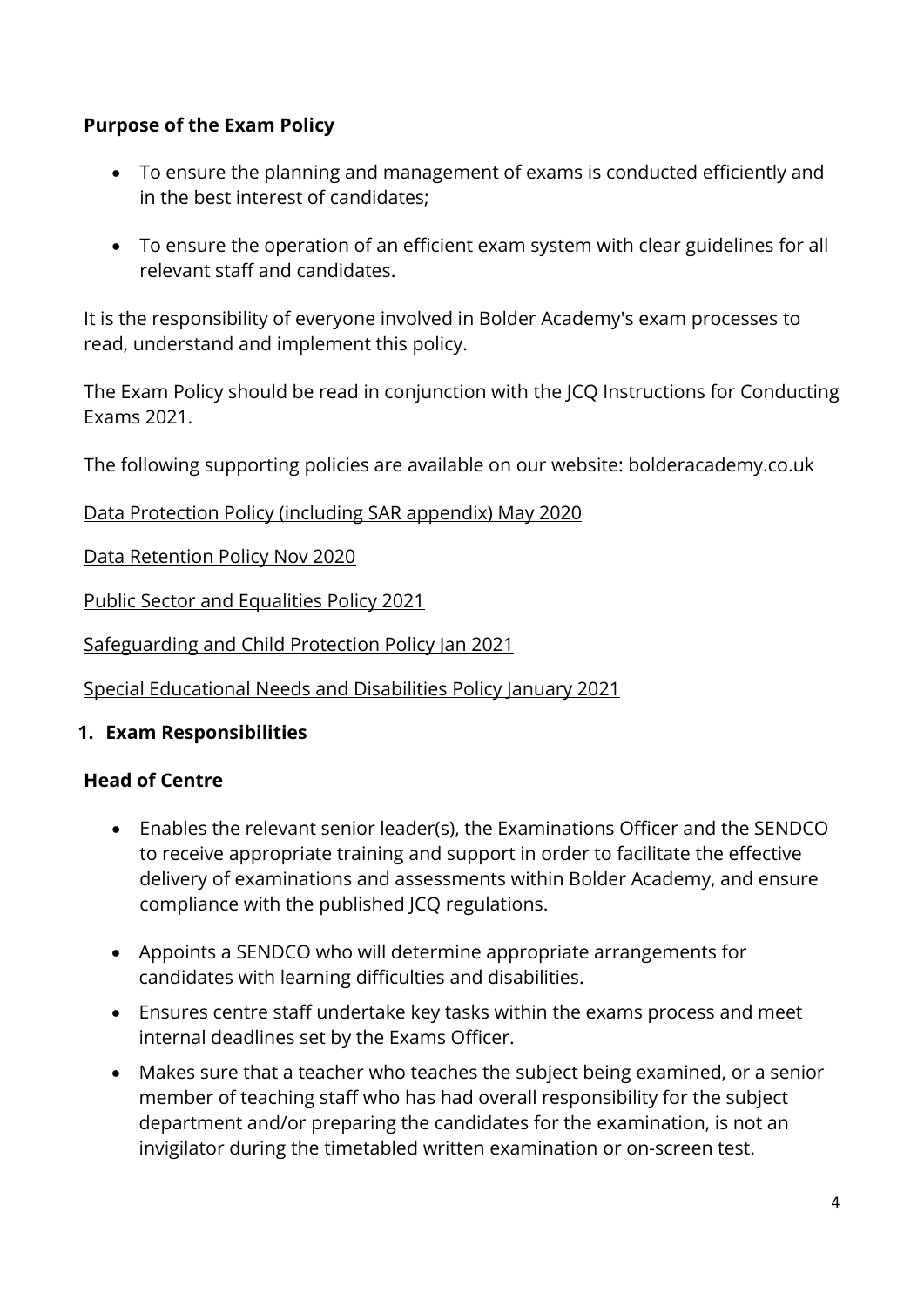- Ensures confidentiality and security within the examination process is compliant with and managed according to JCQ and awarding body regulations, guidance and instructions including:
	- o the location of Bolder Academy's secure storage facility in a secure room solely assigned to examinations for the purpose of administering secure examination materials.
	- o appropriate arrangements are in place to ensure that confidential materials are only delivered to authorised members of centre staff, The Assistant Head – Assessment and the Lead Administrator.
	- o access to the secure room and secure storage facility is restricted to the authorised 2-4 keyholders.
	- o the relevant Awarding Body is immediately informed if the security of question papers confidential supporting instructions is put at risk.
	- o that arrangements are in place to check that the correct question paper packets are opened by authorised members of centre staff
- Through taking an ethical approach and working proactively to avoid malpractice among students and staff takes all reasonable steps to prevent the occurrence of any malpractice/maladministration before, during the course of and after examinations have taken place.
- Ensures irregularities are investigated and informs the awarding bodies of any cases of alleged, suspected or actual incidents of malpractice or maladministration, involving a candidate or a member of staff, are reported to the awarding body immediately.
- Ensures risks to the exam process are assessed and appropriate risk management processes/contingency plans are in place (that allow the senior leadership team to act immediately in the event of an emergency or staff absence).

# **Exams Officer**

- Manages the administration of public and internal exams.
- Advises the Senior Leadership Team, subject and class tutors and other relevant support staff on annual exam timetables and application procedures as set by the various Awarding Bodies.
- Oversees the production and distribution to staff, governors and candidates of an annual calendar for all exams in which candidates will be involved and communicates regularly with staff concerning imminent deadlines and events.
- Ensures that candidates and their parents/carers are informed of and understand those aspects of the exam timetable that will affect them.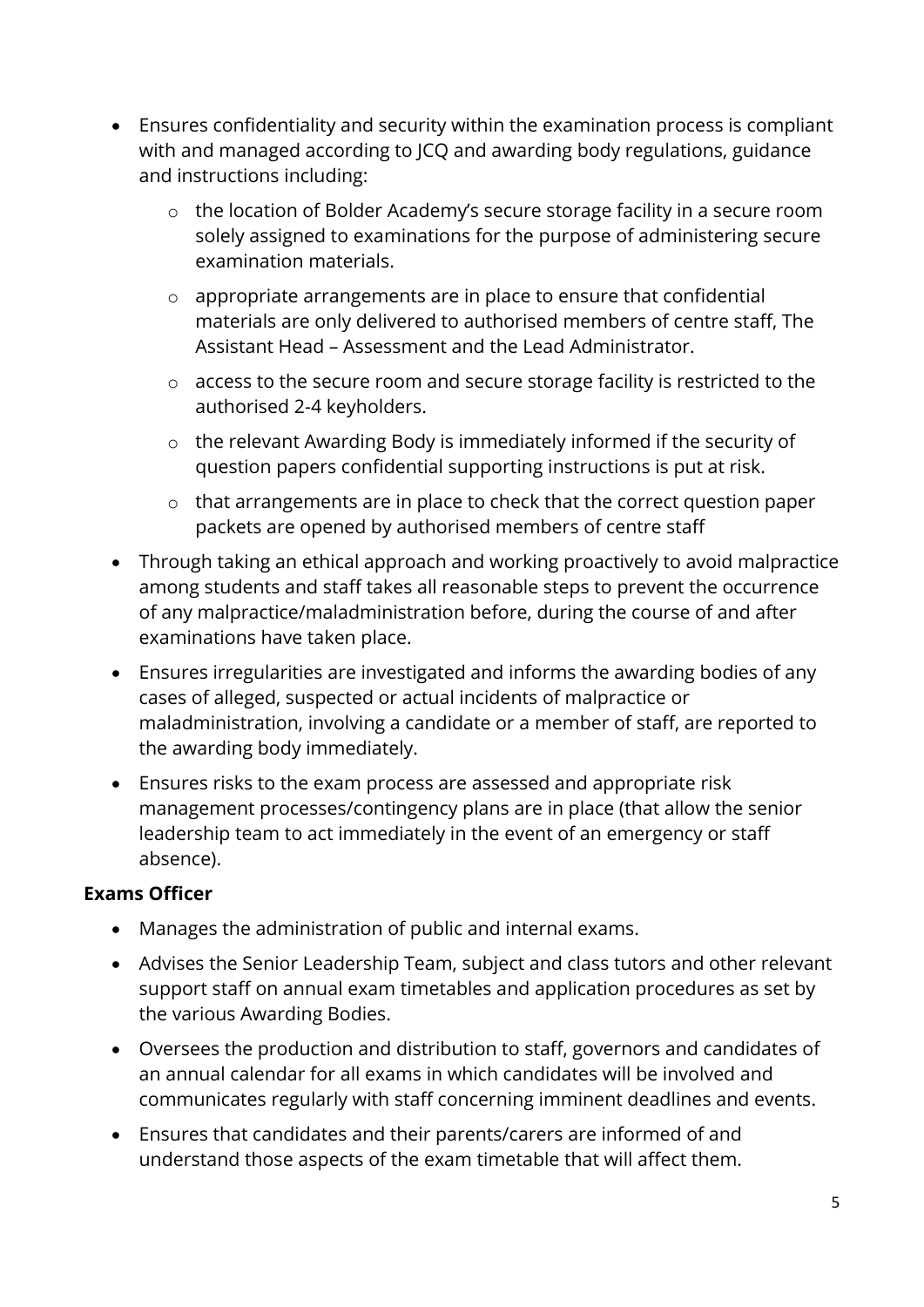- Consults with teaching staff to ensure that necessary coursework / controlled assessment is completed on time and in accordance with JCQ guidelines.
- Provides and confirms detailed data on estimated entries.
- Receives, checks and stores securely all exam papers and completed scripts.
- Administers access arrangements in line with JCQ regulations and SENDCO advice.
- Identifies and manages exam timetable clashes in accordance with JCQ regulations.
- Accounts for income and expenditures relating to all exam costs/charges.
- Line manages the invigilation team, organising the recruitment, training and monitoring a team of exams invigilators responsible for the conduct of exams.
- Submits candidates' coursework / controlled assessment marks, tracks despatch and stores returned coursework and any other material required by the appropriate awarding bodies correctly and on schedule.
- Arranges for dissemination of exam results and certificates to candidates and forwards, in consultation with the SLT, any appeals/re-mark requests.
- Maintains systems and processes to support the timely entry of candidates for their exams.
- Ensures that all special considerations for candidates are forwarded to the appropriate Exams Boards with all supporting evidence.

#### **Head of Departments (HoDs) are responsible for:**

- Deciding with the HoDs which specification will be taught and informing the Exams Officer of any changes.
- Ensuring that all exam codes are correct.
- Liaising with the teachers in their department to make sure that all candidates are entered for the correct exams/tiers; making sure that all the entries are received by the Exams Office in time, and authorising any late entries if needed/withdrawals.
- Submitting all estimated grades and coursework/NEA/controlled assessment grades to the Exams Office or directly to the Exam Board if agreed with the Exam Officer.
- Ensuring that all coursework/controlled assessments are marked and dispatched on time.
- Providing the Exams Officer with information to support any Special Consideration applications for NEA/coursework.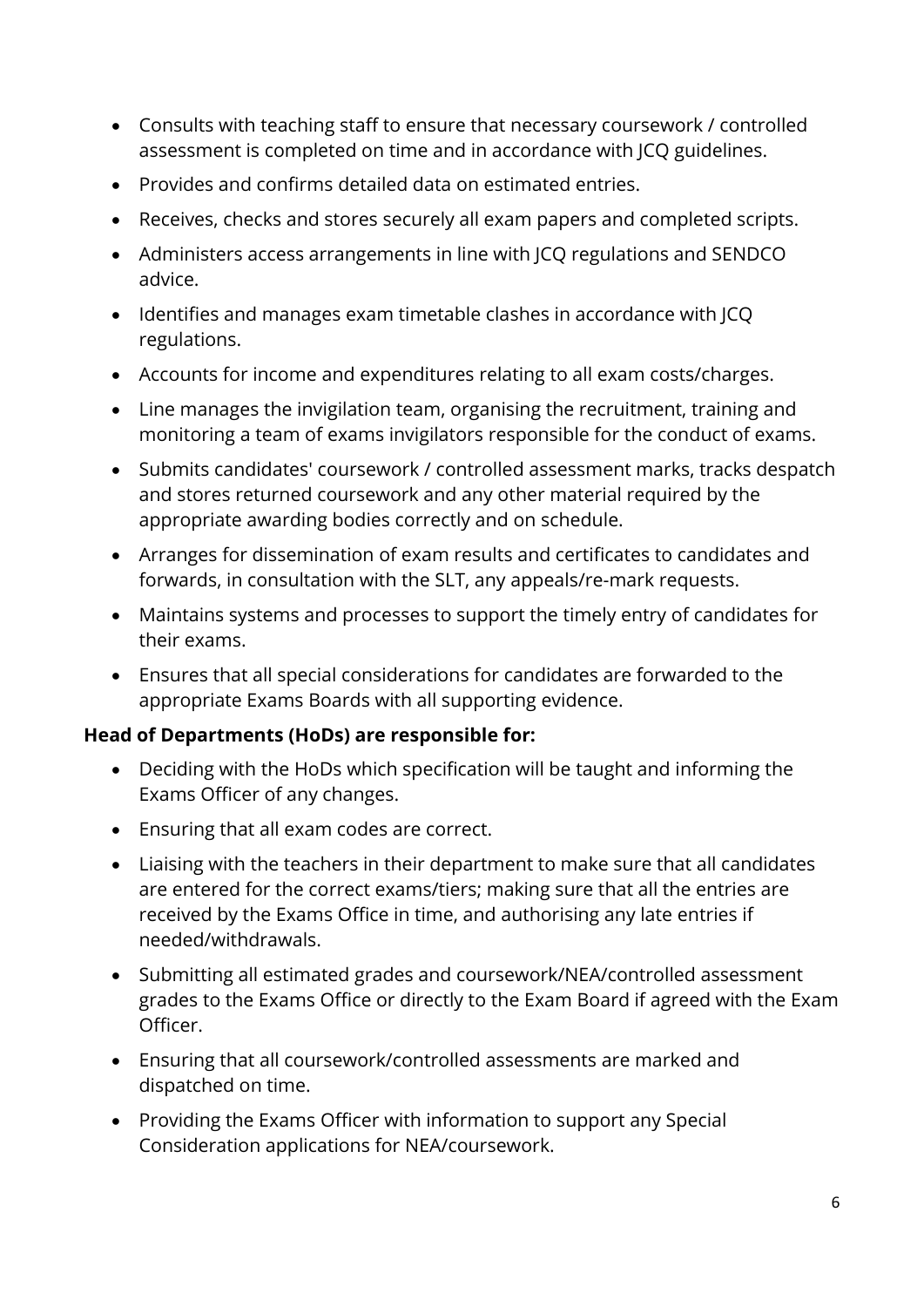• Deciding on individual resit requests at GCSE and A level in conjunction with the Assistant Head with responsibility for exams.

**Teachers** are responsible for:

- Identifying and then notifying the SENDCO of any concerns regarding individual students who may need access arrangements requirements (as soon as possible following transition to the school in Year 7).
- Provide evidence to support the application to JCQ to the SENDCO in a timely manner.
- Submission of candidates' names and tier of the paper to be sat to Senior Leadership Team.

#### **The SENDCO** is responsible for:

- Identification of candidates that may require access arrangements.
- Arranging for testing of candidates and determining required access arrangements for students.
- Making applications for special consideration using the JCQ publication 'Access arrangements, reasonable adjustments and special consideration'.
- Notifying all staff of a candidate's entitlement to Exam Access Arrangements once confirmed by the Exam Boards.
- Ensuring that the relevant documentation and evidence is held in accordance with JCQ regulations.
- Ensuring access arrangements register is updated when necessary.
- Ensuring that staff involved in supporting Access Arrangements are appropriately trained.

#### **Candidates** are responsible for:

- Confirmation and signing of entries.
- Notifying the Exams Officer of any errors to entries;
- Understanding coursework/NEA regulations and signing a declaration that authenticates the coursework/NEA as their own.
- Informing Bolder Academy of any circumstances which may require special consideration to be applied for.
- Ensuring they are present and on time. If they are not and there is an unauthorised absence candidate will be charged the exam fee.
- Abiding by JCQ requirements for candidate rules and examinations.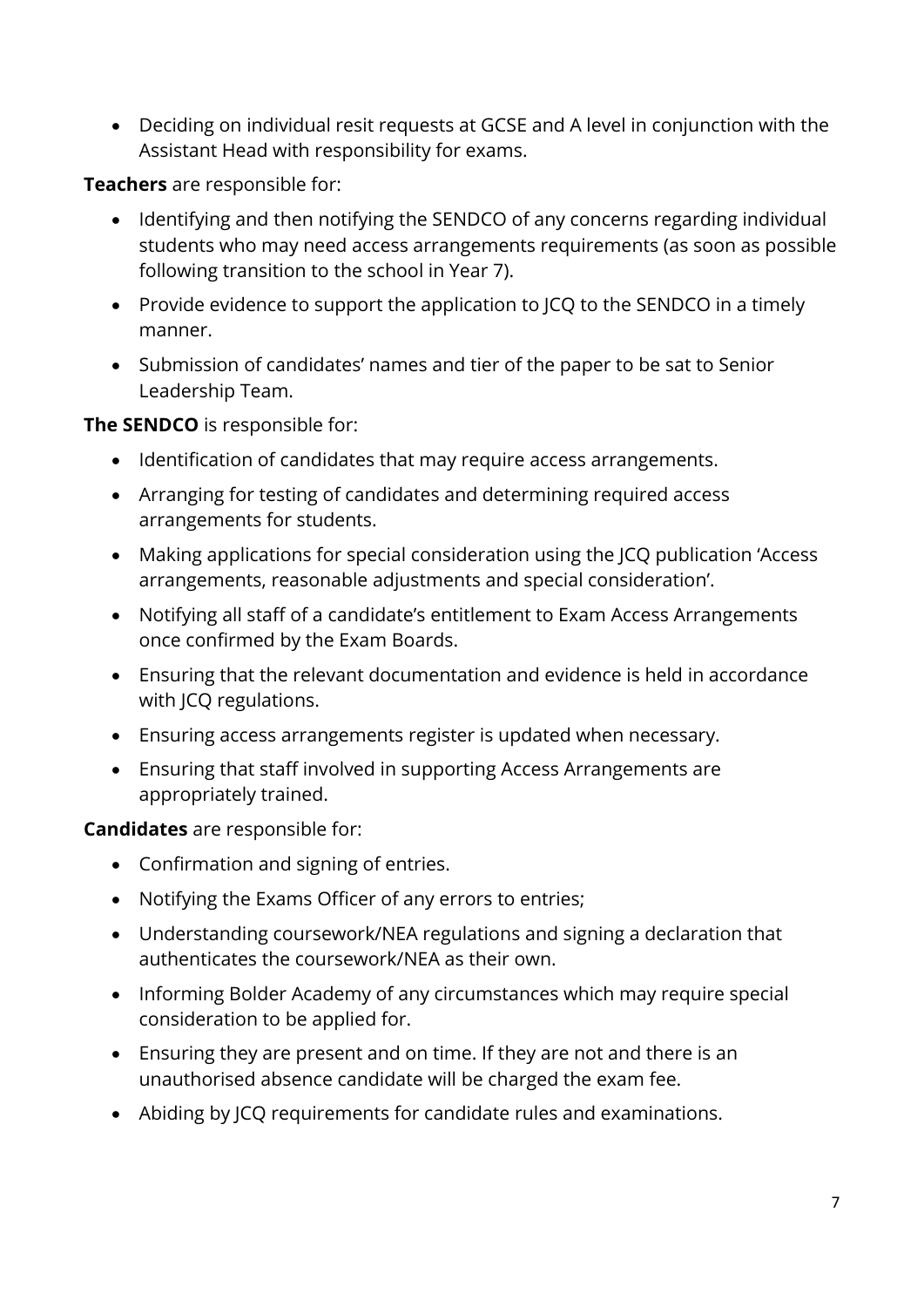# <span id="page-8-0"></span>**2. Qualifications**

The qualifications offered at this centre are decided by the Senior Leadership Team. The qualifications offered are included in the Bolder Academy Options Booklet available to download from the following web page <https://www.bolderacademy.co.uk/our-curriculum/assessment-and-exams>

Informing the Exams Officer of changes to a specification is the responsibility of the Head of Department alongside their senior leader.

Decisions on whether a candidate should be entered for a particular subject will be taken in consultation with the Assistant Head with responsibility for examinations.

#### <span id="page-8-1"></span>**3. Exam Series and Timetables**

Key dates in the academic year will be shared with Senior Leaders to aid planning of the Exam Schedule.

#### **Timetables and Communication**

In advance of each exam season (mock and external), examination timetables are provided by the Exams Officer to students and staff.

A member of the Senior Leadership Team will ensure parents/carers receive details of examination arrangements and that all relevant JCQ documentation and candidate notices are provided in line with JCQ regulations.

In advance of each exam season supporting guidance for students and/or parents/carers is provided by the appropriate member of the Senior Leadership Team.

Information for candidates and parents will be published on the school website.

# <span id="page-8-2"></span>**4. Entries, late entries and retakes**

Candidates are selected for their exam entries by the Deputy Headteacher and senior Leadership Team under guidance from Heads of Department's (HoDs) and subject teachers.

Candidates or parents/carers can request a subject entry, change of level or withdrawal. All requests should be made to [work@bolderacademy.co.uk](mailto:work@bolderacademy.co.uk) and will be considered by the Senior Leadership Team.

Bolder Academy does not currently act as an exam centre for other external organisations.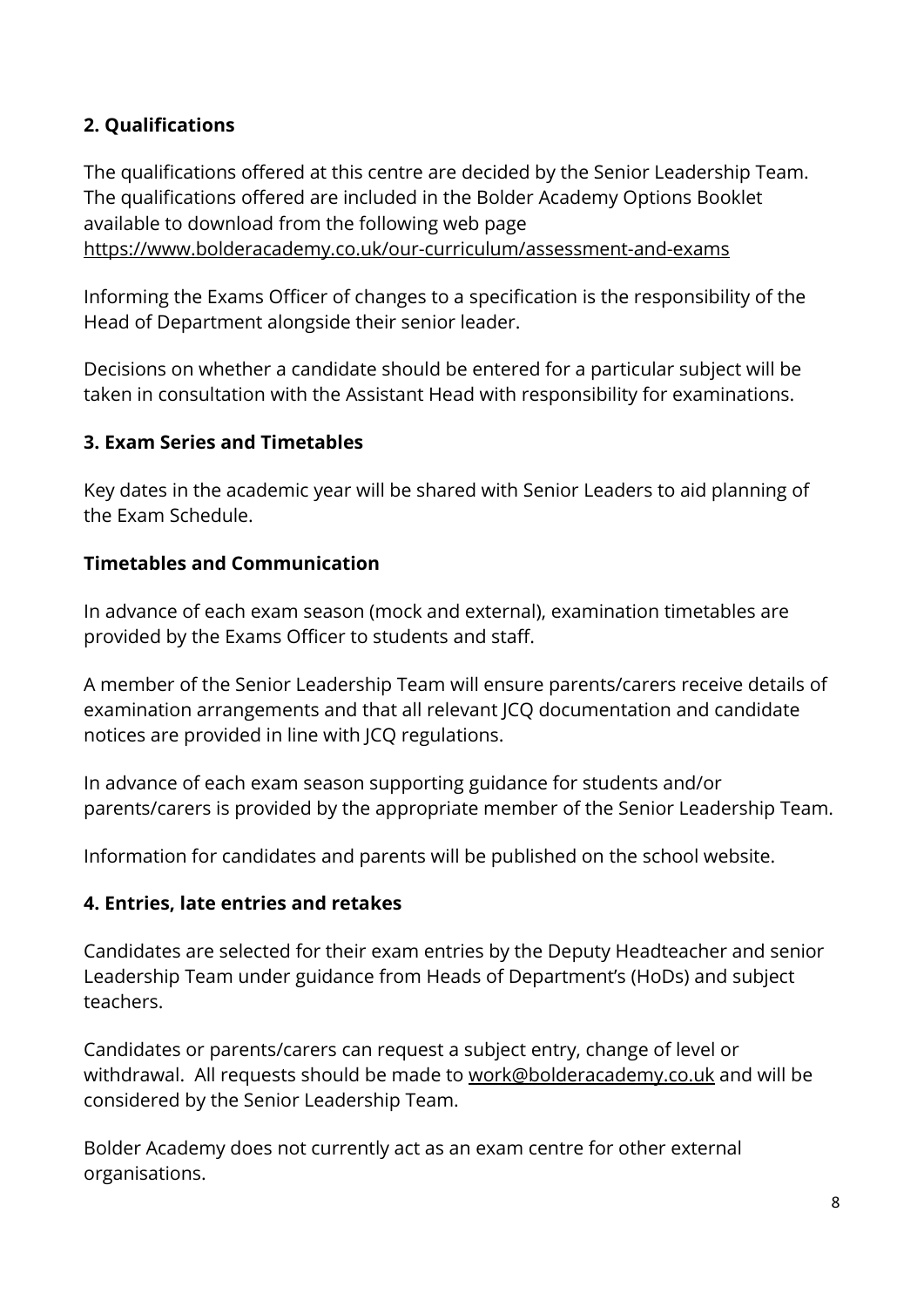GCSE re-sits will be permitted under exceptional circumstances. Decisions regarding individual retakes will be taken by the Deputy Headteacher in charge of curriculum after consultation with the Senior Leadership Team.

Parents/carers/students may request a retake. These will be paid for by the candidates.

# <span id="page-9-0"></span>**5. Exam Fees**

Candidates will not be charged for changes or withdrawals made by the proper procedures or alterations arising from administrative processes, provided these are made within the time allowed by the awarding bodies.

The first entry to each exam will be paid for by Bolder Academy however, fee reimbursements will be sought from internal candidates under the following circumstances:

- those who decide to sit an exam after the late entry deadline.
- those who decide to withdraw after the withdrawal deadline.
- those who fail to sit an exam.
- those who do not meet the necessary coursework requirements without medical evidence or evidence of other mitigating circumstances.
- Re-sit fees are paid by the candidates.

# <span id="page-9-1"></span>**6. Access Arrangements**

To be read in conjunction with Appendix 4 - Examination Access Arrangements Policy and Procedure.

Some candidates may be entitled to access arrangements which allow candidates/learners with special educational needs, disabilities or temporary injuries to access the assessment without changing the demands of the assessment. This can occur where a candidate has a significant difficulty or disability which has a clear, measurable and substantial adverse effect on their performance. Bolder Academy has a responsibility to clearly explain candidates' normal way of working, and to clearly demonstrate the need for any access arrangements.

It is the responsibility of the SENDCO to arrange for assessment of whether candidates should be entitled to access arrangements, and to store all relevant evidence. If parents/carers have concerns regarding their son/daughter, they should contact the SENDCO. Bolder Academy does not accept privately commissioned assessments or reports.

If the SENDCO believes that a candidate should be entitled to access arrangements,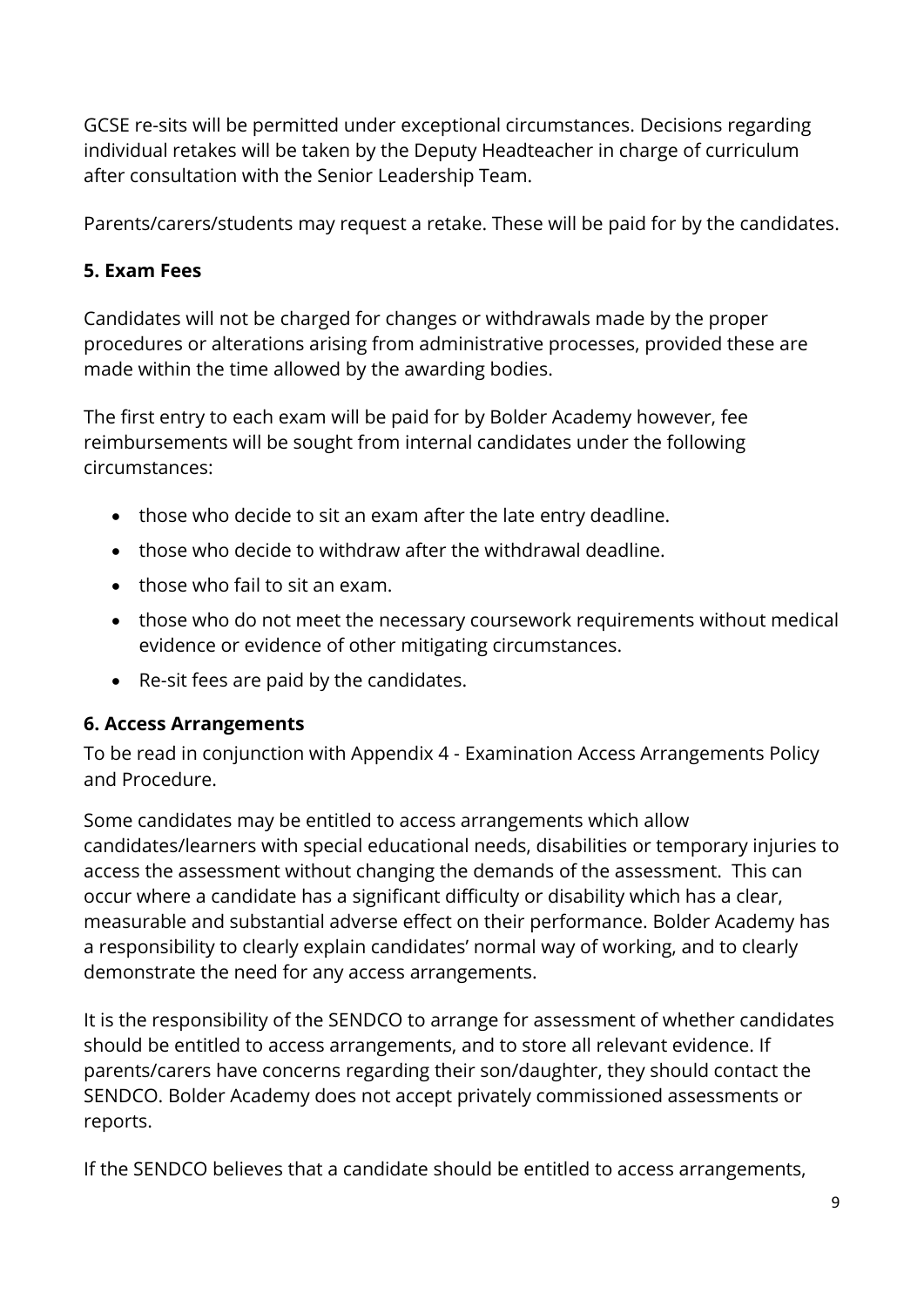they will arrange for a qualified assessor to assess the student and determine what access arrangements ensures that barriers to assessment are removed for a disabled candidate preventing him/her from being placed at a substantial disadvantage'.

The SENDCO will submit access arrangement applications to the Awarding Bodies in line with published deadlines and inform the Exams Officer and Senior Leadership Team where access arrangements have been granted to allow them to make all necessary arrangements.

Where a candidate suffers a temporary injury or impairment, the SENDCO in consultation with the Exams Officer will investigate whether access arrangements are appropriate.

The Exams Officer is responsible for ensuring that approved access arrangements are provided for candidates taking exams, including rooming, invigilation, and appropriate support.

# <span id="page-10-0"></span>**7. Managing Invigilators**

Invigilators will be used for external exams. Recruitment of invigilators is the responsibility of the Exams Officer.

Securing the necessary Disclosure Barring Service (DBS) clearance for new invigilators is the responsibility of Bolder Academy administration. DBS fees for securing such clearance are paid by Bolder Academy.

Invigilators are timetabled and briefed by the Exams Officer. Invigilators' rates of pay are set by Bolder Academy administration.

Invigilators will be observed at least once during each exam season and where possible will take part in invigilating internal mock exams before being used for external GCSE examinations.

#### <span id="page-10-1"></span>**8. Exam Days**

The Exams Officer will book all exam rooms after liaison with other users and make the question papers, other exam stationery and materials available for the invigilator.

The Site Team is responsible for setting up the allocated rooms.

The Exams Officer or nominated invigilator will start all exams in accordance with JCQ guidelines.

In practical exams subject teachers may be on hand in case of any technical difficulties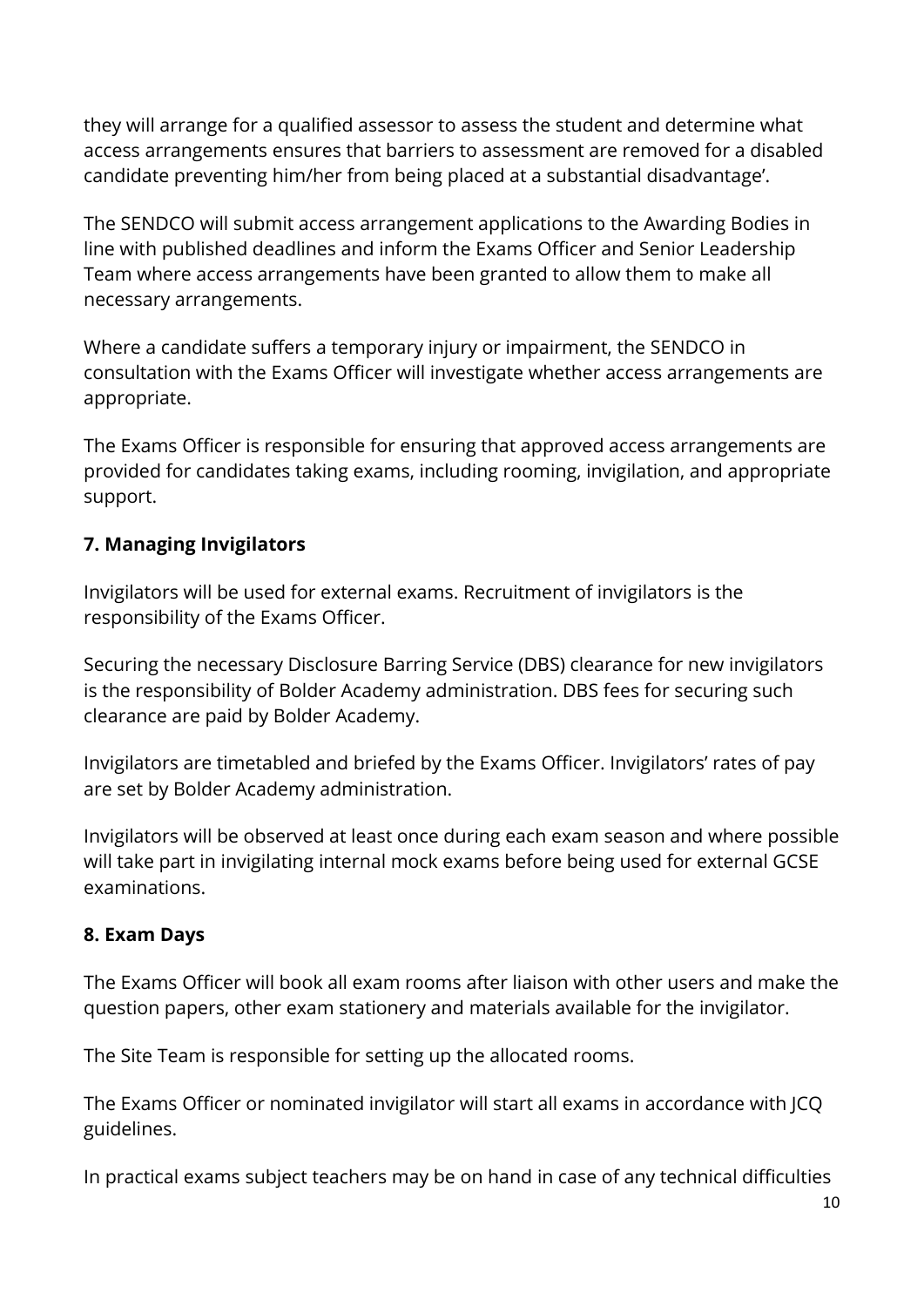otherwise teaching staff may not be present in any exam room in line with JCQ regulations.

Papers will be distributed in line with JCQ regulations.

For internal exams only, a relevant subject teacher may be available to read out any subject-specific instructions and start the exam, if required.

Bolder Academy's published rules on acceptable dress, behaviour and candidates' use of mobile phones and other electronic devices including smart watches, apply at all times. Note in the exam hall / rooms phones and watches will be removed and secured safely outside of these spaces.

JCQ regulations, regarding for example possession of mobile phones, watches in an exam room, must be adhered to by students.

Posters will be displayed in all examination rooms. Time keeping device analogue or digital will be clearly visible in all examination rooms.

Disruptive candidates are dealt with in accordance with JCQ guidelines. Candidates are expected to stay for the full exam time (including any approved extra time access arrangements) at the discretion of the Exams Officer or senior invigilator.

The Exams Officer is responsible for handling late or absent candidates on exam day or subsequently.

The Exam Officer and Senior Leadership Team confirm the identity of the students prior to entry in the Exam Hall.

# <span id="page-11-0"></span>**9. Candidates and Identifying Candidates**

# **Process to check candidate identity**

# **Internal candidates**

The identity of students on roll at Bolder Academy is checked as part of the initial registration process. The process is:

- Students from abroad submit photo ID (passport) before enrolment and these details held on file.
- Students from UK identity is checked through the application process with Hounslow Borough Council and registration process at Bolder Academy. All details are held on file and in SIMS.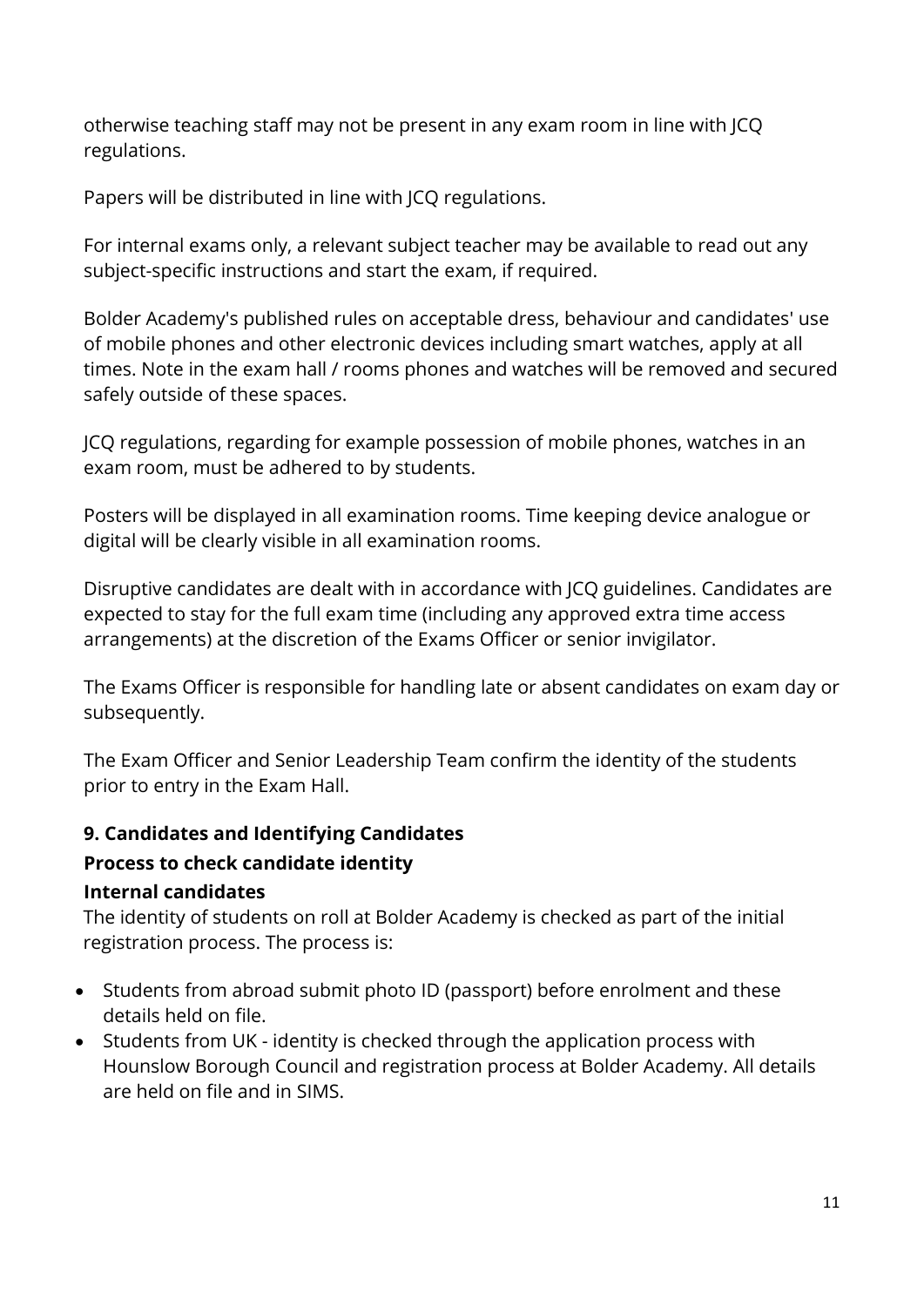# **Procedures to verify candidate identity at the time of the examination/assessment**

Invigilators are able to establish the identity of all candidates sitting examinations by following the arrangements in place to carry out adequate checks.

The arrangements at Bolder Academy are:

- Where an Invigilator is used who does not know all of the students then one of the Exam Officers or a Senior member of staff (approved by the Head of Centre and who has not taught the subject being examined) will be present at the start of an examination to assist with the identification of candidates.
- Desk cards are used with candidate name and number.

The following measures are also in place:

- Where it is impossible to identify a candidate due to the wearing of religious clothing, such as a veil, the candidate will be approached by a member of staff of the same gender and taken to a private room where they will be politely asked to remove the religious clothing for identification purposes
- Invigilators will be informed of those candidates with access arrangements and made aware of the particular access arrangement(s) awarded.

#### Roles and Responsibilities

# **The role of the Exams Officer**

- Through training, ensure invigilators are aware of the procedures for verifying the identity of all candidates at the time of the examination or assessment.
- Inform candidates prior to their first examination that where it is impossible to identify a candidate due to the wearing of religious clothing, such as a veil, the candidate will be approached by a member of staff of the same gender and taken to a private room where they will be politely asked to remove the religious clothing for identification purposes and that once identification has been established, the candidate should replace, for example, their veil and proceed as normal to sit the examination.
- Prior to the beginning of the examination, brief invigilators on those candidates with access arrangements and make them aware of the particular access arrangement(s) awarded.

# <span id="page-12-0"></span>**10. Late and Absent Students**

This policy details how Bolder Academy deals with the late arrival or absence of an examination candidate. It defines staff roles and also clarifies what actions candidates and their parents/carers should take in the event that they are late for or absent from a Public Exam.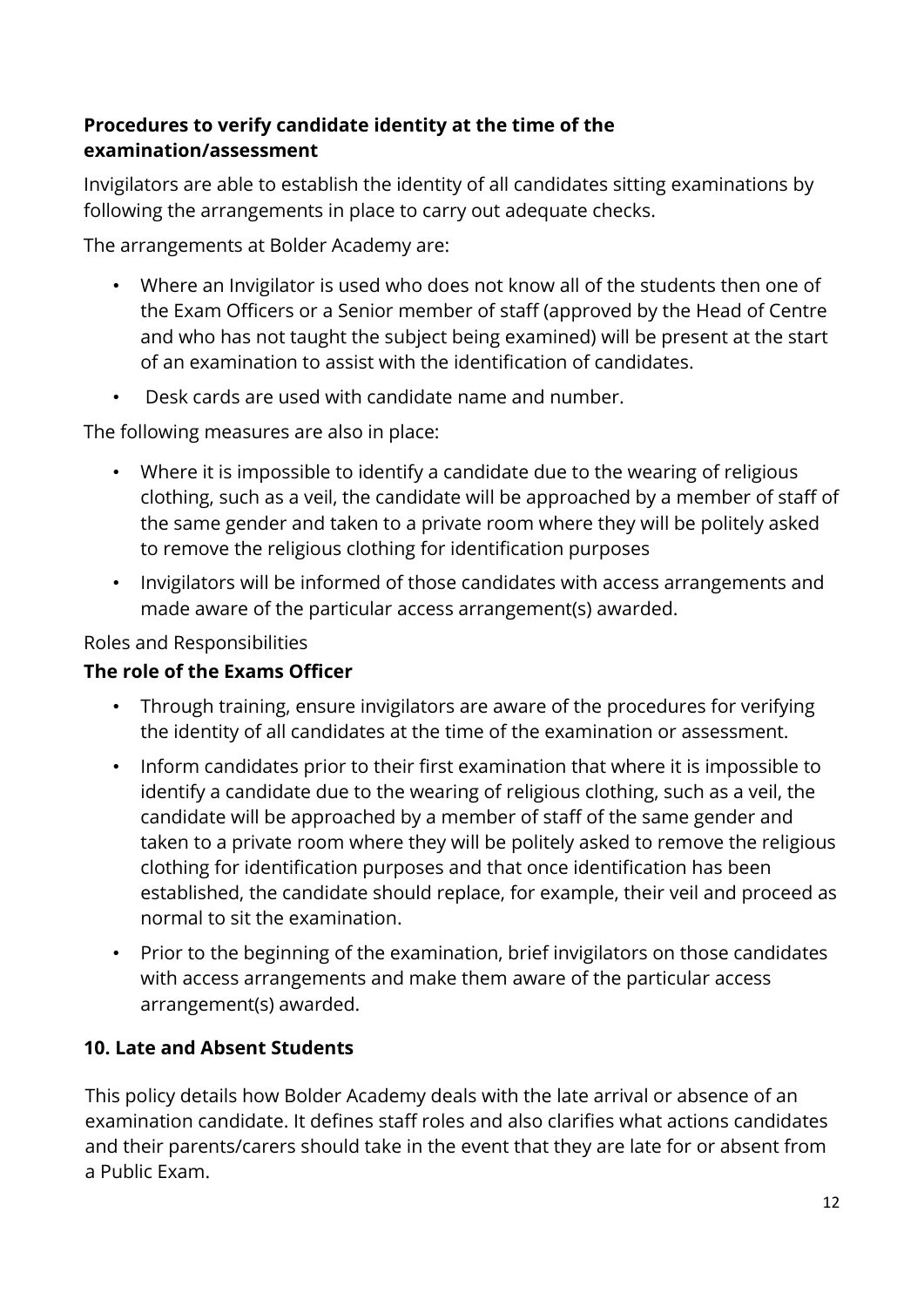#### **Before the Exam**

Students will be provided with a Candidate Timetable showing the times of their timetabled exams (am or pm), there will be discussed and checked with a member of staff.

- Written details for clash arrangements, where applicable, will be posted home to parents/carers.
- Exam Notices giving details of the time and venue for each exam will be uploaded to the Exams page of Bolder Academy's website.
- Students who are still unsure of arrangements should contact the Exams Office.

#### **On the day of the exam**

Candidates should arrive in good time for their exam. Bolder Academy policy is that candidates should arrive **at least 30 minutes** before their start time. Normal public exam starts times at Bolder Academy are:

Morning exam - 9.00am – candidates arrive by 8.30 am

Afternoon exam - 1.30pm – candidates arrive by 1.00pm

Candidates should make their way to the venue and wait quietly outside or in the canteen if raining.

# **Late Candidates**

#### **Candidate Responsibilities:**

- Internal and external candidates who are running late for their exam should call the Bolder Academy office as soon as possible on 0203 9630806 and ask to speak the Exams Officer to advise why they are late and their expected time of arrival. If the Exams Officer is not available then a message must be relayed to them by the office as quickly as possible
- All candidates who arrive late should report to reception as soon as they arrive. Candidates should not go straight to the exam venue but wait to be escorted by a member of staff, as instructed by the Exams Officer or designated member of staff.

#### **Centre Responsibilities:**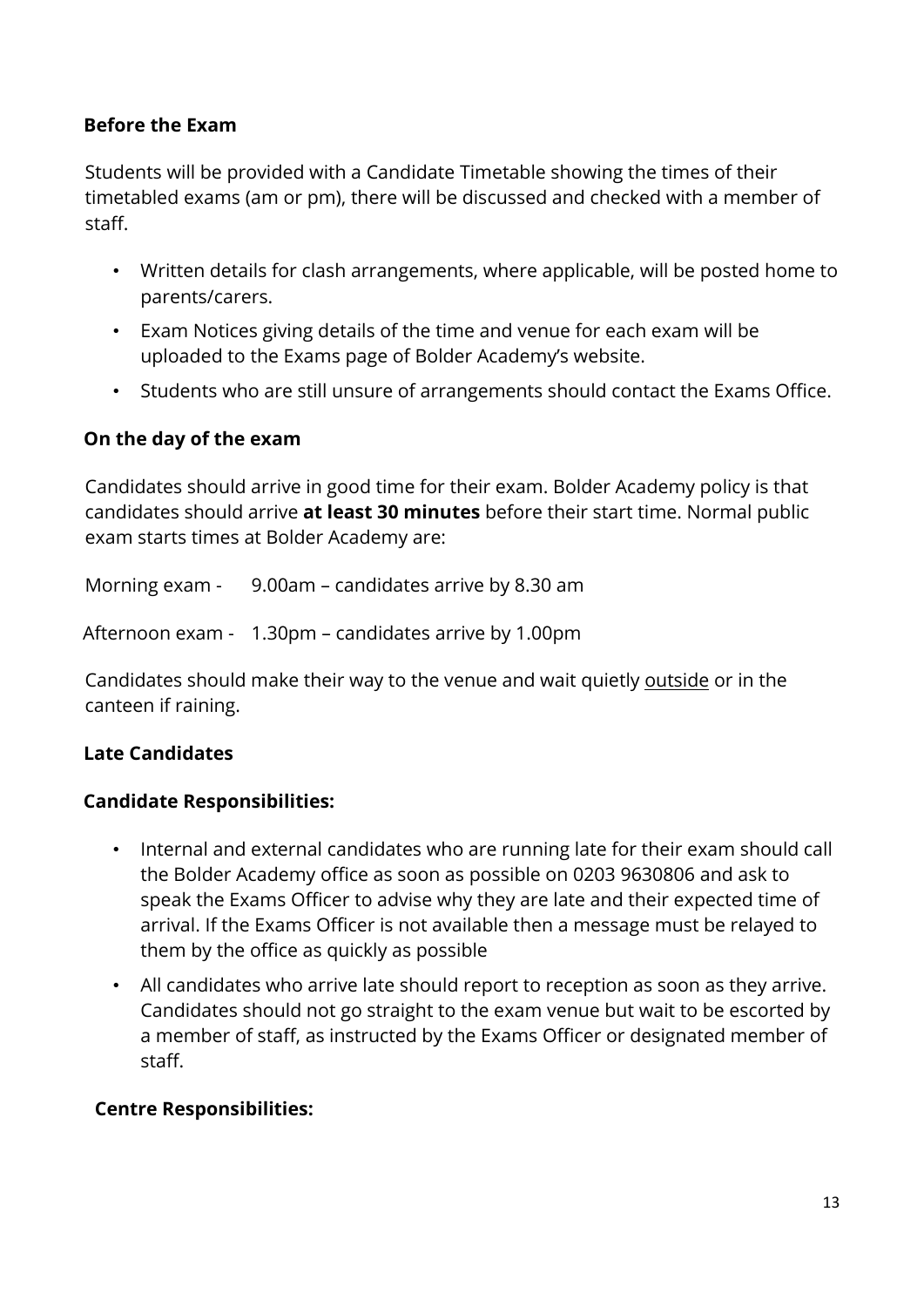- Using the Seating Plan and Exam Register the Senior Invigilator will identify any absences before the start of an exam. In the case of absence, the Senior Invigilator will immediately contact the Exams Officer to check whether the candidate has withdrawn from the exam
- If the candidate has not withdrawn the Exams Officer will then contact the Attendance Officer to further check whether the candidate should be present or not
- If there is no clear explanation for the candidate's absence, the designated member of SLT will give a verbal instruction to the Bolder Academy Office/Attendance Officer/Pastoral Manager to phone home.
- Updates will be passed back to the Exams Officer, senior invigilator and designated member of SLT.

JCQ regulations state that:

*A candidate who arrives after the start of the examination may be allowed to enter the examination room and sit the examination. This is entirely at the discretion of the Exam Centre.* 

*A candidate who arrives after the start of the examination should be allowed the full time for the examination, depending on the Centre's organisational arrangements and provided that adequate supervision arrangements are in place.*

At Bolder Academy we will normally allow late candidates into the exam venue to sit the examination if they arrive within 20 minutes of the start time. The candidate will be given the full time allowed for the exam, however the candidate will be warned that the exam board may not accept their work.

The late candidate's new start and finish times will be written clearly by an invigilator on the white board at the front of the exam room.

The Exam Officer will ensure that invigilation supervision is in place for the duration of the candidate's exam.

#### **Very Late Candidates**

JCQ regulations state that a candidate will be considered very late if they arrive more than one hour after the published starting time for an examination which lasts one hour or more, i.e. **after 10.00am for a morning examination** or **after 2.30pm for an afternoon examination**. (JCQ Published Start Times are 9am and 1.30pm).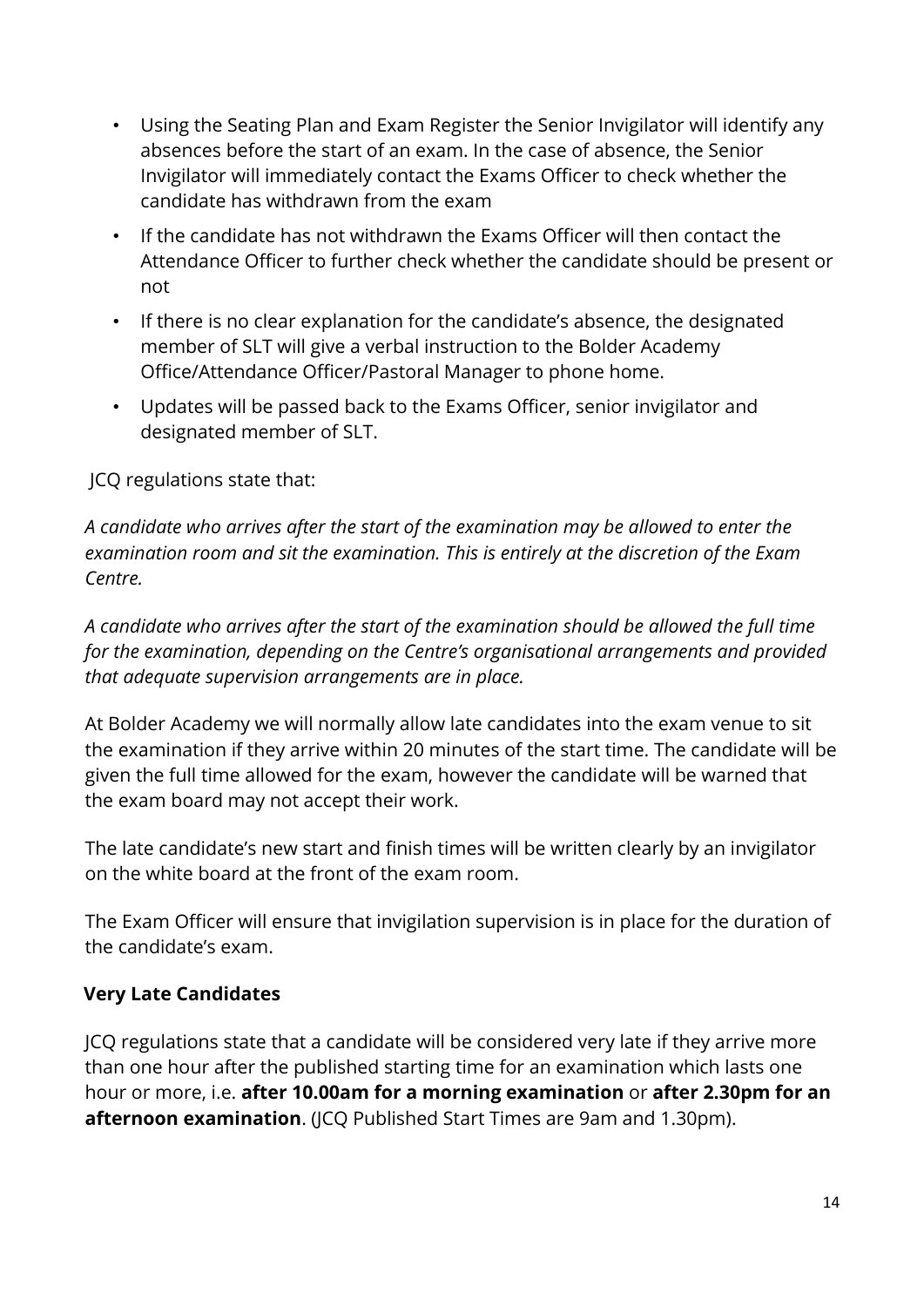**For examinations that last less than one hour, a candidate will be considered very late if they arrive** after the awarding body's published finishing time for the examination.

Where a candidate is going to arrive "very late" for an exam, the parent/carer will be advised by the Exams Officer as quickly as possible to **keep the candidate under supervision at all times until he is handed over to a member of centre staff.**

Parents/Carers will also be instructed to:

- Immediately take away any internet-enabled devices (e.g. mobile phone, tablet, smart watch, laptop, PC etc).
- Personally drive or escort the candidate from home to school, using a private vehicle or taxi and avoiding public transport.
- Ensure that the candidate is fully supervised as early as possible and preferably from the published starting time of the exam, until the candidate is handed over to a member of staff the parent/carer should make a written note of what time the candidate is supervised from.

Both the candidate and the parent/carer who has supervised them will be asked to sign a statement confirming that the above measures have been put in place. Bolder Academy will also ask the parent/carer and the candidate to provide handwritten, signed statements giving details of the time the candidate was supervised from and by whom, and the reason for their late arrival.

Bolder Academy will, in compliance with JCQ regulations, submit an online form using the Centre Admin Portal (CAP) to the appropriate awarding body within seven working days of the date of the paper concerned.

Form JCQ/VLA – report on candidate admitted very late to examination room within seven days of the examination having taken place.

The awarding body will consider each case individually, in light of statements from the parent/carer, the candidate and Bolder Academy.

# **Candidates and their parents/carers should be clear that the Awarding Body may not accept their work.**

JCQ regulations state that:

*When deciding whether to accept any of the work done by a candidate who arrives very late, the Awarding Body will pay particular attention to how far it can be sure that the security of the examination has been maintained.*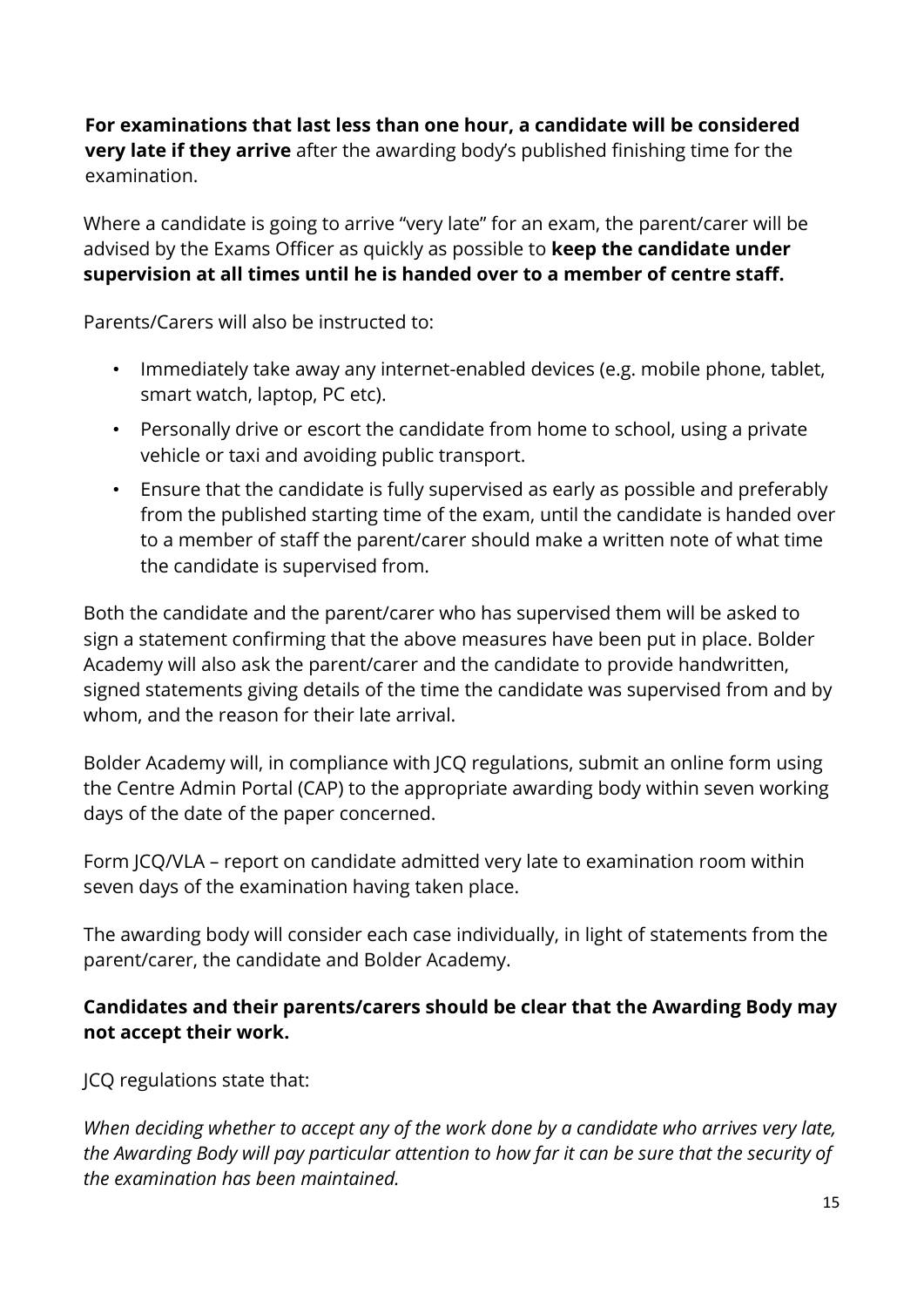*The awarding body is unlikely to be able to accept the work of very late candidates unless they have been adequately supervised*.

#### **Candidates Absent from an Exam**

If a candidate is going to be absent from a written exam they or their parent/carer should inform the Exams Officer as soon as possible before the exam begins, giving full details of the reason for absence. The Exams Officer, will in turn inform the designated Senior Leadership Team member and the Senior Invigilator for that paper/assessment.

Candidates who miss an exam for medical reasons should seek signed a medical note from their doctor without delay and give it to the Exams Officer as quickly as possible, so that it can be used in an application for special consideration should the candidate be deemed to meet the criteria for this by the Bolder Academy.

Students without a medical note who miss an exam will have to pay for the exam(s) they have missed and any re-sits requested

#### <span id="page-16-0"></span>**11. Candidates who feel unwell before or during an Exam**

If a candidate reports feeling unwell before an exam outside the exam venue, the Senior Invigilator should be informed so that they can assess the situation. If it is felt that the candidate is too unwell to sit his exam, the Senior Invigilator or Exams Officer will call parents/carers to discuss the situation.

If we know a candidate may become unwell during the exam, the Senior Invigilator will aim to seat the candidate near an exit to make him feel more comfortable and to limit the potential disruption to others within the exam room. If the candidate needs to leave the room at any point they will be accompanied by an invigilator.

In all cases where a candidate is taken ill during an exam, once the incident has been dealt with, details will be recorded in the exam room log and the Exams Officer briefed at the end of the exam, as special consideration may need to be applied for – both for the candidate who is unwell and possibly for the other candidates in the room depending on the circumstances and amount of disruption.

If a candidate is present for an exam but they or the parents feel that their performance has been hindered by illness, a signed letter from the candidate's GP should be obtained within 7 days after the exam, explaining the circumstances, and forwarded to the Exams Office for inclusion with an application for special consideration if the Bolder Academy feel that the candidate meets the published JCQ criteria.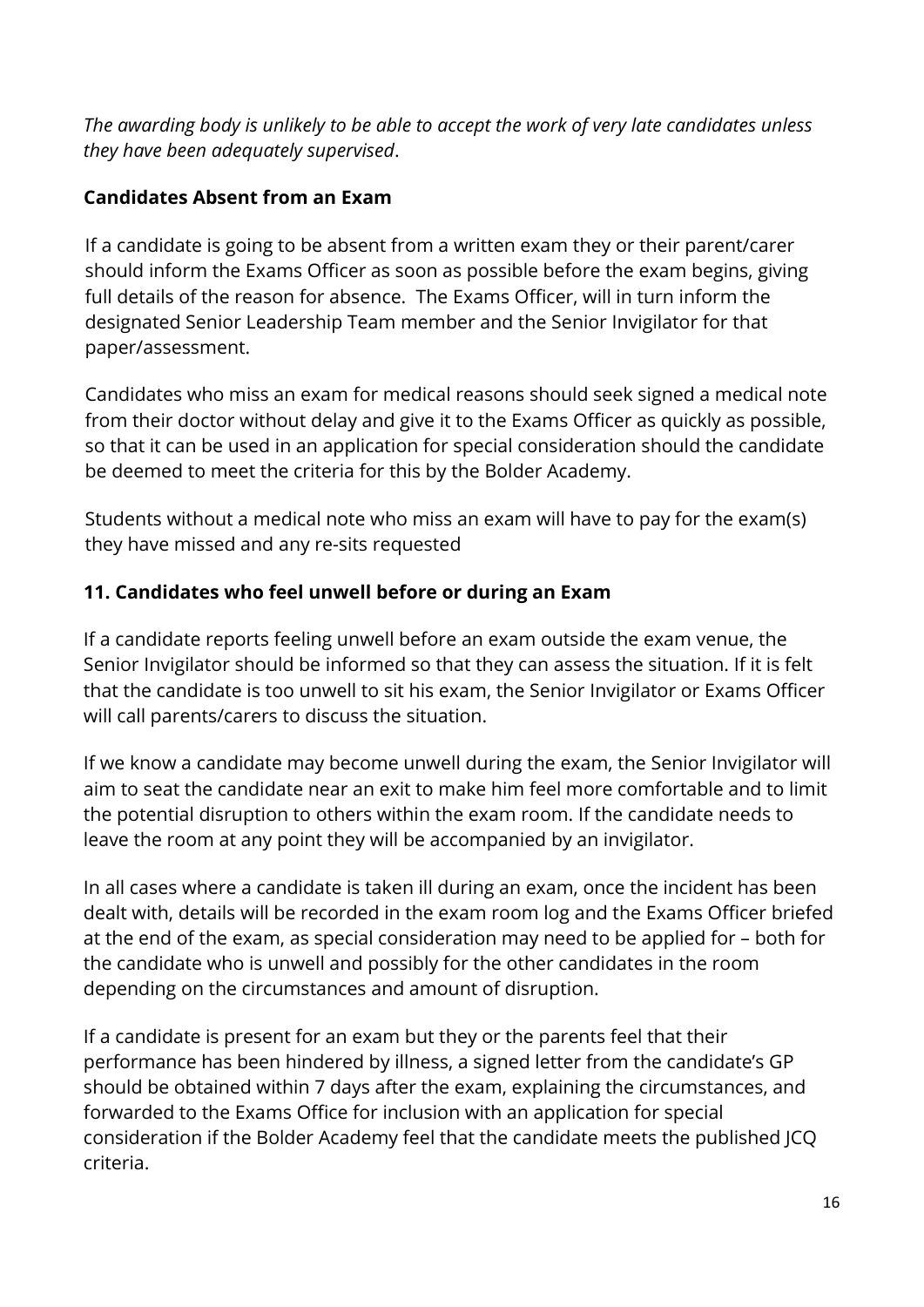# <span id="page-17-0"></span>**12. Food and Drink in Exam Rooms**

Student are only permitted to take food into an exam hall where it has been agreed with the exams team and the students has a medical requirement to need sustenance during an exam. This must be agreed prior to the exam and the lead invigilator will be informed of the arrangement.

Candidates will be allowed to take a bottle of water in a clear re-usable bottle with all labels removed into the exam venue. No other drinks will be permitted.

It is the invigilators responsibility to enforce this procedure. Announcements are made at the start of all exams and candidates may be given the opportunity to remove labelling on drinks bottles prior to the start.

#### <span id="page-17-1"></span>**13. Managing Behaviour in Exams**

Bolder Academy takes a serious view to poor behaviour in examinations and considers it a form of malpractice. Poor behaviour is dealt with as a form of malpractice and is reported directly to relevant examination board.

#### **Procedure**

As soon as candidates enter the exam room it is expected that they remain in silence with no communication with other candidates.

If they need the attention of invigilators they should raise their hand and wait.

Candidates should remain forward facing at all times and should not look over at other candidates or others exams.

Candidates must follow all instructions from invigilators or staff associated with the running of examinations. Any deviation from this expectation or attempt to communicate in anyway (verbal or other) will be considered irregular and unacceptable behaviour.

Instructions will be shared with students in assemblies and posters illustrating unacceptable behaviour will be displayed in all exam rooms.

Any instances of bad behaviour should be dealt with in the following manner:

- Low Level Disturbance Deal within in the hall with as little fuss as possible to avoid disturbing other candidates.
- Make a full written report on reverse of room plan.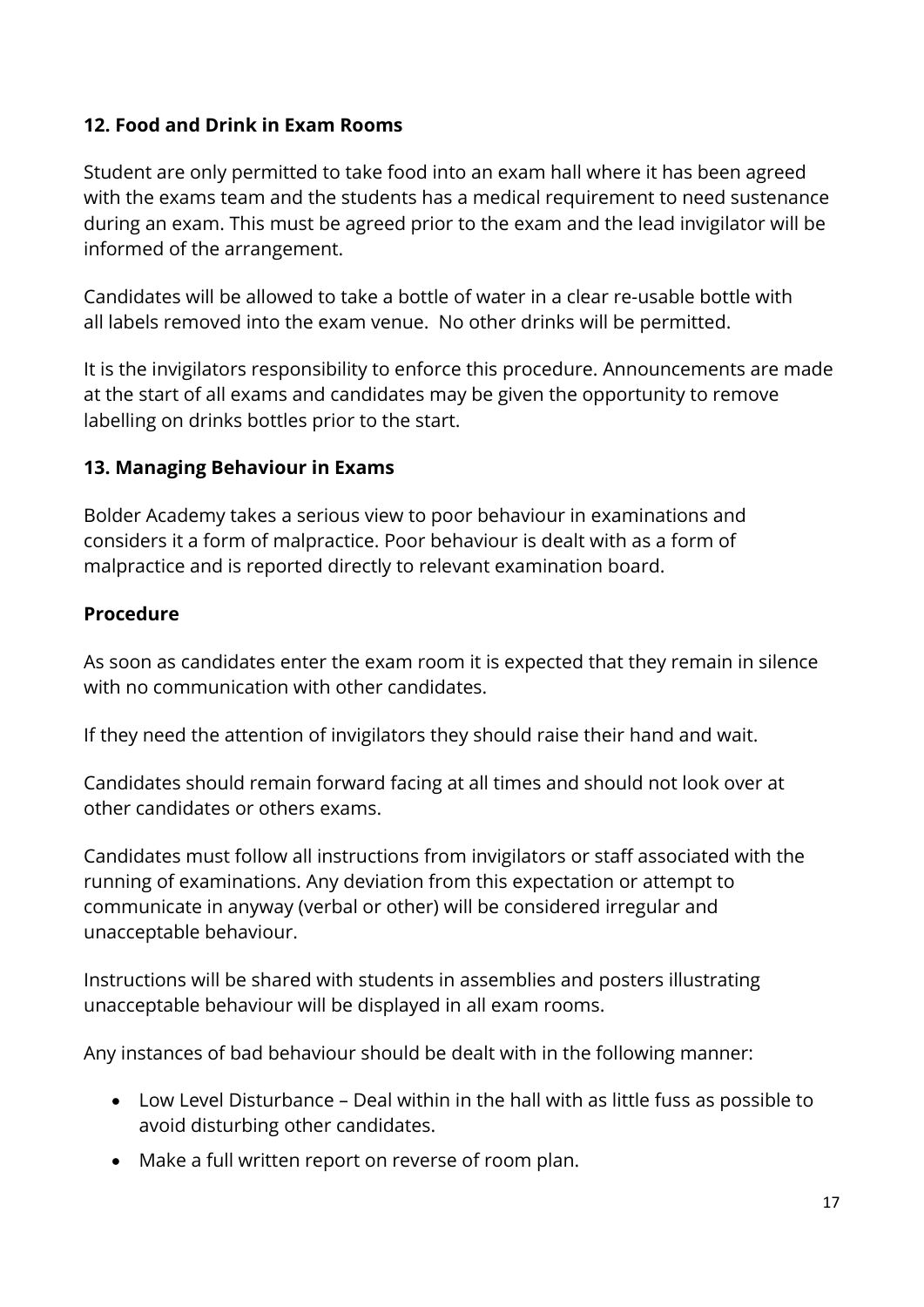- More Serious Disturbance Ask the student to stop writing and pause the exam (record the time and duration of the disturbance).
- Request the support and assistance of the Exams Officer or a member of the team.
- The Exams Officer or a member of the team will advise on actions to be taken. This may result in a variety of circumstance including removal from the Exam room.
- Once resolved, re-start the exam giving students their full time.
- A full written report to be made on room plan.
- The exams team will take appropriate actions in regard reporting to awarding bodies.

# **Responsibilities**

#### **Head of Centre**

- Will ensures any cases of alleged, suspected or actual incidents of malpractice or maladministration before, during or after examinations/assessments (by centre staff, candidates, invigilators) are investigated and reported to the awarding body immediately, by completing the appropriate documentation
- The Head of Centre and Deputy Head of Centre have the authority to remove a candidate from the examination room, but should only do so if the candidate would disrupt others by remaining in the room.

# **Senior Leadership Team**

- Ensure support is provided for the Exams Officer and invigilators when dealing with disruptive candidates in exam rooms.
- Ensure that internal disciplinary procedures relating to candidate behaviour are instigated, when appropriate.

# **Exams Officer**

- Provides an exam room incident log in all exam rooms for recording any incidents or irregularities.
- Notify the Head or Deputy Head of Centre immediately when irregular behaviour is observed by candidates.
- Ensures that invigilators understand their role in identifying, recording and requesting assistance with irregular behaviour.
- Must ensure actions and any required follow-up and reports to awarding bodies are completed as soon as practically possible after the exam has taken place.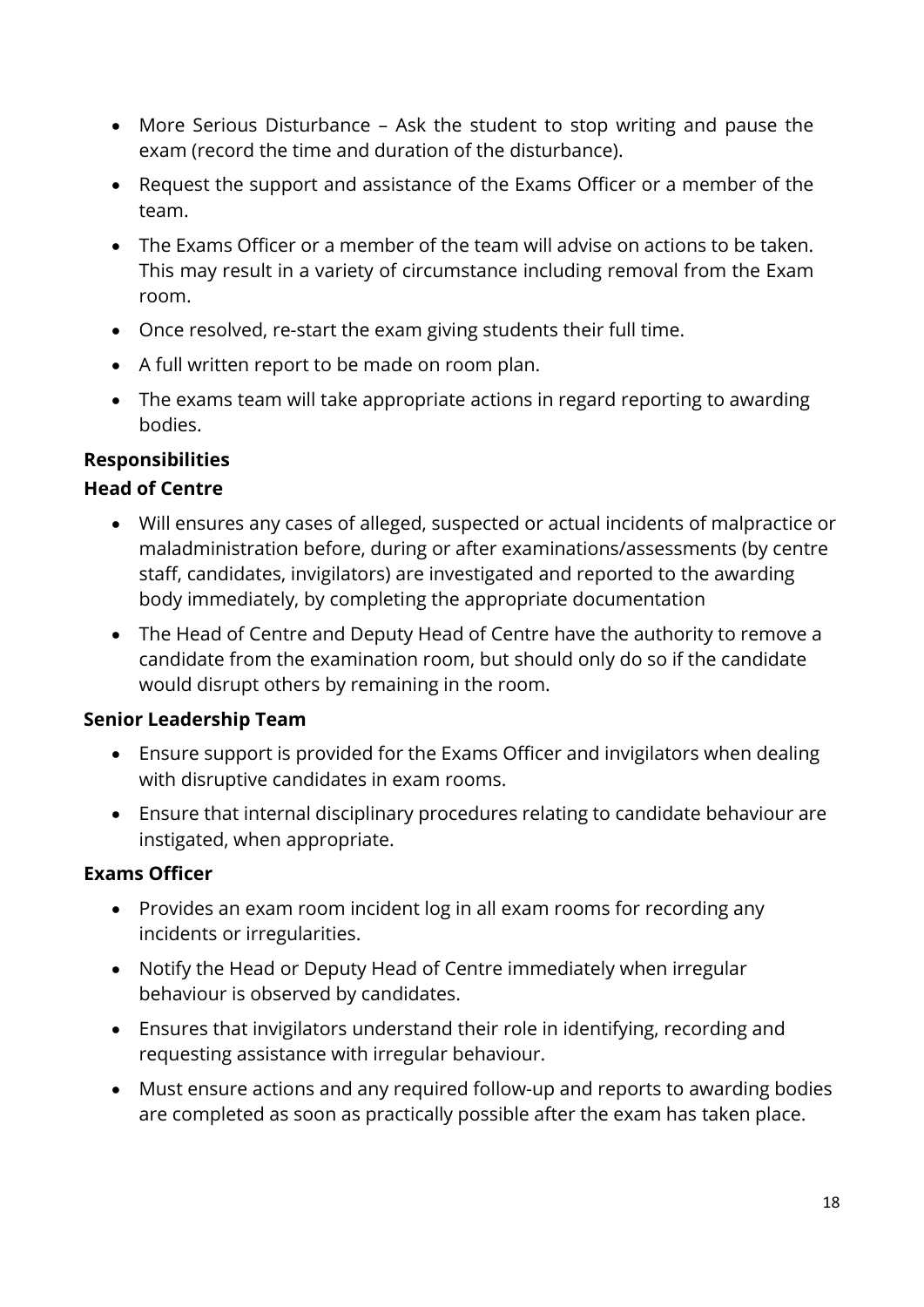# **Invigilators**

• Record any incidents or irregularities on the exam room incident log (for example, late/very late arrival, candidate or centre staff suspected malpractice, candidate illness, disruption or disturbance in the exam room, emergency evacuation).

#### **Please also refer to our school-wide Behaviour Policy.**

#### <span id="page-19-0"></span>**14. Leaving the Exam Room**

Candidates who have finished their exam early will not normally be permitted to leave the exam room and will wait for the end of the session to be dismissed.

If a candidate feels unwell they should alert an invigilator who will decide whether allowing the candidate to leave the room temporarily is the best course of action.

Toilet breaks will only be allowed for candidates holding toilet pass that has been issued by the pastoral managers under the guidance of the SENDCO.

Any candidate that has left the room temporarily may be allowed the full time of the exam at the discretion of Bolder Academy.

Candidates who are allowed to leave the examination room temporarily must be accompanied by a member of centre staff. This must not be the candidate's subject teacher or a subject expert for the examination in question. Those candidates may be allowed extra time at the discretion of Bolder Academy to compensate for their temporary absence.

At the end of the examination, candidates must hand in their script, question paper and any other material before they leave the examination room.

# **Roles and responsibilities for Leaving the Exam Room Examination Officer**

Through training, ensure invigilators are aware how candidates who may be allowed to leave the examination room temporarily should be managed and recorded.

Ensure invigilators are aware of the processes around collecting the exam script.

#### **Invigilator**

Ensure a candidate who may be allowed to leave the examination room temporarily is accompanied by a member of centre staff who is not the candidate's subject teacher or a subject expert for the examination in question (ICE 23.3) Record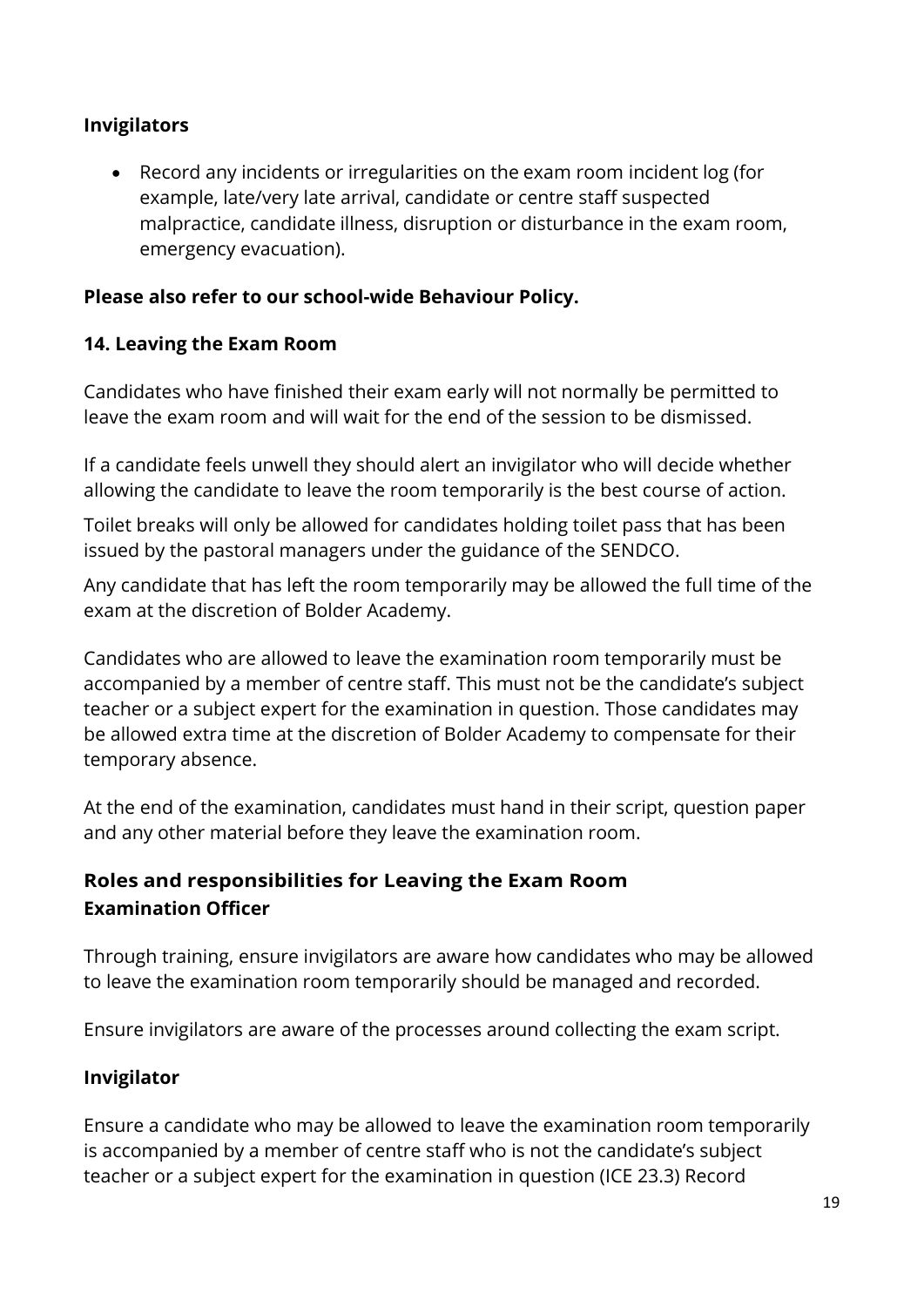instances on the exam room incident log of candidates who may be allowed to leave the examination room temporarily because they may be feeling unwell or require a toilet break.

At the end of the examination, ensure candidates hand in their script, question paper and any other material before they leave the examination room.

# <span id="page-20-0"></span>**15. Emergency Procedures**

To be read in conjunction with the Lockdown (Exams) Policy Appendix 9

In the unlikely event of a fire alarm, bomb alert or other serious emergency during an exam, the following will apply:

- If the fire alarm sounds, the exam invigilators will be notified if the candidates need to evacuate.
- If the lockdown siren is set, this means that you should stay in the room and the exam invigilators will receive further instructions. See also Appendix 8 Exams Lockdown Policy.
- Once it has been established that evacuation of the building is required, the candidates will be asked to stop writing and turn their paper over. The invigilators will make a note of the time.
- The candidates must leave their question and answer papers along with any equipment on their desks. All personal possessions are to remain in the room.
- The candidates will be reminded that they can be disqualified if they communicate with each other or any other person at ANY time whilst outside of the examinations room or in the process of returning to the examinations room.
- Candidates will be asked to leave the room quickly and quietly in single file and in their seating order.
- The invigilators/staff will accompany the candidates at all times.
- They will be accompanied to the sports field adjacent to the Multi Games Area (MUGA) the Sports Hall away from other students.
- A note will be made of how much time the candidates are out of the exam room.
- An attendance register using the seating plan will be taken and the invigilator will ensure that the candidates are lined up in that order.
- During the period of evacuation an invigilator will stay local to the examination room to ensure security of papers, if it is safe to do so
- When instructions are given, the candidates undertaking exams will be dismissed from the allocated area first and should return to the examination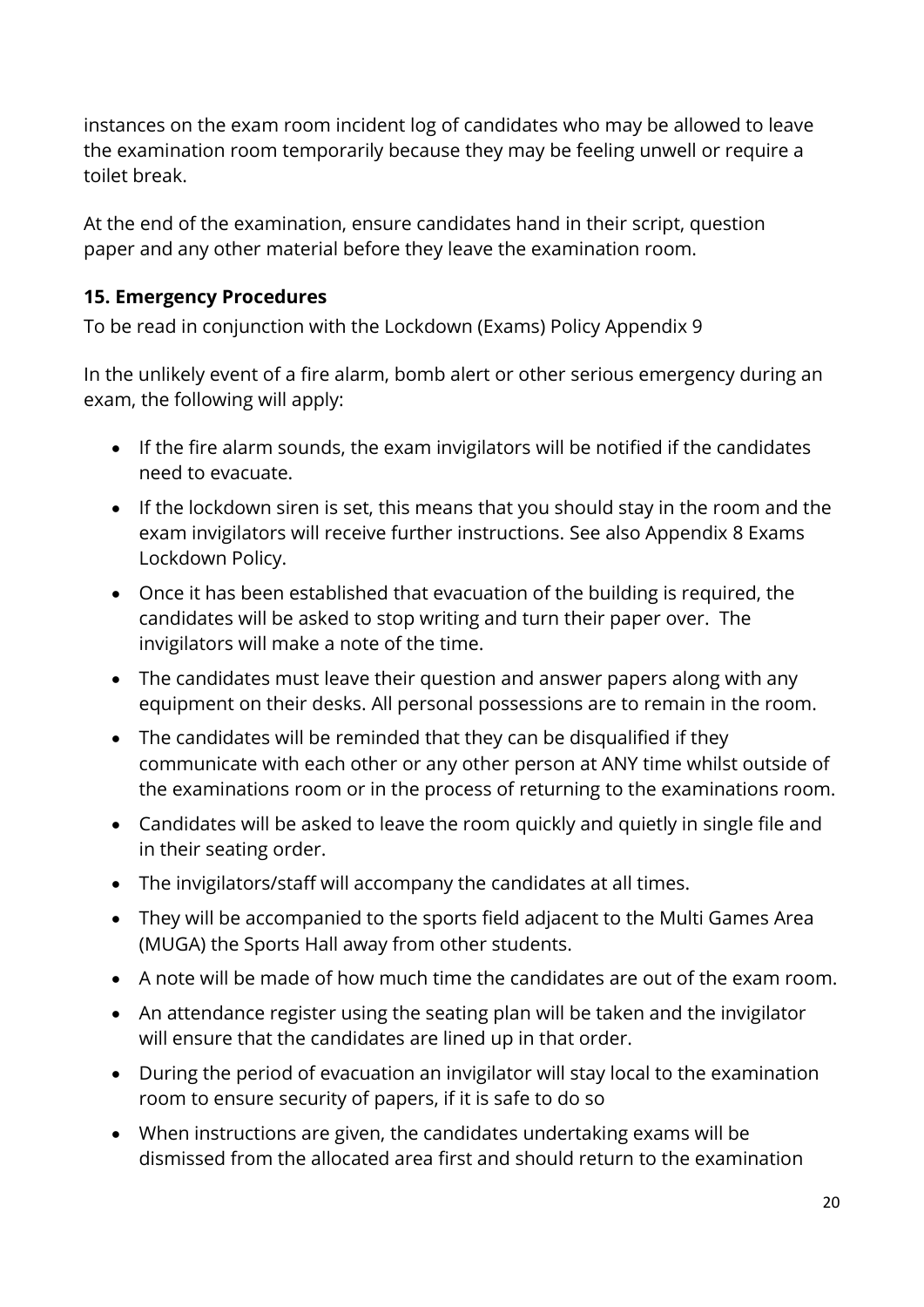room in silence

- The attendance register will be retaken to ensure all the candidates have returned to the exams room
- The exam will recommence allowing the candidates to have the correct remaining amount of time to finish the examination
- A report will be completed by the Exams Officer detailing the incident.
- Special consideration will be applied for if deemed necessary by the Exams Officer in line with HoDs and SLT.

#### <span id="page-21-0"></span>**16. Clash candidates**

The Exams Officer will be responsible for making arrangements for students with clashes as necessary, for example on-site supervision between sessions, identifying a secure venue and arranging overnight stays.

#### <span id="page-21-1"></span>**17. Special Consideration**

Should a candidate be ill before an exam, suffer bereavement or other trauma, be taken ill during the exam itself or otherwise disadvantaged or disturbed during an exam, then it is the candidate's responsibility to alert Bolder Academy, the Exams Officer, or the exam invigilator, to that effect.

The candidate must support any special consideration claim with appropriate evidence within three days of the exam, for example by providing a letter from the candidate's doctor.

The Exams Officer will then forward a completed special consideration form to the relevant awarding body within seven days of the exam.

See Appendix 10 - Special Consideration Policy for full details

#### <span id="page-21-2"></span>**18. Private Candidates**

Bolder Academy does not currently admit external/private candidates.

#### <span id="page-21-3"></span>**19. Overnight supervision arrangement**

Overnight supervision will only be applied as a last resort and once all other options have been exhausted.

Where a candidate is entered for three or more examinations timetabled for the same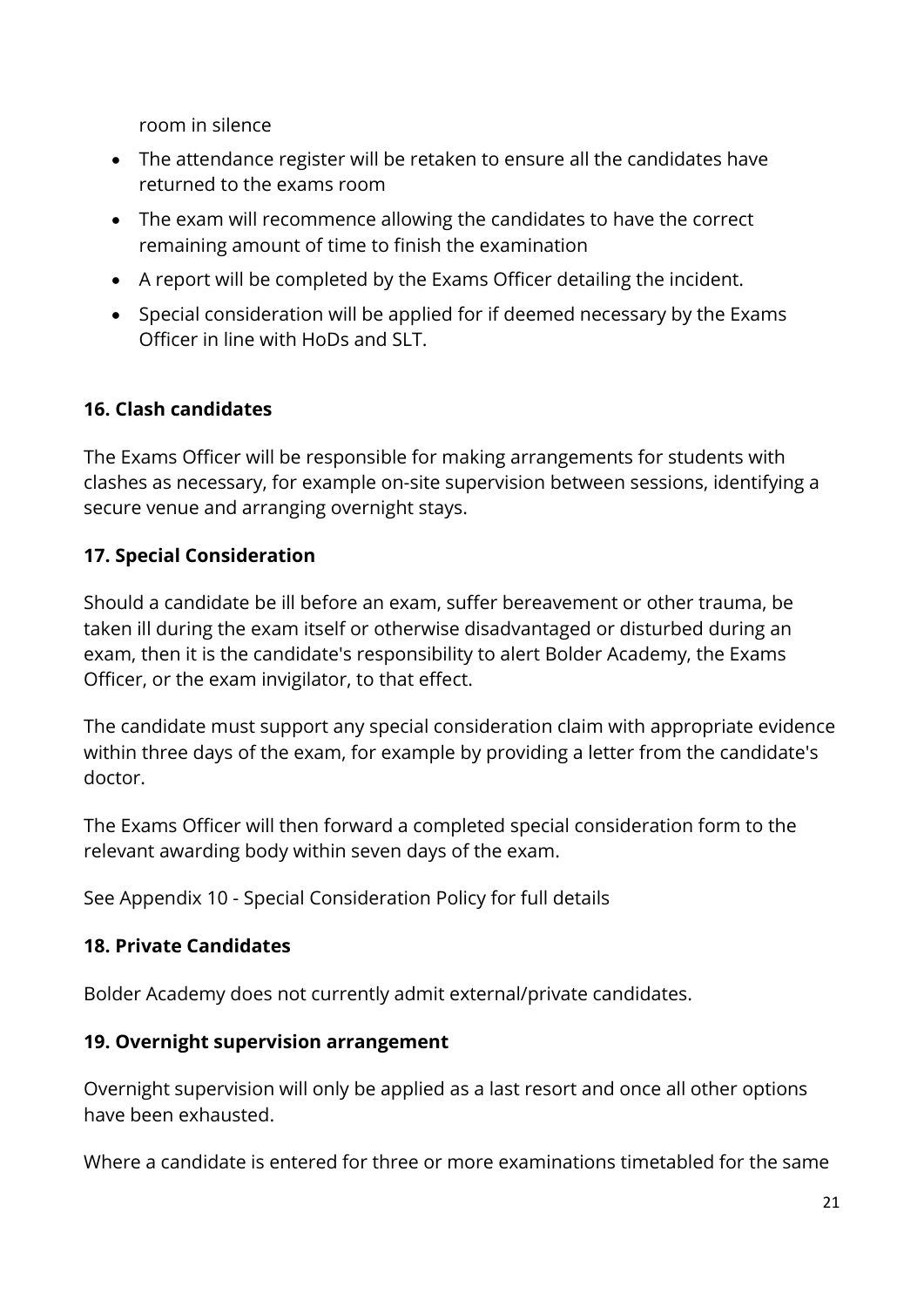day and the total duration of the papers is:

• more than six hours for GCE examinations including approved extra time allowances and/or supervised rest breaks

or

• more than five and a half hours for GCSE examinations including approved extra time allowances and/or supervised rest breaks

Candidates may, at Bolder Academy's discretion, be allowed to take an examination the **following morning**, which includes Saturdays.

Bolder Academy will appoint an invigilator to supervise the candidate at all times while they are on the premises sitting exams.

Supervision of the candidate on journeys to and from Bolder Academy will be undertaken by the candidate's parent/carer.

The Examinations Officer will ensure the *Timetable Variation and Confidentiality Declaration for Overnight Supervision* form is completed no later than 24 hours prior to the overnight supervision commencing. The Examinations Officer will liaise with the parent/carer with regard to arrangements for the following morning and also the security of the exam.

# <span id="page-22-0"></span>**20. Separate invigilation within Bolder Academy policy**

Candidates with access arrangements must be established within Bolder Academy and known to the subject teacher, pastoral manager or DSL or the SENDCO. Separate invigilation will reflect the candidate's **normal** way of working in internal assessments and mock examinations as a consequence of long-term social, mental or emotional needs.

Separate invigilation will not be allocated for candidates suffering with exam anxiety.

Where a candidate is subject to separate invigilation within the centre, the regulations and guidance within the JCQ publication **Instructions for conducting examinations** will be adhered to, particularly in relation to accommodation and invigilation arrangements.

# <span id="page-22-1"></span>**21. Results**

Candidates will receive individual result through our automated software (SIMS Assessment) on results days, through the student's email accounts at Bolder Academy.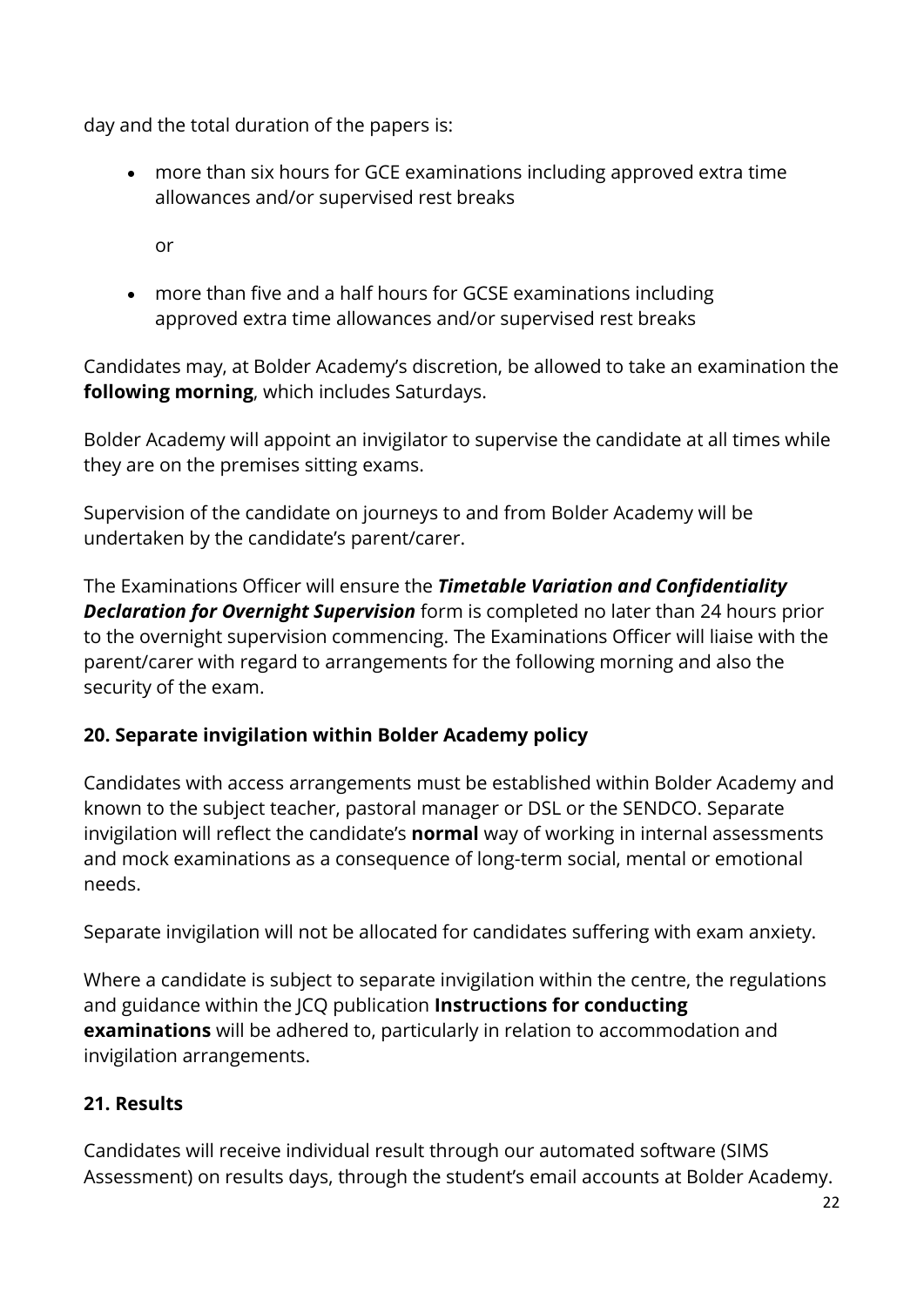#### **Enquiries about results (EARs)**

EARs may be requested by Centre staff or candidates if there are reasonable grounds for believing there has been an error in marking. The candidate's consent is required before any EAR is requested.

If a student is unhappy with their results the candidate may apply to have an enquiry carried out. In the majority of cases they will be charged. In exceptional circumstances, the Exams Officer, teaching staff and Head of Centre will investigate the feasibility of asking for a Review of Marking at Bolder Academy's expense.

Written permission must be obtained from the student and payment must be made before an EAR is requested.

Where papers are remarked, results can go down as well as up. Students should be made aware of this.

#### **Access to Scripts (ATS)**

After the release of results, candidates may ask subject staff to request the return of papers by the deadline set by the Exam Board. There will be a charge to the student for this service.

Centre staff may also request scripts for investigation or for teaching purposes. For the latter, the consent of candidates must be obtained and the appropriate form signed. This will be charged to the department.

A Review of Marking cannot be applied for once a script has been returned.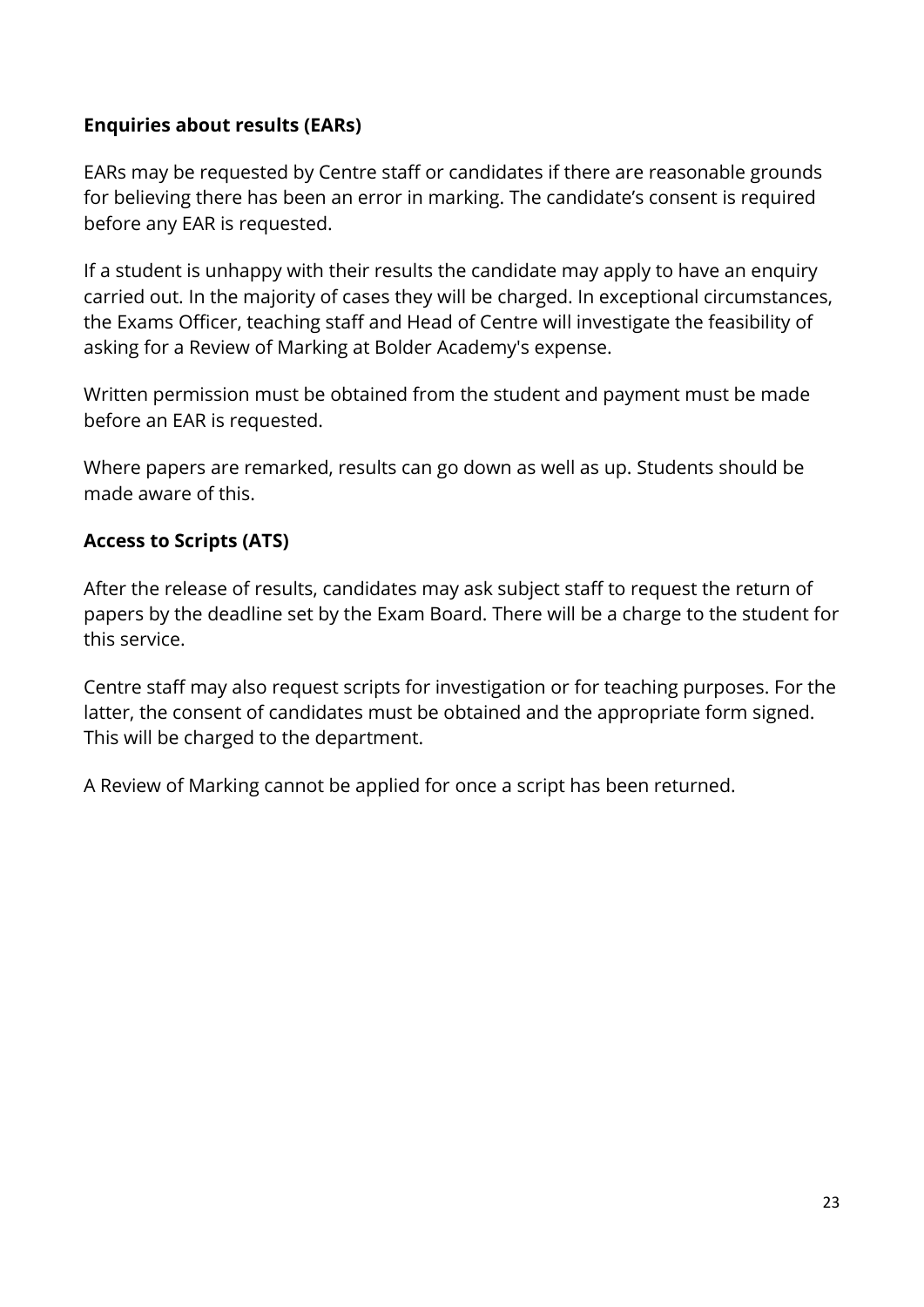#### <span id="page-24-0"></span>**22. Certificates**

#### **Certificates are provided to centres by awarding bodies after results have been confirmed.**

#### **Certificate Issue Procedure**

The Exams Officer will inform internal candidates, via their emails and through ParentMail available dates for certificate collection.

#### **Certificate collection**

If candidates are unable to collect these in person they may arrange for a nominated person to do so on their behalf if written and signed consent is provided by the student. They may be asked to bring photo ID with them when they collect. Certificate collectors will be asked to sign and date the records log.

Bolder Academy are unable to post certificates out as they need to be signed for. A record will be kept of the certificates that are issued.

#### **Retention of certificates**

The Examinations Officer will store unclaimed certificates in Bolder Academy for a minimum of 3 years. After that the certificates will be confidentially destroyed. A record of all certificates that have been destroyed will be kept on file by the Examinations Officer for 4 years.

#### <span id="page-24-1"></span>**23. Communication of policy**

This policy will be published on the Academy website and the staff shared Drive.

Students will receive a handbook containing all the relevant information ahead of their examinations.

#### <span id="page-24-2"></span>**24. Evidence of implementation**

Governors may ask the Exams Officer for a report on the implementation of the policy and any issues arising from the public examinations process and any inspections that have been carried out.

Feedback session will be given after each exam session with a view to improving and clarifying procedures where the Exams Officer and Assistant Head will report process to Senior Leadership Team and Head of Centre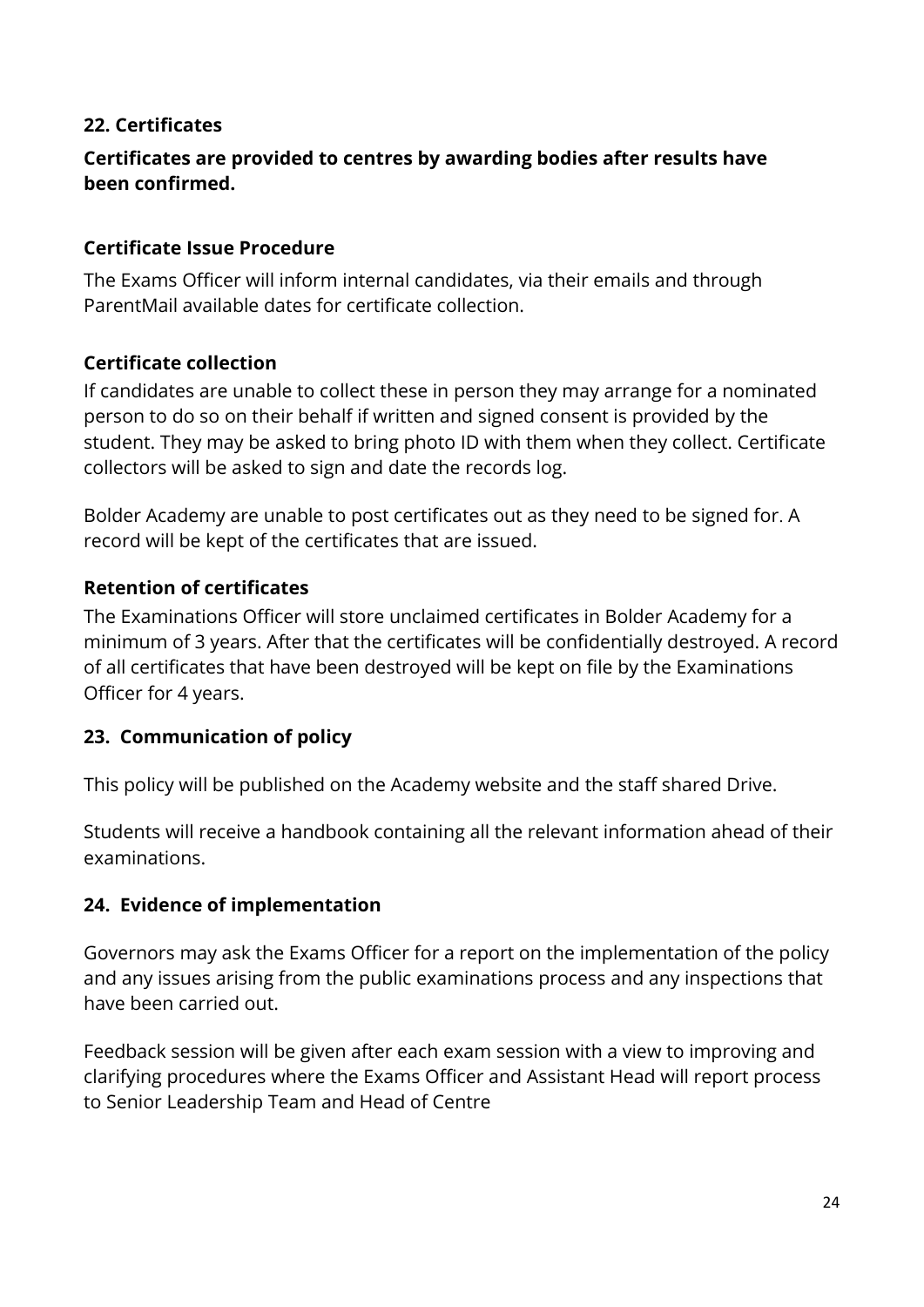# <span id="page-25-0"></span>**Appendix 1 Exam Contingency Plan**

#### **Key staff involved in contingency planning**

| <b>Role</b>                                                                                                | Name(s)                                                                                                                                                      |
|------------------------------------------------------------------------------------------------------------|--------------------------------------------------------------------------------------------------------------------------------------------------------------|
| Head of centre                                                                                             | Heidi Swidenbank - Headteacher (HSW)<br>Adam Bones - Deputy Headteacher (ABO) to deputise<br>as head of centre if HSW is not able to be present.             |
| Exams Officer line<br>manager (Senior<br>leader)                                                           | Jonathan Hurn – Assistant Headteacher (JHU)                                                                                                                  |
| <b>Exams Officer</b>                                                                                       | Suelin Billingham - Admin Lead (SBI)                                                                                                                         |
| <b>SENDCO</b>                                                                                              | Frances Gibney - Assistant Headteacher (FGI)                                                                                                                 |
| Deputy SENDCO                                                                                              | Vanessa Evans (VEV)                                                                                                                                          |
| Senior leader(s)                                                                                           | Adam Bones - Deputy Head (ABO), Adam Walthaus -<br>Deputy Head (AWA), Mark Needham - Assistant<br>Headteacher (MNE), Kate Biant - Business Manager<br>(KBI). |
| Administrative<br>staff<br>trained to deputise<br>Exams Officer<br>for<br>with support from<br>JHU and HSW | Geeta Kumar – Admin team (GKU)                                                                                                                               |

# **Purpose of the Plan**

This plan examines potential risks and issues that could cause disruption to the exams process at Bolder Academy By outlining actions/procedures to be invoked in case of disruption it is intended to mitigate the impact these disruptions have on our exam process.

Alongside internal processes, this plan is informed by the Ofqual Exam system contingency plan: England, Wales and Northern Ireland which provides guidance in the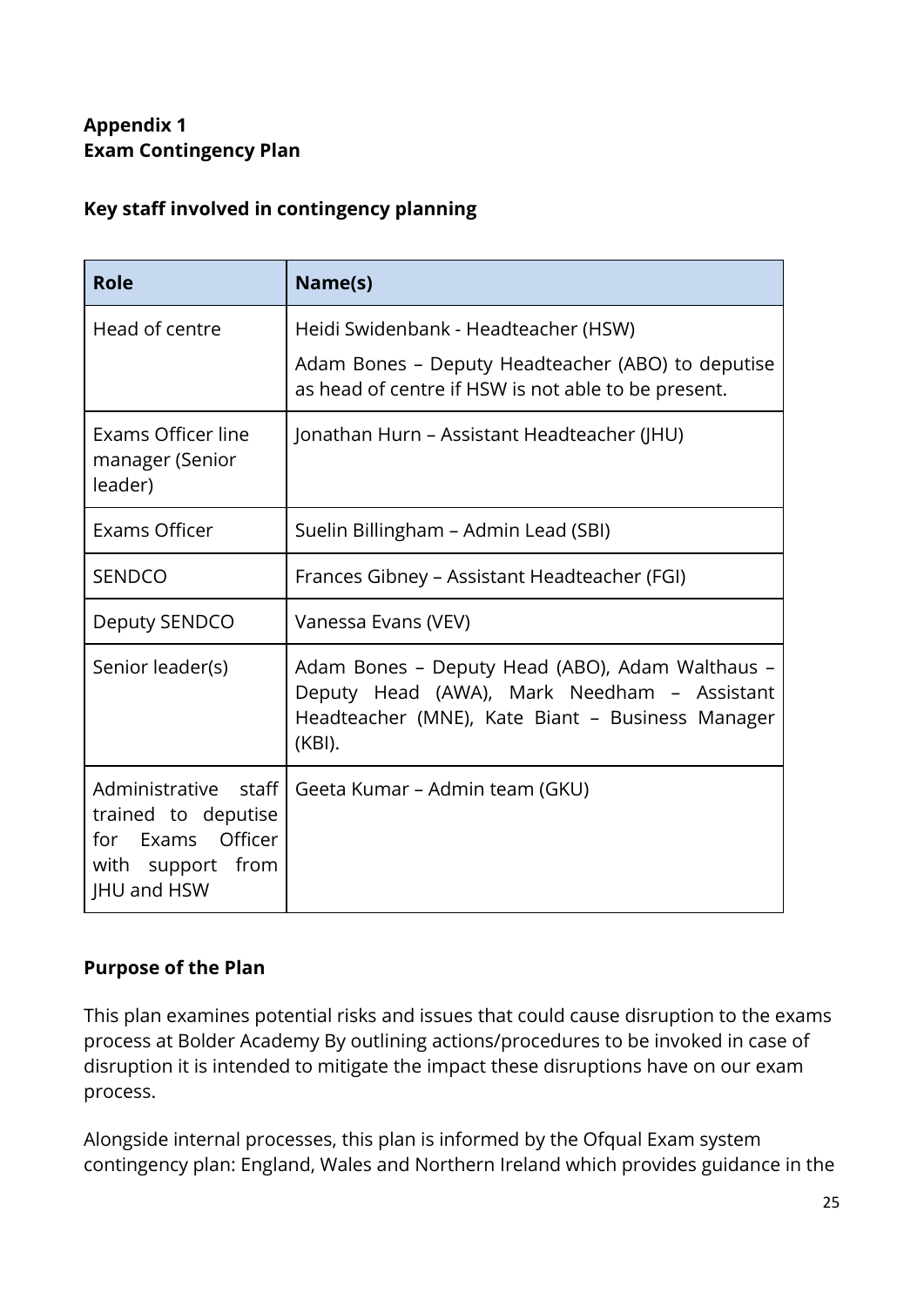publication *What schools and Bolder Academy s and other centres should do if exams or other assessments are seriously disrupted* and the JCQ Joint Contingency Plan for the Examination System in England, Wales and Northern Ireland*.*

This plan also confirms Bolder Academy's compliance with JCQ's General Regulations for Approved Centres (section 5.3) that the centre has in place:

• a written examination contingency plan which covers all aspects of examination administration. This will allow members of the senior leadership team to act immediately in the event of an emergency or staff absence. The examination contingency plan should reinforce procedures in the event of the centre being unavailable for examinations, or on results day, owing to an unforeseen emergency

Possible causes of disruption to the exam process

# **1. COVID outbreak affecting the examination timetable for students or staff.**

#### Criteria for implementation of the plan

*Key tasks required in the management and administration of the exam cycle not undertaken including:*

# *Planning*

- COVID outbreak announced by Public Health England.
- Key members of staff or invigilators could be told to isolate on any day throughout examination process.
- Student groups involved in examinations need to isolate on any day throughout examination process.

# Centre actions to mitigate the impact of the disruption

- Follow COVID-19 risk assessment policy.
- Dependent on the member of staff missing, policy will be followed as outlined below for key staff involved in examinations process.
- Public Health England and Awarding Bodies will be liaised with to support students through entry to next examination series with view to resitting exams.

# **2. Exam Officer extended absence at key points in the exam process (cycle)**

Criteria for implementation of the plan

*Key tasks required in the management and administration of the exam cycle not undertaken including:*

*Planning*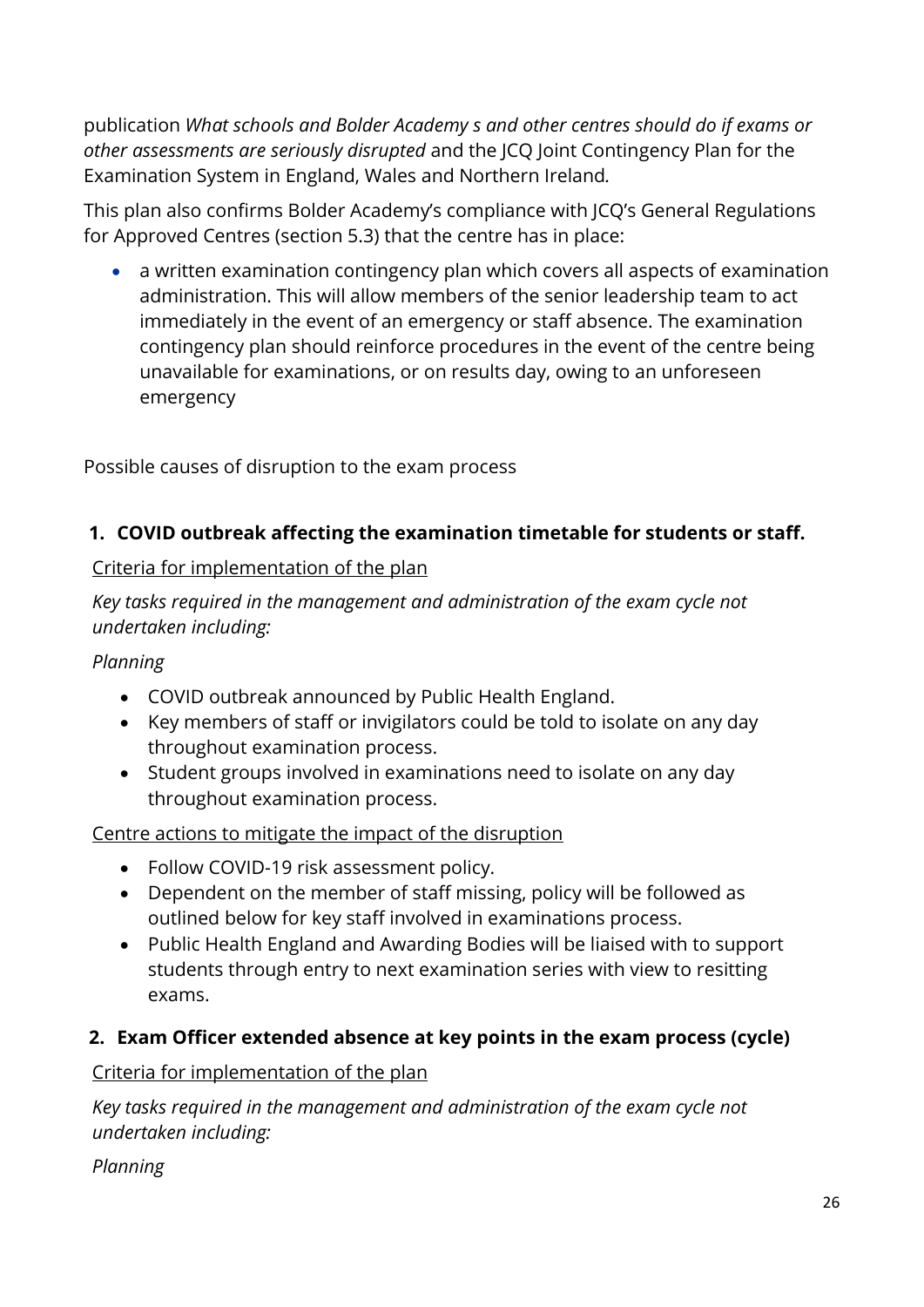- *annual data collection exercise not undertaken to collate information on qualifications and awarding body specifications being delivered*
- *annual exams plan not produced identifying essential key tasks, key dates and deadlines*
- *sufficient invigilators not recruited for the first year of examinations.*

#### *Entries*

- *awarding bodies not being informed of early/estimated entries which prompts release of early information required by teaching staff*
- *candidates not being entered with awarding bodies for external exams/assessment*
- *awarding body entry deadlines missed or late or other penalty fees being incurred*

# *Pre-exams*

- *invigilators not trained or updated on changes to instructions for conducting exams*
- *exam timetabling, rooming allocation; and invigilation schedules not prepared*
- *candidates not briefed on exam timetables and awarding body information for candidates*
- *confidential exam/assessment materials and candidates' work not stored under required secure conditions*
- *internal assessment marks and samples of candidates' work not submitted to awarding bodies/external moderators*

#### *Exam time*

- *exams/assessments not taken under the conditions prescribed by awarding bodies*
- *required reports/requests not submitted to awarding bodies during exam/assessment periods, for example very late arrival, suspected malpractice, special consideration*
- *candidates' scripts not dispatched as required for marking to awarding bodies*

# *Results and post-results*

- *access to examination results affecting the distribution of results to candidates*
- *the facilitation of the post-results services*

#### Centre actions to mitigate the impact of the disruption

#### **Planning**

- Where possible collect 2-year data information each year. Data will be collated at the end of year 10 for academic qualifications and reviewed at the start of every academic year with key stakeholders in the school.
- Annual exams plan to be produced as soon as the assessment calendar is available, to incorporate all internal assessment key tasks, dates & deadlines alongside external exam information.
- Ensure recruitment is actioned by the end of summer 2022 for the first year of public examinations at Bolder Academy. From this point onwards recruitment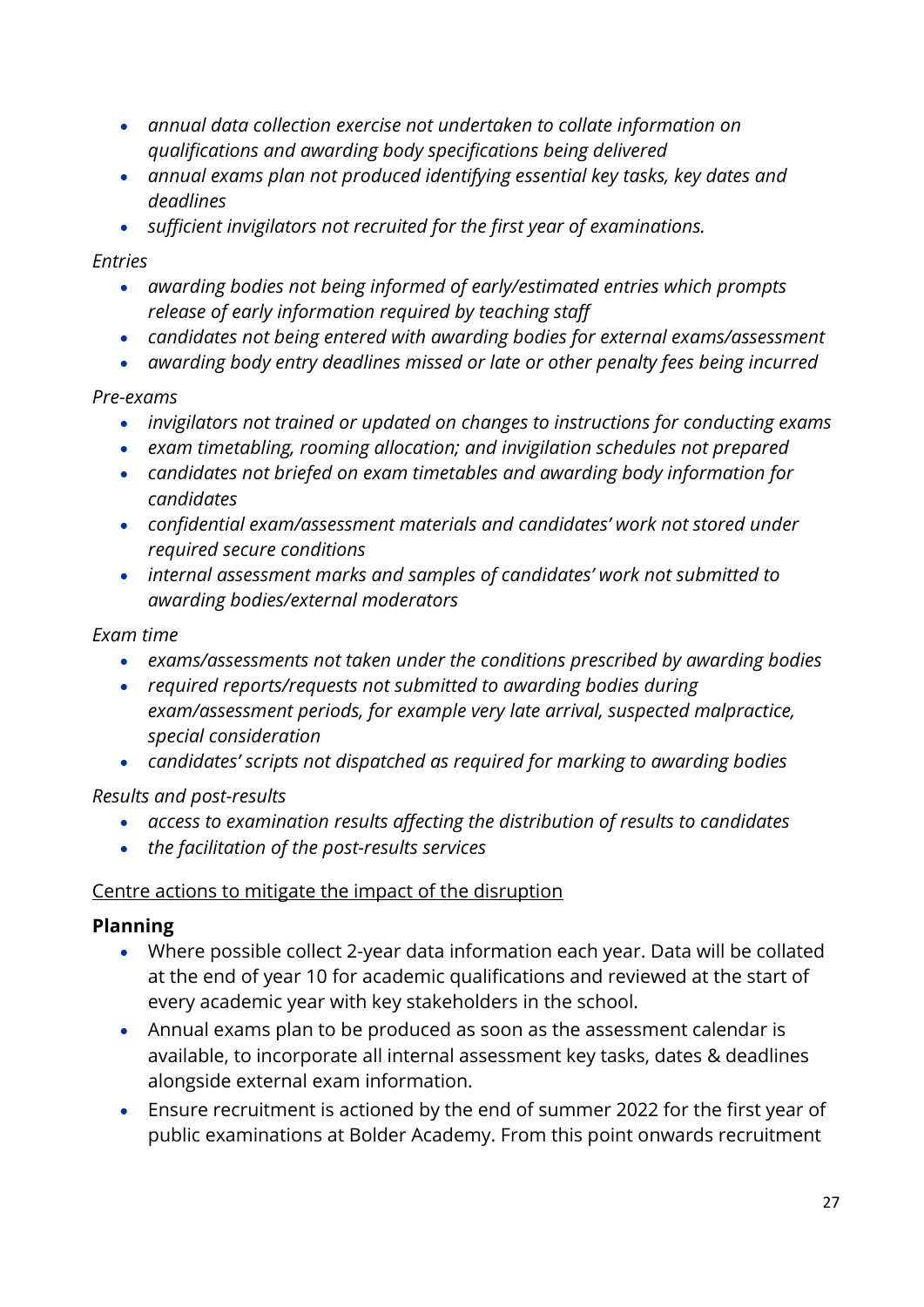will be actioned at the start of each academic year in line with numbers of students.

• Exams Officer (SBI) will attend local area network for Exams Officers to build connections with organisations that other schools in the area are using.

#### **Entries**

- Data Manager and Assistant Headteacher Assessment to have access to the exam audit to enable estimates to be submitted by Exams Officer deadlines.
- Assistant Headteacher Assessment will be trained on creating and submitting exam entries/registrations alongside a member of the administrative team.
- In line with the annual exams plan, the Assistant Headteacher or a trained member of the administrative team will ensure entry/registration deadlines are met.

#### **Pre-exams**

- The Exams Officer at Bolder to incorporate invigilators in their centre's training/update meetings, in absence of Exams Officer the AHT will run and lead training.
- All exam rooms are booked at the beginning of the academic year according to the annual exams plan, invigilators are to be made aware of the plan at the same time. Plan to be updated throughout the year by the Exam's Officer and Assistant Head – Assessment in line management meetings.
- Student handbooks to be prepared once JCQ documents become available, distributed internally and posted on the centre's website. The centre's Key Dates Calendar will be posted on the website at the same time and parents and students will be informed via the school communications platform.
- The level of security for each Awarding Body will be made clear to every member of relevant departments.
- Have a central system for the submission of centre marks, a log to be kept of candidates' work being despatched to Awarding Body/external moderators. The Assistant Headteacher – Assessment will have access to this in the absence of the Exam's Officer.

#### **Exam time**

- Checklist available to ensure all criteria for external exams is met, teaching staff to ensure they familiarise themselves with each relevant condition for assessments. During mock examinations the same criteria will be followed as per the checklist. Deputising staff on contingency plans will be part of the process for training. (Deputy SENDCO and Deputy Head).
- Required reports/requests to be submitted within 5 working days of the occurrence during exam/assessment periods. Key dates document at the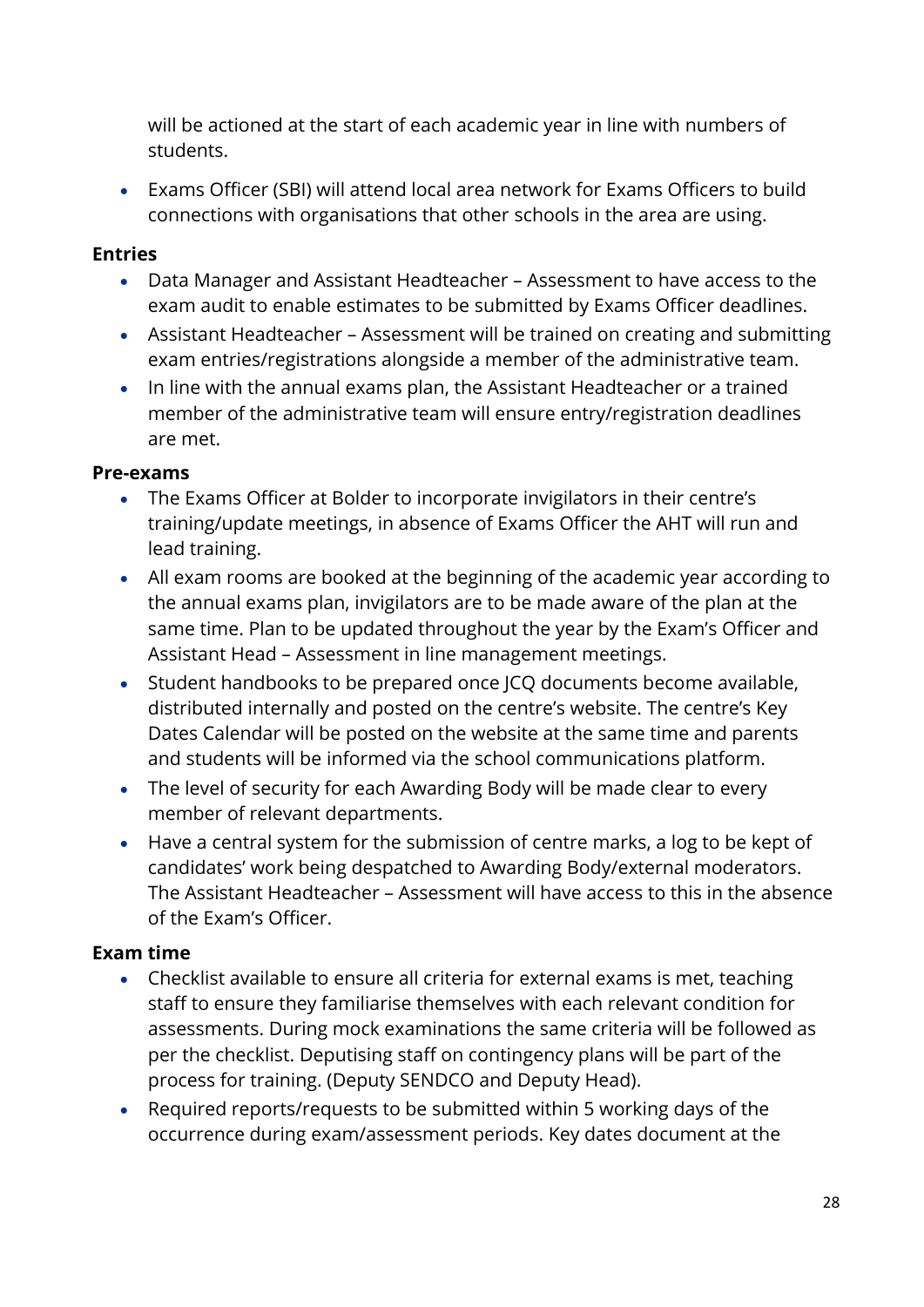beginning of the year will contain all of the key dates documented for those deputising roles to have access to.

• Candidates' scripts to be despatched in the afternoon following a morning exam, and afternoon exams to be ready for despatch the following morning. Trained administrative staff to support with the guidance of the Assistant Head.

#### **Results and post-results**

- Liaise with local schools (Springwest or The Green School) to access their facilities to download/distribute results, if there is a change of location for distribution post on the centre's website.
- A member of administrative staff and the AHT will be trained on all aspects of post-results services to be able to facilitate. Exams Officer will provide guidance through documents on internal exams drive in T drive which provides bespoke guidance on post-results services for Bolder Academy.

# **3. SENDCO extended absence at key points in the exam cycle**

#### Criteria for implementation of the plan

*Key tasks required in the management and administration of the access arrangements process within the exam cycle not undertaken including:*

*Planning*

- *candidates not tested/assessed to identify potential access arrangement requirements*
- *centre fails to recognise its duties towards disabled candidates as defined under the terms of the Equality Act 2010*
- *evidence of need and evidence to support normal way of working not collated*

*Pre-exams*

- *approval for access arrangements not applied for to the awarding body*
- *centre-delegated arrangements not put in place*
- *modified paper requirements not identified in a timely manner to enable ordering to meet external deadline*
- *staff (facilitators) providing support to access arrangement candidates not allocated and trained*

#### *Exam time*

• *access arrangement candidate support not arranged for exam rooms*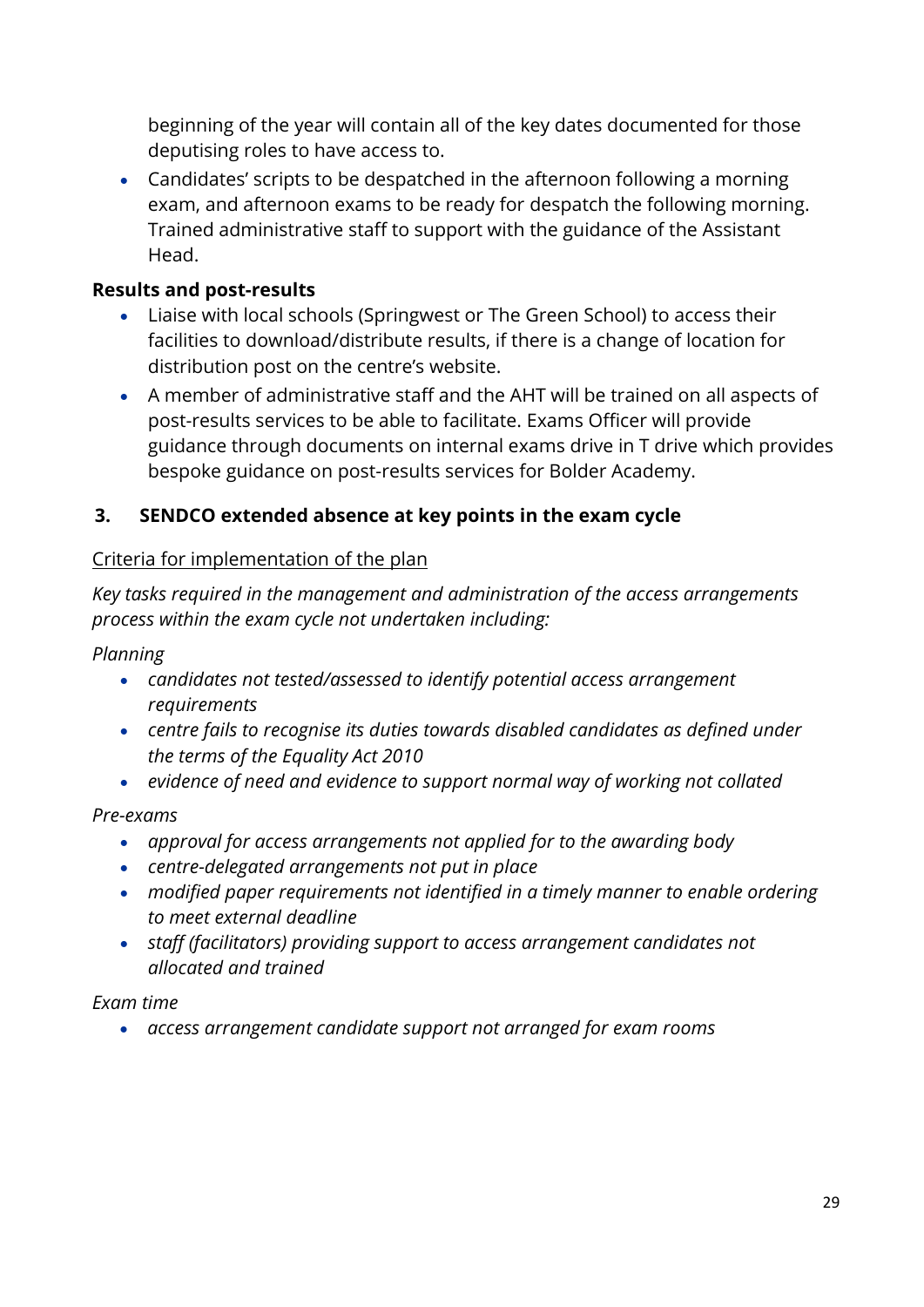- Establish contact with an appropriately qualified assessor who can facilitate the centre's access arrangements testing if required. Deputy SENDCO to support with in school operations with the support of the Assistant Head – Assessment and Exam's Officer.
- All centre staff to be aware of the centre's Equality, Diversity & Community Cohesion Policy. The SENDCO to implement training and dissemination of relevant documentation to all staff involved in the support of access arrangements during the training process at Bolder Academy.
- HODs able to access evidence of need and evidence to support normal way of working. Deputy SENDCO to collate and evidence.

#### **Pre-**ex**ams**

- SENDCO able to request approval for access arrangements.
- Exams Officer to liaise with SENDCO to ensure that the MIS system is updated with all access arrangements once testing is complete. This is to occur at the end of every academic year ahead of the deadline to submit access arrangements in September and are reviewed with staff who would deputise (AHT, Deputy SENDCO).
- Modified paper requests as part of the annual exams plan to ensure Awarding Body deadlines are met this can be completed by Deputy SENDCO.
- SEN department staff will be trained/have a review at the start of each academic year to update access arrangements procedures. The Exams Officer will provide a list of all candidates requiring support in a timely fashion before each exam series. A reserve agency will be added to content details in the event of an emergency.
- The Exams Officer will provide a list of all candidates requiring support in a timely fashion before each exam series.

# **4. Teaching staff extended absence at key points in the exam cycle**

#### Criteria for implementation of the plan

*Key tasks not undertaken including:*

- *- Early/estimated entry information not provided to the Exams Officer on time; resulting in pre-release information not being received*
- *- Final entry information not provided to the Exams Officer on time; resulting in candidates not being entered for exams/assessments or being entered late/late or other penalty fees being charged by awarding bodies*
- *- Non-examination assessment tasks not set/issued/taken by candidates as scheduled*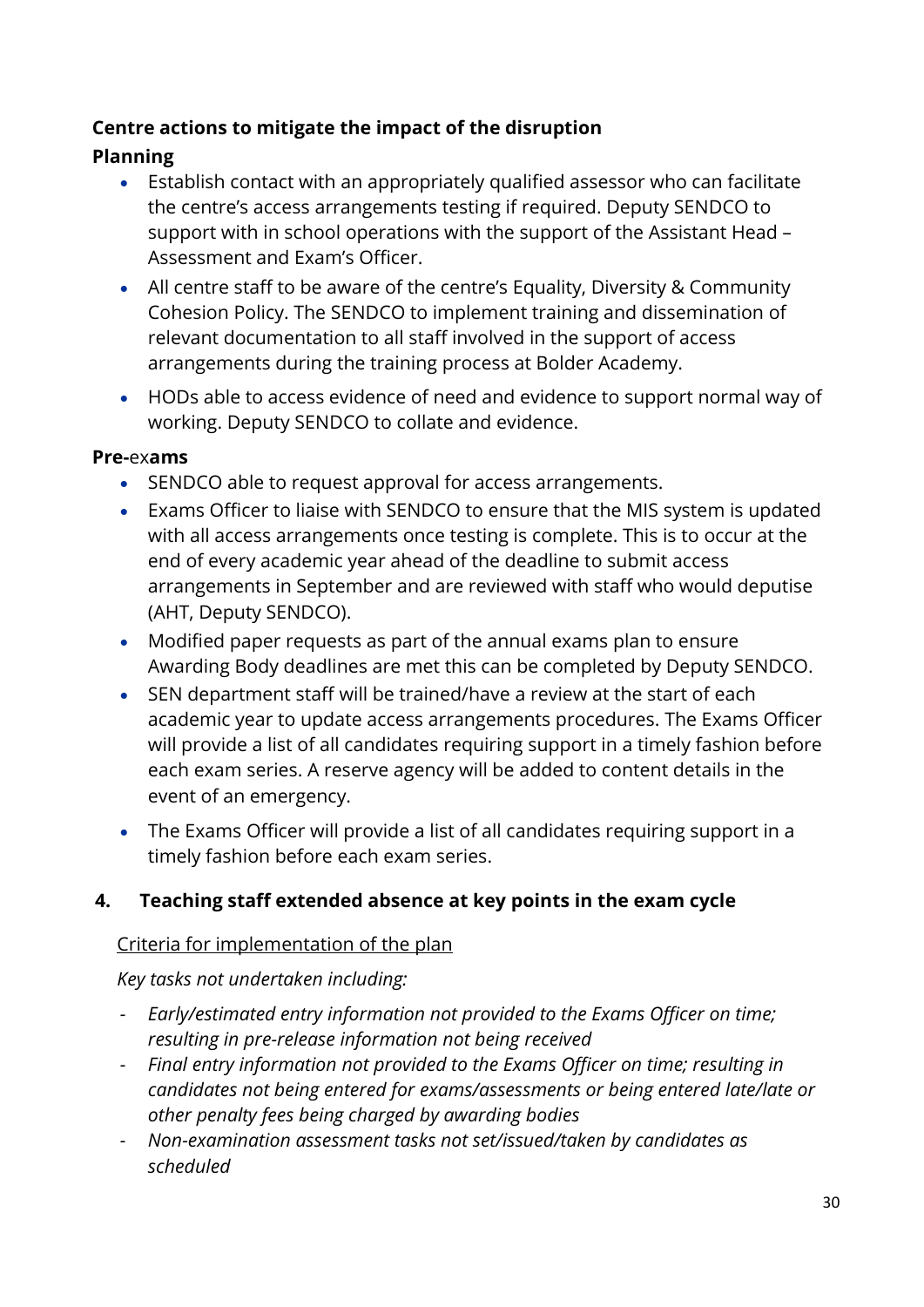- *- Candidates not being informed of centre assessed marks before marks are submitted to the awarding body and therefore not being able to consider appealing internal assessment decisions and requesting a review of the centre's marking*
- *- Internal assessment marks and candidates' work not provided to meet awarding body submission deadlines*

- Early/estimated entry information will be collected before the end of the academic year, to ensure all information has been collated before the start of each academic year. The Deputy Head - Curriculum, in charge of curriculum, will provide details in the absence of the HoD.
- The Exams Officer will request final entry information in a timely fashion, at least 2 weeks in advance of awarding body deadlines, this will only be submitted once the HOD has confirmed in writing that it is correct. Entry information for each exam series will be part of the annual data collection exercise.
- Non-examination assessment key dates to be included in each departments' assessment plan for the academic year. The Assistant Head – Assessment and Deputy Head will incorporate into the weekly line management agendas with curriculum HoDs to ensure deadlines are not missed.
- All candidates are informed of their centre–assessed marks before they are submitted to the Awarding Body as per the centre's Appeals Against Internal Assessments of Work Procedure. HoDs will be told about the requirements.
- The Exams Officer will ensure the deadlines for internal assessment marks and candidates' work submission are included on the annual exams plan.

#### **5. Invigilators - lack of appropriately trained invigilators or invigilator absence**

Criteria for implementation of the plan *Failure to recruit and train sufficient invigilators to conduct exams Invigilator shortage on peak exam days Invigilator absence on the day of an exam*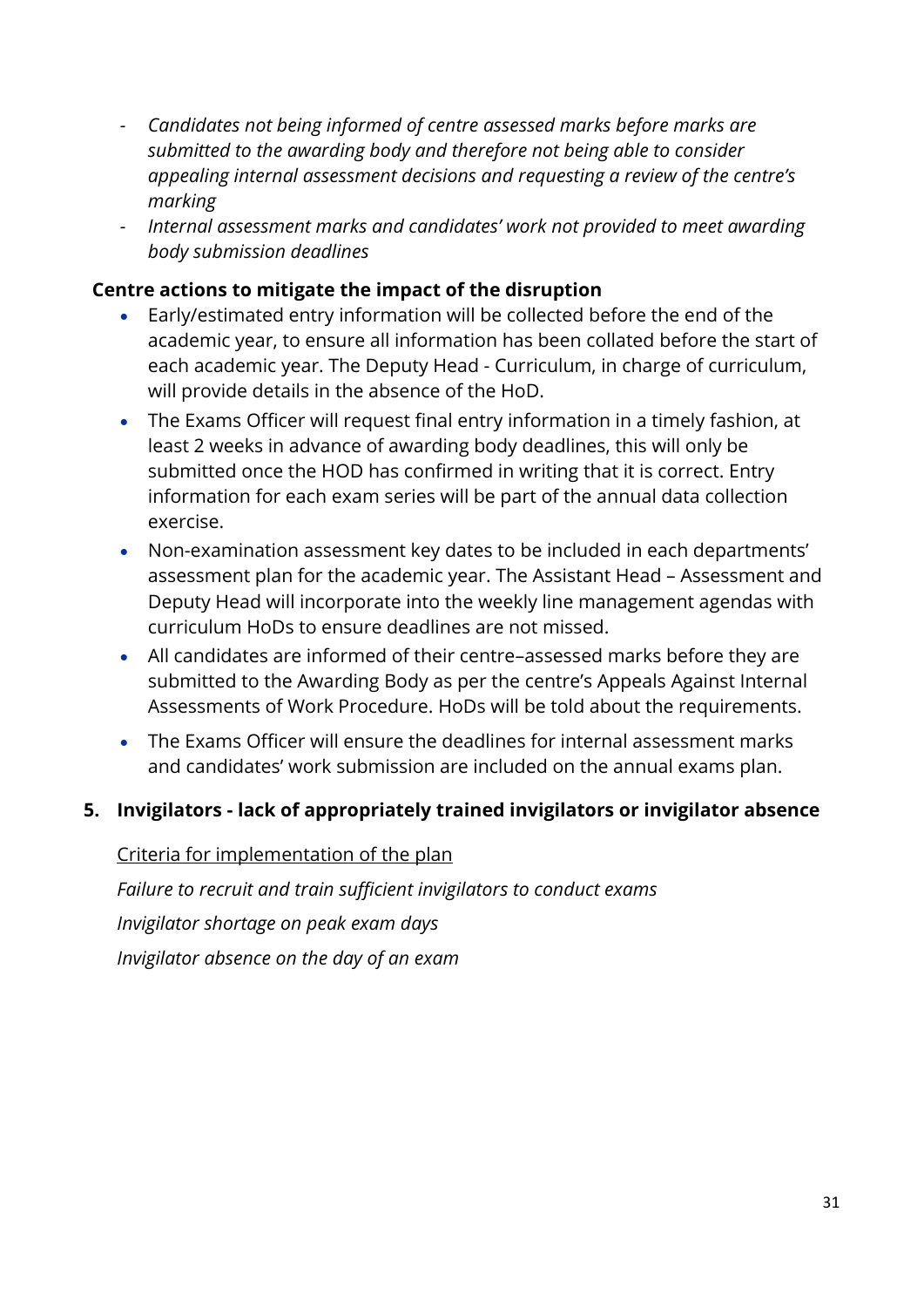- Ensure recruitment is actioned at the start of each academic year in line with numbers of students and training/update meetings are held at the beginning of each academic year.
- Exam timetables generated in a timely fashion to ensure sufficient invigilators are trained and available for the examination periods.
- Establish a dedicated contact at a reputable agency to organise cover immediately the Exams Officer receives notification of invigilator absence through the Bolder Academy cover phone line. Internal administrative staff and cover supervisor to be trained as invigilators as a last resort.

#### **6. Exam rooms - lack of appropriate rooms or main venues unavailable at short notice**

#### Criteria for implementation of the plan

*Exams Officer unable to identify sufficient/appropriate rooms during exams timetable planning.*

*Insufficient rooms available on peak exam days.*

*Main exam venues unavailable due to an unexpected incident at exam time.*

#### **Centre actions to mitigate the impact of the disruption**

- The main exam rooms will be booked at the start of each academic year, and separate rooms will be allocated once each session's timetable has been generated. As the academy is currently not at full capacity there is ample space which could be used as alternatives to first choice exam rooms.
- Relocate within Bolder building to alternative class rooms if necessary.
- Alternative accommodation has been agreed at Nishkam School and Isleworth and Syon School.
- Parents and carers will be informed of any changes to the plan on the day via the ParentMail system and on Bolder Academy website. The Admin team will support with phone calls home if necessary.

#### **7. Failure of IT systems**

# Criteria for implementation of the plan *MIS system failure at final entry deadline*

*MIS system failure during exams preparation MIS system failure at results release time*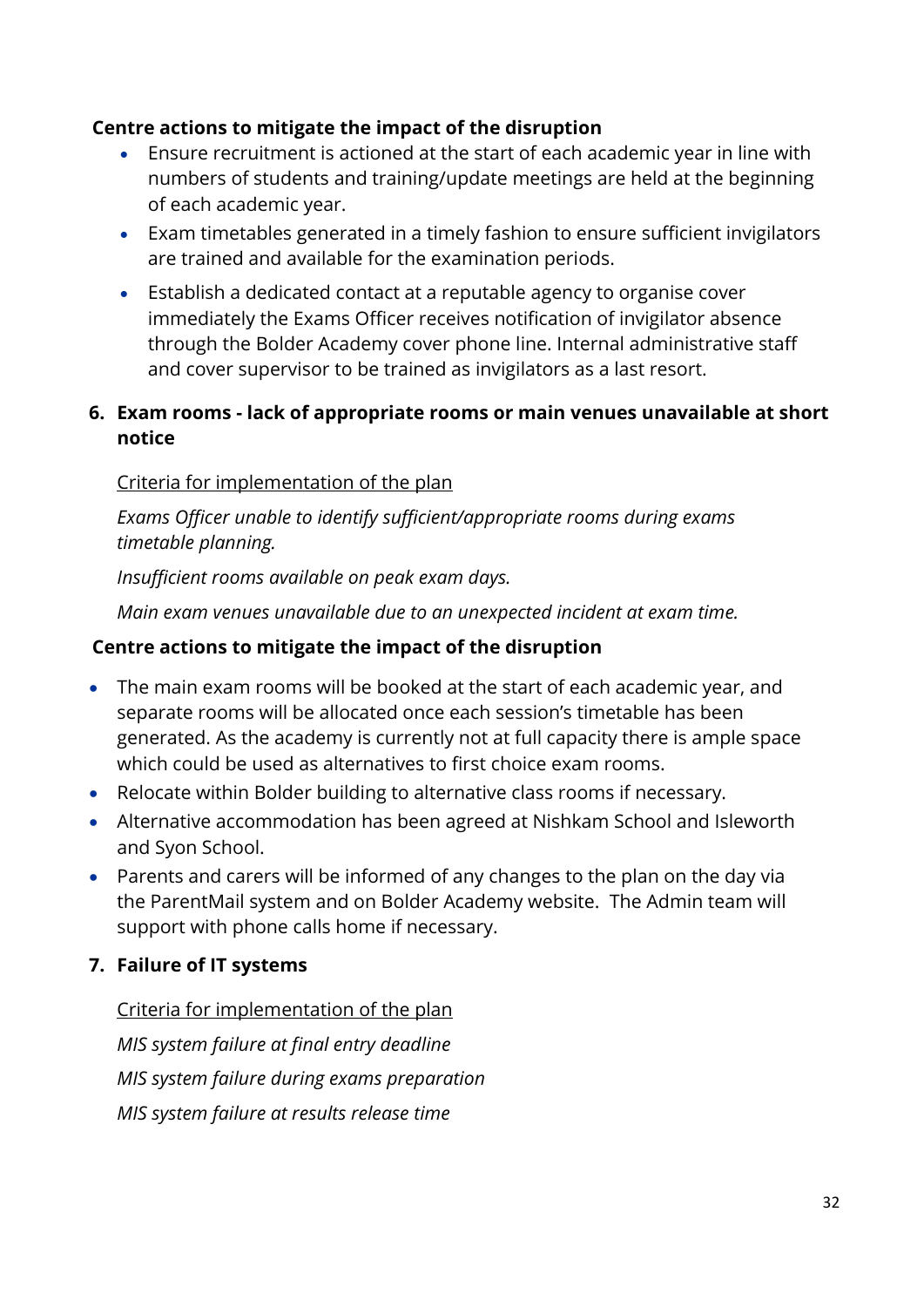- Ensure entries are final and ready to be sent 5 working days before the Awarding Body's deadline. Back up document will be made where details can be input at the Green School or Springwest if needed.
- Seating plans, attendance register checking, and any other preparation requiring the use of the MIS system to be actioned at least 5 working days before each exam.
- Liaise with London Borough of Hounslow to access MIS system through alternative server.
- Ensure IT support from Colwyn is requested for key dates in Exam calendar and systems are up to date with latest updates weeks ahead of the exam series.
- Exam page on the Bolder Academy website will be set up containing key information and documents that students need access to for examinations. This will be reviewed annually.

# **8. Emergency evacuation of the exam room (or centre lock down)**

#### Criteria for implementation of the plan

*Whole centre evacuation (or lock down) during exam time due to serious incident resulting in exam candidates being unable to start, proceed with or complete their exams*

#### Centre actions to mitigate the impact of the disruption

- Candidates will be made aware of the centre's emergency evacuation procedure outside each exam venue.
- Candidates will be briefed on the exam lockdown policy which will be put in the student exam handbook.
- Process will be practiced during the mock examinations at the end of year 10.
- Invigilators will be trained on the evacuation procedure.

#### **9. Disruption of teaching time in the weeks before an exam – centre closed for an extended period**

#### Criteria for implementation of the plan

*Centre closed or candidates are unable to attend for an extended period during normal teaching or study supported time, interrupting the provision of normal teaching and learning.*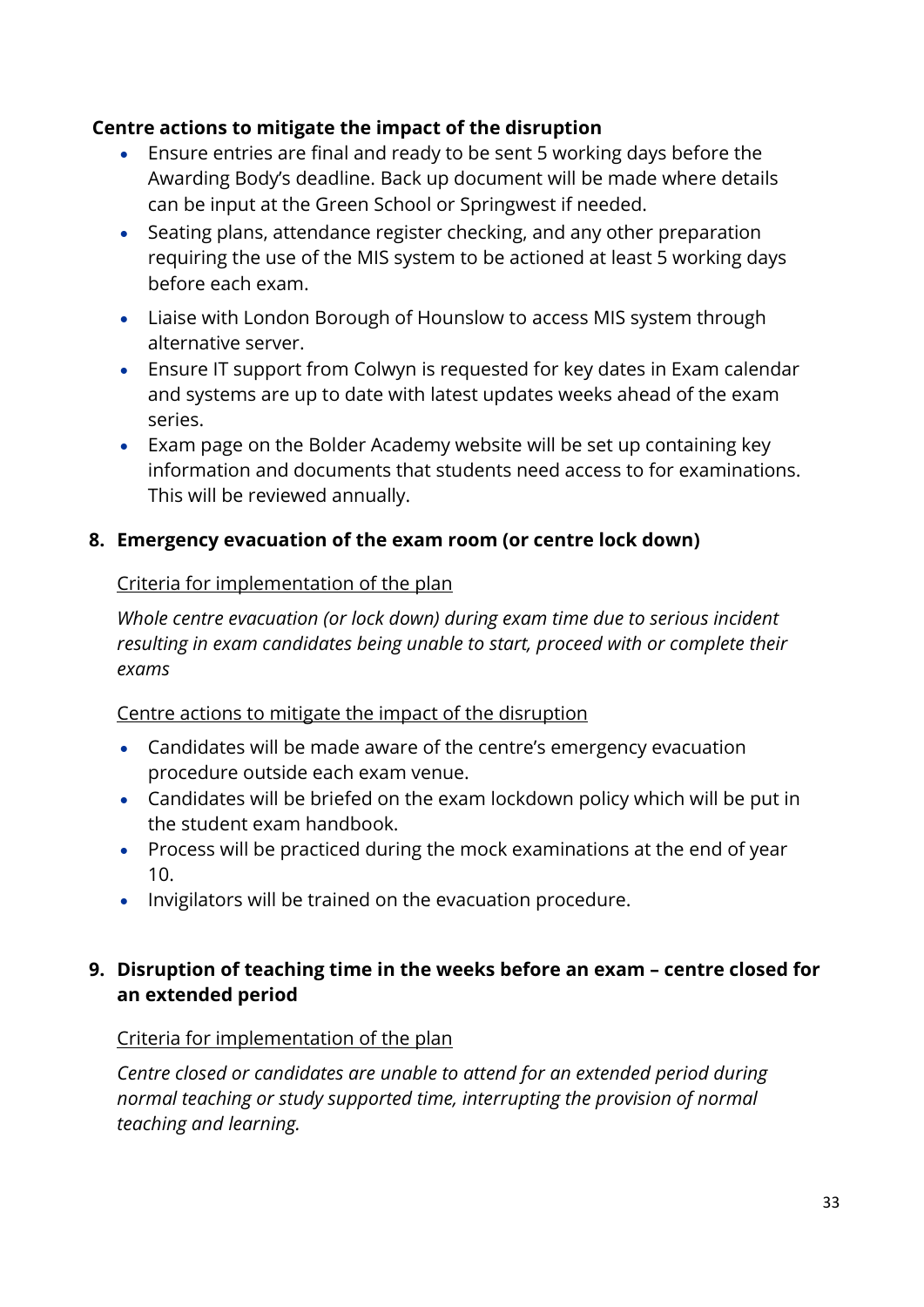- Where there is disruption to teaching time and students miss teaching and learning, Bolder Academy will continue to teach and deliver the curriculum through online provision using Microsoft Teams.
- In the case of modular courses, Bolder Academy may advise candidates to sit examinations in an alternative series.

# **10. Candidates unable to take examinations because of a crisis – centre remains open**

#### Criteria for implementation of the plan

*Candidates are unable to attend the examination centre to take examinations as normal*

- *Students cannot get to centre within the allotted time.*
- *Students have a personal reason relating to family or bereavement which means they cannot get to the centre.*
- *Students have an illness on the day of the examination.*

#### **Centre actions to mitigate the impact of the disruption**

- If students arrive very late, as classed by the JCQ ICE documentation, the steps will be followed in the school 'students arriving late process' document. Information will be collated by the Exams Officer and sent to the Awarding Body.
- If student can sit assessment and choses to, supporting information will be gathered by examinations team and sent to the Awarding Body in mitigating circumstances.
- If students cannot sit assessment, supporting information will be gathered by examinations team and sent to the Awarding Body for consideration for exam contingency day or next exam series.

# 11. **Centre unable to open as normal during the examination period**

(including in the event of the centre being unavailable for examinations owing to an unforeseen emergency)

#### Criteria for implementation of the plan

*Centre unable to open as normal for scheduled examinations*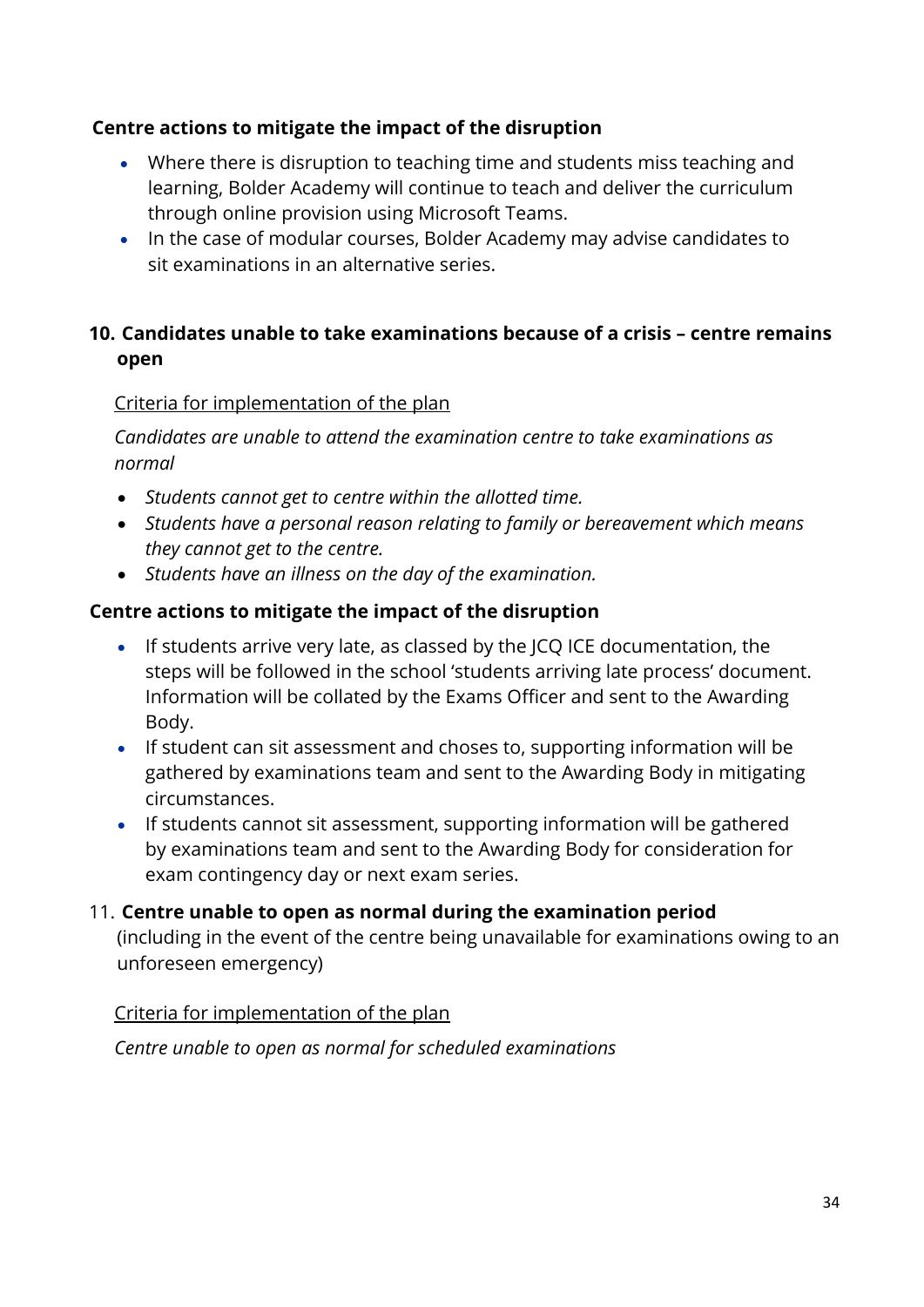- If the entire Academy cannot open, then Nishkam or Isleworth and Syon will be used to complete examinations.
- If this is not possible in the timeframe, then students will be immediately put forward for the next exam series.
- Awarding bodies will be informed immediately of any disruption with specific details.

#### **12.Disruption in the distribution of examination papers**

#### Criteria for implementation of the plan

*Disruption to the distribution of examination papers to the centre in advance of examinations*

#### **Centre actions to mitigate the impact of the disruption**

- If papers have not been delivered within 5 working days of the set examination date, Exams Officer will contact Awarding Bodies and inform of delay.
- Awarding organisations to provide centres with electronic access to examination papers via a secure external network, Exams Officer to contact ABs then follow guidance with support of SLT support and HOC.
- Awarding organisations would provide guidance on the conduct of examinations in such circumstances.
- As a last resort, and in close collaboration with centres and regulators, awarding organisations to consider scheduling of the examination on an alternative date.

# **13.Disruption to the transportation of completed examination scripts**

#### Criteria for implementation of the plan

*Delay in normal collection arrangements for completed examination scripts/assessment evidence*

#### **Centre actions to mitigate the impact of the disruption**

- Exams Officer to maintain contact with Awarding Bodies and inform them of any delays. Guidance from the Awarding Bodies will be followed.
- Accurate reports will be produced containing dates and times of completed scripts leaving the Bolder Academy site.
- If necessary, Bolder will investigate alternative dispatch options that comply with the requirements detailed in the JCQ Instructions for Conducting Examinations.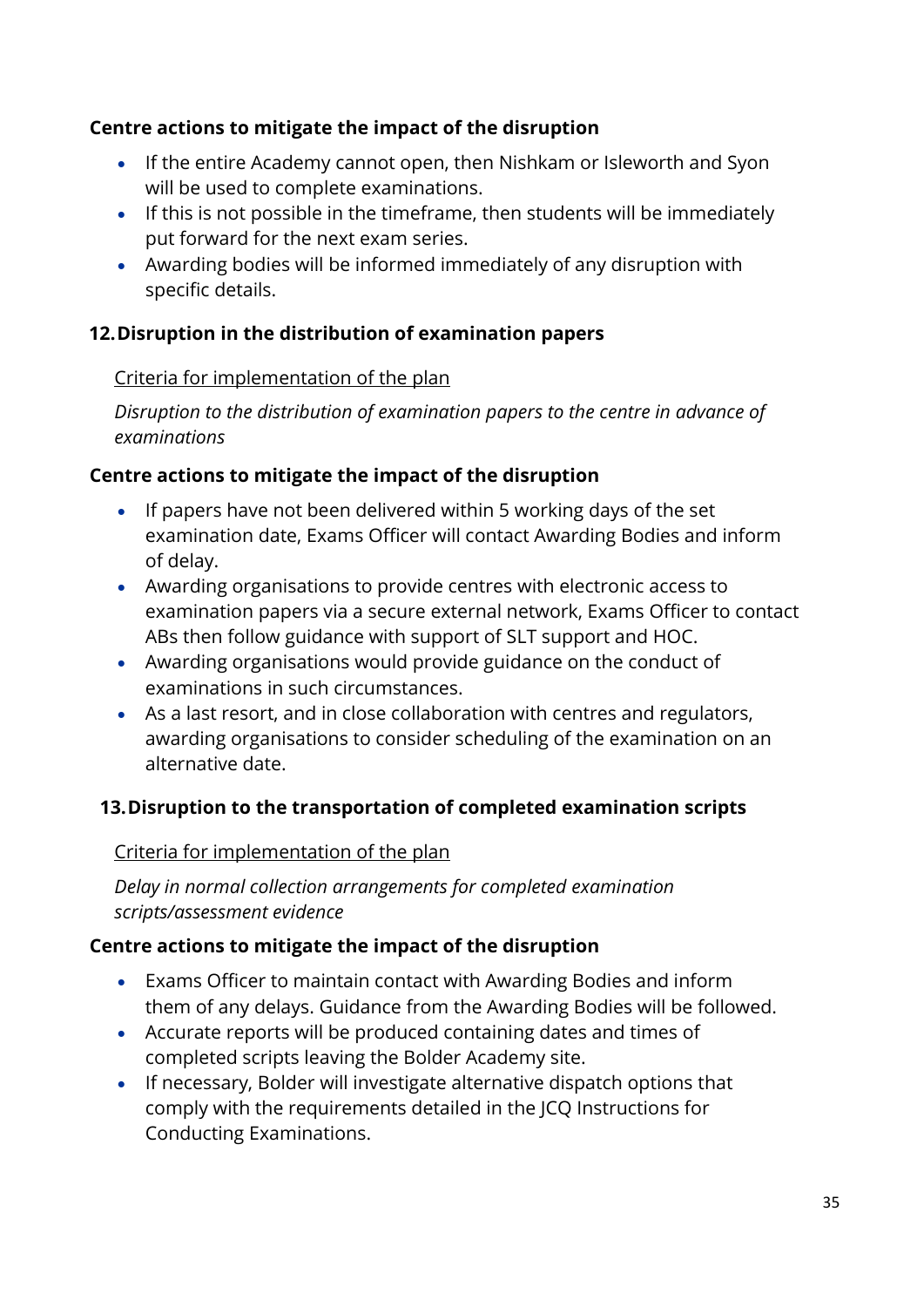• Bolder will ensure secure storage of completed examination papers until collection in the exam safe.

#### **14. Assessment evidence is not available to be marked**

#### Criteria for implementation of the plan

*Large scale damage to or destruction of completed examination scripts/assessment evidence before it can be marked*

*Completed examination scripts/assessment evidence does not reach awarding organisations* 

#### **Centre actions to mitigate the impact of the disruption**

- Awarding organisations to generate candidate marks for affected assessments based on other appropriate evidence of candidate achievement as defined by the awarding organisations. HoDs will keep records of all mock examination results and will support in providing other relevant data for ABs under their guidance – Deputy Head of curriculum, Senior Exams line manager and data manager to collate and monitor this if required.
- Where marks cannot be generated by awarding organisations candidates may need to retake affected assessment in a subsequent assessment series. Support and resources will be provided by Bolder Academy to support this. Exams Officer and Senior LM of exams will coordinate following guidance from Awarding Bodies.

### 15. **Centre unable to distribute results as normal or facilitate post results services**

(including in the event of the centre being unavailable on results day owing to an unforeseen emergency)

#### Criteria for implementation of the plan

*Centre is unable to access or manage the distribution of results to candidates, or to facilitate post-results services*

Centre actions to mitigate the impact of the disruption

- Nishkam or Isleworth and Syon School to be used as an alternative site Exams Officer to liaise with Exams Officer s at alternative sites and prepare plans alongside Senior LM of Exams.
- If alternative site not suitable results will be shared electronically under guidance and permission of the Awarding Bodies.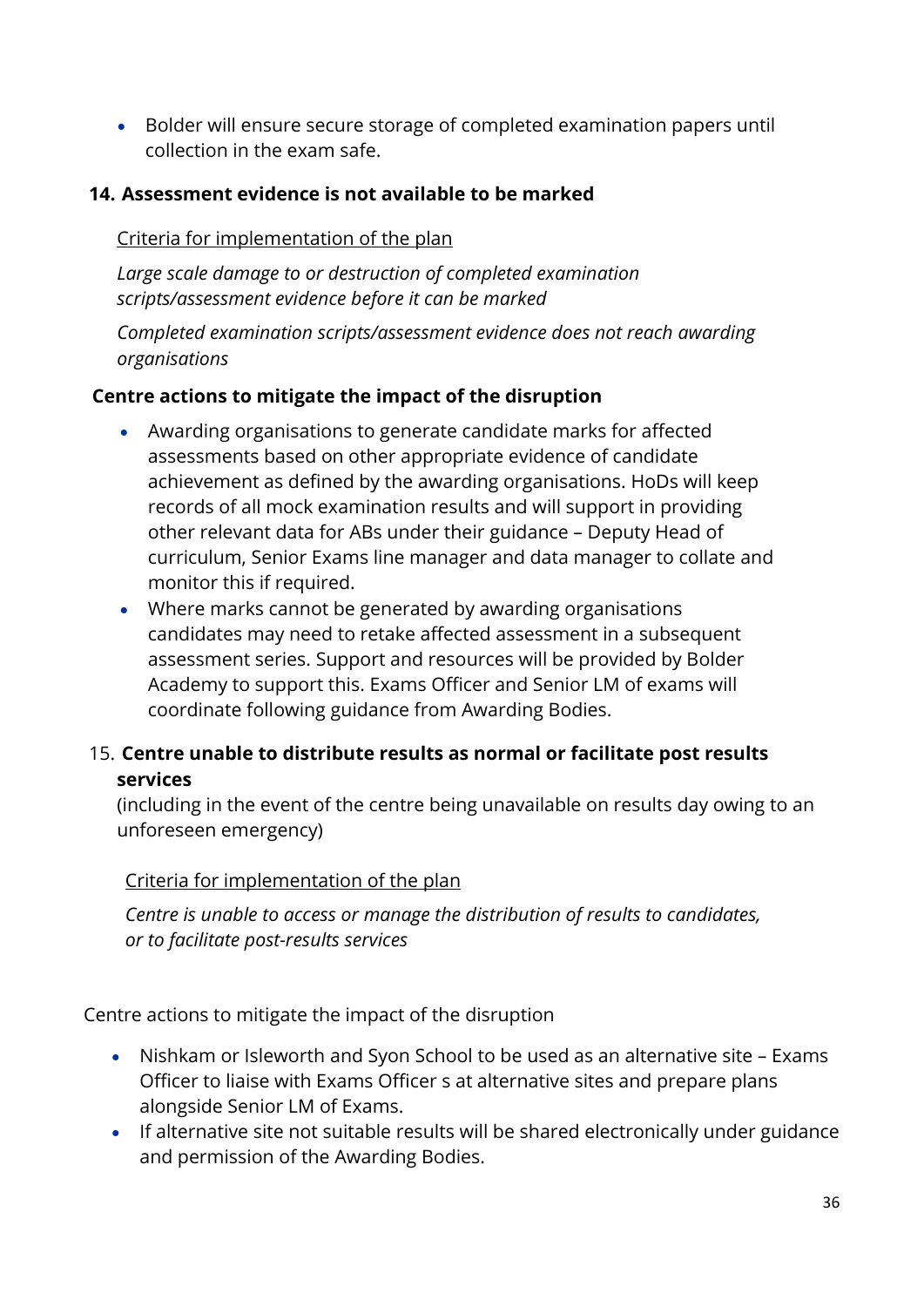- Awarding Bodies will be asked for permission and will be informed.
- Parents and students will be informed of alternative collection plans via parent mail.
- Database of parent and carer details will be maintained for post-result services on MIS and checked by Exams Officer ahead of results day.

### **Appendix 2 Escalation Process**

Purpose of the process

To confirm the main duties and responsibilities to be escalated should the Head of Centre, or a member of the Senior Leadership Team with oversight of examination administration, be absent.

Before examinations (Planning)

In the event of the absence of the Head of Centre or the member of Senior Leadership with oversight of examination administration, responsibility for implementing JCQ regulations and requirements relating to activity prior to examinations will be escalated to Deputy Head Teacher - Curriculum.

To support understanding of the regulations and requirements, the following JCQ publications will be referenced:

- General Regulations for Approved Centres
- Instructions for conducting examinations
- Access Arrangements and Reasonable Adjustments
- Instructions for conducting coursework
- Instructions for conducting non-examination assessments
- Suspected Malpractice Policies and Procedures
- A guide to the special consideration process

Main duties and responsibilities relate to:

- Centre status
- Confidentiality
- Communication
- Recruitment, selection and training of staff
- Internal governance arrangements
- Delivery of qualifications
- Public liability
- Conflicts of interest
- Controlled assessments, coursework and non-examination assessments
- Security of assessment materials
- National Centre Number Register
- Centre inspections
- Additional JCQ publication for reference: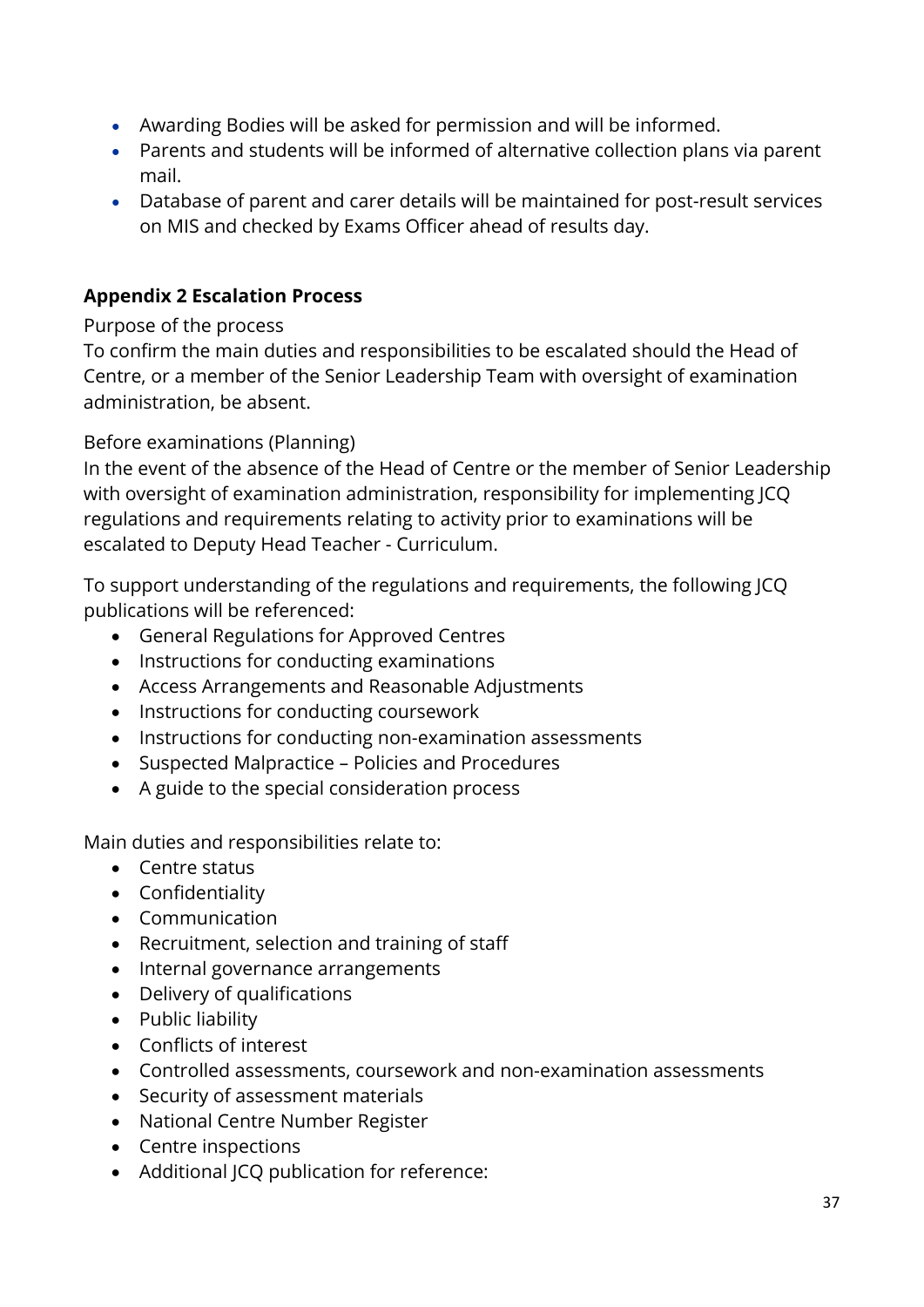• Centre Inspection Service Changes

### Policies

Specific JCQ publications for reference:

- General Regulations for Approved Centres (section 5)
- Instructions for conducting examinations (section 25)
- Access Arrangements and Reasonable Adjustments (section 5) Personal data, freedom of information and copyright Additional JCQ publication for reference:
- Information for candidates Privacy Notice

# Before examinations (Entries and Pre-exams)

In the event of the absence of the head of centre or the member of senior leadership with oversight of examination administration, responsibility for implementing JCQ regulations and requirements relating to entries and exam preparation will be escalated to Deputy Head Teacher - Curriculum. To support understanding of the regulations and requirements, sections of relevant JCQ publications will be specifically referenced including:

- General Regulations for Approved Centres (section 5)
- Instructions for conducting examinations (sections 1-15)
- Access Arrangements and Reasonable Adjustments (sections 6-8)

Main duties and responsibilities relate to:

- Access arrangements and reasonable adjustments
- Entries
- Additional JCQ publications for reference:
- Key dates in the examination cycle
- Guidance Notes for Transferred Candidates
- Alternative Site guidance notes
- Guidance notes for overnight supervision of candidates with a timetable variation
- Centre assessed work

Additional JCQ publication for reference:

- Candidate information
- Additional JCQ publications for reference:
- Information for candidates' documents
- Exam Room Posters

During examinations (Exam time)

In the event of the absence of the head of centre or the member of senior leadership with oversight of examination administration, responsibility for implementing JCQ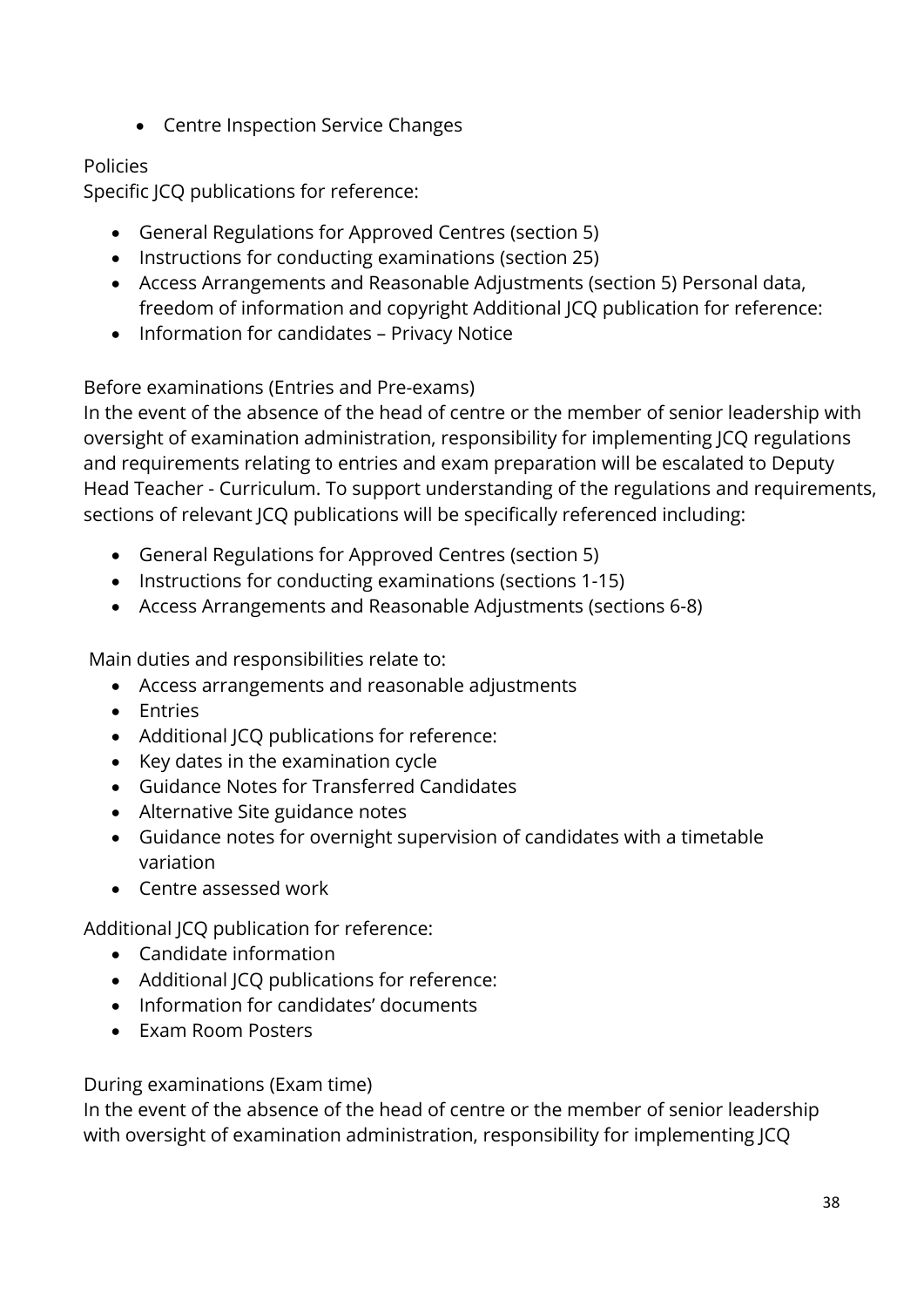regulations and requirements relating to during exam time will be escalated to Deputy Head Teacher – Curriculum.

To support understanding of the regulations and requirements, sections of relevant JCQ publications will be specifically referenced including:

- General Regulations for Approved Centres (sections 3, 5)
- Instructions for conducting examinations (sections 16-30)
- Access Arrangements and Reasonable Adjustments (section 8)
- A guide to the special consideration process (sections 2-7)

Main duties and responsibilities relate to:

- Conducting examinations and assessments
- Additional ICO publication for reference:
- Guidance Notes Very Late Arrival Malpractice
- Retention of candidates' work

After examinations (Results and Post-Results)

In the event of the absence of the head of centre or the member of senior leadership with oversight of examination administration, responsibility for implementing JCQ regulations and requirements relating to after examinations will be escalated to Deputy Head Teacher – Curriculum.

To support understanding of the regulations and requirements, sections of relevant JCQ publications will be specifically referenced including:

• General Regulations for Approved Centres (section 5)

Main duties and responsibilities relate to:

- Results
- Additional ICO publication for reference:
- Release of Results notice
- Post-results services and appeals
- Additional JCQ publications for reference:
- Post-Results Services
- JCQ Appeals Booklet (A guide to the awarding bodies' appeals processes)
- Certificates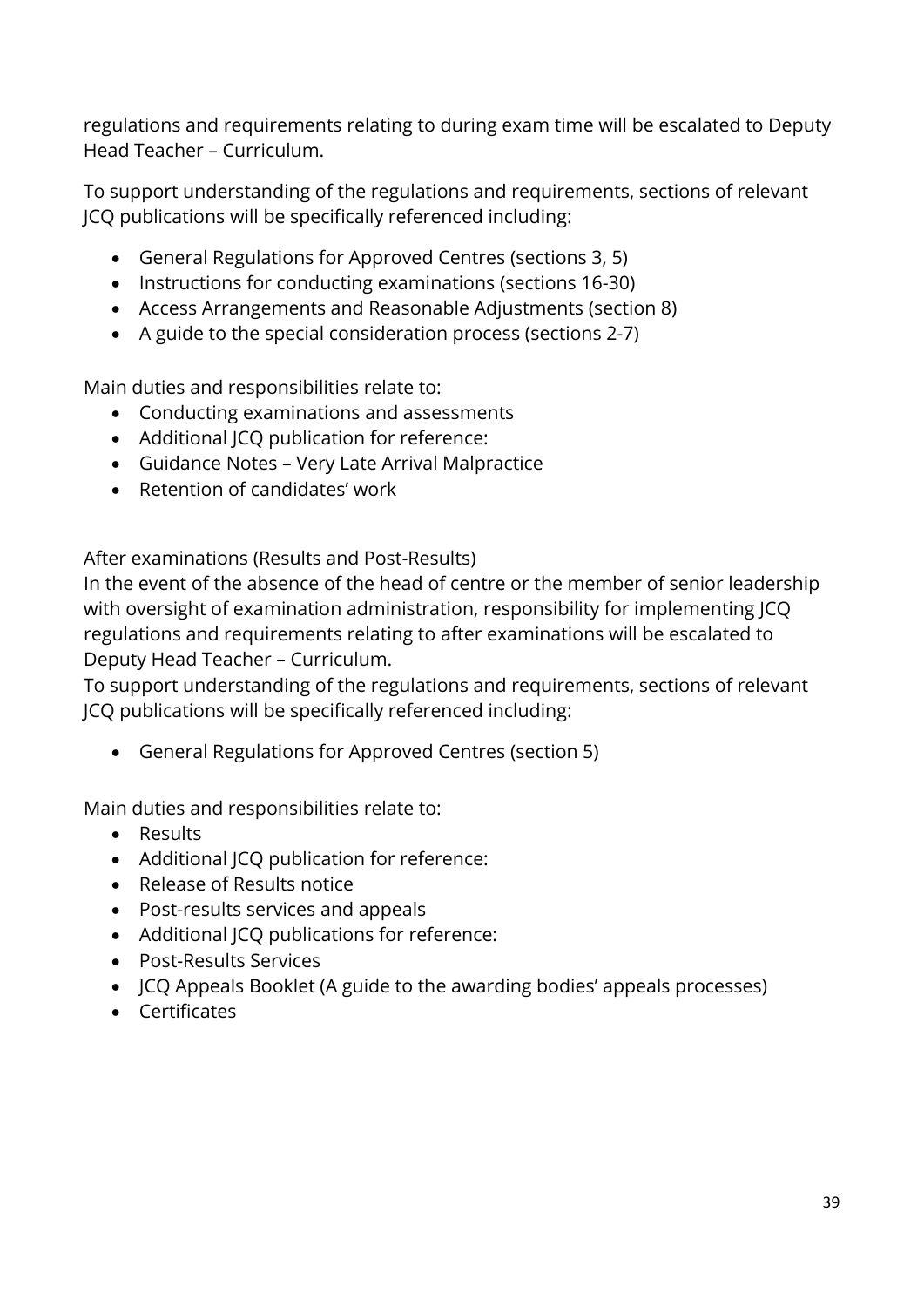### **Appendix 3 - Internal Assessment Appeals Procedure (Internal Assessment Decisions)**

# **Please also see Appendix 12 Exams Complaints Procedure**

This procedure is reviewed and updated annually to ensure that appeals against internal assessment decisions (centre assessed marks) at Bolder

Academy are managed in accordance with current requirements and regulations in the JCQ publications General Regulations for Approved

Centres (GR 5.7), Instructions for conducting non-examination assessments (ICNEA 6.1). This procedure is informed by the JCQ publications Reviews of marking (centre assessed marks) suggested template for centres and Notice to Centres - Informing candidates of their centre assessed marks.

### **Introduction**

Certain qualifications contain components of non-examination assessment (or units of coursework) which are internally assessed (marked) by Bolder Academy and internally reviewed/standardised. The marks awarded (the internal assessment decisions) which contribute to the final grade of the qualification are then submitted by the deadline set by the awarding body for external moderation.

The moderation process carried out by the awarding body may result in a mark change, either upwards or downwards, even after an internal review. The internal review process is in place to ensure consistency of marking within the centre, whereas moderation by the awarding body ensures that centre marking is line with national standards. The mark submitted to the awarding body is subject to change and should therefore be considered provisional.

The qualifications delivered at Bolder Academy containing components of non-examination assessment/units of coursework are: GCSE, GCE, AQA, OCR, NCFE

# **Purpose of the procedure**

The purpose of this procedure is to confirm the arrangements at Bolder Academy for dealing with candidate appeals relating to internal assessment decisions.

This procedure ensures compliance with JCQ regulations which state that centres must:

• have in place and be available for inspection purposes, a written internal appeals procedure relating to internal assessment decisions and to ensure that details of this procedure are communicated, made widely available and accessible to all candidates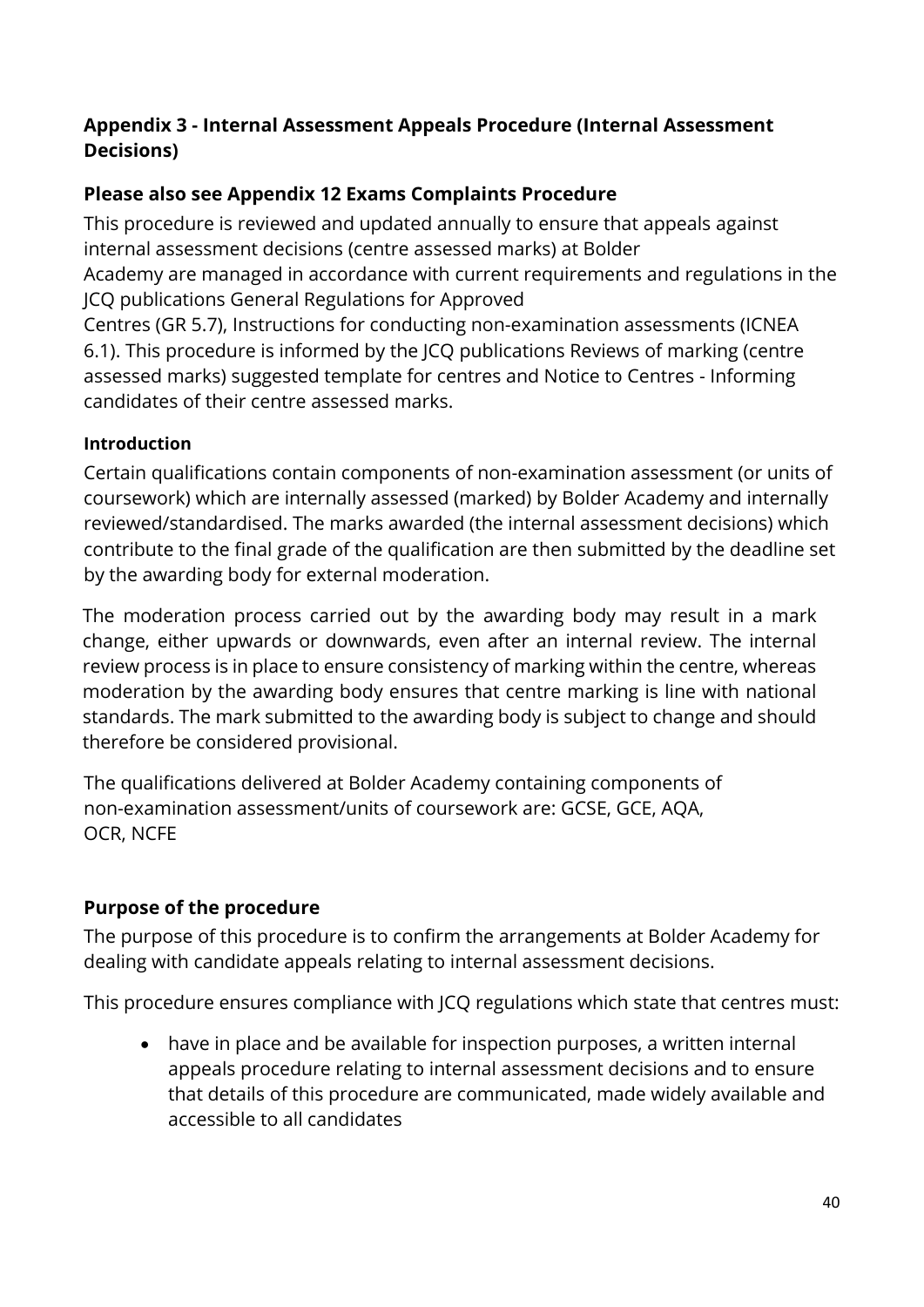• before submitting marks to the awarding body inform candidates of their centre assessed marks and allow a candidate to request a review of the centre's marking

#### **Principles relating to centre assessed marks**

The head of centre/senior leader(s) at Bolder Academy will ensure that the following principles are in place in relation to marking the work of candidates:

- A commitment to ensuring that whenever teaching staff mark candidates' work, that this is done fairly, consistently and in accordance with the awarding body's specification and subject-specific associated documents
- All centre staff follow a robust Non-examination Assessment Policy (for the management of non-examination assessments). This policy details all procedures relating to non-examination assessments for relevant qualifications delivered in the centre, including the marking and quality assurance/internal standardisation processes which relevant teaching staff are required to follow
- Candidates' work will be marked by staff who have appropriate knowledge, understanding and skill, and who have been trained in this activity
- A commitment to ensuring that work produced by candidates is authenticated in line with the requirements of the awarding body. Where a number of subject teachers are involved in marking candidates' work, internal moderation and standardisation will ensure consistency of marking
- On being informed of their centre assessed mark(s), if candidates believe that the above procedures were not followed in relation to the marking of their work, or that the assessor has not properly applied the marking standards to their marking, then they may make use of the internal appeals procedure below to consider whether to request a review of the centre's marking

#### **Procedure for appealing internal assessment decisions (centre assessed marks)**

The head of centre/senior leader(s) at Bolder Academy will:

- Ensure that candidates are informed of their centre assessed marks so that they may request a review of the centre's marking before marks are submitted to the awarding body
- Inform candidates that they will need to explain on what grounds they wish to request a review of an internally assessed mark as a review will only focus on the quality of their work in meeting the published assessment criteria
- Inform candidates that they may request copies of materials (generally as a minimum, a copy their marked assessment material (work) and the mark scheme or assessment criteria plus additional materials which may vary from subject to subject) to assist them in considering whether to request a review of the centre's marking of the assessment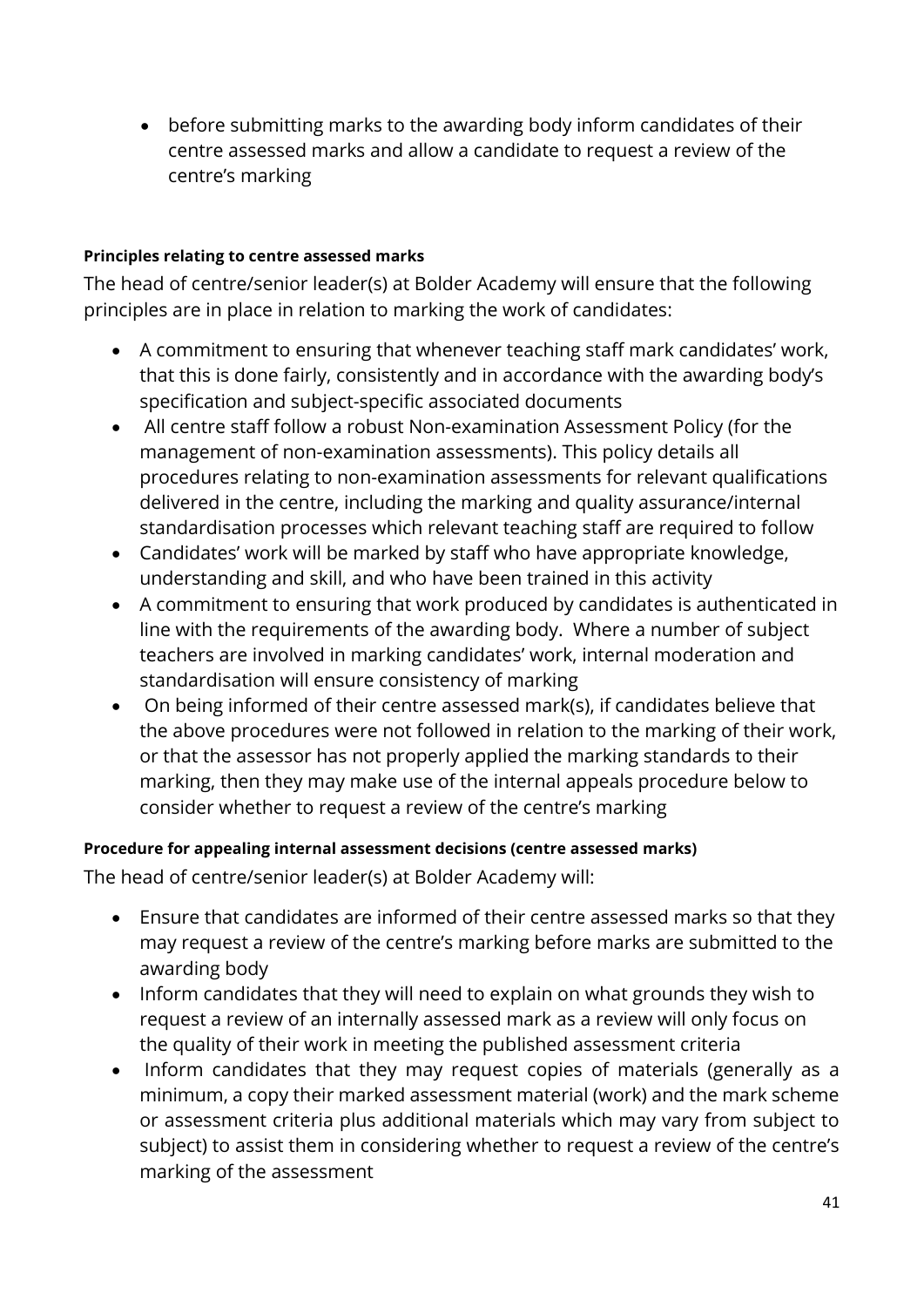- Having received a request for copies of materials, promptly make them available to the candidate (for some marked assessment materials, such as art work and recordings, inform the candidate that these will be shared under supervised conditions) within the period of time as specified
- (see **Deadlines** below)
- Provide candidates with sufficient time in order to allow them to review copies of materials and reach a decision, informing candidates that if their decision is to request a review they will need to explain what they believe the issue to be
- Provide a clear deadline for candidates to submit a request for a review of the centre's marking and confirm understanding that requests must be made in writing and will not be accepted after this deadline (see **Deadlines** below)

Require candidates to make requests for a review of centre marking by completing an internal appeal form

- Allow sufficient time for the review to be carried out, to make any necessary changes to marks and to inform the candidate of the outcome, all before the awarding body's deadline for the submission of marks (see **Deadlines** below)
- Ensure that the review of marking is conducted by an assessor who has appropriate competence, has had no previous involvement in the assessment of that candidate and has no personal interest in the review
- Instruct the reviewer to ensure that the candidate's mark is consistent with the standard set by the centre

Inform the candidate in writing of the outcome of the review of the centre's marking

Ensure the outcome of the review of the centre's marking is made known to the head of centre who will have the final decision if there is any disagreement on the mark to be submitted to the awarding body

Ensure a written record of the review is kept and made available to the awarding body upon request Ensure the awarding body is informed if the centre does not accept the outcome of a review

#### **Deadlines and timescales**

- Upon request, copies of materials will be made available to the candidate within 5 working days.
- The deadline to request a review of marking must be made within 48 hours of the candidate receiving copies of the requested materials
- The process for completing the review, making any changes to marks, and informing the candidate of the outcome will be completed within 5 working days, all before the awarding body's deadline for the submission of marks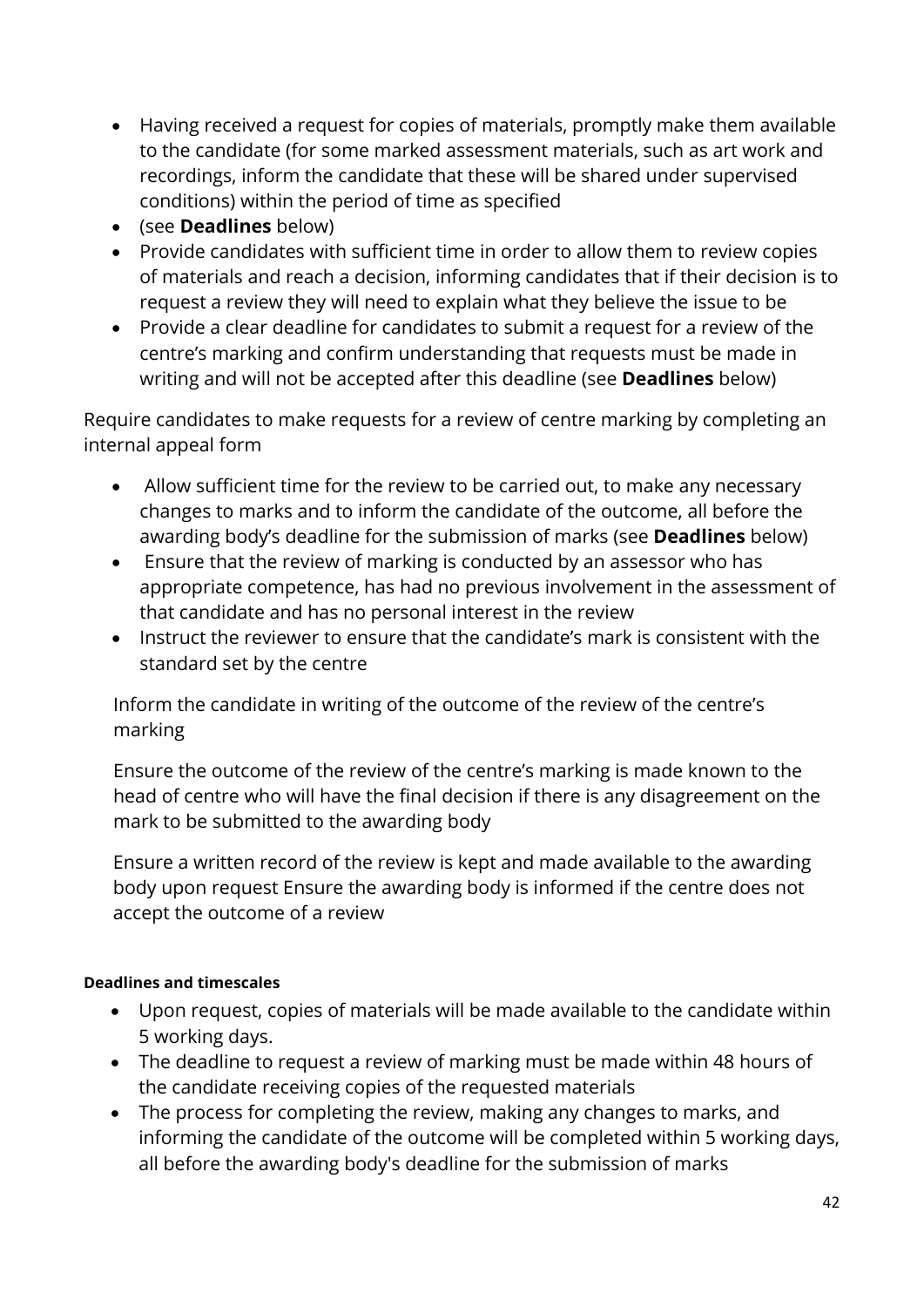# **Appendix 4 - Internal Appeals Procedure (Disputes over Review of Results or Appeal)**

# **Introduction**

Following the issue of results, awarding bodies make post-results services available (see below for details of how these are managed at Bolder Academy)

If teaching staff at Bolder Academy or a candidate (or his/her parent/carer) have a concern that a result may not be accurate, post-results services may be considered.

The JCQ post-results services currently available are detailed below.

### **Reviews of Results (RoRs):**

- Service 1 (Clerical re-check) This is the only service that can be requested for
- objective tests (multiple choice tests)
- \* Service 2 (Review of marking)

Priority Service 2 (Review of marking) - This service is only available for externally assessed components of GCE A-level specifications (an individual awarding body may also offer this priority service for other qualifications)

Service 3 (Review of moderation) - This service is not available to an individual candidate

# **Access to Scripts** (ATS):

- Copies of scripts to support reviews of marking
- Copies of scripts to support teaching and learning

#### **Purpose of the procedure**

The purpose of this procedure is to confirm the arrangements at Bolder Academy for dealing with candidate appeals against any centre decision not to support a clerical recheck, a review of marking, a review of moderation, or an appeal.

This procedure ensures compliance with JCQ regulations (GR 5.13) which state that centres must have available for inspection purposes and draw to the attention of candidates and their parents/carers, a written internal appeals procedure to manage disputes when a candidate disagrees with a centre decision not to support a clerical recheck, a review of marking, a review of moderation or an appeal.

#### **Post-results services**

At Bolder Academy:

 Candidates are made aware of the arrangements for post-results services and the availability of senior members of centre staff immediately after the publication of results, before they sit any examinations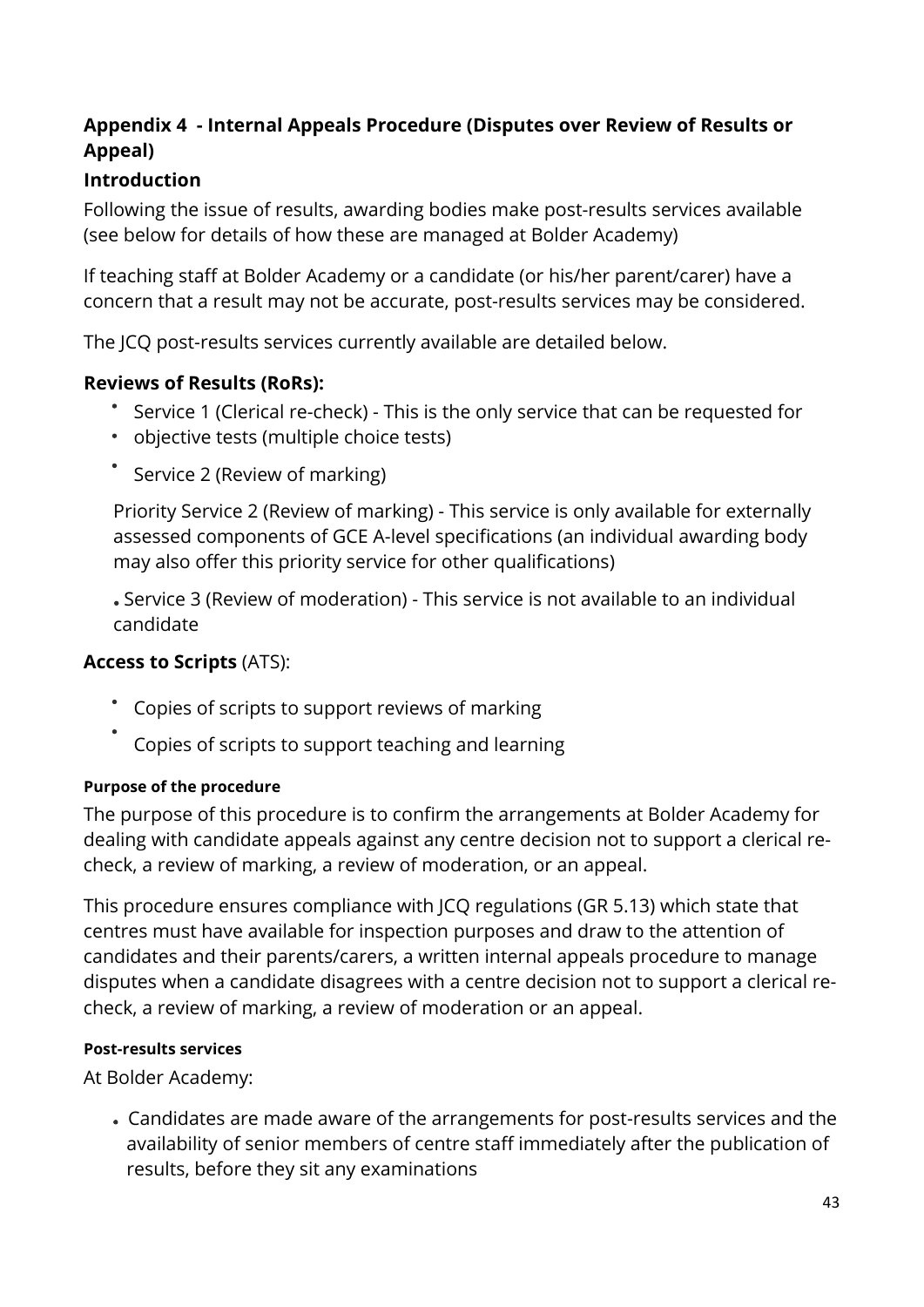Candidates are made aware/informed by the issue of a Candidate Handbook which is available on the Bolder Academy website

Full details of the post-results services, internal deadline(s) for requesting a service and the fees charged (where applicable) are provided by the Exams Officer following the issuing of results.

#### **Centre actions in response to a concern about a result**

Where a concern is expressed that a particular result may not be accurate, Bolder Academy will:

• Look at the marks awarded for each component part of the qualification alongside any mark schemes, relevant result reports, grade boundary information etc., when made available by the awarding body, to determine if the concern may be justified

For written components that contributed to the final grade, Bolder Academy will:

Where a place a university or college is at risk, consider supporting a request for a Priority Service 2 review of marking

In all other instances:

- Consider accessing the script by:
	- o (where the service is made available by the awarding body) requesting a priority copy of the candidate's script to support a review of marking by the awarding body deadline OR
	- o (where the option is made available by the awarding body) viewing the candidate's marked script online to consider if requesting a review of marking is appropriate
- On access to the script, consider if it is felt that the agreed mark scheme has been applied correctly in the original marking and if the centre considers there are any errors in the marking
- Support a request for the appropriate Review of Results service (clerical recheck or review of marking) if any error is identified
- Collect written consent from the candidate to request the Review of Results service before the request is submitted
- Where relevant, advise an affected candidate to inform any third party (such as a university or college) that a review of marking has been submitted to an awarding body

For **moderated** components that contributed to the final grade Bolder Academy will: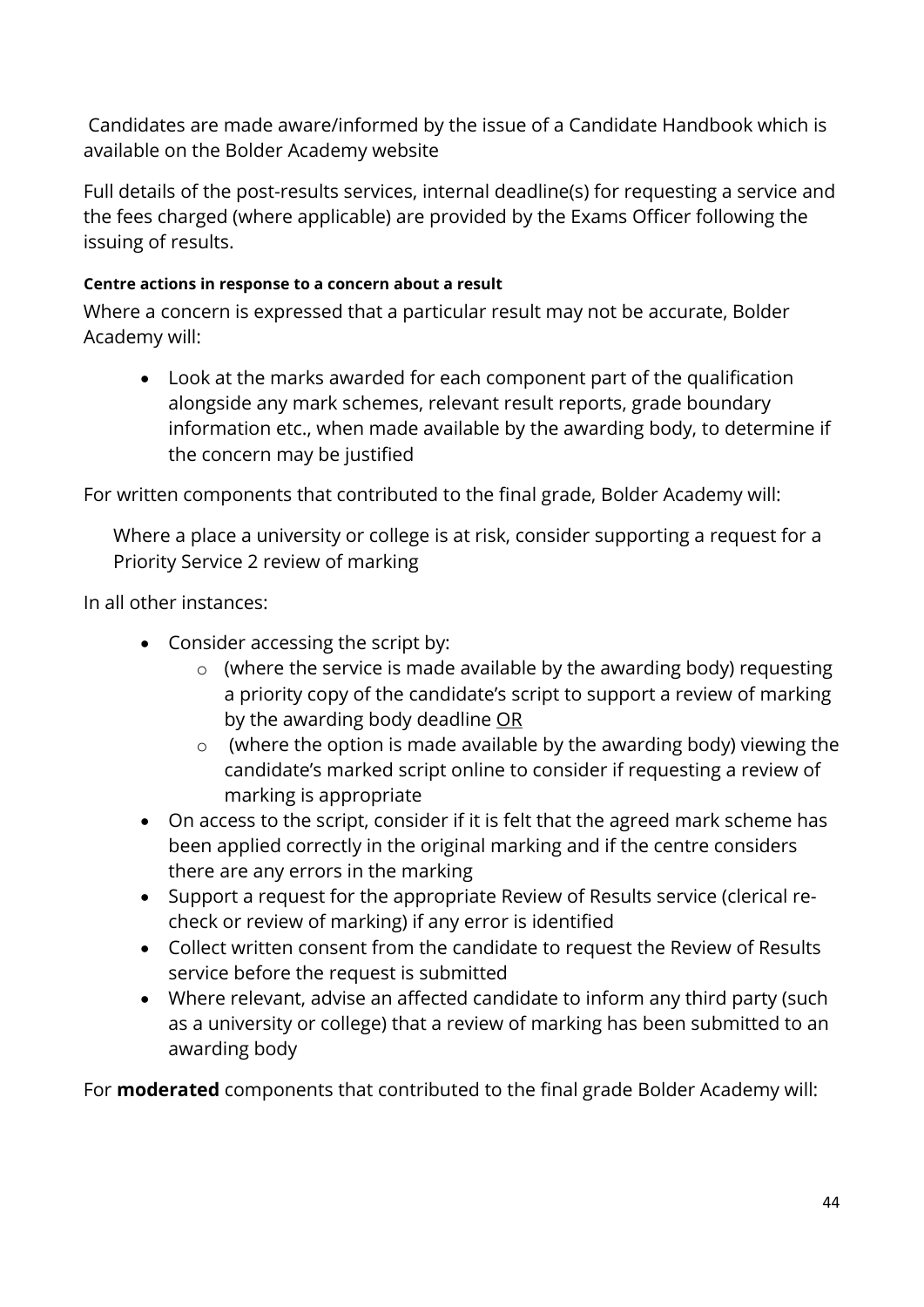Confirm that a review of moderation cannot be undertaken on the work of an individual candidate or the work of candidates not in the original sample submitted for moderation

Consult the moderator's report/feedback to identify any issues raised

Determine if the centre's internally assessed marks have been accepted without change by the awarding body – if this is the case, a Review of Results service 3 (Review of moderation) will not be available

Determine if there are any grounds to submit a request for a review of moderation for all candidates in the original sample

#### Candidate consent

Bolder Academy will:

- Acquire written candidate consent (accepting informed consent via candidate email) in all cases before a request for a Review of Results service 1 or 2 (including priority service 2) is submitted to the awarding body
- Acquire informed candidate consent to confirm the candidate understands that the final subject grade and/or mark awarded following a clerical recheck or a review of marking, and any subsequent appeal, may be lower than, higher than, or the same as the result which was originally awarded
- Only collect candidate consent after the publication of results

#### **Centre actions in the event of a disagreement (dispute)**

Where a candidate disagrees with a centre decision not to support a clerical re-check, a review of marking or a review of moderation, Bolder Academy will:

- For a review of marking (Review of Results priority service 2), advise the candidate a review may be requested by providing informed written consent (and the required fee) for this service to the centre by the deadline set by the centre
- For a review of marking (Review of Results service 1 or 2), first advise the candidate to access a copy of their script to support a review of marking by providing written permission (and any required fee) for the centre to access the script from the awarding body
- After accessing the script to consider the marking, inform the candidate that if a request for a review of marking (Review of Results service 1 or 2) is required, this must be submitted by the deadline set by the centre by providing informed written consent (and the required fee) for the centre to request the service from the awarding body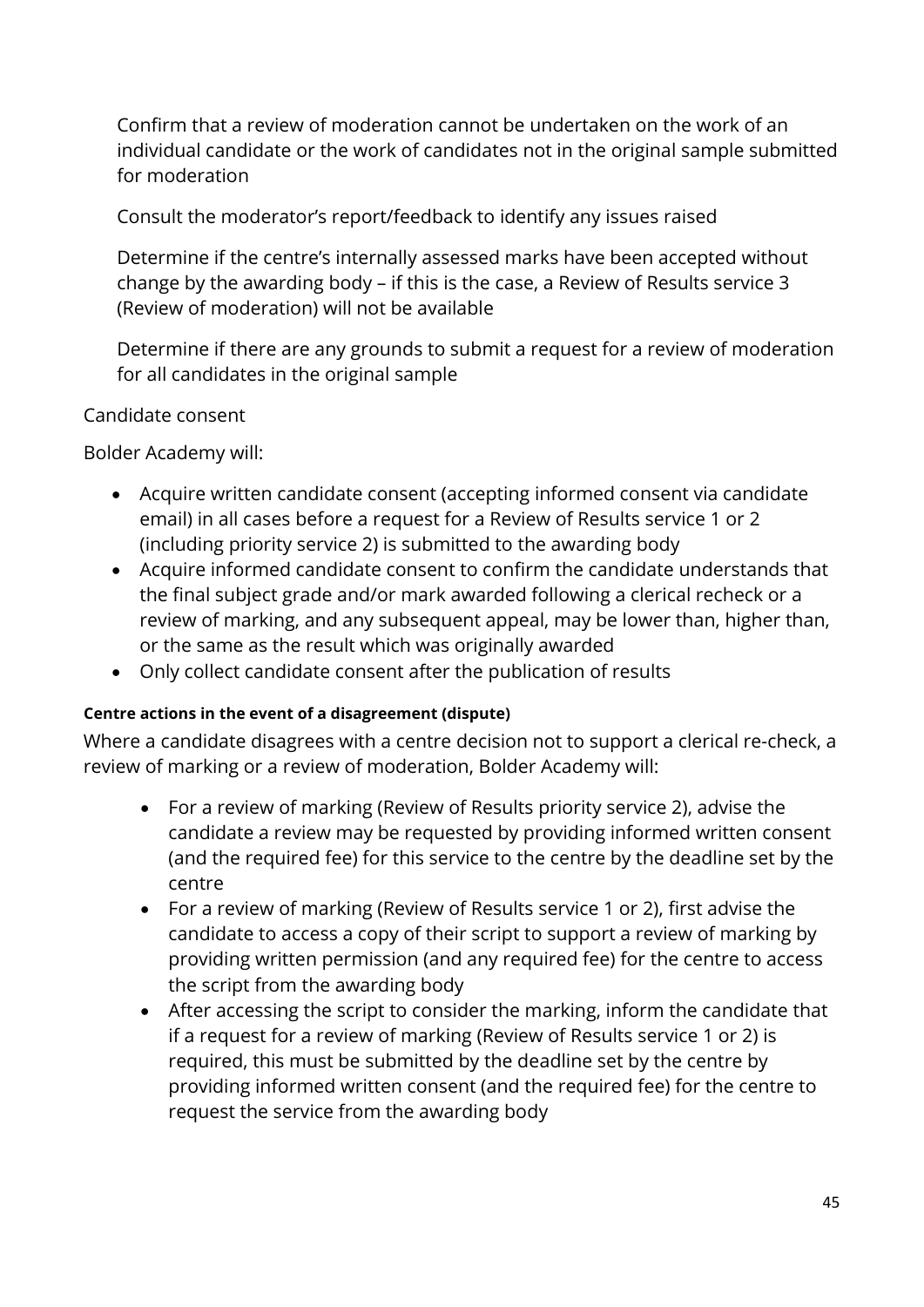• Inform the candidate that a review of moderation (Review of Results service 3) cannot be requested for the work of an individual candidate or the work of a candidate not in the original sample

If the candidate (or their parent/carer) believes there are grounds to appeal against the centre's decision not to support a review of results, an internal appeal can be submitted to the centre at least 7 calendar days prior to the internal deadline for submitting a request for a review of results.

The appellant will be informed of the outcome of the appeal before the centre deadline for submitting a Review of Results.

# **Appeals**

Following a Review of Results outcome, an external appeals process is available if the head of centre at Bolder Academy remains dissatisfied with the outcome and believes there are grounds for appeal.

The JCQ publications **Post-Results Services** and **JCQ Appeals Booklet** (A guide to the awarding bodies' appeals processes) will be consulted to determine the acceptable grounds for a preliminary appeal.

Where the head of centre is satisfied after receiving the Review of Results outcome, but the candidate (or parent/carer) believes there are grounds for a preliminary appeal to the awarding body, an internal appeal may be made directly to the centre. Candidates or parents/carers are not permitted to make direct representations to an awarding body. Following this, the head of centre's decision as to whether to proceed with a preliminary appeal will be based upon the acceptable grounds as detailed in the JCQ Appeals Booklet.

To submit an internal appeal:

- An internal appeals form should be completed and submitted to the centre within the time specified by the centre from the notification of the outcome of the review of the result
- Subject to the head of centre's decision, the preliminary appeal will be processed and submitted to the awarding body within the required 30 calendar days of the awarding body issuing the outcome of the review of results process
- Awarding body fees which may be charged for the preliminary appeal must be paid to the centre by the appellant before the preliminary appeal is submitted to the awarding body (fees are available from the exams officer)
- If the appeal is upheld by the awarding body, this fee will be refunded by the awarding body and repaid to the appellant by the centre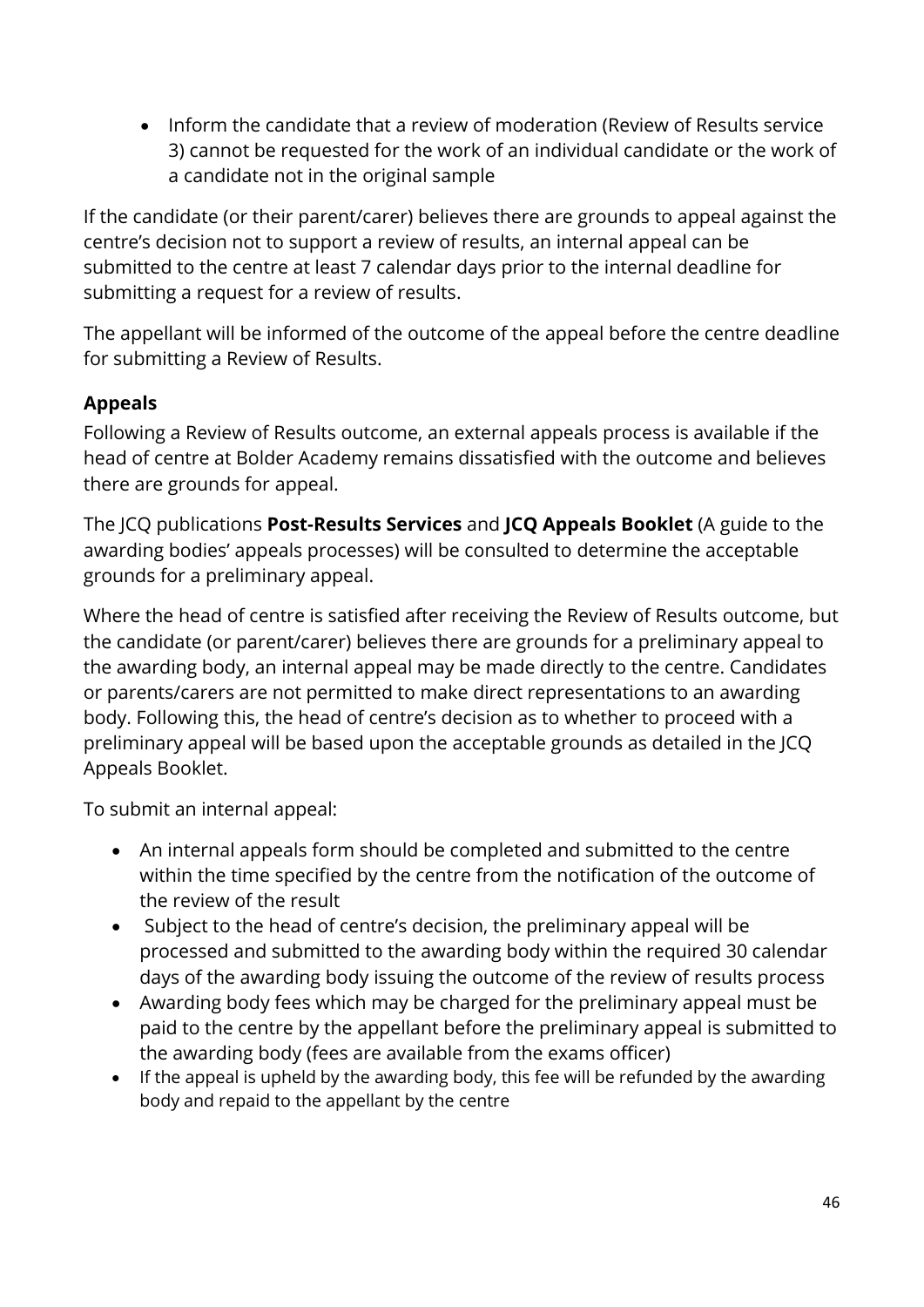| <b>Appendix 5 Non-Examination Assessment Policy and Procedures</b> |
|--------------------------------------------------------------------|
| Key staff involved in the conduct of non-examination assessments   |

| Role                                             | Name(s)                                                                                                                                      |
|--------------------------------------------------|----------------------------------------------------------------------------------------------------------------------------------------------|
| Head of centre                                   | Heidi Swidenbank - Headteacher<br>(Adam Bones – Deputy Headteacher (ABO) to deputise<br>as head of centre if HSW is not able to be present). |
| Exams Officer/line<br>manager (Senior<br>leader) | Jonathan Hurn – Assistant Headteacher (JHU)                                                                                                  |
| Exams officer                                    | Suelin Billingham - Admin Lead (SBI)                                                                                                         |
| <b>SENDCO</b>                                    | Frances Gibney – Assistant Headteacher (FGI)                                                                                                 |
| Deputy SENDCO                                    | Vanessa Evans (VEV)                                                                                                                          |
| Senior leader(s)                                 | Adam Bones - Deputy Head (ABO), Adam Walthaus -<br>Deputy Head (AWA), Mark Needham - Assistant<br>Headteacher (MNE), Frances Gibney (FGI)    |

# **Introduction**

Non-examination assessments measure subject-specific knowledge and skills that cannot be tested by timed written papers.

There are three assessment stages and rules which apply to each stage. These rules often vary across subjects. The stages are:

- task setting
- task taking
- task marking (NEA, section 1)

The regulator's definition of an examination is very narrow. In effect, any type of assessment that is not externally set and taken by candidates at the same time under controlled conditions' is classified as non-examination assessment (NEA). 'NEA' therefore includes, but is not limited to, internal assessment. Externally marked and/or externally set practical examinations taken at different times across centres are classified as 'NEA'. (NEA, Foreword).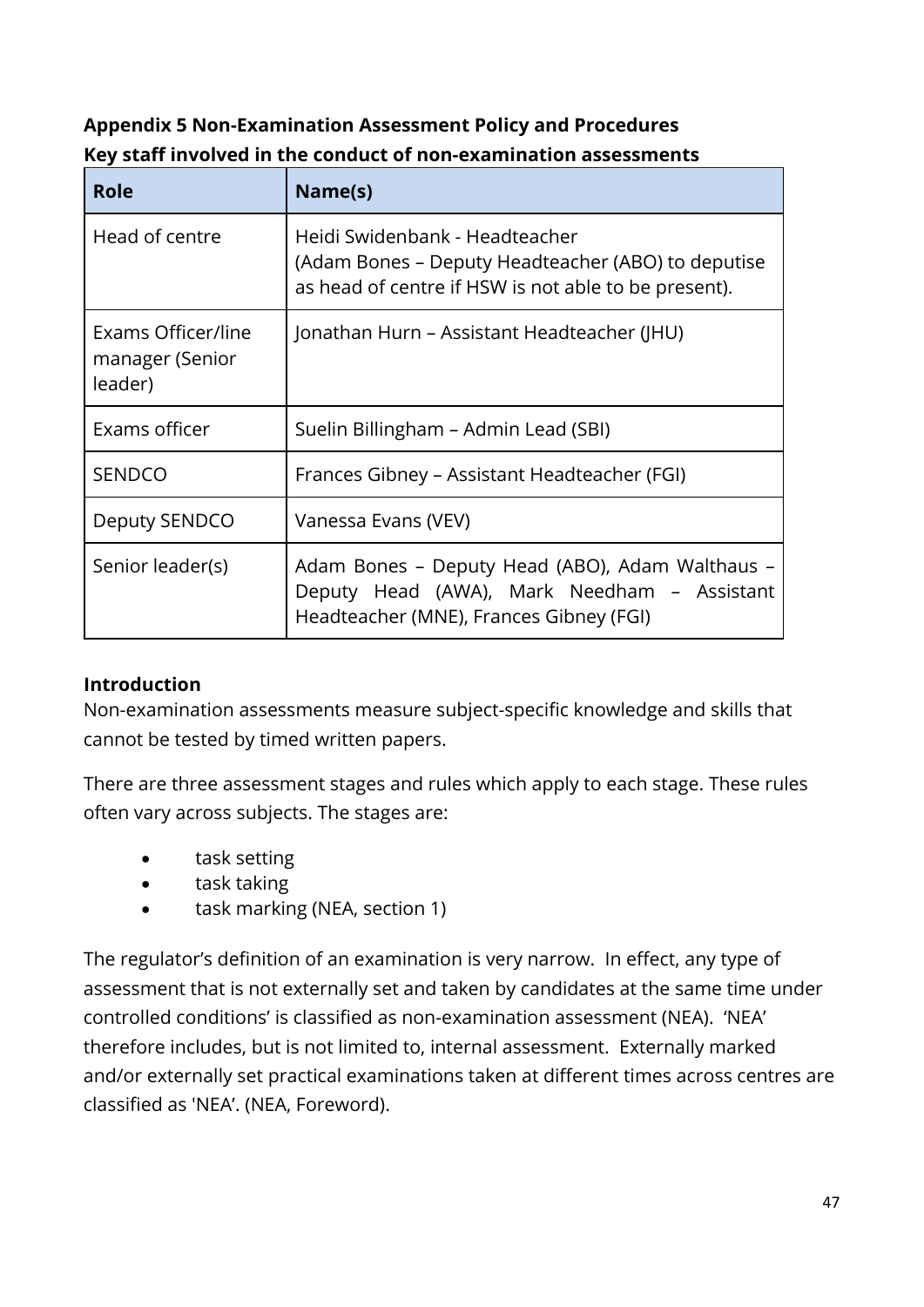# **Purpose of the policy**

The purpose of this policy is to confirm that Bolder Academy adheres to JCQ regulations relating to non-examination assessments by:

• covering procedures for planning and managing non-examination assessments defining staff roles and responsibilities with respect to nonexamination assessments managing risks associated with nonexamination assessments

This policy covers all types of non-examination assessment. (NEA, section 1)

# **Procedures for planning and managing non-examination assessments identifying staff roles and responsibilities**

### **1. The basic principles**

Head of centre role and responsibilities:

- Returns a declaration (managed as part of. the National Centre Number Register annual update) to confirm awareness of, and that relevant centre staff are adhering to, the latest version of **Instructions for conducting nonexamination assessments**, confirming:
	- o all reasonable steps have been or will be taken to ensure that all candidates at the centre have had, or will have, the opportunity to undertake the (GCSE English Language) Spoken Language endorsement
	- o (where relevant to the centre) all reasonable steps have been or will be taken to ensure that all candidates at the centre have had, or will have, the opportunity to undertake the (A Level Sciences) prescribed practical activities
- Ensures the centre's **Non-examination Assessment Policy** is fit for purpose and covers all types of non-examination assessment
- Ensures the centre's **Internal Appeals Procedures** clearly details the process to be followed by candidates (or their parents/carers) appealing against internal assessment decisions (centre assessed marks) and requesting a review of the centre's marking

#### **Senior leader role and responsibilities:**

• Ensure the correct conduct of non-examination assessments (including endorsements) which comply with the JCQ publication **Instructions for**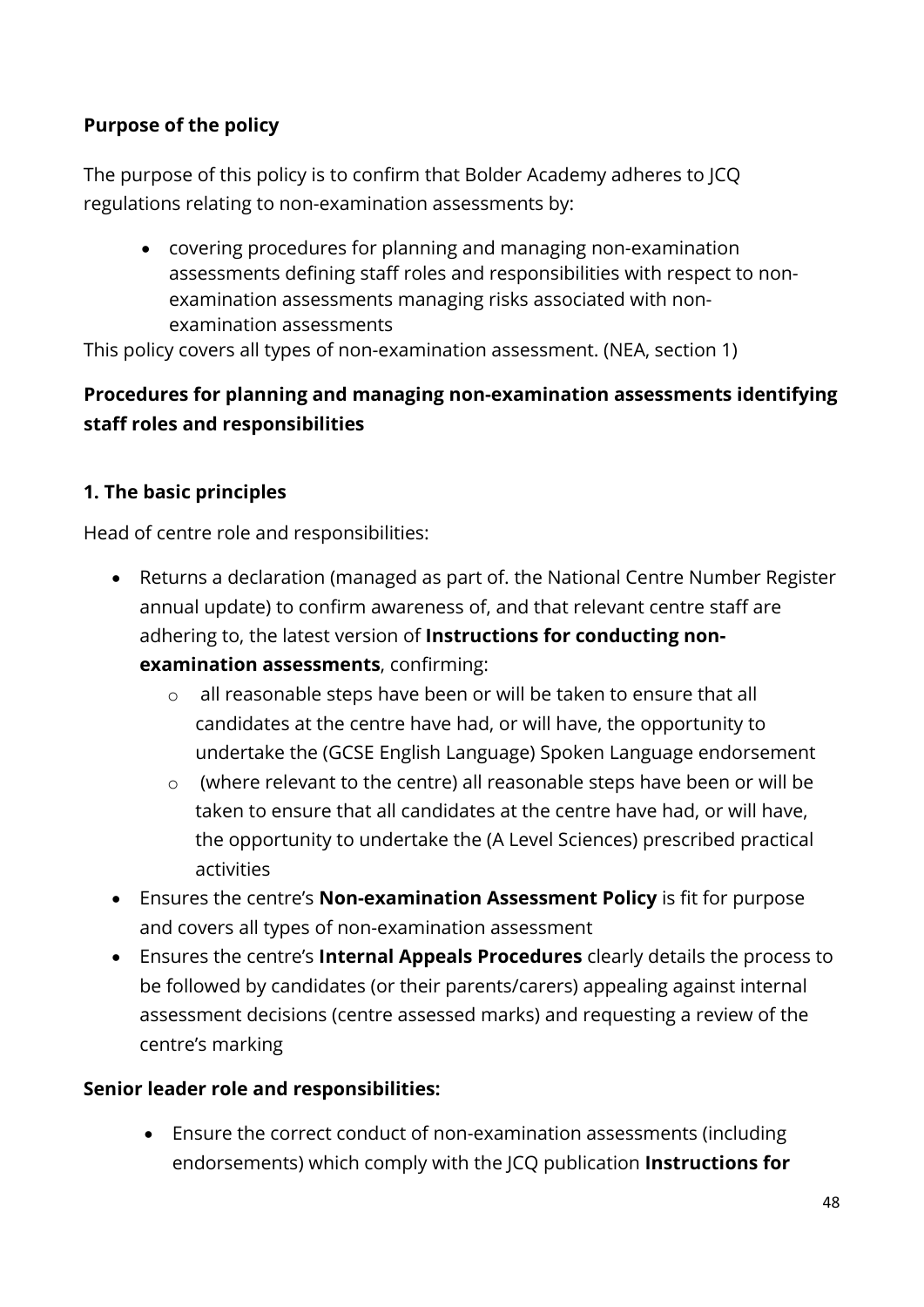**conducting non-examination assessments** and awarding body subjectspecific instructions

Ensure the centre-wide calendar records assessment schedules by the start of the academic year

# **QA lead/Lead internal verifier role and responsibilities:**

Confirm with subject heads that appropriate awarding body forms and templates for non-examination assessments (including endorsements) are used by teachers and candidates

- Ensure appropriate procedures are in place to internally standardise/verify the marks awarded by subject teachers in line with awarding body criteria
- Ensure appropriate centre-devised templates are provided to capture/record relevant information given to candidates by subject teachers
- Ensure appropriate centre-devised templates are provided to capture/record relevant information is received and understood by candidates
- Where not provided by the awarding body, ensure a centre-devised template is provided for candidates to keep a detailed record of their own research, planning, resources etc.

# **Subject lead role and responsibilities:**

- Ensure subject teachers understand their role and responsibilities within the non-examination assessment process
- Ensure the JCQ publication **Instructions for conducting non-examination assessments** and relevant awarding body subject specific instructions are followed in relation to the conduct of non-examination assessments (including endorsements)
- Work with the QA lead/Lead internal verifier to ensure appropriate procedures are followed to internally standardise/verify the marks awarded by subject teachers

- Understand and comply with the general instructions as detailed in the JCQ publication **Instructions for conducting non-examination assessments**
- Where these may also be provided by the awarding body, understand and comply with the awarding body's specification for conducting nonexamination assessments, including any subject-specific instructions, teachers' notes or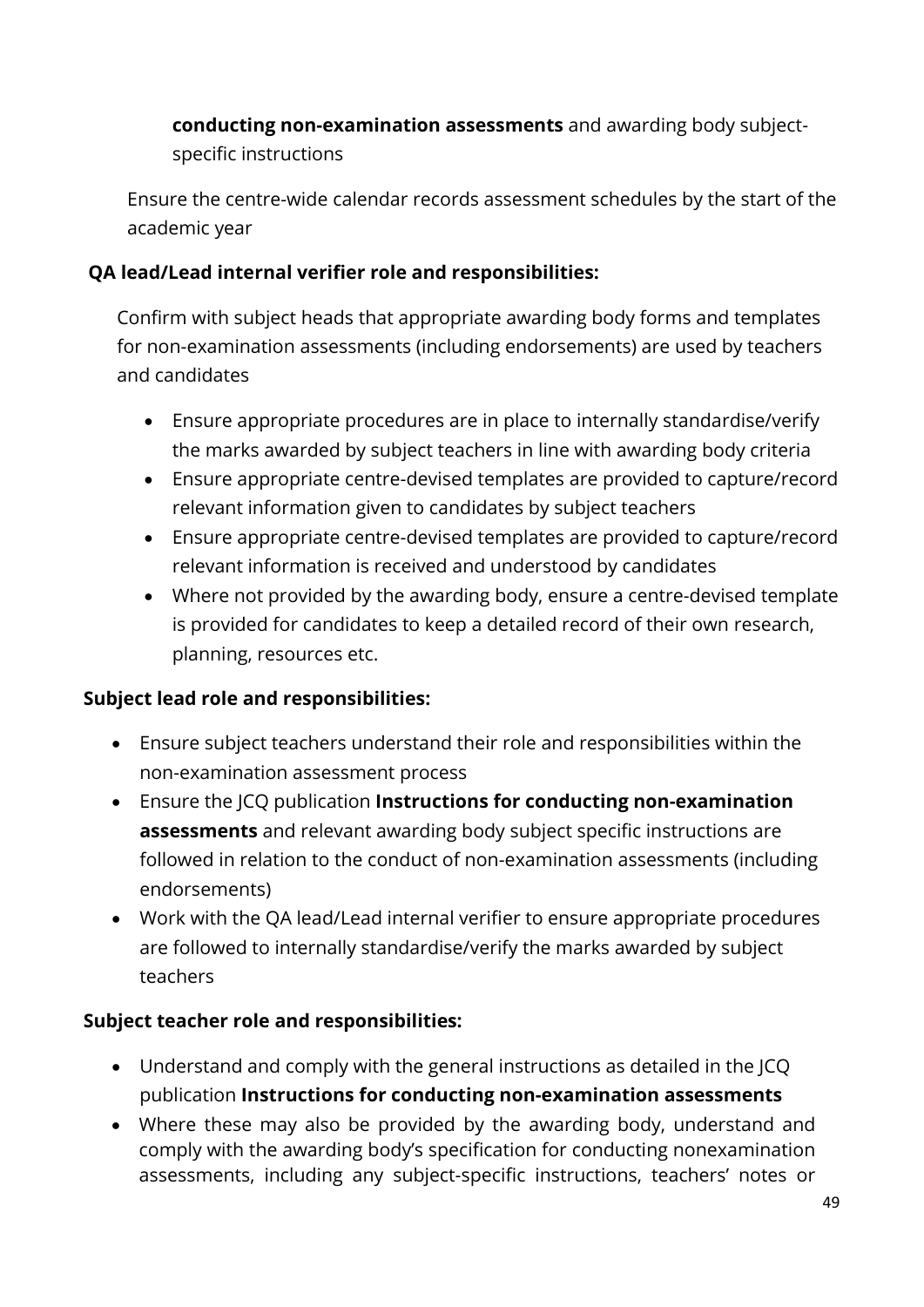additional information on the awarding body's website Mark internally assessed work to the criteria provided by the awarding body

• Ensure the exams officer is provided with relevant entry codes for subjects (whether the entry for the internally assessed component forms part of the overall entry code for the qualification or is made as a separate unit entry code) to the internal deadline for entries

# **Exams office/officer role and responsibilities:**

Signpost the annually updated JCQ publication Instructions for conducting nonexamination assessments to relevant centre staff

Carry out tasks where these may be applicable to the role in supporting the administration/management of non-examination assessment

### **2. Task setting**

Subject teacher role and responsibilities:

- Select tasks to be undertaken where a number of comparable tasks are provided by the awarding body OR designs tasks where this is permitted by criteria set out within the subject specification
- Make candidates aware of the criteria used to assess their work

#### **Issuing of tasks**

Subject teacher role and responsibilities:

- Determine when set tasks are issued by the awarding body
- Identify date(s) when tasks should be taken by candidates
- Access set tasks in sufficient time to allow planning, resourcing and teaching and ensures that materials are stored securely at all times

#### **3. Task taking**

#### **Supervision**

- Check the awarding body's subject-specific requirements ensuring candidates take tasks under the required conditions and supervision arrangements
- Ensure there is sufficient supervision to ensure the work a candidate submits is their own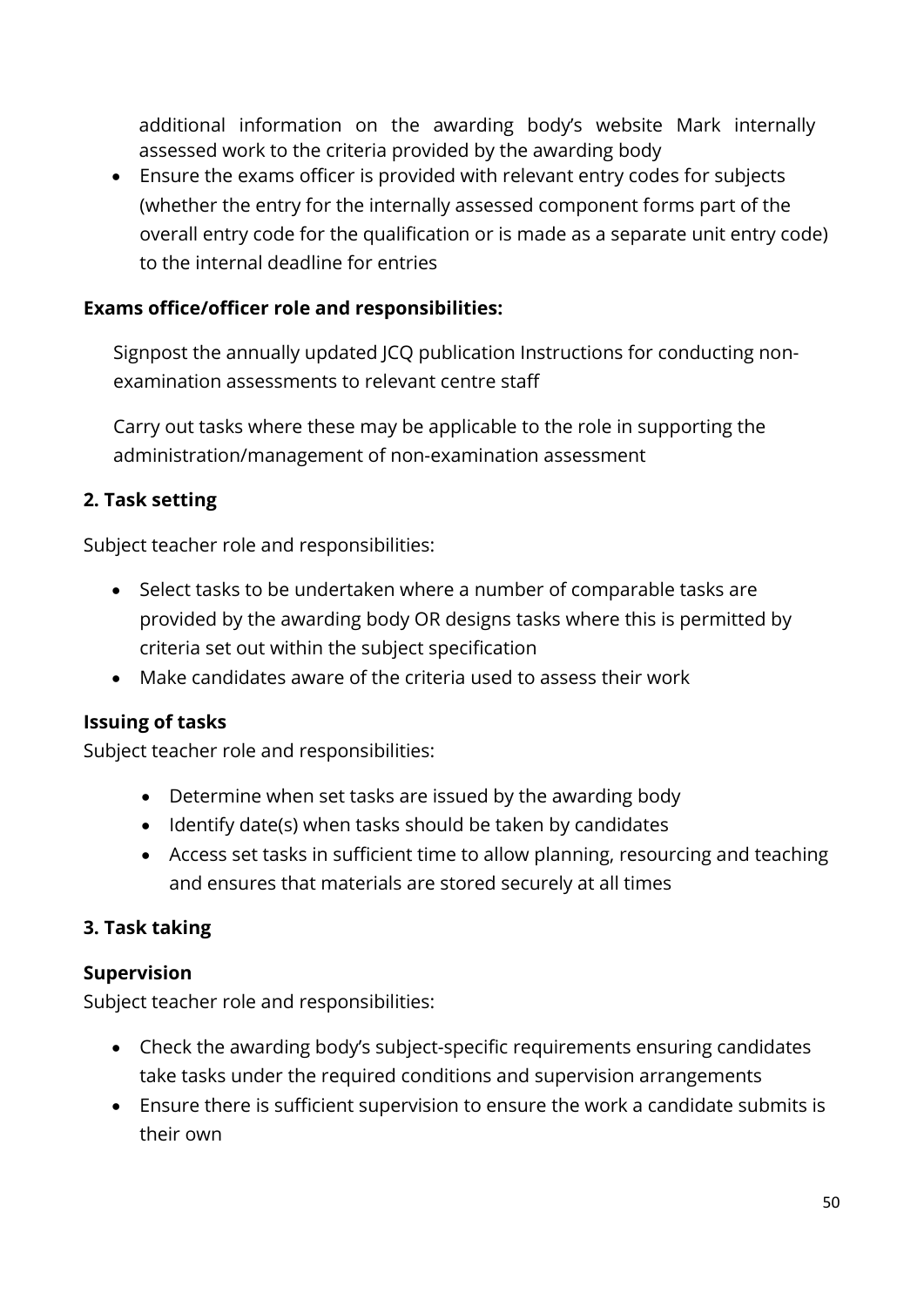- To ensure that where work may be completed outside of the centre without direct supervision, that the work produced is the candidate's own
- Where candidates may work in groups, keep a record of each candidate's contribution and it must be possible to attribute assessable outcomes to individual candidates
- Ensure candidates are aware of the current JCQ documents Information for candidates - non-examination assessments and Information for candidates - Social media
- Ensure candidates understand and comply with the regulations in relevant JCQ Information for candidates' documents

# **Advice and feedback Subject teacher role and responsibilities**:

- As relevant to the subject/component, advise candidates on relevant aspects before candidates begin working on a task.
- Will not provide candidates with model answers or writing frames specific to the task
- When reviewing candidates' work, unless prohibited by the specification, provide oral and written advice at a general level to candidates
- Allow candidates to revise and re-draft work after advice has been given at a general level
- Record any assistance given beyond general advice and takes it into account in the marking or submits it to the external examiner Ensure when work has been assessed, candidates are not allowed to revise it

# **Resources**

- Refer to the awarding body's specification and/or associated documentation to determine if candidates have restricted/unrestricted access to resources when planning and researching their tasks
- Ensure appropriate arrangements are in place to keep the work to be assessed, and any preparatory work, secure between any formally supervised sessions, including work that is stored electronically
- Ensure conditions for any formally supervised sessions are understood and followed by candidates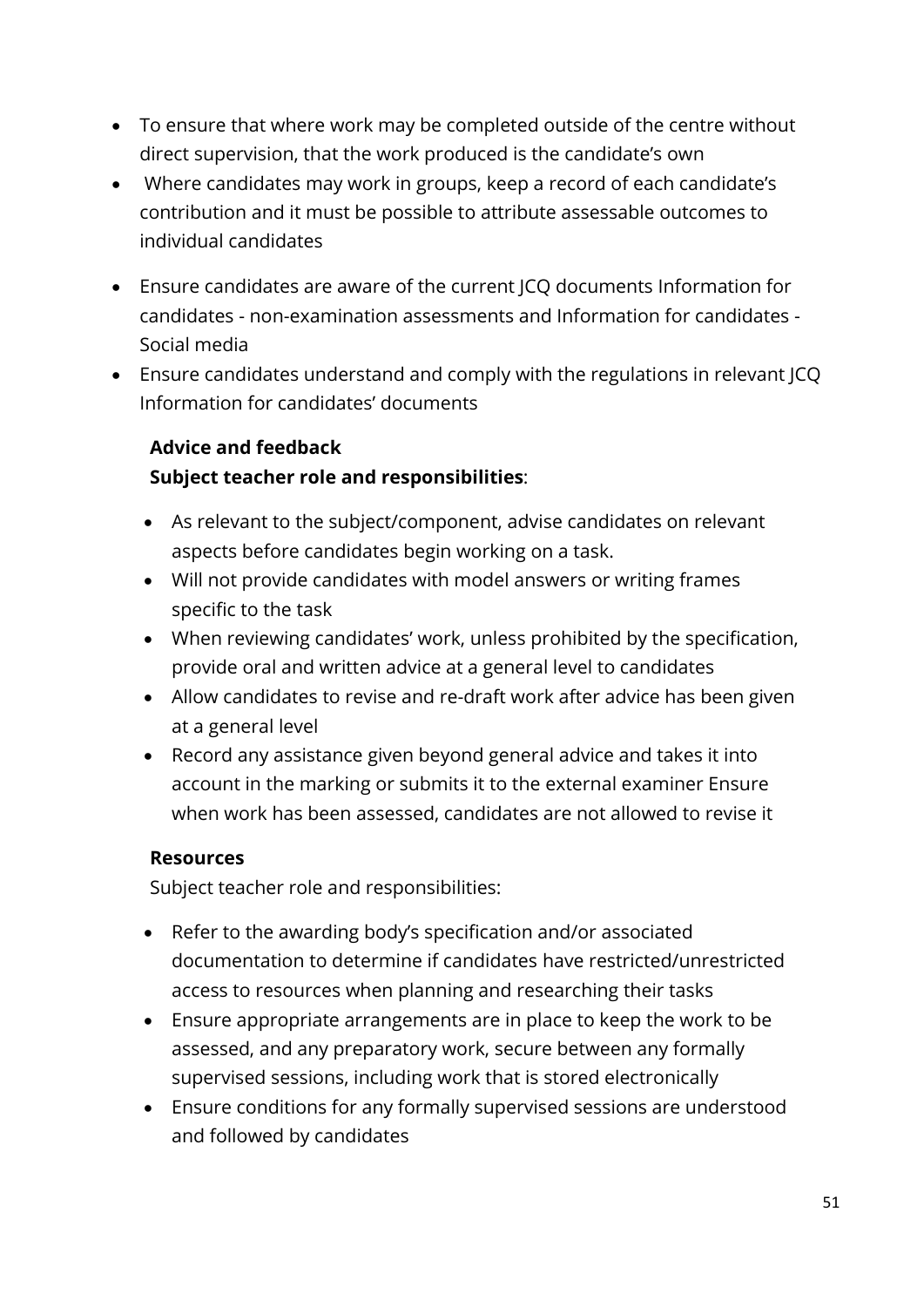• Ensure candidates understand that they are not allowed to introduce improved notes or new resources between formally supervised sessions Ensure that where appropriate to include references, candidates keep a detailed record of their own research, planning, resources etc.

#### **Word and time limits**

Subject teacher role and responsibilities:

• Refer to the awarding body's specification to determine where word and time limits apply/are mandatory

#### **Collaboration and group work**

Subject teacher role and responsibilities:

- Unless stated otherwise in the awarding body's specification, and where appropriate, allow candidates to collaborate when carrying out research and preparatory work
- Ensure that it is possible to attribute assessable outcomes to individual candidates
- Ensure that where an assignment requires written work to be produced, each candidate writes up their own account of the assignment Assess the work of each candidate individually

#### **Authentication procedures**

Subject teacher role and responsibilities:

Where required by the awarding body's specification:

- ensure candidates sign a declaration confirming the work they submit for final assessment is their own unaided work sign the teacher declaration of authentication confirming the requirements have been met
- Keep signed candidate declarations on file until the deadline for requesting reviews of results has passed or until any appeal, malpractice or other results enquiry has been completed, whichever is later
- Provide signed candidate declarations where these may be requested by a JCQ Centre Inspector
- Where there may be doubt about the authenticity of the work of a candidate or if malpractice is suspected, follow the authentication procedures and malpractice information in the JCQ publications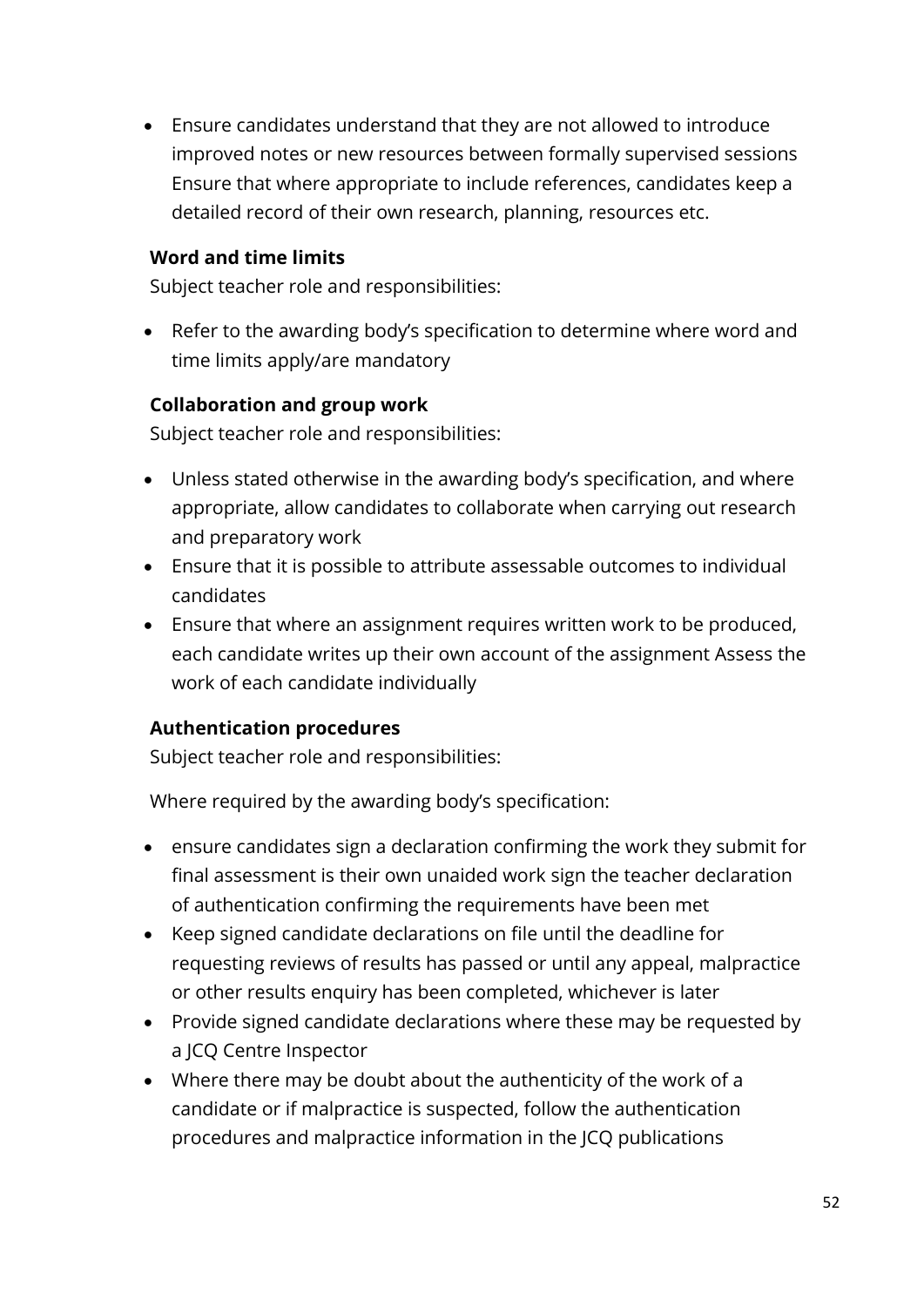Instructions for conducting non-examination assessments and informs a member of the senior leadership team

• Understand that if, during the external moderation process, it is found that the work has not been properly authenticated, the awarding body will set the mark(s) awarded by the centre to zero

### **Presentation of work**

Subject teacher role and responsibilities:

- Obtain informed consent at the beginning of the course from parents/carers if videos or photographs/images of candidates will be included as evidence of participation or contribution
- Instruct candidates to present work as detailed in the JCQ publication Instructions for conducting non-examination assessments unless the awarding body's specification gives different subject-specific instructions
- Instruct candidates to add their candidate number, centre number and the component code of the assessment as a header/footer on each page of their work

### **Additional responsibilities:**

• Ensure the correct task is issued to candidates

# **Keeping materials secure**

- When work is being undertaken by candidates under formal supervision, ensure work is securely stored between sessions (if more than one session)
- When work is submitted by candidates for final assessment, ensure work is securely stored
- Follow secure storage instructions as defined in the JCQ publication **Instructions for conducting non-examination assessments**
- Take sensible precautions when work is taken home for marking
- Store internally assessed work, including the sample returned after awarding body moderation, securely until all possible post-results services have been exhausted
- If post-results services have not been requested, return internally assessed work to candidates (if requested by a candidate) after the deadline for requesting a review of results for the relevant series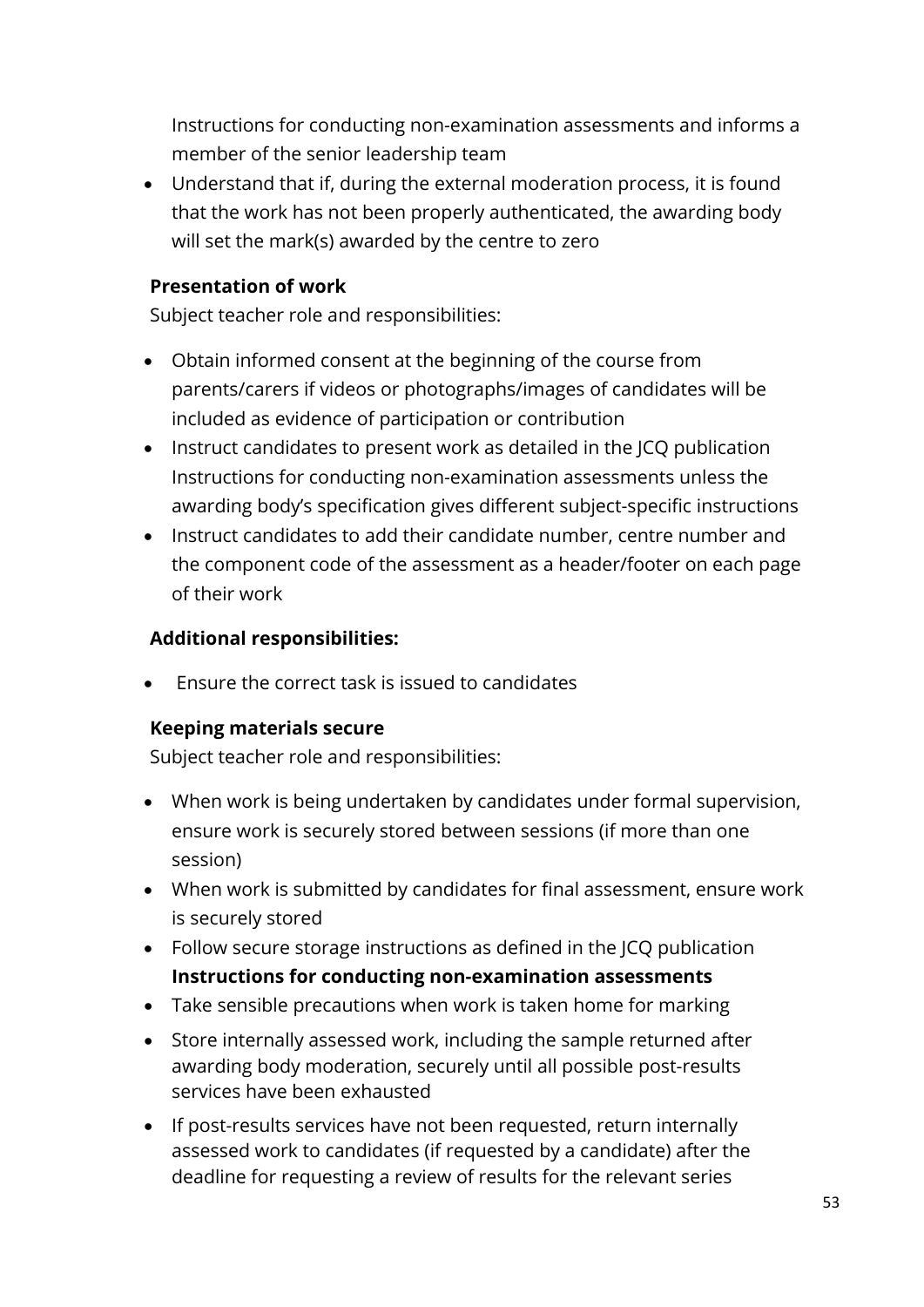- If post-results services have been requested, return internally assessed work to candidates (if requested by a candidate) once the review of results and any subsequent appeal has been completed
- Remind candidates of the need to keep their own work secure at all times and not share completed or partially completed work on-line, on social media or through any other means (Remind candidates of the contents of the JCQ document Information for candidates - Social Media)
- Where work is stored electronically, liaise with IT to ensure the protection and back-up of candidates' work and that appropriate arrangements are in place to restrict access to it between sessions
- Understands that during the period from the submission of work for formal assessment until the deadline for requesting a review of results, copies of work may be used for other purposes, provided that the originals are stored securely as required

# **IT role and responsibilities:**

- Ensure appropriate arrangements are in place to restrict access between sessions to candidates' work where work is stored electronically
- Restrict access to this material and utilises appropriate security safeguards such as firewall protection and virus scanning software
- Employ an effective back-up strategy so that an up to date archive of candidates' evidence is maintained
- Consider encrypting any sensitive digital media to ensure the security of the data stored within it and refers to awarding body guidance to ensure that the method of encryption is suitable

# **4. Task marking - externally assessed components**

#### **Conduct of externally assessed work**

Subject teacher role and responsibilities:

- Liaise with the exams officer regarding the arrangements for any externally assessed components of a specification which must be conducted within a window of dates specified by the awarding body and where applicable, according to the JCQ publication Instructions for conducting examinations
- Liaise with the Visiting Examiner where this may be applicable to any externally assessed component

#### **Exams office/officer role and responsibilities:**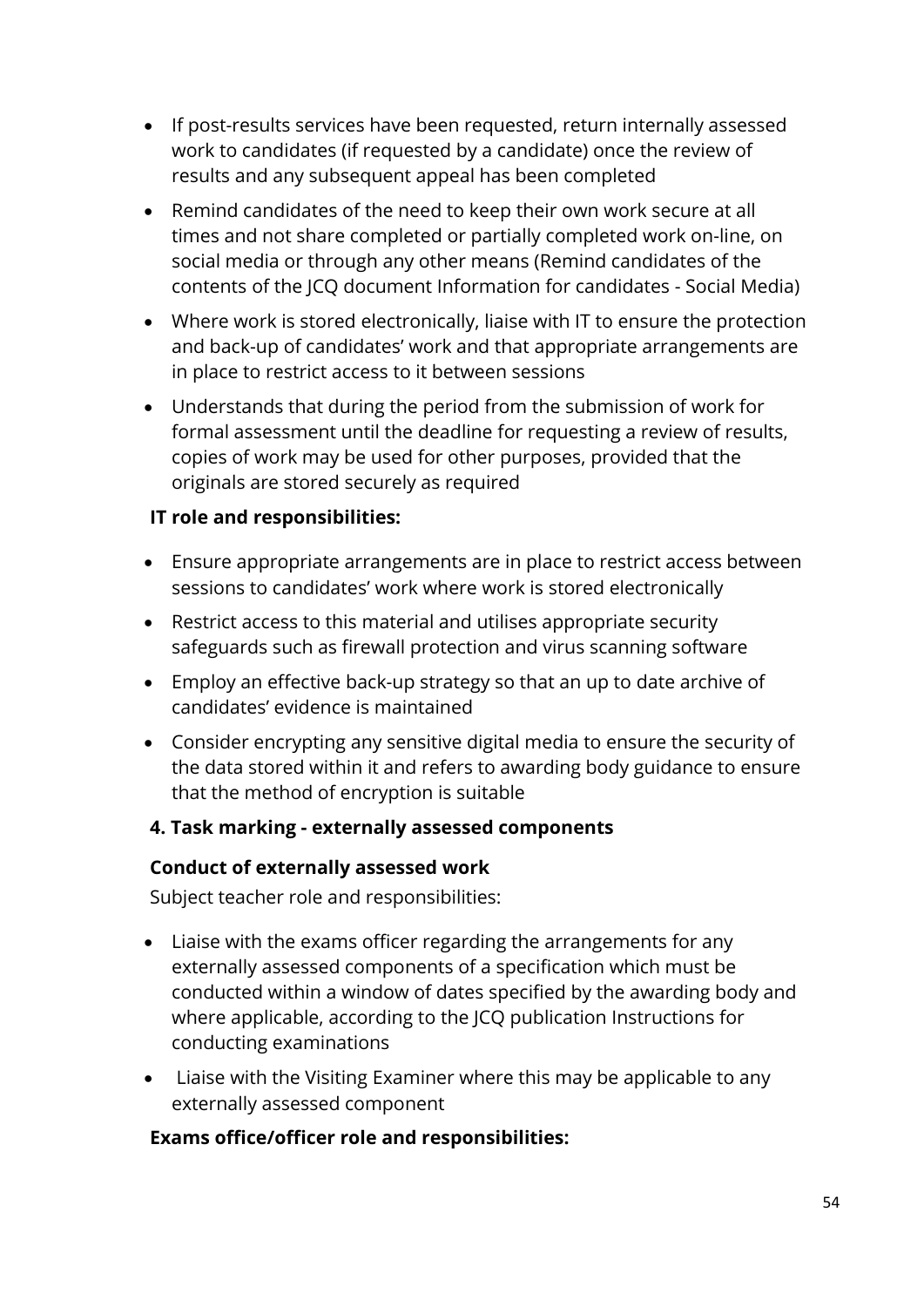- Arrange timetabling, rooming and invigilation where and if this is applicable to any externally assessed non-examination component of a specification
- Conduct the externally assessed component within the window specified by the awarding body and where applicable, according to JCQ publication Instructions for conducting examinations

### **Submission of work**

Subject teacher role and responsibilities:

Pays close attention to the completion of the attendance register, if applicable

Exams office/officer role and responsibilities:

- Provide the attendance register to the subject teacher where applicable
- Ensure the awarding body's attendance register for any externally assessed component is completed correctly
- Where candidates' work must be despatched to an awarding body's examiner or uploaded electronically, ensures this is completed by the date specified by the awarding body
- Keep a copy of the attendance register until after the deadline for reviews of results for the exam series
- Package the work as required by the awarding body and attaches the examiner address label
- Ensure that the package in which the work is despatched is robust and securely fastened Despatch the work to the awarding body's instructions by the required deadline

# **5. Task marking - internally assessed components**

# **Marking and annotation**

Head of centre role and responsibilities:

- Makes every effort to avoid situations where a candidate is assessed by a person who has a close personal relationship with the candidate, for example, members of their family (which includes step-family, foster family and similar close relationships) or close friends and their immediate family (e.g son/daughter)
- Where this cannot be avoided, ensures the possible conflict of interest is declared to the relevant awarding body and the marked work is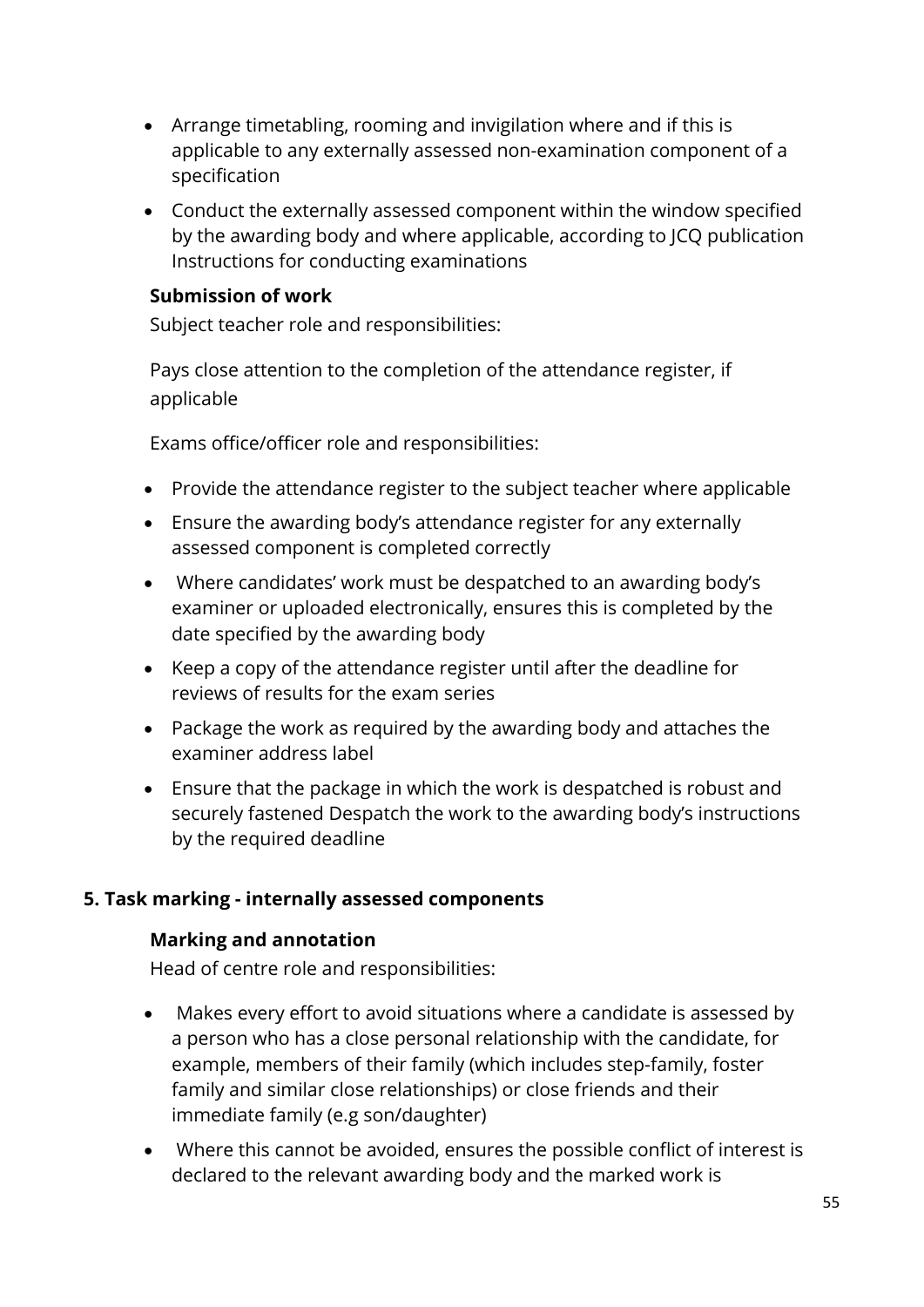submitted for moderation whether or not it is part of the moderation sample

- Subject lead role and responsibilities:
- Set timescales for teachers to inform candidates of their centre-assessed marks that will allow sufficient time for a candidate to appeal an internal assessment decision/request a review of the centre's marking prior to the marks being submitted to the awarding body external deadline
- Subject teacher role and responsibilities:
- Attend/access awarding body training/updates as required to ensure familiarity with the mark scheme/marking process
- Mark candidates' work in accordance with the marking criteria provided by the awarding body
- Annotate candidates' work as required to facilitate internal standardisation of marking and enable external moderation to check that marking is in line with the assessment criteria
- Inform candidates of their marks which could be subject to change by the awarding body moderation process
- Ensure candidates are informed of the timescale set by the subject lead or as indicated in the centre's internal appeals procedure to enable an internal appeal/request for a review of marking to be submitted by a candidate and the outcome known before final marks are submitted to the awarding body

#### **Internal standardisation**

QA lead/Lead internal verifier role and responsibilities:

- Ensure that internal standardisation of marks across assessors and teaching groups takes place as required and to sequence
- Support staff not familiar with the mark scheme (e.g. NQTs, supply staff etc.)
- Ensure accurate internal standardisation for example by obtaining reference materials at an early stage in the course holding a preliminary trial marking session prior to marking carrying out further trial marking at appropriate points during the marking period after most marking has been completed, holds a further meeting to make final adjustments making final adjustments to marks prior to submission retaining work and evidence of standardisation
- Retain evidence that internal standardisation has been carried out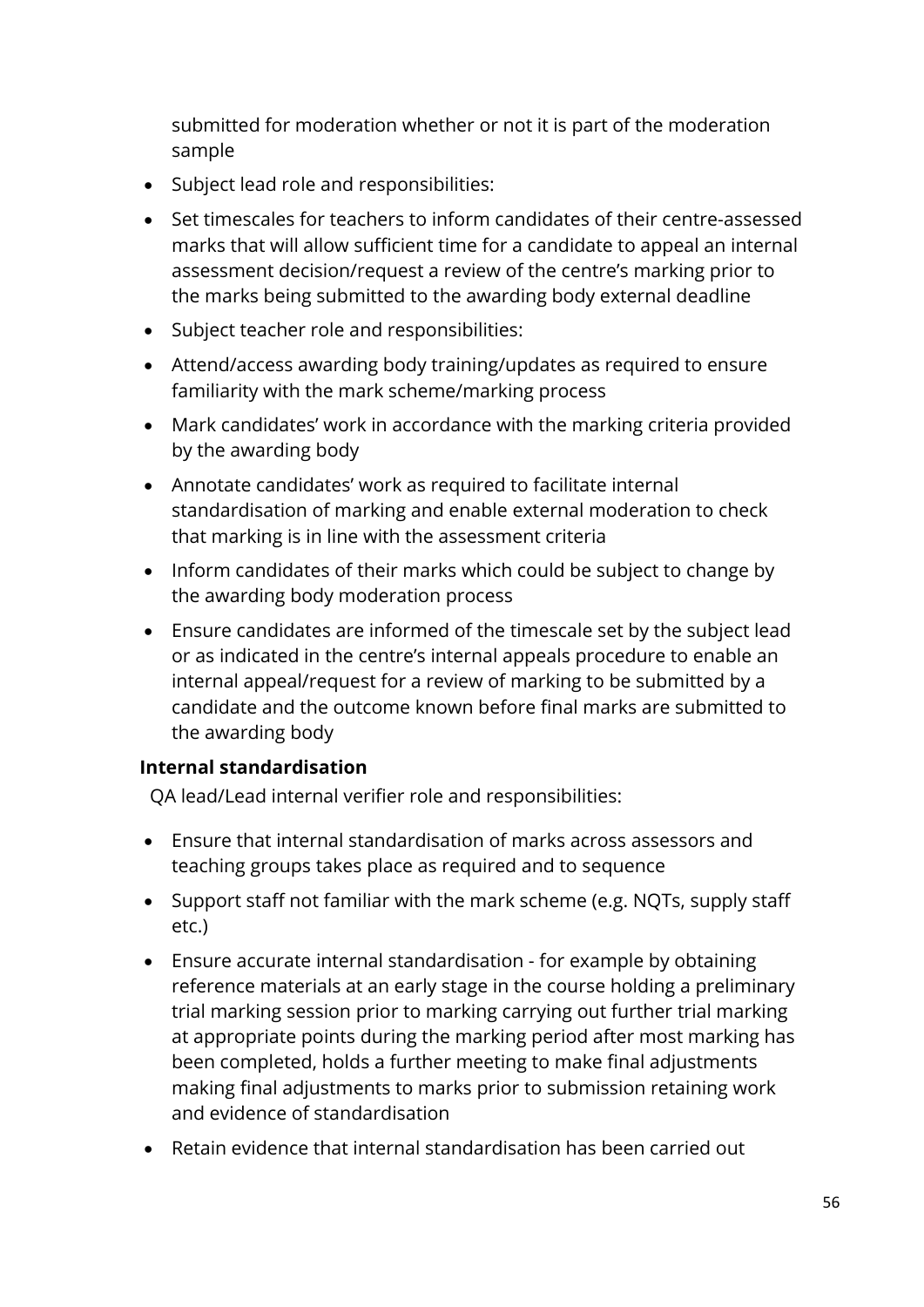- Subject teacher role and responsibilities:
- Indicate on work (or cover sheet) the date of marking
- Mark to common standards
- Keep candidates work secure until after the closing date for review of results for the series concerned or until any appeal, malpractice or other results enquiry has been completed, whichever is later

### **Submission of marks and work for moderation**

Subject teacher role and responsibilities:

- Input and submit marks online, via the awarding body secure extranet site, keeping a record of the marks awarded, to the external deadline/Provides marks to the exams officer to the internal deadline
- Where responsible for marks input, ensure checks are made that marks for any additional candidates are submitted and ensures mark input is checked before submission to avoid transcription errors
- Submit the requested samples of candidates' work to the awarding body moderator by the external deadline, keeping a record of the work submitted/Provides the moderation sample to the exams officer to the internal deadline
- Ensure that where a candidate's work has been facilitated by a scribe or practical assistant, the relevant completed cover sheet is securely attached to the front of the work and sent to the moderator in addition to the sample requested
- Ensure the moderator is provided with authentication of candidates' work, confirmation that internal standardisation has been undertaken and any other subject-specific information where this may be required
- Submit any supporting documentation required by the awarding body/Provide the exams officer with any supporting documentation required by the awarding body

# **Exams office/officer role and responsibilities:**

- Input and submit marks online, via the awarding body secure extranet site, keeping a record of the marks submitted, to the external deadline/Confirm with subject teachers that marks have been submitted to the awarding body deadline
- Where responsible for marks input, ensure checks are made that marks for any additional candidates are submitted and ensure mark input is checked before submission to avoid transcription errors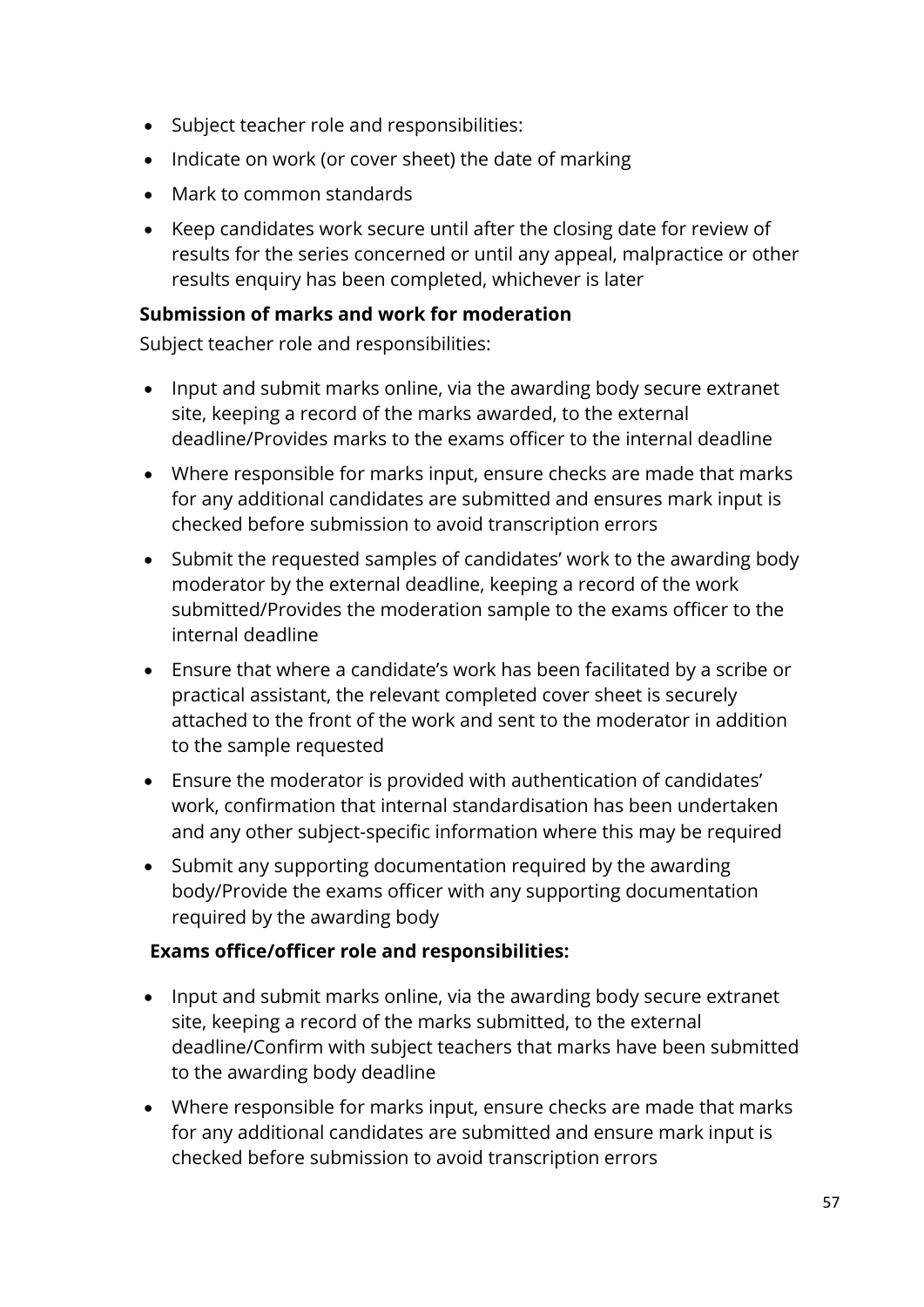- Submits the requested samples of candidates' work to the moderator by the awarding body deadline, keeping a record of the work submitted/Confirms with subject teacher that the moderation sample has been submitted to the awarding body deadline
- Ensure that for postal moderation work is dispatched in packaging provided by the awarding body moderator label(s) provided by the awarding body are affixed to the packaging proof of dispatch is obtained and kept on file until the successful issue of final results
- Through the subject teacher, ensures the moderator is provided with authentication of candidates' work, confirmation that internal standardisation has been undertaken and any other subject-specific information where this may be required
- Through the subject teacher, submit any supporting documentation required by the awarding body

### **Storage and retention of work after submission of marks**

Subject teacher role and responsibilities:

- Keep a record of names and candidate numbers for candidates whose work was included in the moderation sample
- Retain all marked candidates' work (including any sample returned after moderation) under secure conditions for the required retention period
- In liaison with IT, take steps to protect any work stored electronically from corruption and has a back-up procedure in place
- If retention is a problem because of the nature of the work, retain some form of evidence such as photos, audio or media recordings
- Exams office/officer role and responsibilities:
- Ensure any sample returned after moderation is logged and returned to the subject teacher for secure storage and required retention

#### **External moderation - the process**

- Ensure that awarding body or its moderator receive the correct samples of candidates' work
- Where relevant, liaise with the awarding body/moderator where the moderator visits the centre to mark the sample of work Comply with any request from the moderator for remaining work or further evidence of the centre's marking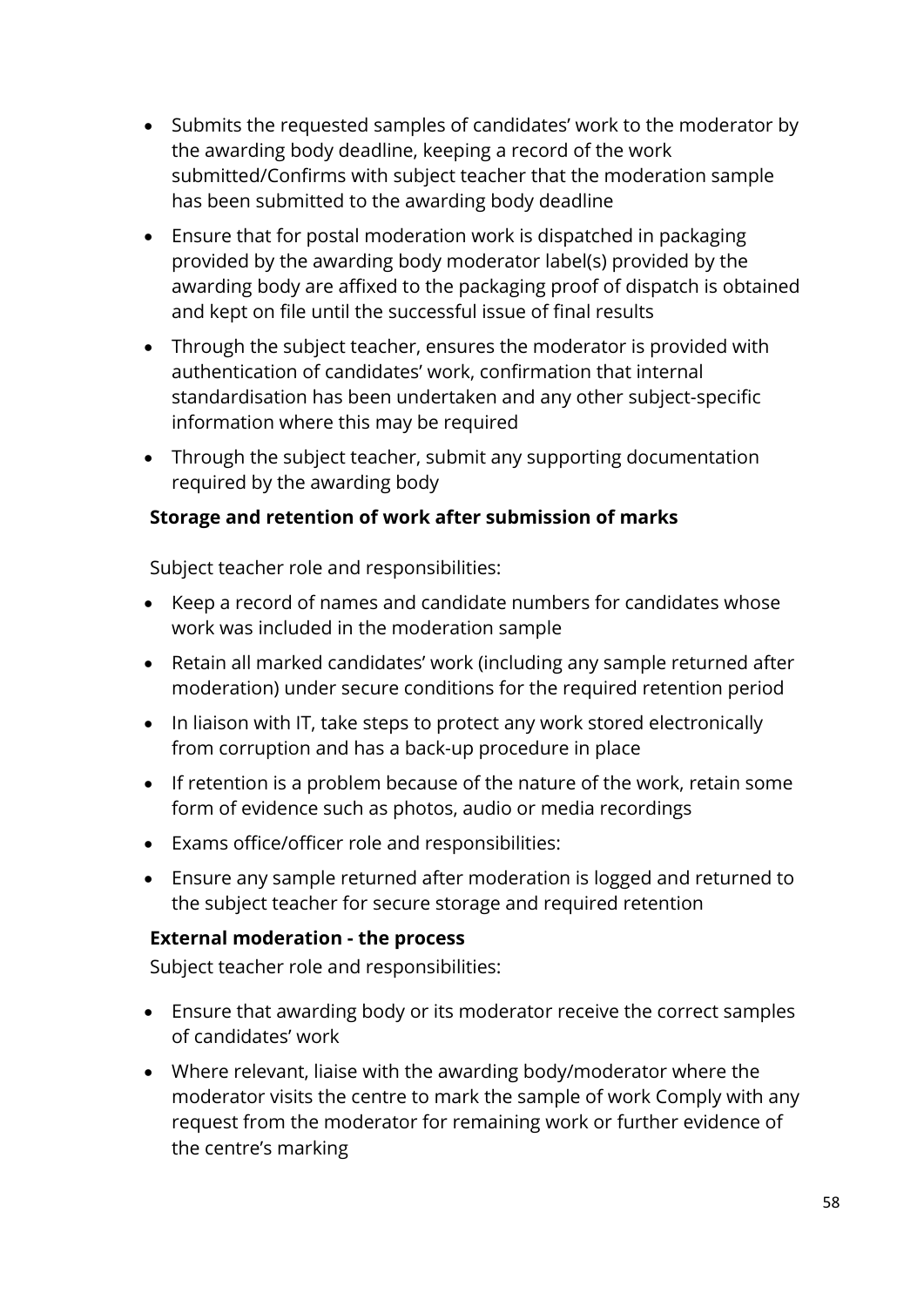# **External moderation - feedback Subject lead role and responsibilities**:

- Check the final moderated marks when issued to the centre when the results are published
- Check moderator reports and ensure that any remedial action, if necessary, is undertaken before the next exam series

Exams office/officer role and responsibilities:

- Access or signpost moderator reports to relevant staff
- Takes remedial action, if necessary, where feedback may relate to centre administration

# **6. Access arrangements and reasonable adjustments**

# **Subject teacher role and responsibilities:**

- Work with the ALS lead/SENDCO to ensure any access arrangements for eligible candidates are applied to assessments
- ALS lead/SENDCO role and responsibilities:
- Follow the regulations and guidance in the JCQ publication Access Arrangements and Reasonable Adjustments in relation to nonexamination assessments
- Where arrangements do not undermine the integrity of the qualification and is the candidate's normal way of working, ensure access arrangements are in place and awarding body approval, where required, has been obtained prior to assessments taking place
- Make subject teachers aware of any access arrangements for eligible candidates which need to be applied to assessments
- Work with subject teachers to ensure requirements for access arrangement candidates requiring the support of a facilitator in assessments are met Ensure that staff acting as an access arrangement facilitator are fully trained in their role

# **7. Special consideration and loss of work Subject teacher role and responsibilities:**

• Understand that a candidate may be eligible for special consideration in assessments in certain situations where a candidate is absent and/or produces a reduced quantity of work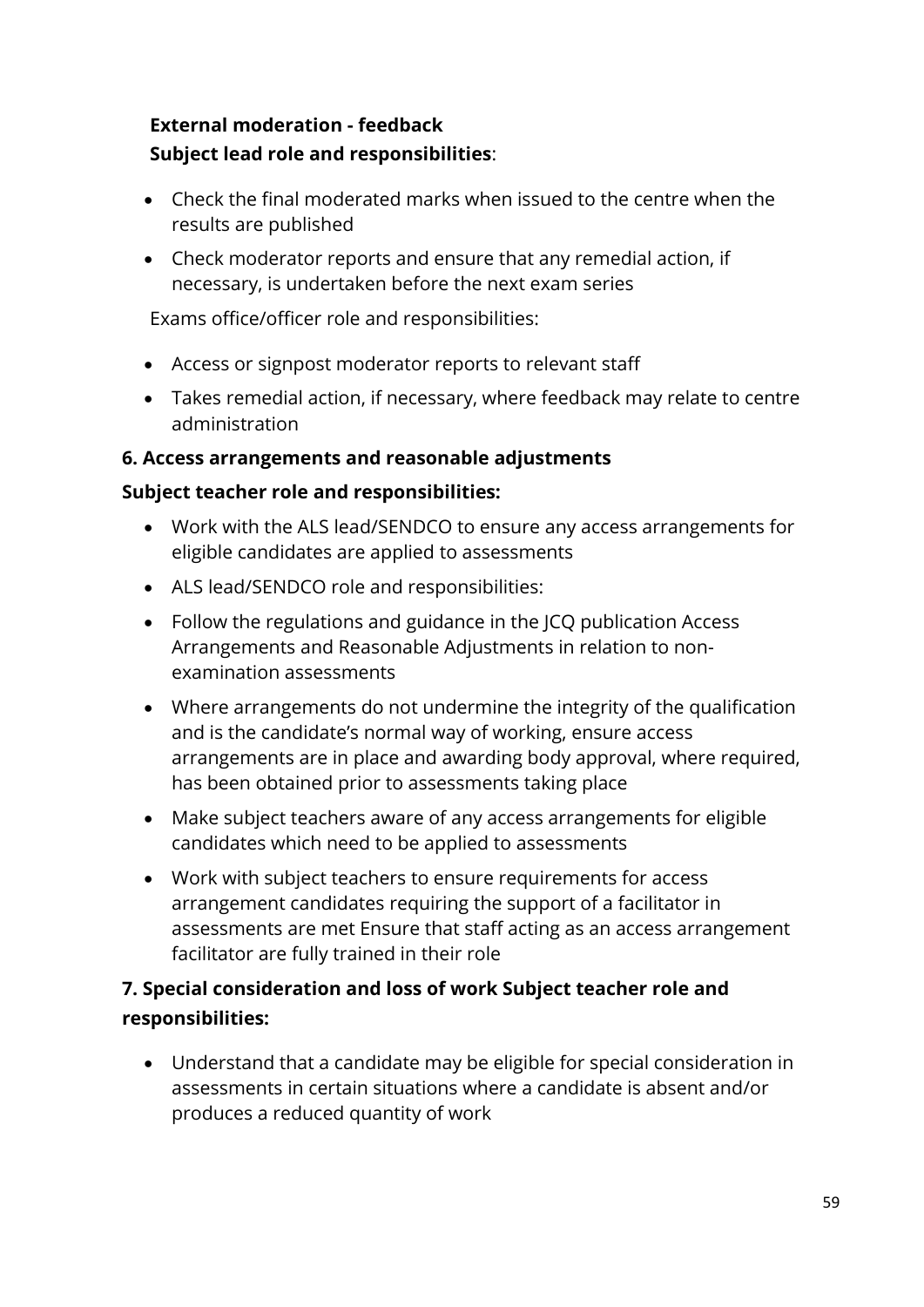• Liaise with the exams officer when special consideration may need to be applied for a candidate taking assessments Liaise with the exams officer to report loss of work to the awarding body

Exams office/officer role and responsibilities:

- Refer to/directs relevant staff to the JCQ publication A guide to the special consideration process:
	- Where a candidate is eligible, submits an application for special consideration via the awarding body's secure extranet site to the prescribed timescale
	- Where application for special consideration via the awarding body's secure extranet site is not applicable, submits the required form to the awarding body to the prescribed timescale
	- Keeps required evidence on file to support the application
- Refer to/directs relevant staff where applicable to Form 15 JCQ/LCW (lost work) and where applicable submits to the relevant awarding body

# **8. Malpractice**

# **Head of centre role and responsibilities:**

- Understand the responsibility to immediately report to the relevant awarding body any alleged, suspected or actual incidents of malpractice involving candidates, teachers, invigilators or other administrative staff
- Is familiar with the JCQ publication Suspected Malpractice: Policies and Procedures

Ensure that those members of teaching staff involved in the direct supervision of candidates producing non-examination assessment are aware of the potential for malpractice and ensure that teaching staff are reminded that failure to report allegations of malpractice or suspected malpractice constitutes malpractice in itself

- Is aware of the JCQ Notice to Centre Sharing NEA material and candidates' work to mitigate against candidate and centre malpractice
- Ensure candidates understand what constitutes malpractice in nonexamination assessments
- Ensure candidates understand the JCQ document Information for candidates - non-examination assessments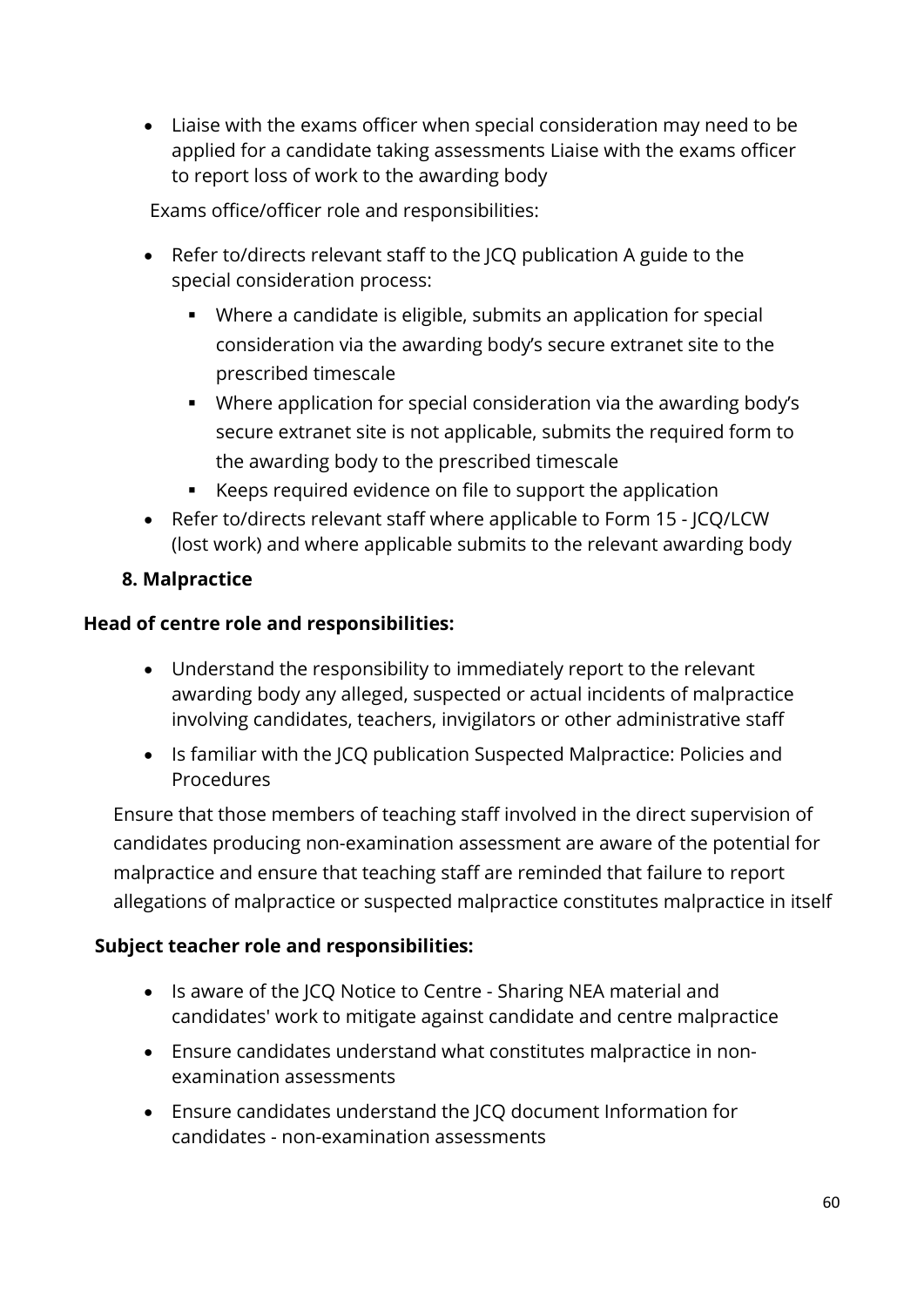- Ensure candidates understand the JCQ document Information for candidates - Social Media
- Escalate and report any alleged, suspected or actual incidents of malpractice involving candidates to the head of centre

### **Exams office/officer role and responsibilities:**

- Signpost the JCQ publication Suspected Malpractice: Policies and Procedures to the head of centre
- Signpost the JCQ Notice to Centres Sharing NEA material and candidates' work to subject heads
- Signpost candidates to the relevant JCQ information for candidates documents
- Where required, support the head of centre in investigating and reporting incidents of alleged, suspected or actual malpractice

### **9. Post-results services**

### **Head of centre role and responsibilities:**

- Is familiar with the JCQ publication Post-Results Services
- Ensure the centre's Internal Appeals Procedures clearly detail the process to be followed by candidates (or their parents/carers) appealing against a centre decision not to support a review of results or an appeal

# **Subject lead role and responsibilities:**

• Provide relevant support to subject teachers making decisions about reviews of results

#### Subject teacher role and responsibilities:

- Provide advice and guidance to candidates on their results and the postresults services available
- Provide the exams officer with the original sample or relevant sample of candidates' work that may be required for a review of moderation to the internal deadline

Exams office/officer role and responsibilities:

• Is aware of the individual post-results services available for externally assessed and internally assessed components of non-examination assessments as detailed in the JCQ publication Post-Results Services (Information and guidance to centres...)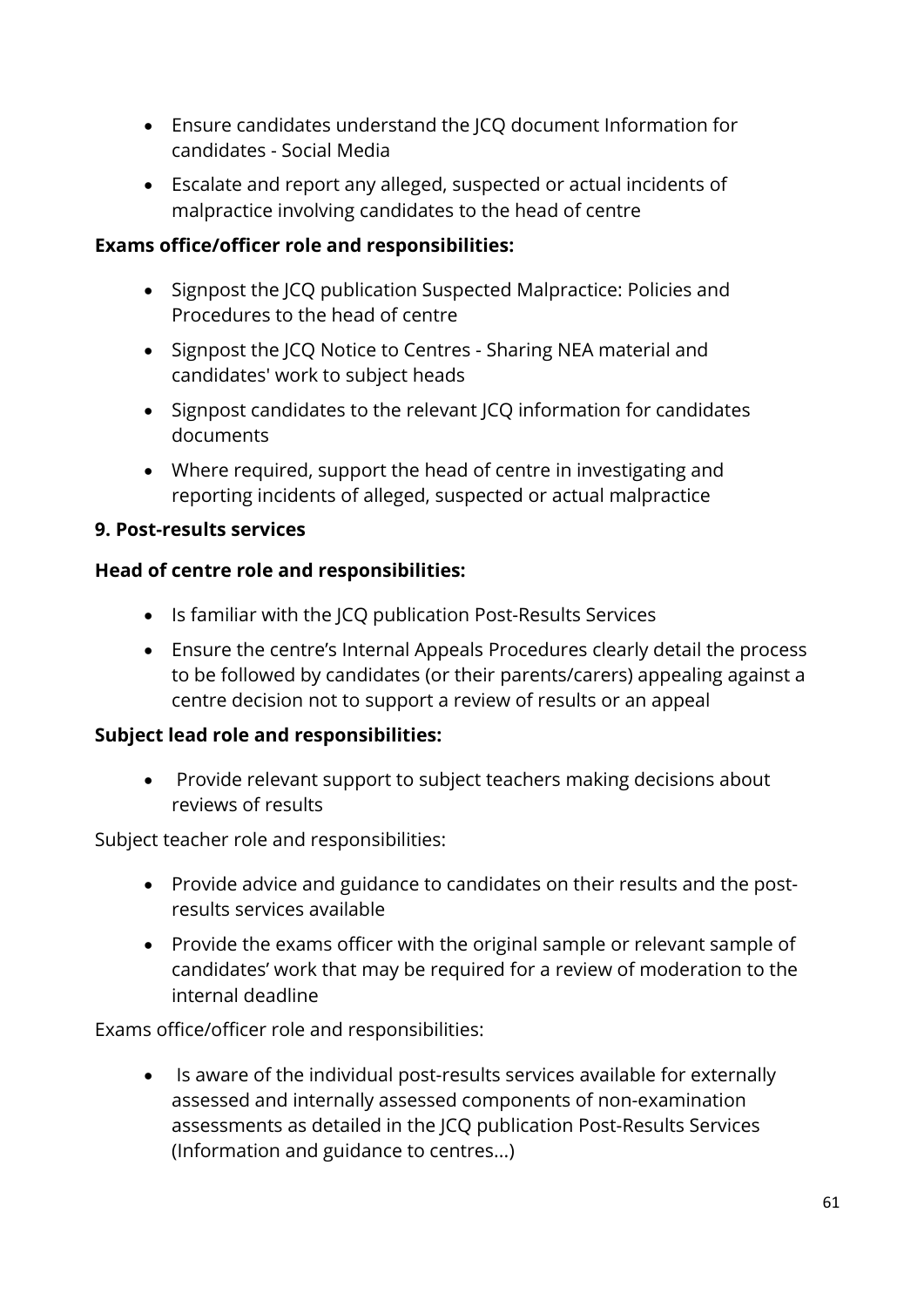- Provide/signpost relevant centre staff and candidates to post-results services information
- Ensure any requests for post-results services that are available to nonexamination assessments are submitted online via the awarding body secure extranet site to deadline

#### **10. Endorsements**

#### **QA lead/Lead internal verifier role and responsibilities:**

• Ensure the appropriate arrangements are in place for internal standardisation of assessments

Subject lead role and responsibilities:

- Confirm understanding of the Spoken Language Endorsement for GCSE English Language specifications and ensures any relevant JCQ/awarding body instructions are followed
- Ensure the required task setting and task taking instructions are followed by subject teachers
- Ensure subject teachers assess candidates, either live or from recordings, using the common assessment criteria
- Ensure for monitoring purposes, audio-visual recordings of the presentations of a sample of candidates are provided

- Ensure all the requirements in relation to the endorsement are known and understood
- Follow the required task setting and task taking instructions
- Assess candidates, either live or from recordings, using the common assessment criteria
- Provide audio-visual recordings of the presentations of a sample of candidates for monitoring purposes
- Follow the awarding body's instructions for the submission of grades (Pass, Merit, Distinction or Not Classified) and the storage and submission of recordings
- Exams office/officer role and responsibilities:
- Follow the awarding body's instructions for the submission of grades and recordings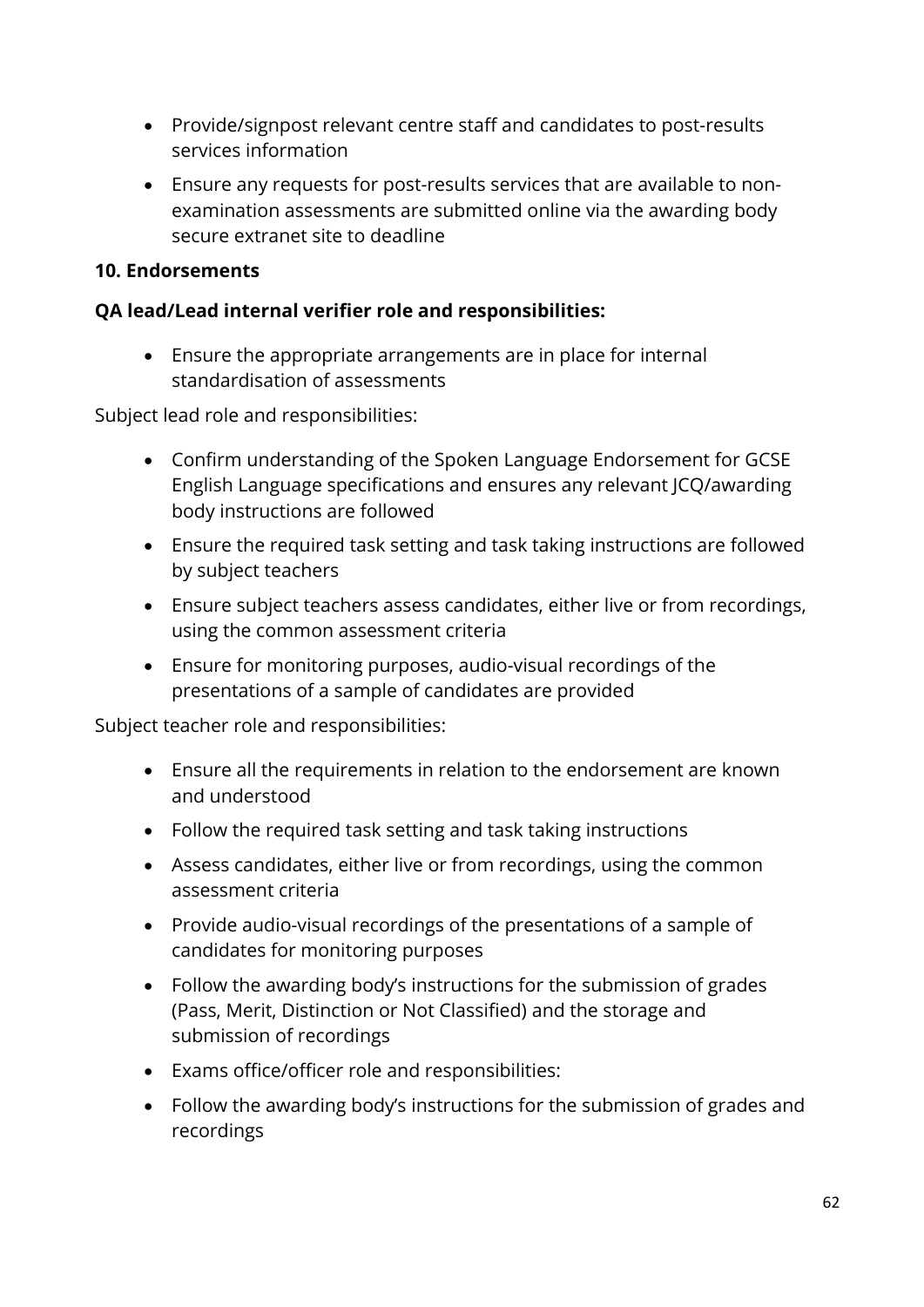# **Management of issues and potential risks associated with non-examination assessments**

| <b>Issue/Risk</b>                                                                                                                       | <b>Centre actions to manage</b><br>issue/mitigate risk                                                                                                                                                                                                                                                                                                             | <b>Action by</b>                                                                                     |
|-----------------------------------------------------------------------------------------------------------------------------------------|--------------------------------------------------------------------------------------------------------------------------------------------------------------------------------------------------------------------------------------------------------------------------------------------------------------------------------------------------------------------|------------------------------------------------------------------------------------------------------|
| <b>Task setting</b>                                                                                                                     |                                                                                                                                                                                                                                                                                                                                                                    |                                                                                                      |
| Awarding body set task: IT<br>failure/corruption of task<br>details where set task<br>details accessed from the<br>awarding body online | Awarding body key date for<br>accessing/downloading set task noted<br>prior to start of course<br>IT systems checked prior to key date<br>Alternative IT system used to gain<br>access<br>Awarding body contacted to request<br>direct email of task details                                                                                                       | I.T. Technical<br>Support                                                                            |
| Centre set task: Subject<br>teacher fails to meet the<br>assessment criteria as<br>detailed in the<br>specification                     | Ensures that subject teachers access<br>awarding body training information,<br>practice materials etc.<br>Records confirmation that subject<br>teachers understand the task setting<br>arrangements as defined in the<br>awarding body's specification<br>Samples assessment criteria in Bolder<br>Academy set task                                                | Head of<br>Department;<br>where none this<br>will be the<br>senior line<br>manager of the<br>subject |
| Candidates do not<br>understand the marking<br>criteria and what they<br>need to do to gain credit                                      | A simplified version of the awarding<br>body's marking criteria described in<br>the specification that is not specific to<br>the work of an individual candidate or<br>group of candidates is produced for<br>candidates<br>Records confirm all candidates<br>understand the marking criteria<br>Candidates confirm/record they<br>understand the marking criteria | Head of<br>Department;<br>where none this<br>will be the<br>senior line<br>manager of the<br>subject |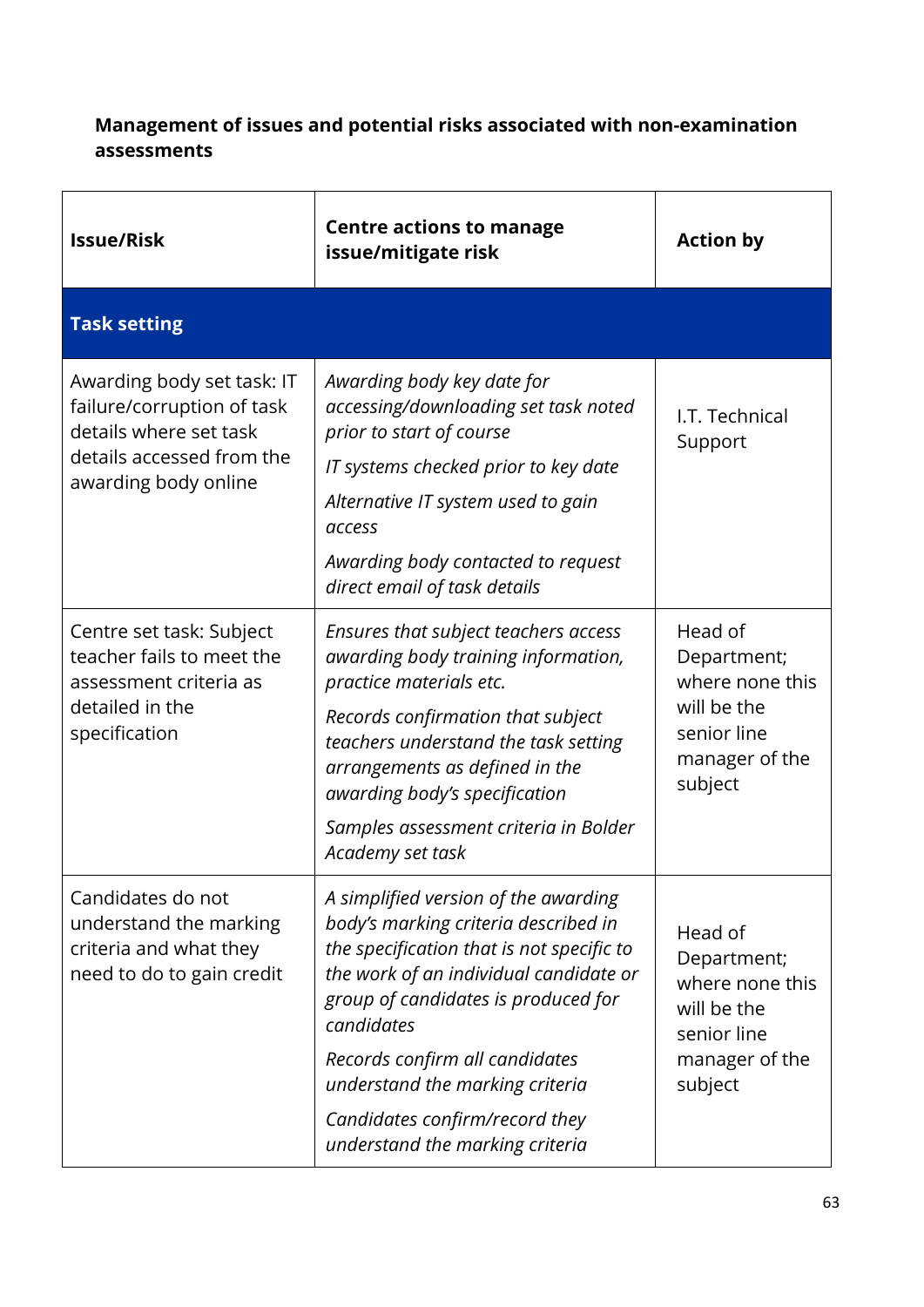| Subject teacher long term<br>absence during the task<br>setting stage                    | See centre's exam contingency plan -<br>Teaching staff extended absence at key<br>points in the exam cycle                                                                                                                                                                                                                                        |                                                                                                      |
|------------------------------------------------------------------------------------------|---------------------------------------------------------------------------------------------------------------------------------------------------------------------------------------------------------------------------------------------------------------------------------------------------------------------------------------------------|------------------------------------------------------------------------------------------------------|
| <b>Issuing of tasks</b>                                                                  |                                                                                                                                                                                                                                                                                                                                                   |                                                                                                      |
| Task for legacy<br>specification given to<br>candidates undertaking<br>new specification | Ensures subject teachers take care to<br>distinguish between<br>requirements/tasks for legacy<br>specifications and requirements/tasks<br>for new specifications<br>Awarding body guidance sought where<br>this issue remains unresolved                                                                                                          | Head of<br>Department;<br>where none this<br>will be the<br>senior line<br>manager of the<br>subject |
| Awarding body set task not<br>issued to candidates on<br>time                            | Awarding body key date for accessing<br>set task as detailed in the specification<br>noted prior to start of course<br>Course information issued to<br>candidates contains details when set<br>task will be issued and needs to be<br>completed by<br>Set task accessed well in advance to<br>allow time for planning, resourcing<br>and teaching | Exams Officer                                                                                        |
| The wrong task is given to<br>candidates                                                 | Ensures course planning and<br>information taken from the awarding<br>body's specification confirms the<br>correct task will be issued to<br>candidates                                                                                                                                                                                           | Exams Officer                                                                                        |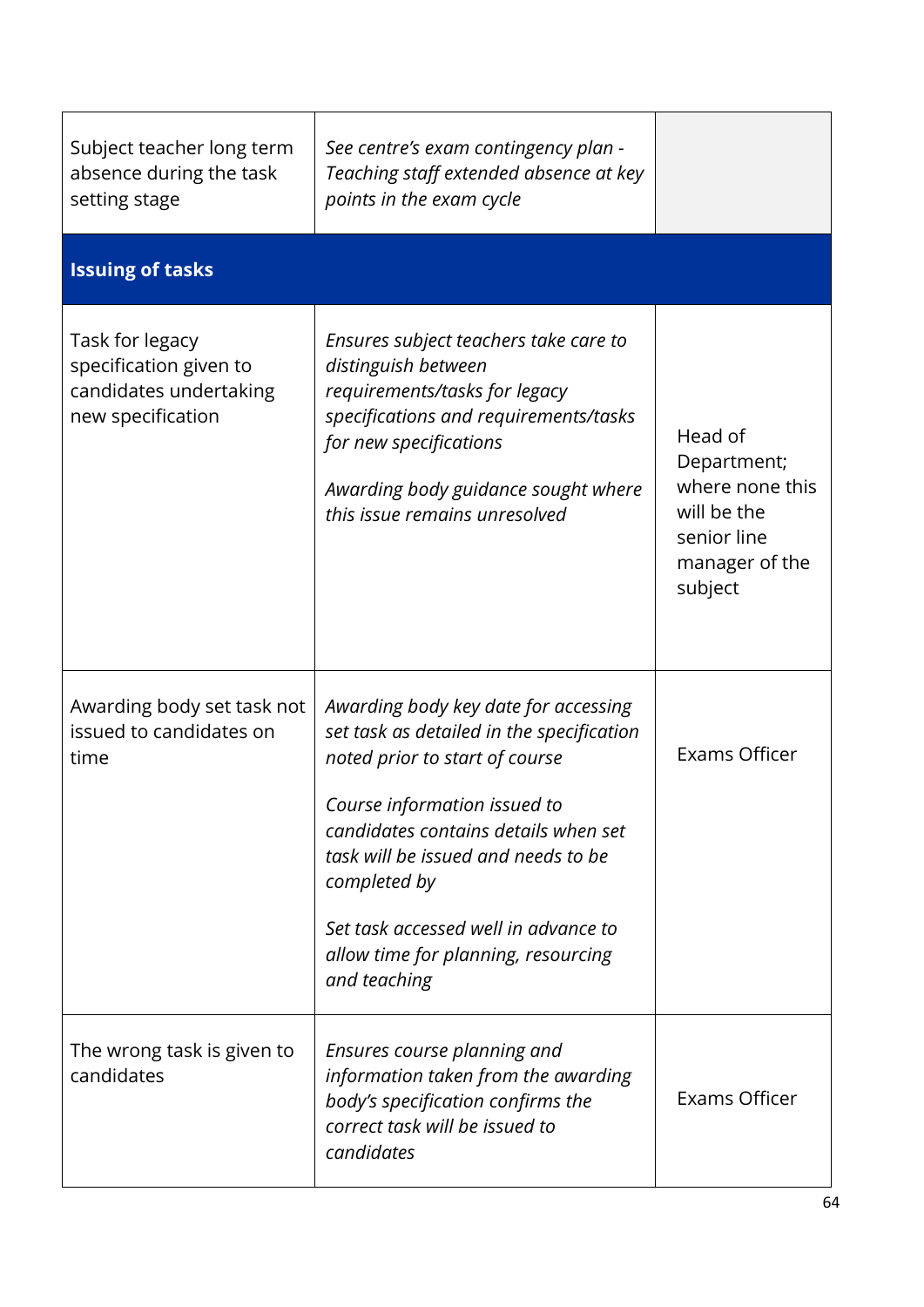|                                                                                                    | Awarding body guidance sought where<br>this issue remains unresolved                                                                                                                                                                                                                                                       |                                                                                                                       |
|----------------------------------------------------------------------------------------------------|----------------------------------------------------------------------------------------------------------------------------------------------------------------------------------------------------------------------------------------------------------------------------------------------------------------------------|-----------------------------------------------------------------------------------------------------------------------|
| Subject teacher long term<br>absence during the issuing<br>of tasks stage                          | See centre's exam contingency plan -<br>Teaching staff extended absence at key<br>points in the exam cycle                                                                                                                                                                                                                 |                                                                                                                       |
| <b>Task taking</b>                                                                                 |                                                                                                                                                                                                                                                                                                                            |                                                                                                                       |
| <b>Supervision</b>                                                                                 |                                                                                                                                                                                                                                                                                                                            |                                                                                                                       |
| Planned assessments clash<br>with other centre or<br>candidate activities                          | Assessment plan identified for the start<br>of the course<br>Assessment dates/periods included in<br>centre wide calendar                                                                                                                                                                                                  | Head of<br>Department;<br>where none this<br>will be the<br>senior line<br>manager of the<br>subject<br>Exams Officer |
| Rooms or facilities<br>inadequate for candidates<br>to take tasks under<br>appropriate supervision | Timetabling organised to allocate<br>appropriate rooms and IT facilities for<br>the start of the course<br>Staggered sessions arranged where IT<br>facilities insufficient for number of<br>candidates<br>Whole cohort to undertake written task<br>in large exam venue at the same time<br>(exam conditions do not apply) | <b>Exams Officer</b>                                                                                                  |
| Insufficient supervision of<br>candidates to enable work<br>to be authenticated                    | Confirm subject teachers are aware of<br>and follow the current JCQ publication<br>Instructions for conducting non-<br>examination assessments and any<br>other specific instructions detailed in                                                                                                                          | Head of<br>Department;<br>where none this                                                                             |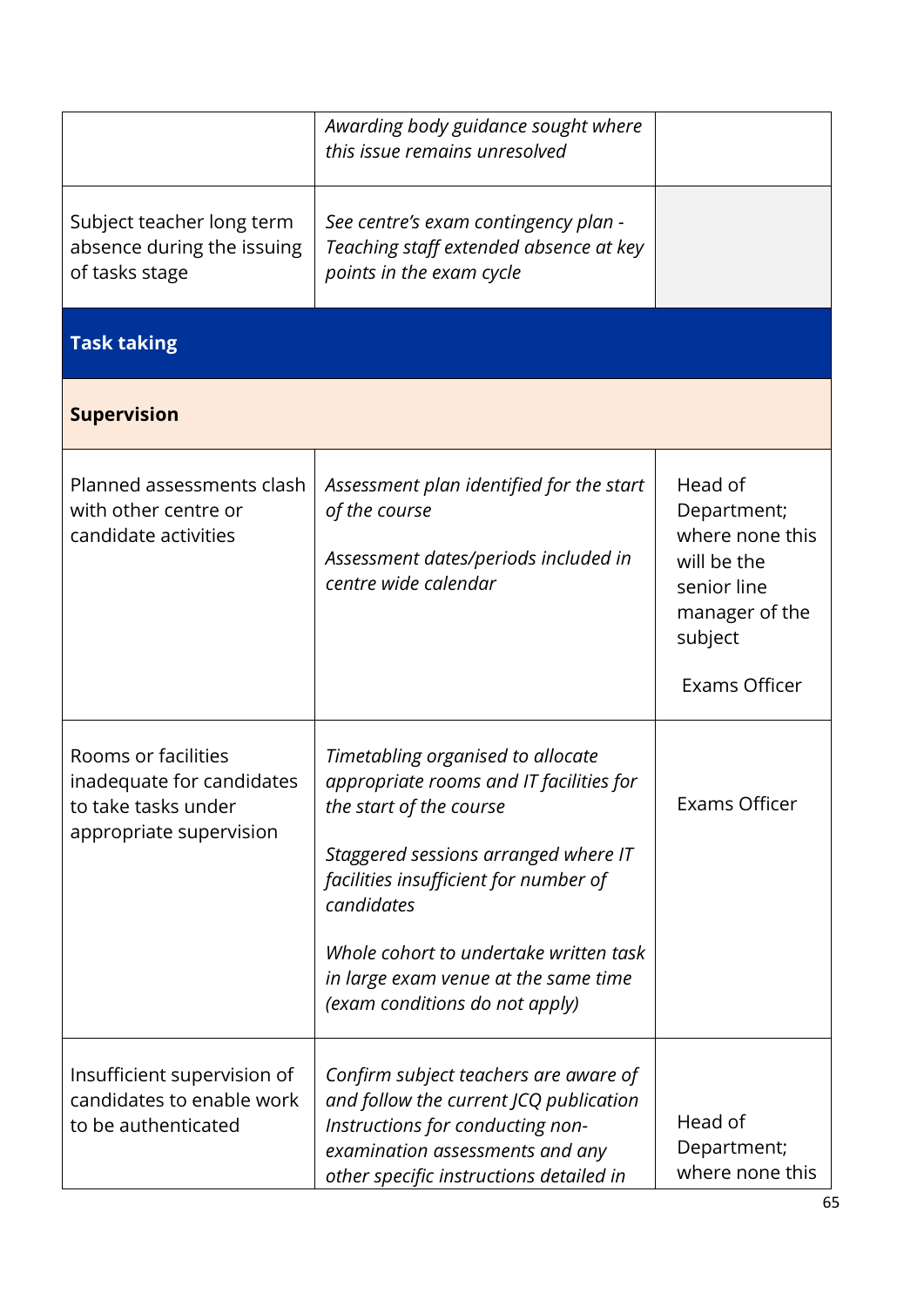|                                                                                                                           | the awarding body's specification in<br>relation to the supervision of<br>candidates<br>Confirm subject teachers understand<br>their role and responsibilities as<br>detailed in Bolder Academy's non-<br>examination assessment policy                                   | will be the<br>senior line<br>manager of the<br>subject |
|---------------------------------------------------------------------------------------------------------------------------|---------------------------------------------------------------------------------------------------------------------------------------------------------------------------------------------------------------------------------------------------------------------------|---------------------------------------------------------|
| A candidate is suspected of<br>malpractice prior to<br>submitting their work for<br>assessment                            | Instructions and processes in the<br>current JCQ publication Instructions for<br>conducting non-examination<br>assessments (section 9 Malpractice)<br>are followed<br>An internal investigation and where<br>appropriate internal disciplinary<br>procedures are followed | <b>Head of Centre</b><br>& Exams Officer                |
| Access arrangements were<br>not put in place for an<br>assessment where a<br>candidate is approved for<br>arrangements    | Relevant staff are signposted to the JCQ<br>publication A guide to the special<br>consideration process (section 2), to<br>determine the process to be followed<br>to apply for special consideration for<br>the candidate                                                | <b>SENDCO</b>                                           |
| <b>Advice and feedback</b>                                                                                                |                                                                                                                                                                                                                                                                           |                                                         |
| Candidate claims<br>appropriate advice and<br>feedback not given by<br>subject teacher prior to<br>starting on their work | Ensures a centre-wide process is in<br>place for subject teachers to record all<br>information provided to candidates<br>before work begins as part of Bolder<br>Academy's quality assurance<br>procedures                                                                | Quality<br>assurance<br>lead/Lead<br>internal verifier  |
|                                                                                                                           | Regular monitoring of subject teacher<br>completed records and sign-off to<br>confirm monitoring activity                                                                                                                                                                 |                                                         |
|                                                                                                                           | Full records kept detailing all<br>information and advice given to                                                                                                                                                                                                        |                                                         |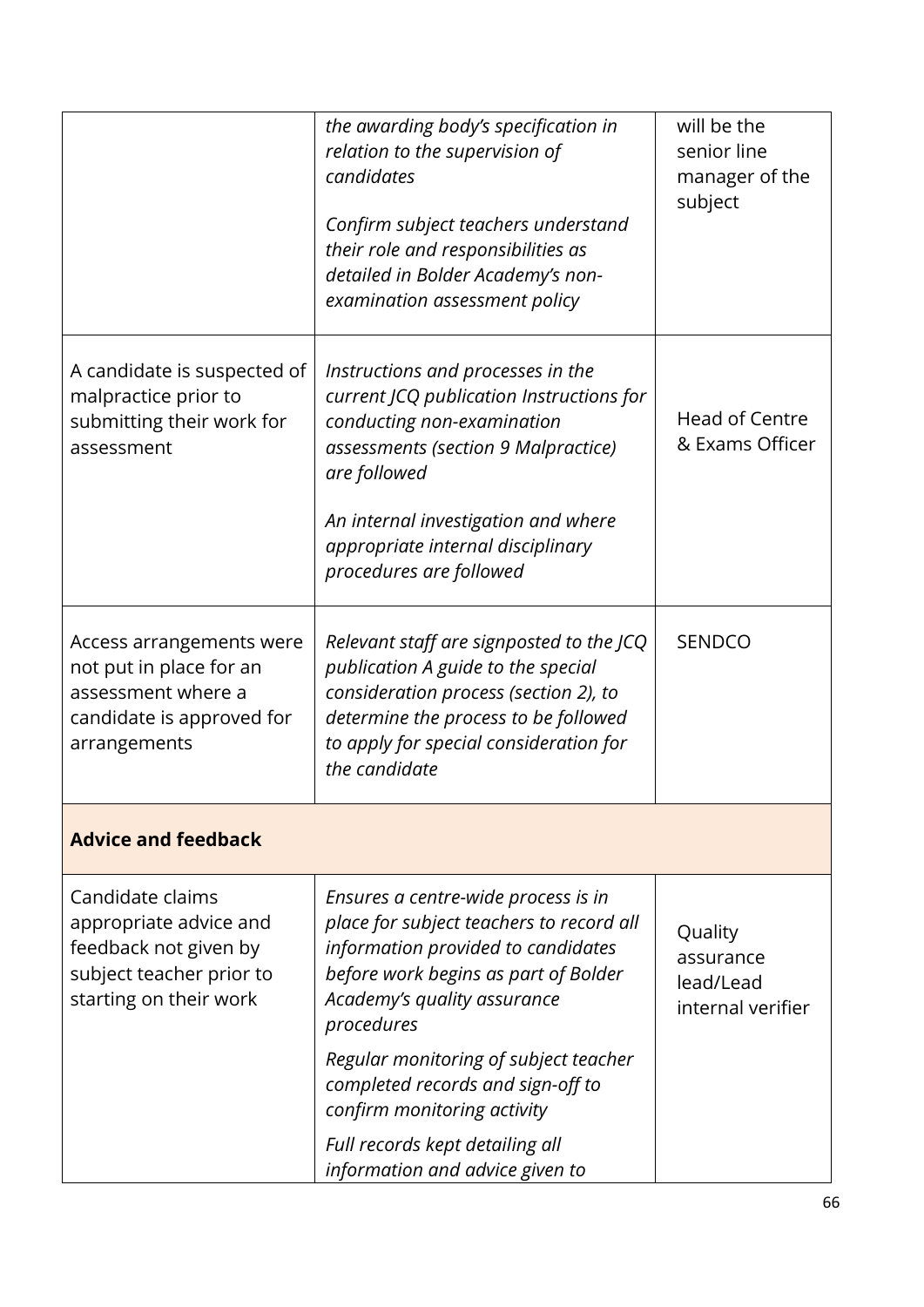|                                                                                                             | candidates prior to starting on their<br>work as appropriate to the subject and<br>component<br>Candidate confirms/records advice<br>and feedback given prior to starting on<br>their work                                                                            |                                                                                                      |
|-------------------------------------------------------------------------------------------------------------|-----------------------------------------------------------------------------------------------------------------------------------------------------------------------------------------------------------------------------------------------------------------------|------------------------------------------------------------------------------------------------------|
| Candidate claims no advice<br>and feedback given by<br>subject teacher during the<br>task-taking stage      | Ensures a centre-wide process is in<br>place for subject teachers to record all<br>advice and feedback provided to<br>candidates during the task-taking stage<br>as part of Bolder Academy's quality<br>assurance procedures<br>Regular monitoring of subject teacher | Head of<br>Department;<br>where none this<br>will be the<br>senior line<br>manager of the<br>subject |
|                                                                                                             | completed records and sign-off to<br>confirm monitoring activity<br>Full records kept detailing all advice<br>and feedback given to candidates<br>during the task-taking stage as<br>appropriate to the subject and                                                   |                                                                                                      |
|                                                                                                             | component<br>Candidate confirms/records advice<br>and feedback given during the task-<br>taking stage                                                                                                                                                                 |                                                                                                      |
| A third party claims that<br>assistance was given to<br>candidates by the subject<br>teacher over and above | An investigation is conducted;<br>candidates and subject teacher are<br>interviewed and statements recorded<br>where relevant                                                                                                                                         | <b>Head of Centre</b><br>& Exams Officer                                                             |
| that allowed in the<br>regulations and<br>specification                                                     | Records as detailed above are<br>provided to confirm all assistance<br>given                                                                                                                                                                                          |                                                                                                      |
|                                                                                                             | Where appropriate, a suspected<br>malpractice report is submitted to the<br>awarding body                                                                                                                                                                             |                                                                                                      |
| Candidate does not<br>reference information<br>from published source                                        | Candidate is advised at a general level<br>to reference information before work is<br>submitted for formal assessment                                                                                                                                                 | Head of<br>Department;<br>where none this                                                            |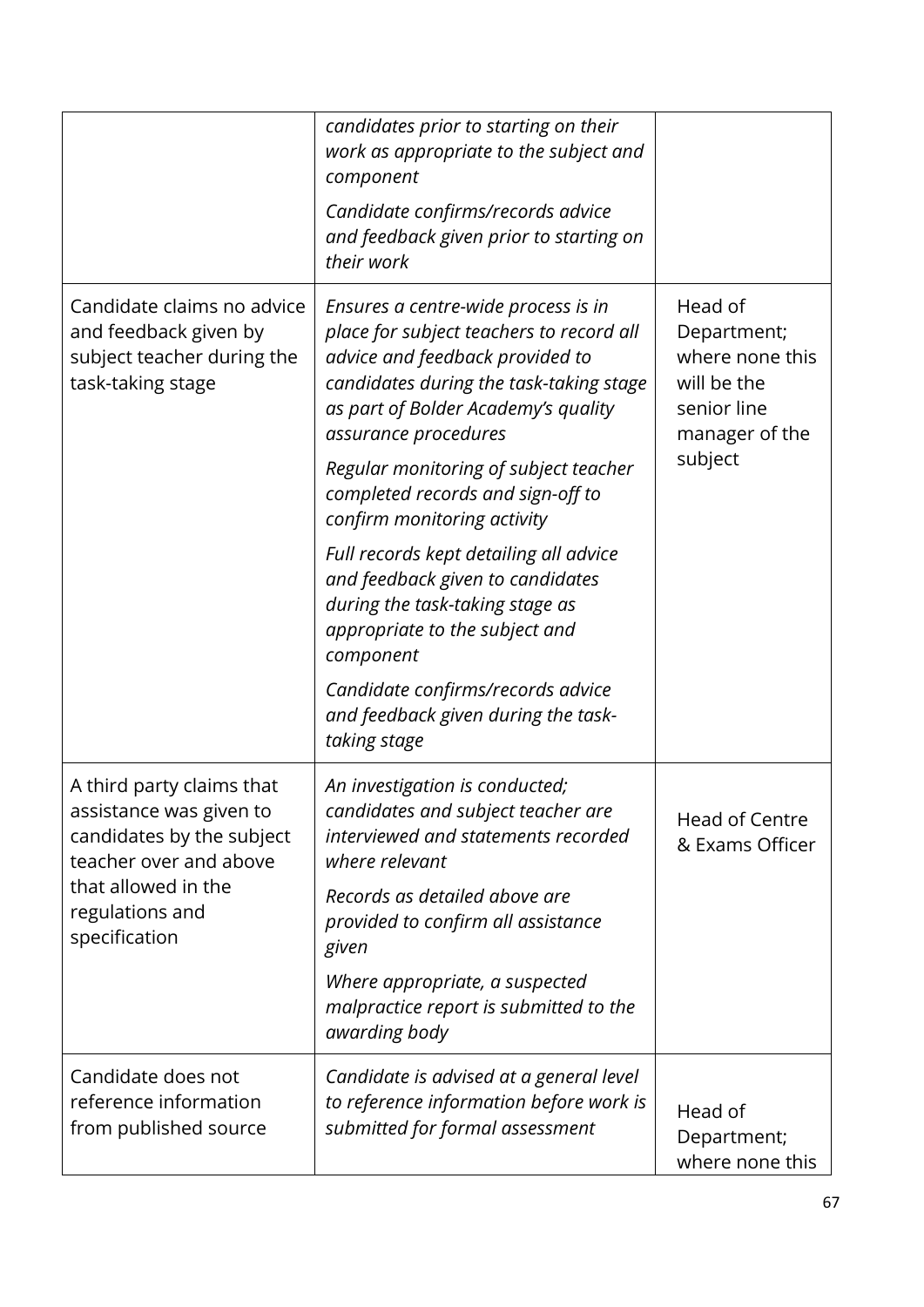|                                                                                            | Candidate is again referred to the JCQ<br>document Information for candidates:<br>non-examination assessments<br>Candidate's detailed record of their<br>own research, planning, resources etc.<br>is regularly checked to ensure<br>continued completion                                                                                                                                                     | will be the<br>senior line<br>manager of the<br>subject                                                               |
|--------------------------------------------------------------------------------------------|---------------------------------------------------------------------------------------------------------------------------------------------------------------------------------------------------------------------------------------------------------------------------------------------------------------------------------------------------------------------------------------------------------------|-----------------------------------------------------------------------------------------------------------------------|
| Candidate does not set out<br>references as required                                       | Candidate is advised at a general level<br>to review and re-draft the set out of<br>references before work is submitted for<br>formal assessment<br>Candidate is again referred to the JCQ<br>document Information for candidates:<br>non-examination assessments<br>Candidate's detailed record of their<br>own research, planning, resources etc.<br>is regularly checked to ensure<br>continued completion | Head of<br>Department;<br>where none this<br>will be the<br>senior line<br>manager of the<br>subject                  |
| Candidate joins the course<br>late after formally<br>supervised task taking has<br>started | A separate supervised session(s) is<br>arranged for the candidate to catch up                                                                                                                                                                                                                                                                                                                                 | Head of<br>Department;<br>where none this<br>will be the<br>senior line<br>manager of the<br>subject<br>Exams Officer |
| Candidate moves to<br>another centre during the<br>course                                  | Awarding body guidance is sought to<br>determine what can be done<br>depending on the stage at which the<br>move takes place                                                                                                                                                                                                                                                                                  | Exams Officer                                                                                                         |
| An excluded pupil wants to<br>complete their non-<br>examination assessment(s)             | The awarding body specification is<br>checked to determine if the<br>specification is available to a<br>candidate outside mainstream<br>education                                                                                                                                                                                                                                                             | Head of Centre                                                                                                        |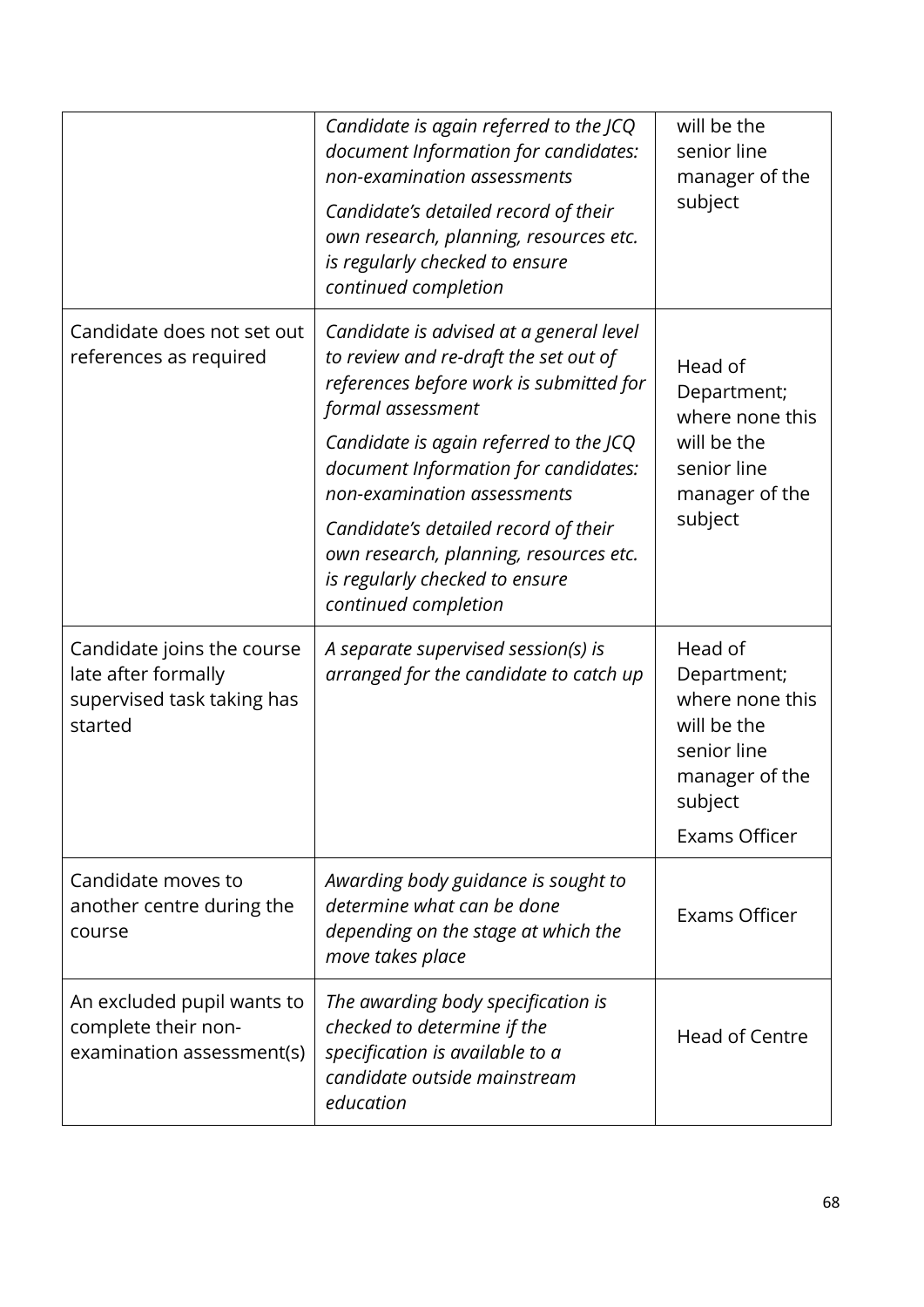|                                                                                            | If so, arrangements for supervision,<br>authentication and marking are made<br>separately for the candidate                                                                                                                                                                                                                                                                                                                                                                                                                                                |                                                                                                      |
|--------------------------------------------------------------------------------------------|------------------------------------------------------------------------------------------------------------------------------------------------------------------------------------------------------------------------------------------------------------------------------------------------------------------------------------------------------------------------------------------------------------------------------------------------------------------------------------------------------------------------------------------------------------|------------------------------------------------------------------------------------------------------|
| <b>Resources</b>                                                                           |                                                                                                                                                                                                                                                                                                                                                                                                                                                                                                                                                            |                                                                                                      |
| A candidate augments<br>notes and resources<br>between formally<br>supervised sessions     | Preparatory notes and the work to be<br>assessed are collected in and kept<br>secure between formally supervised<br>sessions<br>Where memory sticks are used by<br>candidates, these are collected in and<br>kept secure between formally<br>supervised sessions<br>Where work is stored on Bolder<br>Academy's network, access for<br>candidates is restricted between<br>formally supervised sessions                                                                                                                                                    | Head of<br>Department;<br>where none this<br>will be the<br>senior line<br>manager of the<br>subject |
| A candidate fails to<br>acknowledge sources on<br>work that is submitted for<br>assessment | Candidate's detailed record of their<br>own research, planning, resources etc.<br>is checked to confirm all the sources<br>used, including books, websites and<br>audio/visual resources<br>Awarding body guidance is sought on<br>whether the work of the candidate<br>should be marked where candidate's<br>detailed records acknowledges sources<br>appropriately<br>Where confirmation is unavailable<br>from candidate's records, awarding<br>body guidance is sought and/or a<br>mark of zero is submitted to the<br>awarding body for the candidate | Head of<br>Department;<br>where none this<br>will be the<br>senior line<br>manager of the<br>subject |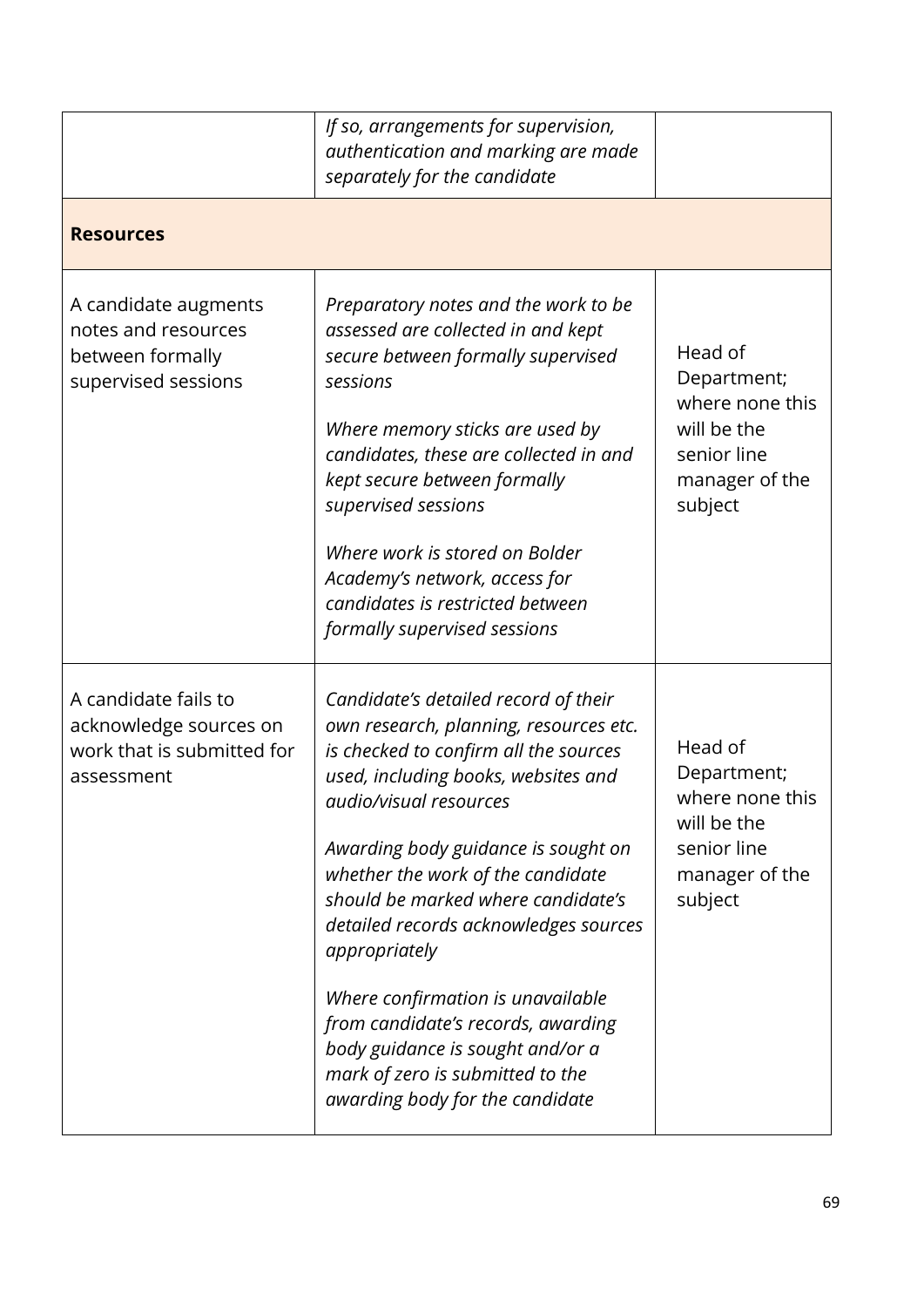| <b>Word and time limits</b>                                                                                                                                     |                                                                                                                                                                                                                                                                                                                                            |                                                                                                      |  |
|-----------------------------------------------------------------------------------------------------------------------------------------------------------------|--------------------------------------------------------------------------------------------------------------------------------------------------------------------------------------------------------------------------------------------------------------------------------------------------------------------------------------------|------------------------------------------------------------------------------------------------------|--|
| A candidate is penalised by<br>the awarding body for<br>exceeding word or time<br>limits                                                                        | Records confirm the awarding body<br>specification has been checked to<br>determine if word or time limits are<br>mandatory<br>Where limits are for guidance only,<br>candidates are discouraged from<br>exceeding them<br>Candidates confirm/record any<br>information provided to them on word<br>or time limits is known and understood | Head of<br>Department;<br>where none this<br>will be the<br>senior line<br>manager of the<br>subject |  |
| <b>Collaboration and group work</b>                                                                                                                             |                                                                                                                                                                                                                                                                                                                                            |                                                                                                      |  |
| Candidates have worked in<br>groups where the<br>awarding body<br>specification states this is<br>not permitted                                                 | Records confirm the awarding body<br>specification has been checked to<br>determine if group work is permitted<br>Awarding body guidance sought where<br>this issue remains unresolved                                                                                                                                                     | Head of<br>Department;<br>where none this<br>will be the<br>senior line<br>manager of the<br>subject |  |
| <b>Authentication procedures</b>                                                                                                                                |                                                                                                                                                                                                                                                                                                                                            |                                                                                                      |  |
| A teacher has doubts<br>about the authenticity of<br>the work submitted by a<br>candidate for internal<br>assessment<br>Candidate plagiarises<br>other material | Records confirm subject staff have<br>been made aware of the JCQ document<br>Teachers sharing assessment material<br>and candidates' work<br>Records confirm that candidates have<br>been issued with the current JCQ<br>document Information for candidates:<br>non-examination assessments                                               | <b>Head of Centre</b><br>& Exams Officer                                                             |  |
|                                                                                                                                                                 | Candidates confirm/record that they<br>understand what they need to do to                                                                                                                                                                                                                                                                  |                                                                                                      |  |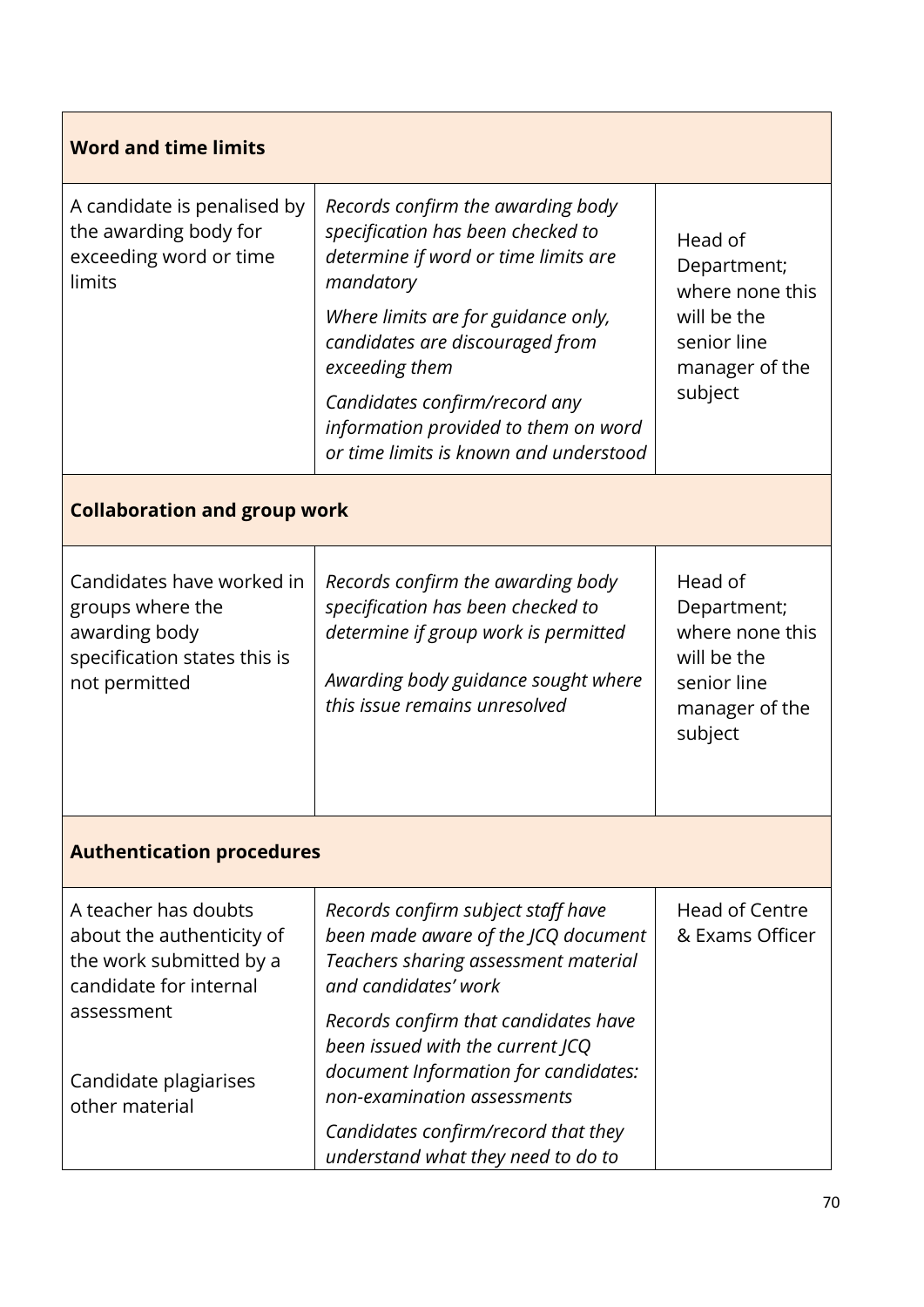|                                                                                                                                                   | comply with the regulations for non-<br>examination assessments as outlined<br>in the JCQ document Information for<br>candidates: non-examination<br>assessments<br>The candidate's work is not accepted<br>for assessment<br>A mark of zero is recorded and<br>submitted to the awarding body                                                                                                                                                                        |                                                                                                      |
|---------------------------------------------------------------------------------------------------------------------------------------------------|-----------------------------------------------------------------------------------------------------------------------------------------------------------------------------------------------------------------------------------------------------------------------------------------------------------------------------------------------------------------------------------------------------------------------------------------------------------------------|------------------------------------------------------------------------------------------------------|
| Candidate does not sign<br>their authentication<br>statement/declaration                                                                          | Records confirm that candidates have<br>been issued with the current JCQ<br>document Information for candidates:<br>non-examination assessments<br>Candidates confirm/record they<br>understand what they need to do to<br>comply with the regulations as<br>outlined in the JCQ document<br>Information for candidates: non-<br>examination assessments<br>Declaration is checked for signature<br>before accepting the work of a<br>candidate for formal assessment | Head of<br>Department;<br>where none this<br>will be the<br>senior line<br>manager of the<br>subject |
| Subject teacher not<br>available to sign<br>authentication forms                                                                                  | Ensures a centre-wide process is in<br>place for subject teachers to sign<br>authentication forms at the point of<br>marking candidates work as part of<br>Bolder Academy's quality assurance<br>procedures                                                                                                                                                                                                                                                           | Senior Leader                                                                                        |
| <b>Presentation of work</b>                                                                                                                       |                                                                                                                                                                                                                                                                                                                                                                                                                                                                       |                                                                                                      |
| Candidate does not fully<br>complete the awarding<br>body's cover sheet that is<br>attached to their worked<br>submitted for formal<br>assessment | Cover sheet is checked to ensure it is<br>fully completed before accepting the<br>work of a candidate for formal<br>assessment                                                                                                                                                                                                                                                                                                                                        | Head of<br>Department;<br>where none this<br>will be the<br>senior line                              |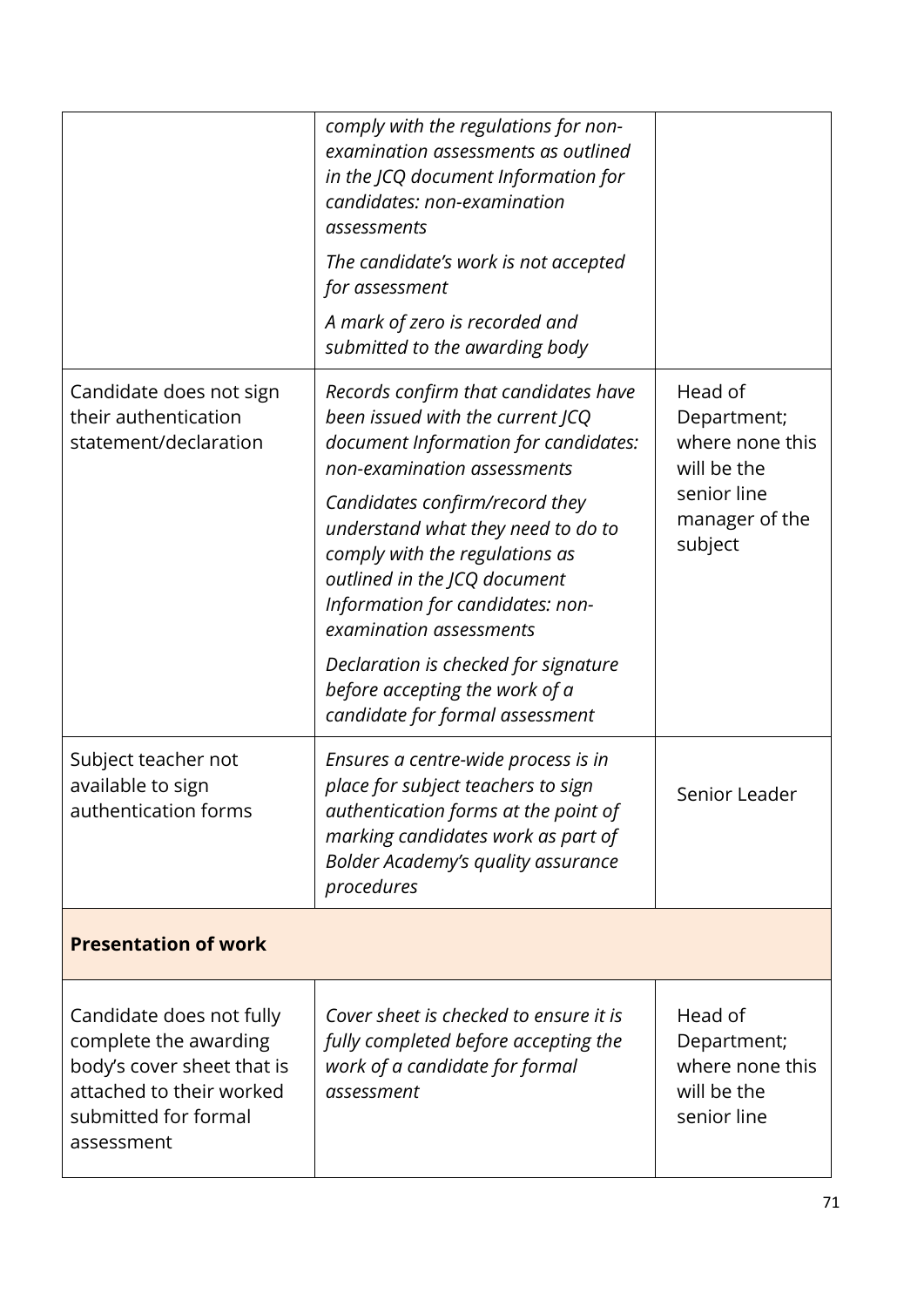|                                                                                            |                                                                                                                                                                                                                                                                  | manager of the<br>subject                                                                            |
|--------------------------------------------------------------------------------------------|------------------------------------------------------------------------------------------------------------------------------------------------------------------------------------------------------------------------------------------------------------------|------------------------------------------------------------------------------------------------------|
| <b>Keeping materials secure</b>                                                            |                                                                                                                                                                                                                                                                  |                                                                                                      |
| Candidates work between<br>formal supervised sessions<br>is not securely stored            | Records confirm subject teachers are<br>aware of and follow current JCQ<br>publication Instructions for conducting<br>non-examination assessments<br>Regular monitoring ensures subject<br>teacher use of appropriate secure<br>storage                          | Head of<br>Department;<br>where none this<br>will be the<br>senior line<br>manager of the<br>subject |
| Adequate secure storage<br>not available to subject<br>teacher                             | Records confirm adequate/sufficient<br>secure storage is available to subject<br>teacher prior to the start of the course<br>Alternative secure storage sourced<br>where required                                                                                | Exams Officer                                                                                        |
| Task marking - externally assessed components                                              |                                                                                                                                                                                                                                                                  |                                                                                                      |
| A candidate is absent on<br>the day of the examiner<br>visit for an acceptable<br>reason   | Awarding body guidance is sought to<br>determine if alternative assessment<br>arrangements can be made for the<br>candidate<br>If not, eligibility for special<br>consideration is explored and a<br>request submitted to the awarding<br>body where appropriate | Exams Officer                                                                                        |
| A candidate is absent on<br>the day of the examiner<br>visit for an unacceptable<br>reason | The candidate is marked absent on the<br>attendance register                                                                                                                                                                                                     | <b>Head of Centre</b>                                                                                |
| Task marking - internally assessed components                                              |                                                                                                                                                                                                                                                                  |                                                                                                      |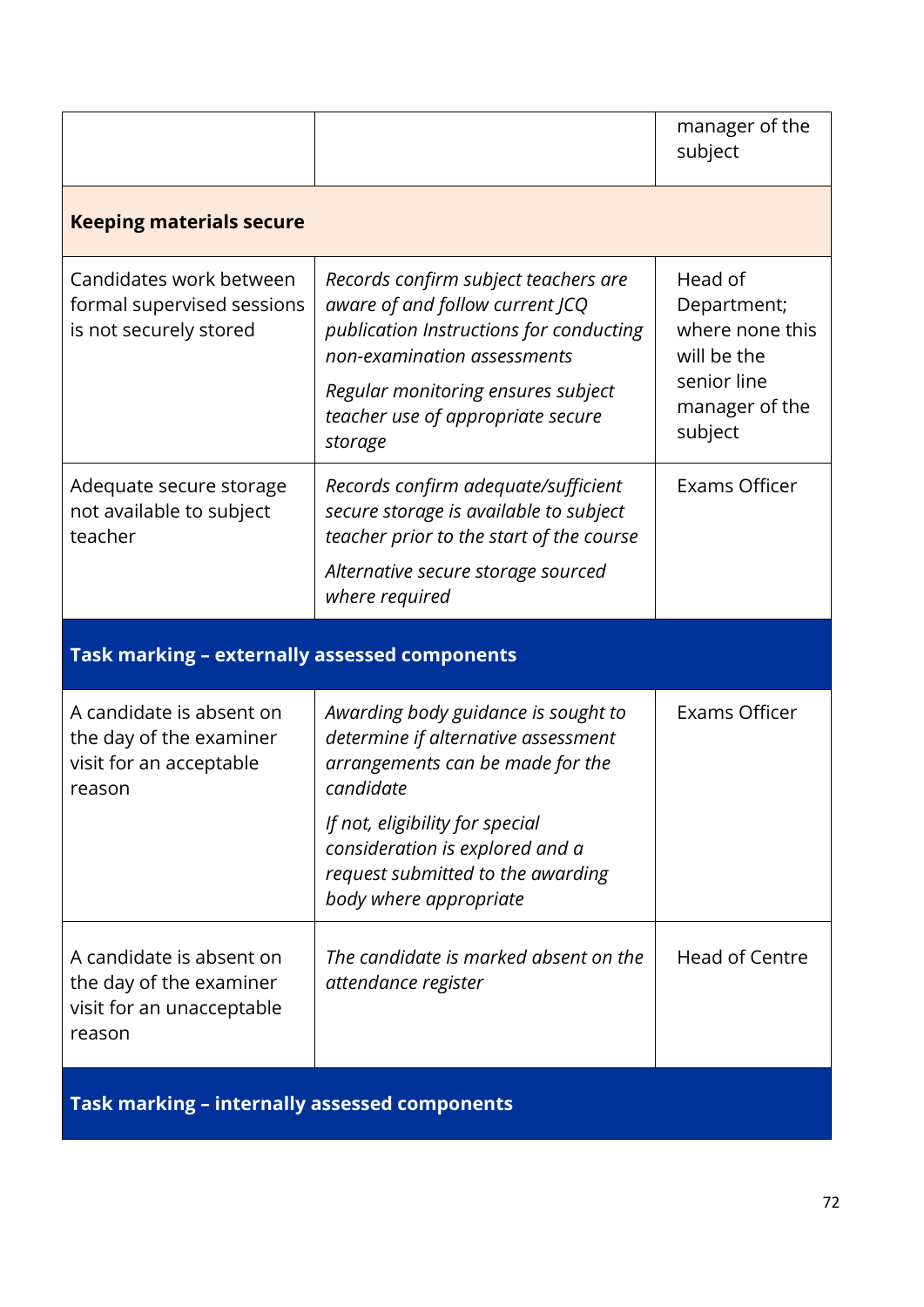| A candidate submits little<br>or no work                               | Where a candidate submits no work,<br>the candidate is recorded as absent<br>when marks are submitted to the<br>awarding body<br>Where a candidate submits little work,<br>the work produced is assessed against<br>the assessment criteria and a mark<br>allocated appropriately; where the<br>work does not meet any of the<br>assessment criteria a mark of zero is<br>submitted to the awarding body | Head of<br>Department;<br>where none this<br>will be the<br>senior line<br>manager of the<br>subject                         |
|------------------------------------------------------------------------|----------------------------------------------------------------------------------------------------------------------------------------------------------------------------------------------------------------------------------------------------------------------------------------------------------------------------------------------------------------------------------------------------------|------------------------------------------------------------------------------------------------------------------------------|
| A candidate is unable to<br>finish their work for<br>unforeseen reason | Relevant staff are signposted to the JCQ<br>publication A guide to the special<br>consideration process (section 5), to<br>determine eligibility and the process to<br>be followed for shortfall in work                                                                                                                                                                                                 | Exams Officer                                                                                                                |
| The work of a candidate is<br>lost or damaged                          | Relevant staff are signposted to the JCQ<br>publication A guide to the special<br>consideration process (section 5), to<br>determine eligibility and the process to<br>be followed for lost or damaged work                                                                                                                                                                                              | Head of<br>Department;<br>where none this<br>will be the<br>senior line<br>manager of the<br>subject<br><b>Exams Officer</b> |
| Candidate malpractice is<br>discovered                                 | Instructions and processes in the<br>current JCQ publication Instructions for<br>conducting non-examination<br>assessments (section 9 Malpractice)<br>are followed<br>Investigation and reporting procedures<br>in the current JCQ publication<br><b>Suspected Malpractice in Examinations</b><br>and Assessments are followed<br>Appropriate internal disciplinary<br>procedures are also followed      | Head of Centre<br>& Exams Officer                                                                                            |
| A teacher marks the work<br>of their own child                         | A conflict of interest is declared by<br>informing the awarding body that a                                                                                                                                                                                                                                                                                                                              |                                                                                                                              |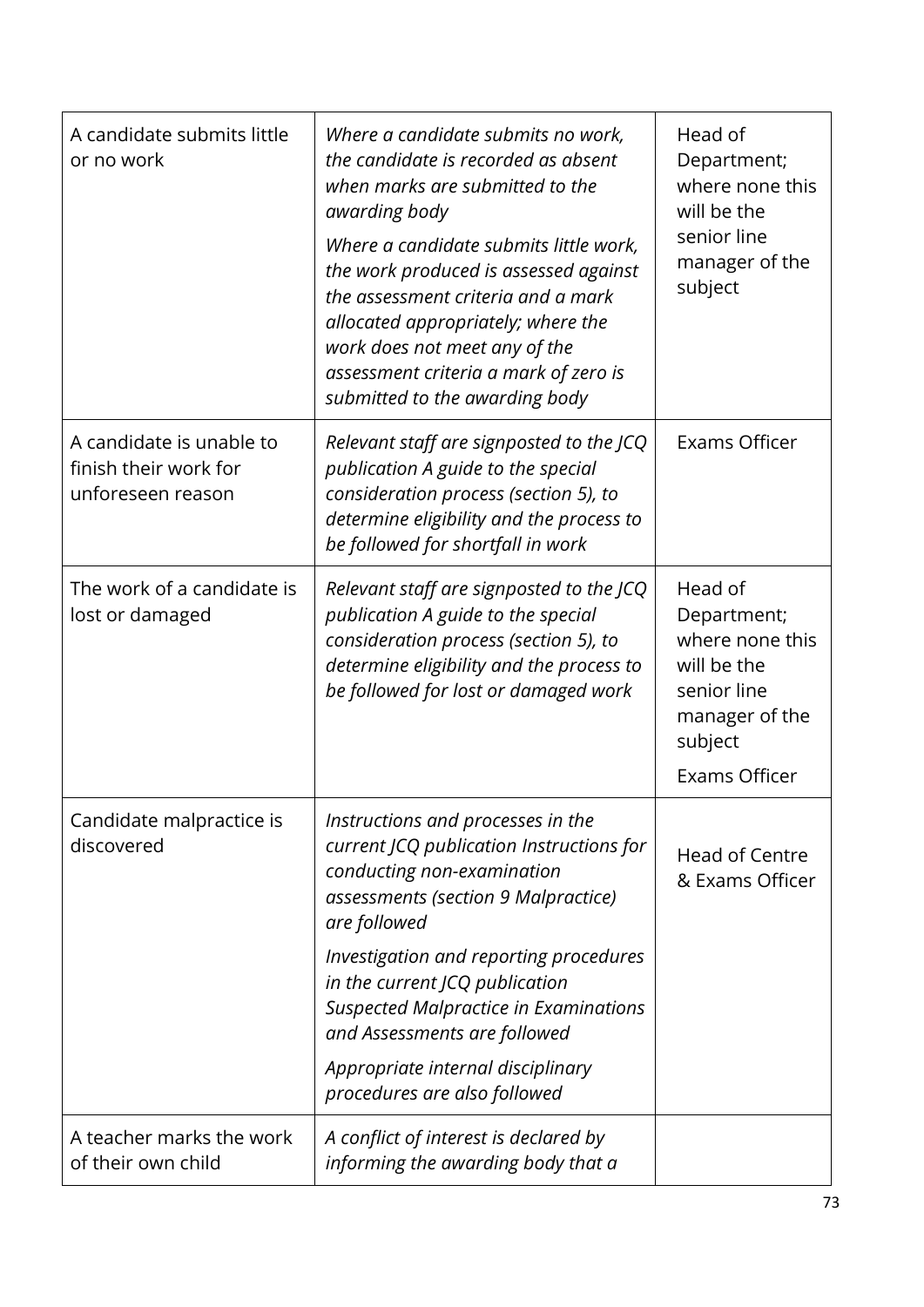|                                                                                                             | teacher is teaching their own child at<br>the start of the course<br>Marked work of said child is submitted<br>for moderation whether part of the<br>sample requested or not                                                                                                                                                                                                                                                                                     | Head of<br>Department;<br>where none this<br>will be the<br>senior line<br>manager of the<br>subject                  |
|-------------------------------------------------------------------------------------------------------------|------------------------------------------------------------------------------------------------------------------------------------------------------------------------------------------------------------------------------------------------------------------------------------------------------------------------------------------------------------------------------------------------------------------------------------------------------------------|-----------------------------------------------------------------------------------------------------------------------|
| An extension to the<br>deadline for submission of<br>marks is required for a<br>legitimate reason           | Awarding body is contacted to<br>determine if an extension can be<br>granted<br>Relevant staff are signposted to the JCQ<br>publication A guide to the special<br>consideration process (section 5), to<br>determine eligibility and the process to<br>be followed for non-examination<br>assessment extension                                                                                                                                                   | <b>Exams Officer</b>                                                                                                  |
| After submission of marks,<br>it is discovered that the<br>wrong task was given to<br>candidates            | Awarding body is contacted for<br>guidance<br>Relevant staff are signposted to the JCQ<br>publication A guide to the special<br>consideration process (section 2), to<br>determine eligibility and the process to<br>be followed to apply for special<br>consideration for candidates                                                                                                                                                                            | <b>Exams Officer</b>                                                                                                  |
| A candidate wishes to<br>appeal/request a review of<br>the marks awarded for<br>their work by their teacher | Candidates are informed of the marks<br>they have been awarded for their work<br>prior to the marks being submitted to<br>the awarding body<br>Records confirm candidates have been<br>informed of their marks<br>Candidates are informed that these<br>marks are subject to change through<br>the awarding body's moderation<br>process<br>Candidates are informed of their<br>marks to the timescale identified in<br><b>Bolder Academy's internal appeals</b> | Head of<br>Department;<br>where none this<br>will be the<br>senior line<br>manager of the<br>subject<br>Exams Officer |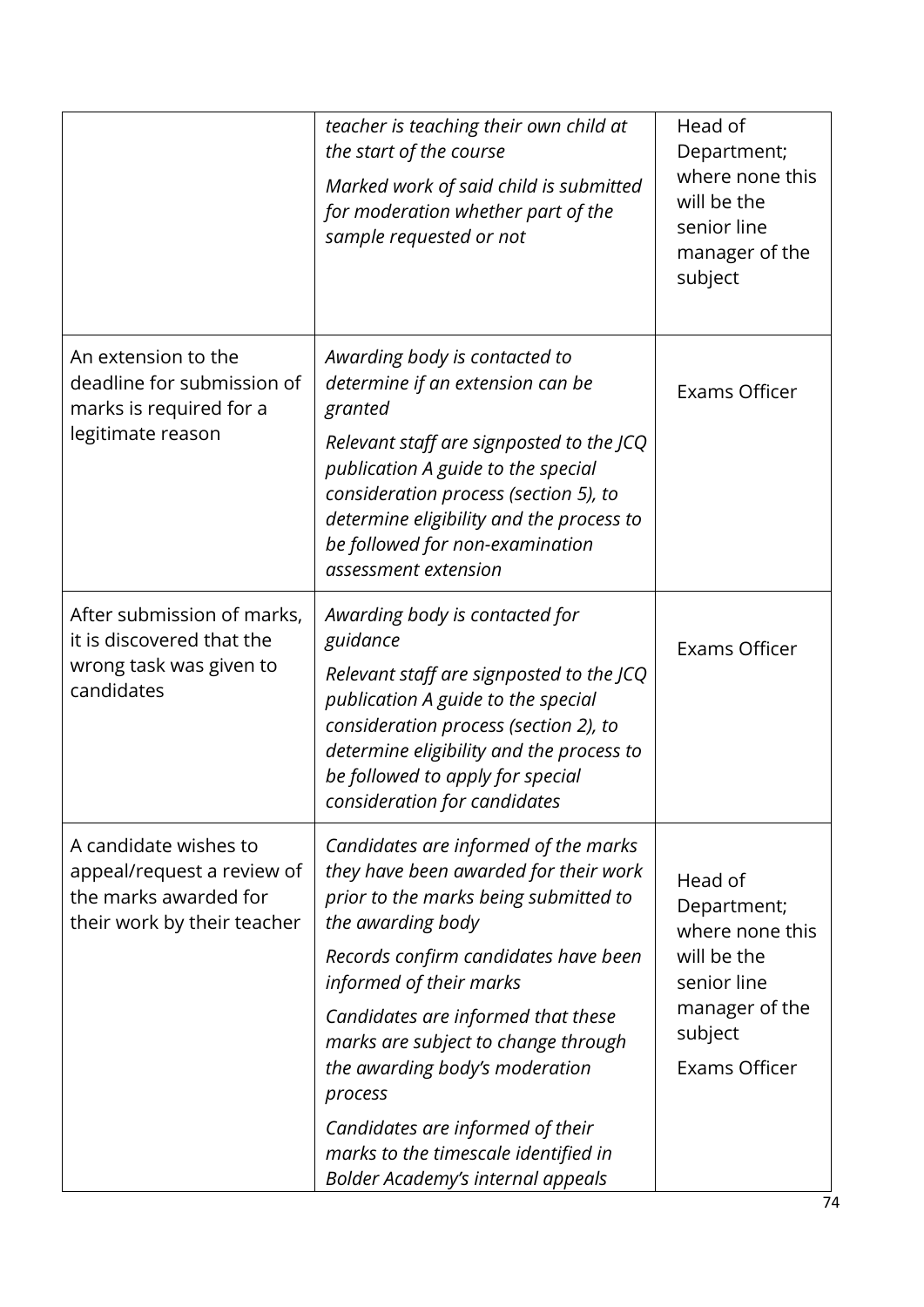|                                                                                                  | procedure and prior to the internal<br>deadline set by the Exams Officer for<br>the submission of marks<br>Through the candidate exam<br>handbook, candidates are made<br>aware of Bolder Academy's internal<br>appeals procedures and timescale for<br>submitting an appeal/request for a<br>review of Bolder Academy's marking<br>prior to the submission of marks to the<br>awarding body |                                    |
|--------------------------------------------------------------------------------------------------|----------------------------------------------------------------------------------------------------------------------------------------------------------------------------------------------------------------------------------------------------------------------------------------------------------------------------------------------------------------------------------------------|------------------------------------|
| Deadline for submitting<br>work for formal<br>assessment not met by<br>candidate                 | Records confirm deadlines given and<br>understood by candidates at the start<br>of the course<br>Candidates confirm/record deadlines<br>known and understood<br>Depending on the circumstances,                                                                                                                                                                                              | Learning Leader<br>& Exams Officer |
|                                                                                                  | awarding body guidance sought to<br>determine if the work can be accepted<br>late for marking providing the<br>awarding body's deadline for<br>submitting marks can be met                                                                                                                                                                                                                   |                                    |
|                                                                                                  | Decision made (depending on the<br>circumstances) if the work will be<br>accepted late for marking or a mark of<br>zero submitted to the awarding body<br>for the candidate                                                                                                                                                                                                                  |                                    |
| Deadline for submitting<br>marks and samples of<br>candidates work ignored<br>by subject teacher | Internal/external deadlines are<br>published at the start of each<br>academic year<br>Reminders are issued through senior                                                                                                                                                                                                                                                                    | <b>Head of Centre</b>              |
|                                                                                                  | leaders/subject heads as deadlines<br>approach<br>Records confirm deadlines known and<br>understood by subject teachers                                                                                                                                                                                                                                                                      |                                    |
|                                                                                                  | Where appropriate, internal<br>disciplinary procedures are followed                                                                                                                                                                                                                                                                                                                          |                                    |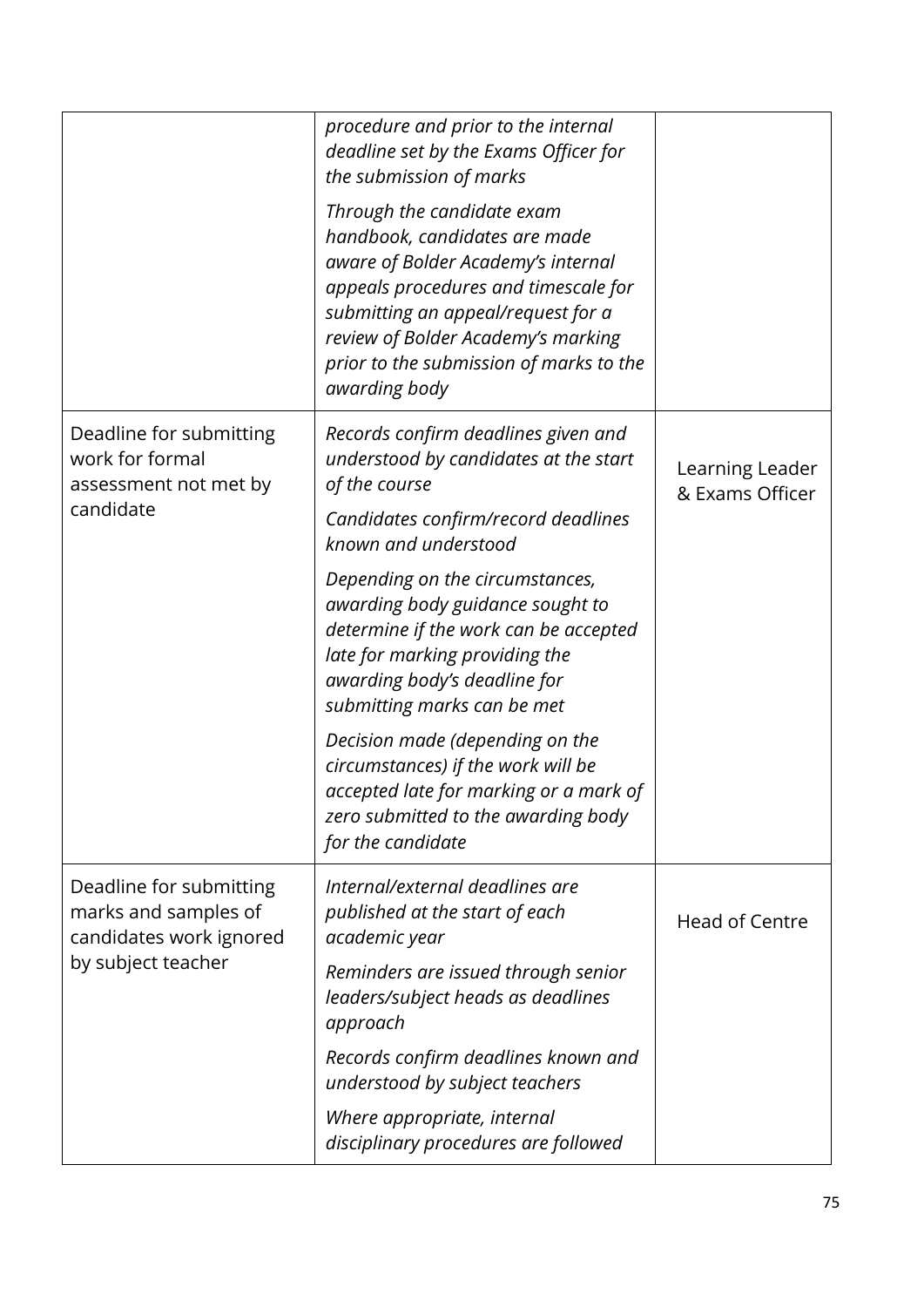| Subject teacher long term | See centre's exam contingency plan  |  |
|---------------------------|-------------------------------------|--|
| absence during the        | (Teaching staff extended absence at |  |
| marking period            | key points in the exam cycle)       |  |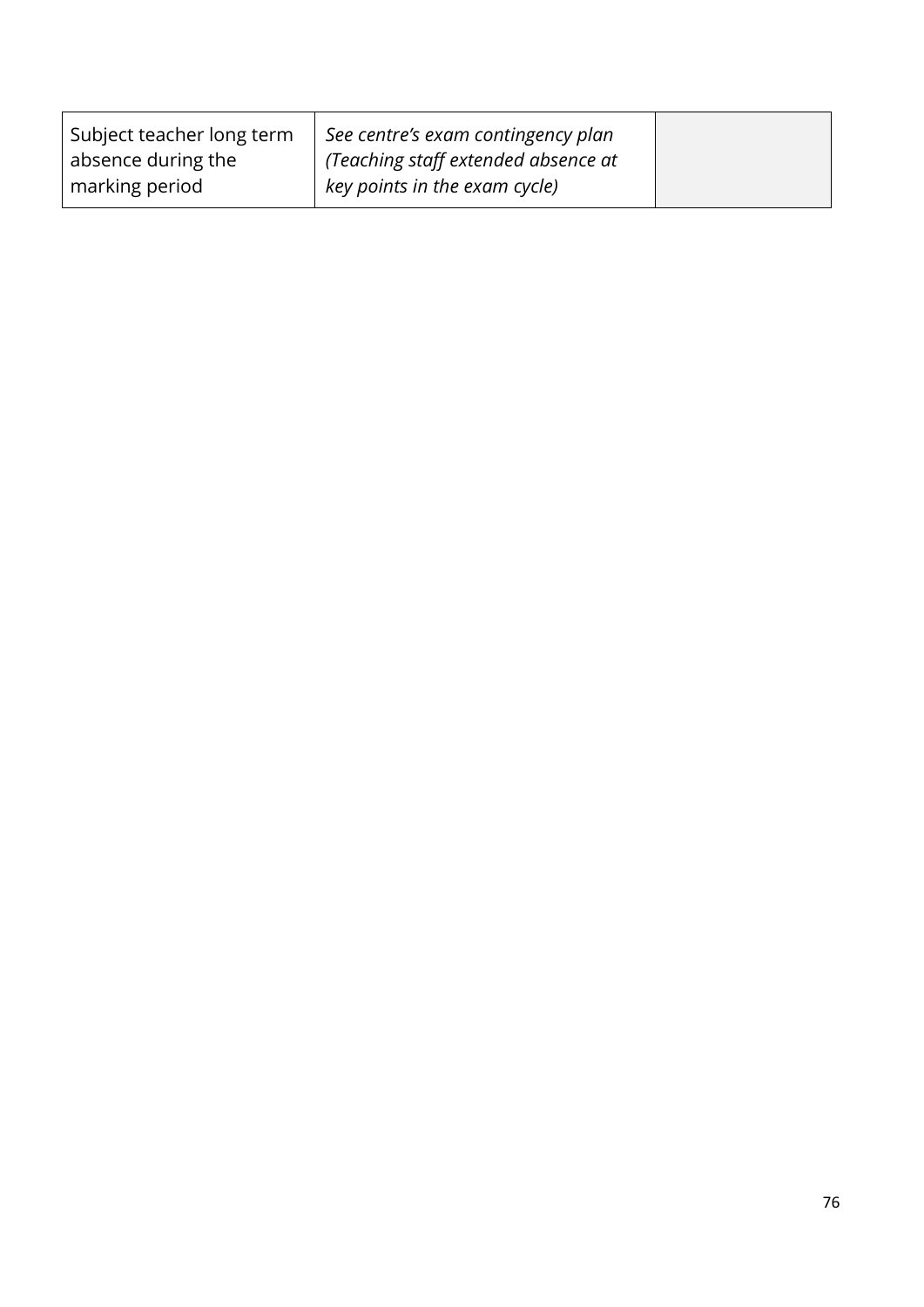### **Appendix 6 Access Arrangements Procedures**

### **Purpose**

The purpose of an access arrangement is to ensure, where possible, that barriers to assessment are removed for a disabled candidate preventing him/her from being placed at a substantial disadvantage due to persistent difficulties. The integrity of the assessment is maintained, whilst at the same time, providing access to assessments for a disabled candidate.

Students who are eligible for examination access arrangements are identified and assessed in the required manner and the necessary recommendations made. Following an application and approval from the relevant Awarding Body, Examination Access Arrangements (EAA) will be implemented (e.g. scribe, reader, extra time etc.)

The Equality Act 2010 places a duty on educational institutions not to discriminate against students learning difficulties/ disabilities in terms of either admission to courses or provision of education and support services.

What are Examination Access Arrangements?

Access Arrangements are pre-examination adjustments for candidates based on evidence of need and normal way of working.

Arrangements fall into two distinct categories; some arrangements are delegated to centres; others require JCQ awarding body approval.

Access arrangements must always be approved before an examination or assessment. The candidate must have had appropriate opportunities to practise using the access arrangements before their first examination.

# Reasonable Adjustments

Access arrangements allow students with special educational needs, disabilities or temporary injuries to access the assessment without changing the demands/integrity of the assessment. Access arrangements are the principal way in which awarding bodies comply the duty under the Equality Act 2010 to make 'reasonable adjustments.

An Exam Access Arrangement (EAA) is a provision or type of support given to a student (subject to exam board approval) in public examinations, where a particular need has been identified and is provided so that the student has appropriate access to the exam. This can be in the form of:

- Extra time 25%, 50%, 50%+
- A reader/computer reader
- A scribe/voice activated software
- Oral Language modifier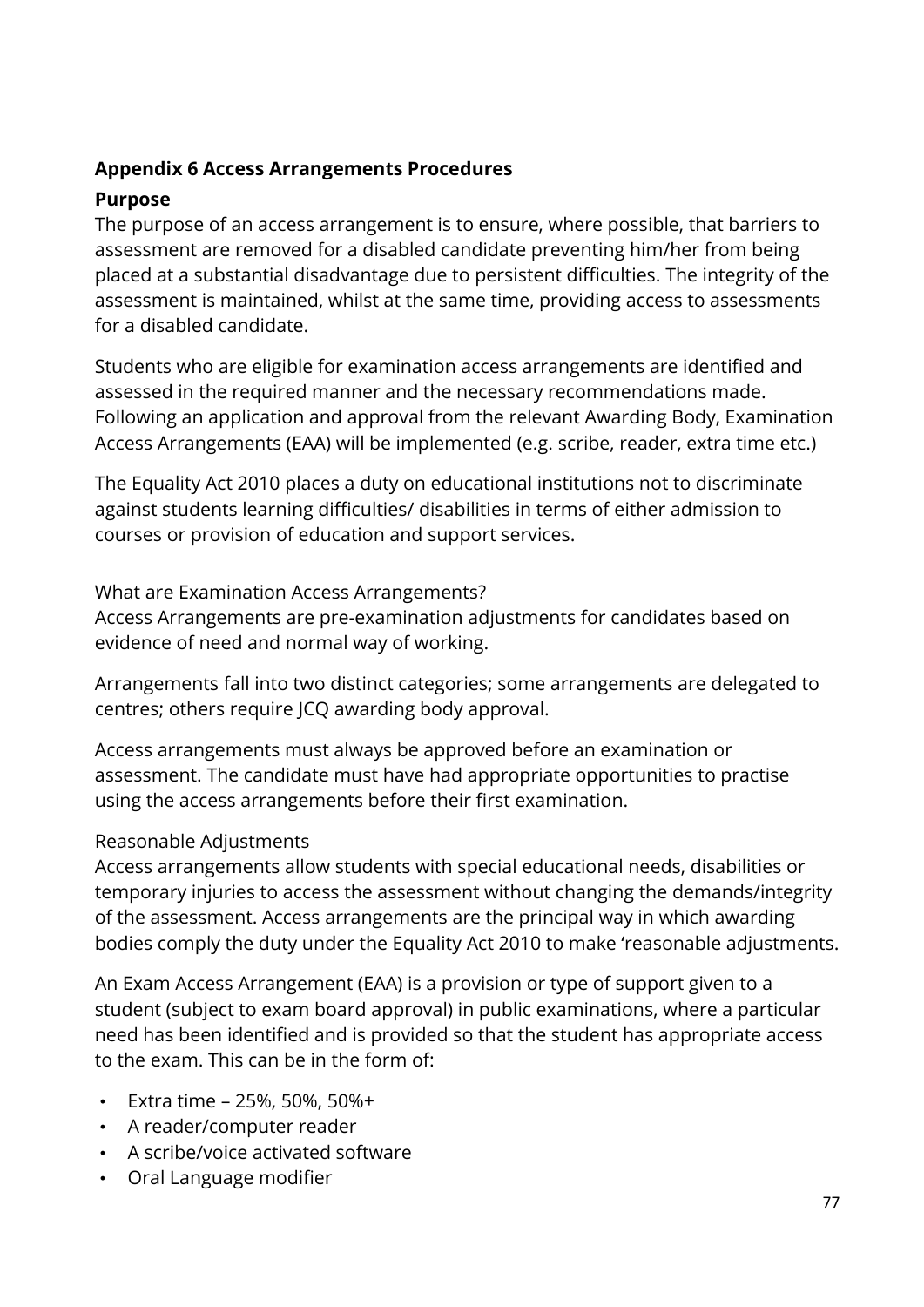- Practical assistant
- Read aloud
- A word processor (Laptop)\*
- A prompter
- Coloured overlays
- Supervised rest breaks Duration and number arranged prior to the exam.
- Coloured/enlarged papers
- Papers with modified language

A reasonable adjustment may be unique to that individual and may not be included in the list of available access arrangements. Whether an adjustment will be considered reasonable will depend on several factors which will include, but are not limited to:

- The needs of the disabled candidate
- The effectiveness of the adjustment
- The cost of the adjustment; and
- The likely impact of the adjustment upon the candidate and other candidates

An adjustment will not be approved if it:

- Involves unreasonable costs to the awarding body;
- Involves unreasonable timeframes; or
- Affects the security and integrity of the assessment (this is because the adjustment is not 'reasonable' – AA Definitions)

# **Identification/Evidence**

All referrals for Access Arrangements must initially be presented to the SENDCO.

Identification of students needs begins on entry into Bolder Academy:

- Baseline testing completed at beginning of Year 7
- Evidence of need throughout KS3 SEN reviews/classwork/internal tests/exams
- Subject teacher referral
- Parental referral
- Access Arrangements granted due to medical conditions will be recorded on centre headed paper and must comply with the six bullet points listed on page 26 of the JCQ Access Arrangement and Reasonable Adjustment booklet

If the school have a picture/evidence of need for a student, then a formal assessment will take place at the end of Year 9; formal access arrangements expire after 26 months. The screening and ongoing monitoring determines the level of specific assessment required.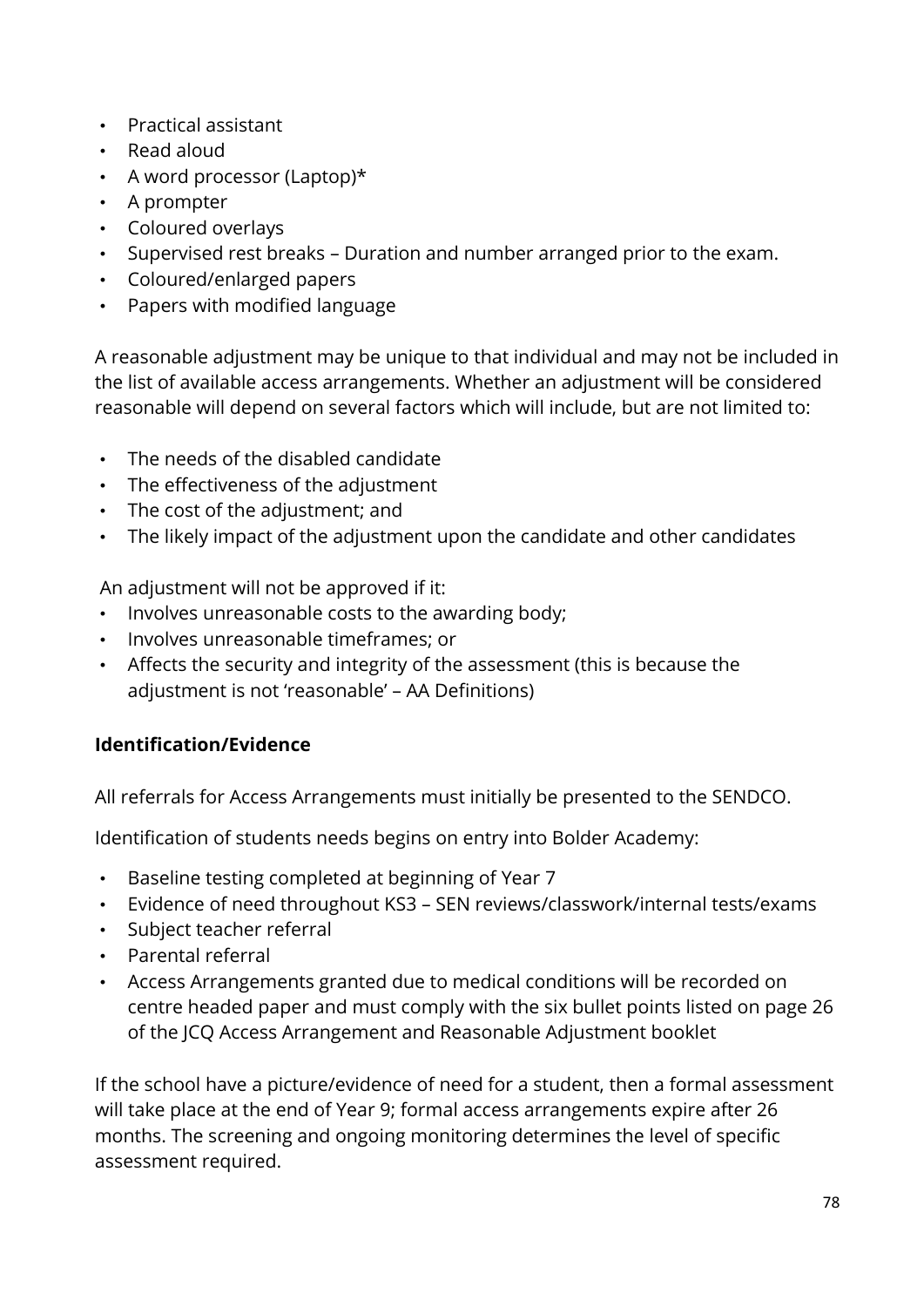### **Assessors for Access Arrangements**

The specialist centre assessor is appointed at the start of each academic year by the Head of Centre. The specialist assessor will be either:

- A qualified Psychologist registered with the Health & Care Professions Council (HCPC).
- A specialist assessor with a current SpLD Assessment Practising Certificate, awarded by BDA.
- A specialist assessor with a post-graduate qualification in individual specialist assessment at or equivalent to Level 7.

The Head of centre will check that the centre's specialist assessor's qualifications meet the JCQ required levels. The SENCO will monitor that the assessment process is correctly carried out.

Bolder Academy's specialist assessor is France Gibney, Assistant Deputy Head, who is a qualified Level 7 Assessor and Member of the British Psychological Society.

### **Assessment**

Assessments for EAAs will be carried out by Bolder Academy's Specialist Assessor. As not all students have access to external assessors, Bolder Academy will not accept privately commissioned reports from external professionals. After the assessment has been completed the SENDCO will decide what access arrangements will be applied for depending upon the evidence held within the centre. Applications will then be made to JCQ by the examinations officer ensuring all deadlines set by awarding bodies/JCQ are adhered to.

When formal access arrangements are determined and agreed these will become part of 'normal practice'.

If a student chooses continually not to use the agreed access arrangement granted to him/her, e.g. extra time or the use of a word processor, then it is not their normal way of working. The arrangement should not be awarded for public examinations and will be withdrawn.

Bolder Academy will monitor the use of access arrangements in internal tests and rehearsal exams.

Please also view: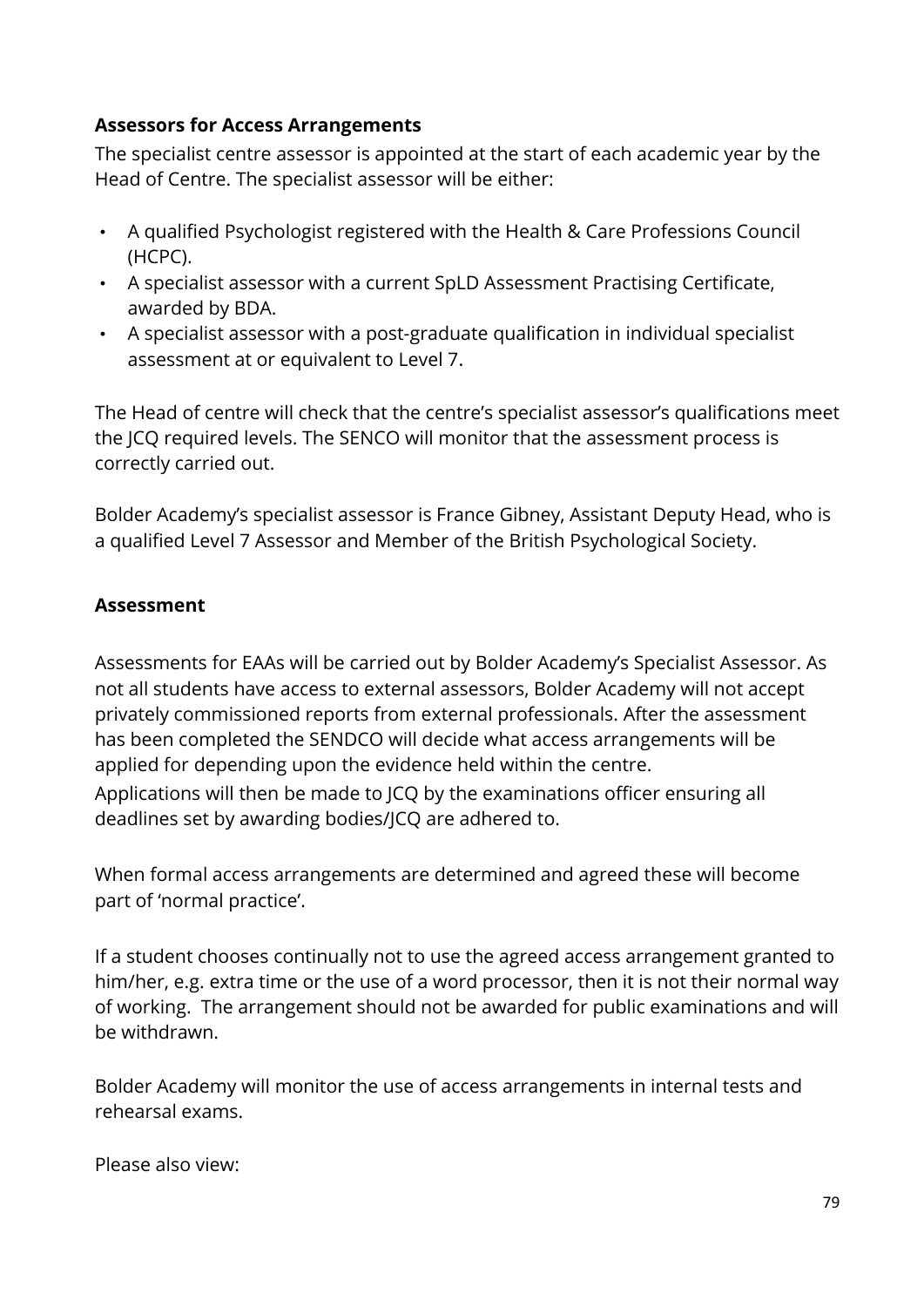# **Appendix 7 – Word Processors Policy**

### See also Appendix 7 Controlled Assessment Policy and Procedure

Departments arrange the Controlled Assessment/Internal Assessment/NEA in consultation with the Assistant Head and Deputy Head in Charge of Curriculum. This should include details of the level of control needed, the number of staff and rooms required and, if appropriate, the number and dates for provision of Invigilator supervision. The Exams Officer and Data Manager will then confirm whether the Controlled Assessment can take place at the requested time. This will happen during the summer term of the year preceding the Controlled Assessments taking place.

If departments wish to change or further specify the timing of their Assessments, they must submit this request to the Examinations Officer and Cover Manager. The Assistant Head will confirm whether this change is acceptable.

Where Assessments occur under high levels of control, and where students are using computers, then the IT technicians must be informed at least four weeks in advance. The IT technicians will then ensure that the appropriate levels of access and control are in place when the Assessment is taking place.

### **Setting Assessments**

- Departments much check whether tasks are to be set by the Awarding Body or by departments themselves. This information is contained in the subject specifications.
- Teaching and Controlled Assessment must be entirely separate.
- Candidates should know the assessment criteria.
- All assessments must be set in line with the Awarding Body specification and procedures.

# **Completing Controlled Assessments**

- Awarding Bodies will impose a high, medium or low level of control.
- Head of Department or subject teacher must ensure that they are fully aware of the appropriate level of control set by the Exam Board and the requirements that teachers and students must follow.
- The JCQ Instructions for conducting non-examination assessments must be followed.
- If necessary the Head of Department or subject teacher must arrange with the Exams Officer for provision of material (e.g. JCQ posters), supervision by invigilators and any materials provided by the Exam Board (e.g. registers)

# **Students with Extra Time**

• Students are entitled to up to 25% extra time in their examinations would also be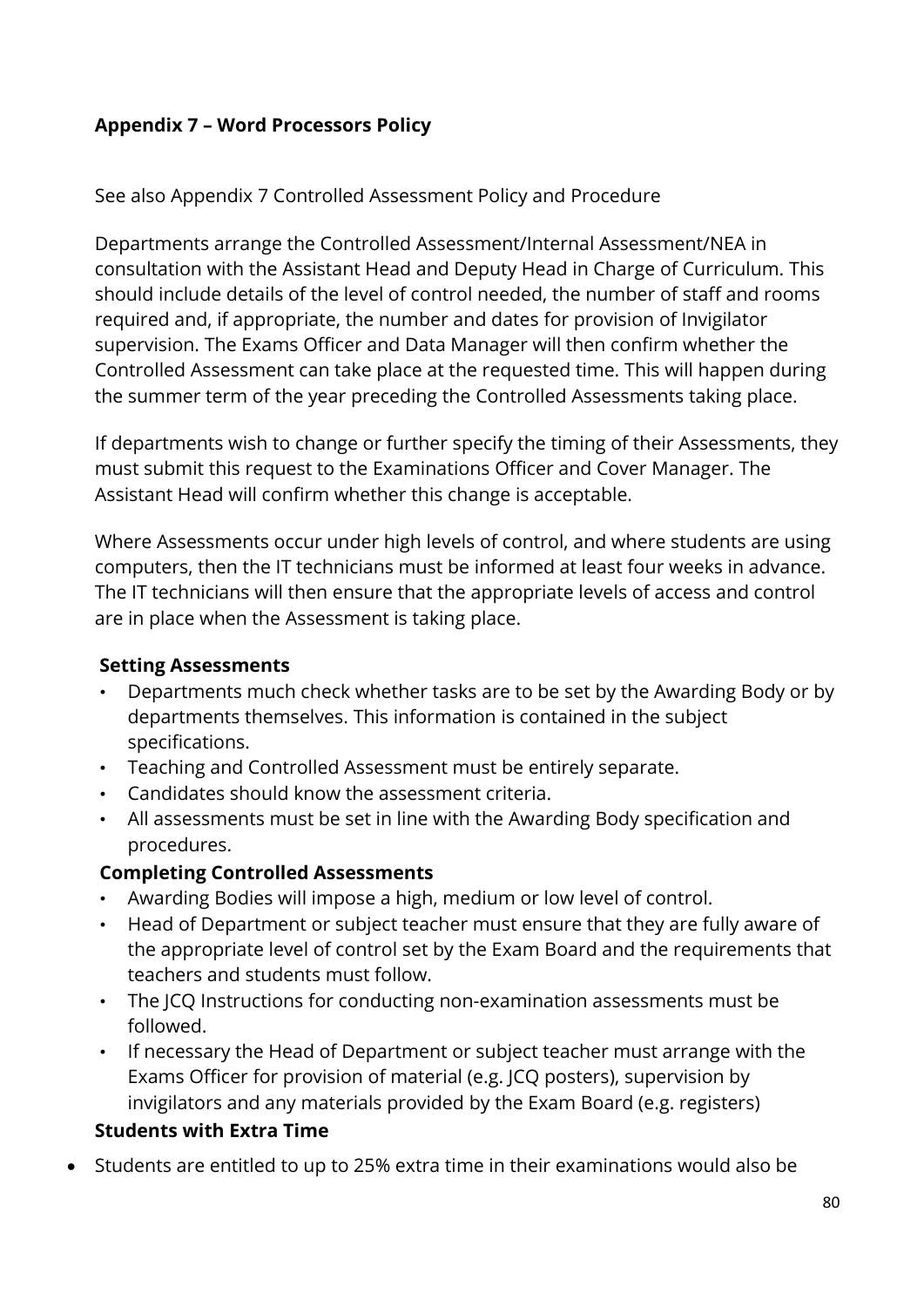entitled to 25% extra for Controlled Assessments. Subject teachers should ensure that appropriate arrangements are in place to ensure they have their extra time. This could be achieved through ensuring that these students have a longer window for Controlled Assessment than most students will need. Most students will therefore finish their Controlled Assessment early, and can move onto other tasks set by the teacher. Those who require extra time, or who have missed lessons, can then complete their Controlled Assessment in the window available.

• The Exam Officer will ensure that Senior Leadership Team have the names of these students.

### **Security**

- Work may be stored by subject departments if this is in line with Exam Board regulations.
- Written work will be secured in accordance with JCQ Regulations.
- Where there is a practical need, materials can be left in a locked classroom from the end of one session to the start of the next. This may also happen where materials need to dry overnight etc.

### **Authentication Procedures**

- Work must be authenticated by candidates and teachers, using the authentication form produced by awarding bodies. If a form is not provided students must be asked to sign a form stating that the work is their own unaided work and teachers must sign to confirm that the work is solely the students as was carried out under the required conditions.
- Where work has not been authenticated, Awarding Body will give 0 marks.

# **Internal and External Standardisation**

- There must be one person in overall charge of standardisation for each specification (usually the HoD or Senior Line Manager).
- Refer to Awarding Body specifications and to JCQ Instructions for conducting nonexamination assessments.
- There should be trial marking exercises before marking of all scripts. This will be incorporated into the department meeting structured time.
- Standardisation procedures should take place after marking of all scripts.
- Details on annotation are included in the JCQ Instructions for conducting noexamination Assessments.
- Departments must retain evidence that internal standardisation has been carried out.
- Procedures for external standardisation are similar to coursework.

### **Submission of Marks**

- Marks must be submitted to the Awarding Body by the required date.
- Samples required for external moderation must be despatched.
- Those not required for moderation must be stored securely until all possible postresults services have been exhausted.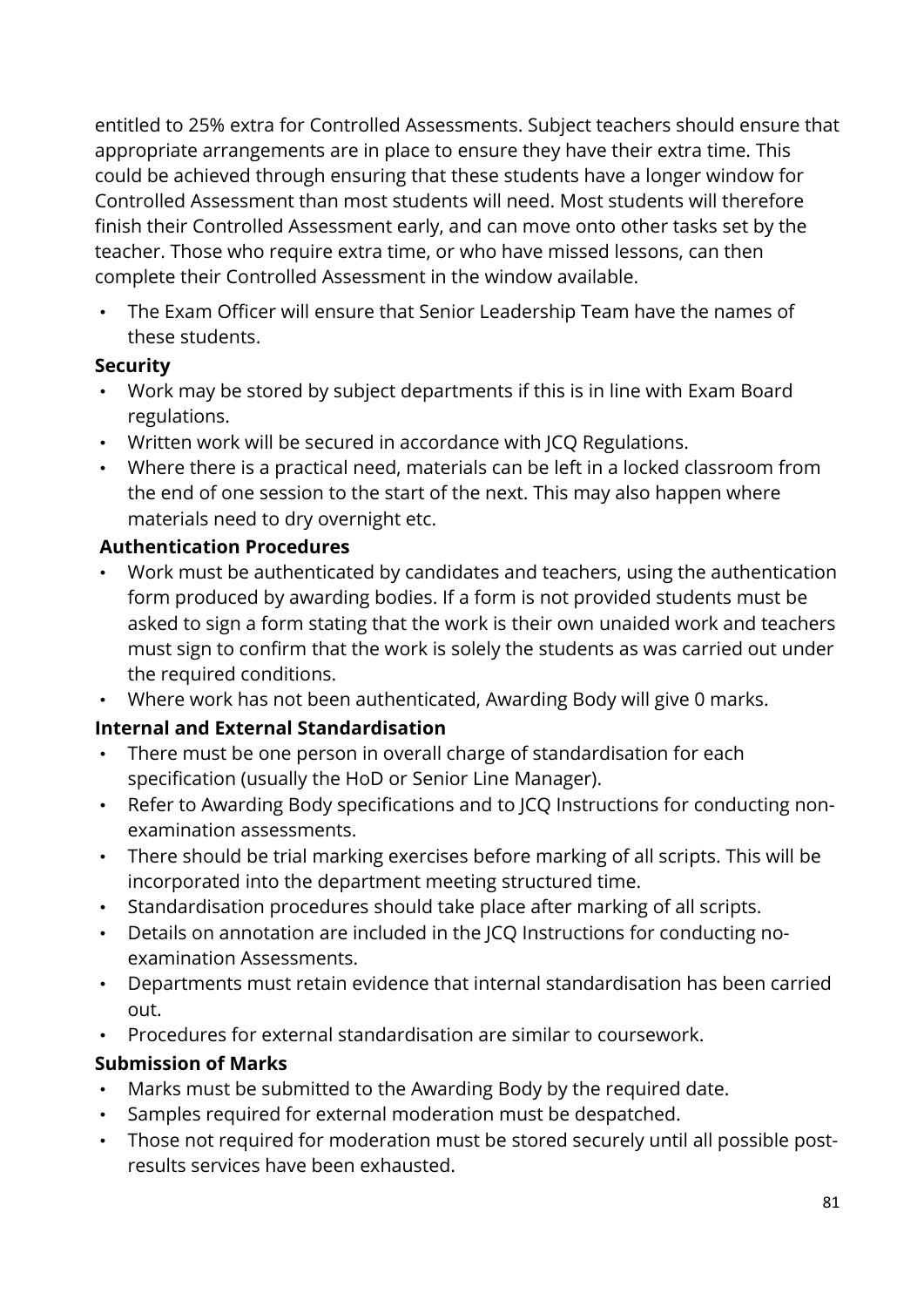• Assessments can be returned after deadline for enquiries about results has passed or after an enquiry about results has been exhausted.

# **Malpractice**

Candidates must not:

- Submit work which isn't their own.
- Lend their work to others.
- Allow others to use their own independently sourced material.
- Use any information without attribution.
- Any malpractice must be reported to the Examinations Officer.

### **Miscellaneous Assessment Issues**

- Candidates may appeal against the marks awarded by the school using Bolder Academy's Appeals Procedure.
- Candidates suffering prolonged absence may be able to submit a reduced quantity of work provided all assessment objectives have been covered. A special consideration form exists for this.

# **Staff Responsibilities for GCSE Controlled Assessment**

# **Senior Leadership Team**

- Accountable for the safe and secure conduct of Controlled Assessments. Ensure assessments comply with JCQ guidelines and awarding bodies' subject-specific instructions.
- At the start of the academic year, begin coordinating with Senior Leadership Team/subject to schedule Assessments.
- Map overall resource management requirements for the year. As part of this resolve:
	- clashes/ problems over the timing or operation of Assessments.
	- **EXEDER** issues arising from the need for particular facilities (rooms, IT networks, time out of school etc).
- Ensure that all staff involved have a calendar of events.
- Create, publish and update an internal appeals policy for Internal Assessments.

### **Heads of Departments**

- Decide on the Awarding Body and specification for a particular GCSE.
- Ensure that the assessment is conducted in accordance with the Awarding Body specification and JCQ regulations.
- Standardise internally the marking of all teachers involved in assessing an internally assessed component.
- Ensure that individual teachers understand their responsibilities with regard to Assessment.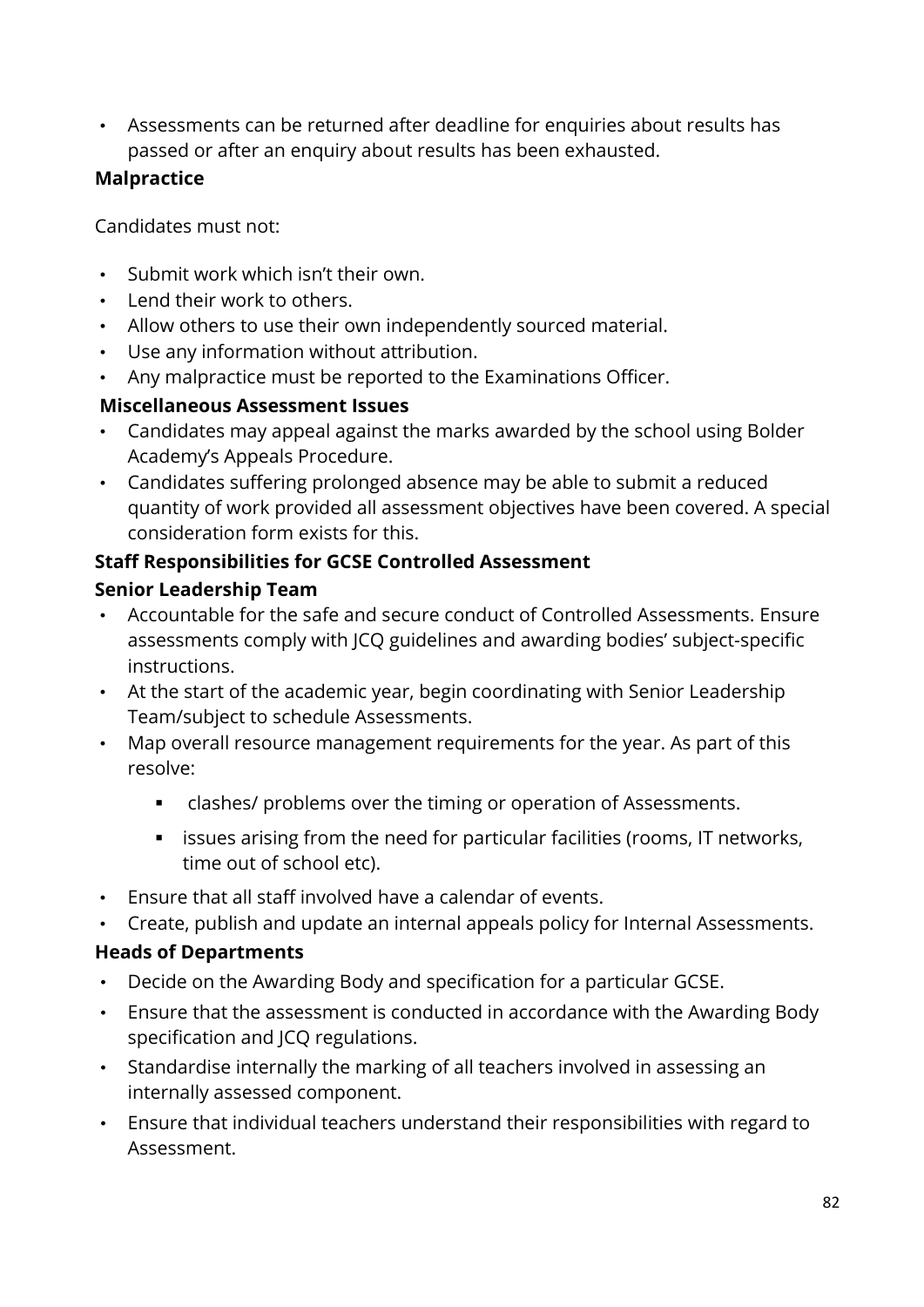- Ensure that individual teachers understand the requirements of the Awarding Body's specification, JCQ regulations and are familiar with the relevant teachers' notes, and any other subject specific instructions.
- Where appropriate, develop new assessment tasks or contextualize sample Awarding Body assessment tasks to meet local circumstances, in line with Awarding Body specifications and control requirements.
- Supply to the Exams Officer details of all unit codes for Controlled Assessments and if needed arrange provision of materials and invigilator supervision.

# **Teaching Staff**

- Understand and comply with the general guidelines contained in the JCQ publication Instructions for conducting Non-examination Assessments.
- Understand and comply with the Awarding Body specification for conducting Assessments, including any subject-specific instructions, teachers' notes or additional information on the Awarding Body's website.
- Obtain confidential materials/tasks set by awarding bodies in sufficient time to prepare for the assessment(s) and ensure that such materials are stored securely at all times.
- Supervise assessments (at the specified level of control). Undertake the tasks required under the regulations, only permitting assistance to students as the specification allows.
- Ensure that students and supervising teachers sign authentication forms on completion of an assessment.
- Mark internally assessed components using the mark schemes provided by the Awarding Body. Submit marks through the exams office to the Awarding Body when required, keeping a record of the marks awarded.
- Retain candidates' work securely between assessment sessions (if more than one).
- Post-completion, retain candidates' work securely until the closing date for enquiries about results. In the event that an enquiry is submitted, retain candidates work securely until the outcome of the enquiry and any subsequent appeal has been conveyed to Bolder Academy.
- Ask the SENDCO for any assistance required for the administration and management of access arrangements e.g. for students with Special Educational Needs, who need laptops, or who have been granted extra time.

# **Exam's Officer Staff**

- Enter students for individual units, whether assessed by internal assessment, external exam or on-screen test, before the deadline for final entries.
- Enter students' 'cash-in' codes for the terminal exam series.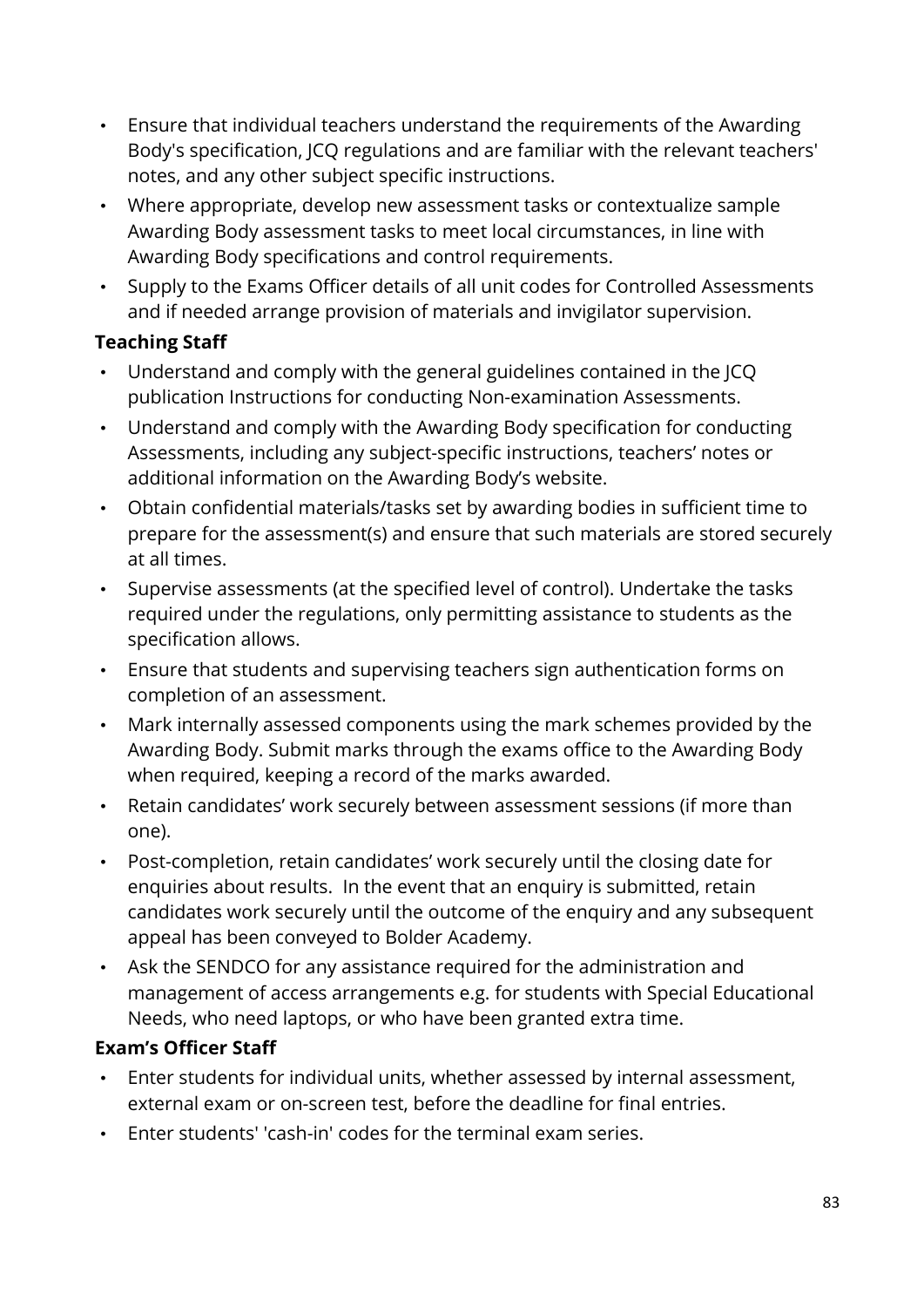- Where confidential materials are directly received by the exams office, to be responsible for receipt, safe storage and safe transmission, whether in CD or hard copy format.
- Download and distribute registers for teaching staff to use, and collect and SEND registers to awarding bodies before deadlines.
- Organise collection and sending of Assessment samples required by the external moderator.
- On the few occasions where Assessment cannot be conducted in the classroom, arrange suitable accommodation where Assessment can be carried out, at the direction of the senior leadership team.
- Support the SENDCO in ensuring that access arrangements have been applied for.
- Ensure access arrangements granted by the Awarding Bodies are met, including providing support staff for students who are entitled to them, where this support is above and beyond the support such students normally receive in lessons.

### **SENDCO**

- Ensure relevant staff are aware of ACCESS ARRANGEMENTS
- Ensure access arrangements have been applied for.
- Support the Examinations Officer to ensure that access arrangements granted by the Awarding Bodies are met, including providing support staff for students who are entitled to them.

### **Controlled Assessment Risk Management Process**

|                                                                       | <b>Remedial Action</b>                                                                 |                                                                                            | <b>Staff</b>                   |
|-----------------------------------------------------------------------|----------------------------------------------------------------------------------------|--------------------------------------------------------------------------------------------|--------------------------------|
|                                                                       | <b>Forward planning</b>                                                                | <b>Action</b>                                                                              |                                |
| <b>Timetabling</b>                                                    |                                                                                        |                                                                                            |                                |
| Controlled<br>assessment<br>schedule clashes<br>with other activities | Plan/establish<br>priorities well ahead<br>(e.g. at the start of the<br>academic year) | Plan dates in<br>consultation with<br>school calendar -<br>negotiate with<br>other parties | HODs/Assistant<br>Head (exams) |
| Too many<br>controlled<br>assessments close                           | Plan controlled<br>assessments so they                                                 | Space controlled<br>assessments to<br>allow candidates                                     | HODs/Assistant<br>Head (exams) |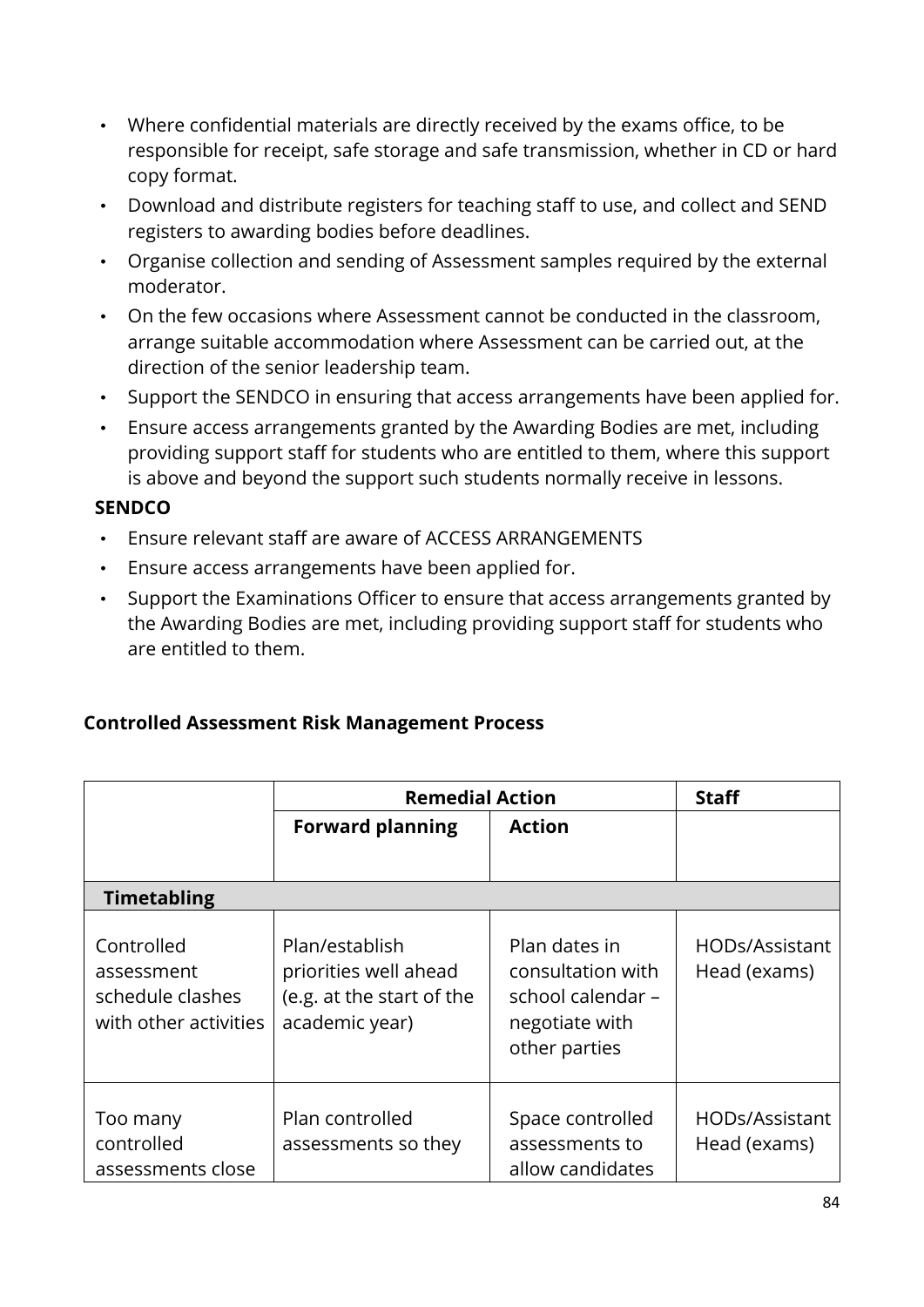| together across<br><b>GCSE subjects</b>                                                                                          | are spaced over the<br>duration of the course                                                                                                                                             | adequate time<br>between them                                             |                                      |
|----------------------------------------------------------------------------------------------------------------------------------|-------------------------------------------------------------------------------------------------------------------------------------------------------------------------------------------|---------------------------------------------------------------------------|--------------------------------------|
| <b>Accommodation</b>                                                                                                             |                                                                                                                                                                                           |                                                                           |                                      |
| Insufficient space<br>in classrooms for<br>candidates                                                                            | Once the size of the<br>cohort is known at the<br>start of the year, flag<br>instances where<br>regular classroom<br>space may not be<br>suitable to conduct<br>controlled<br>assessments | Use more than<br>one classroom or<br>multiple sittings<br>where necessary | HODs/Assistant<br>Head (exams)       |
| Insufficient<br>facilities for all<br>candidates                                                                                 | Careful planning<br>ahead and booking of<br>rooms / centre<br>facilities                                                                                                                  |                                                                           | Data Manager                         |
| <b>Control levels for task taking</b>                                                                                            |                                                                                                                                                                                           |                                                                           |                                      |
| The assessment is<br>undertaken under<br>incorrect level of<br>control (time,<br>resources,<br>supervision and<br>collaboration) | Ensure teaching staff<br>know what level is<br>applicable and<br>understand what is<br>involved. Provide<br>training if required                                                          | Seek guidance<br>from the<br>awarding body                                | Exams Officer&<br>Subject<br>Teacher |
| <b>Absent candidates</b>                                                                                                         |                                                                                                                                                                                           |                                                                           |                                      |
| Candidates absent<br>for all or part of<br>assessment<br>(various reasons)                                                       | Plan alternative<br>session(s) for<br>candidates                                                                                                                                          | Track all absences<br>and related<br>information                          |                                      |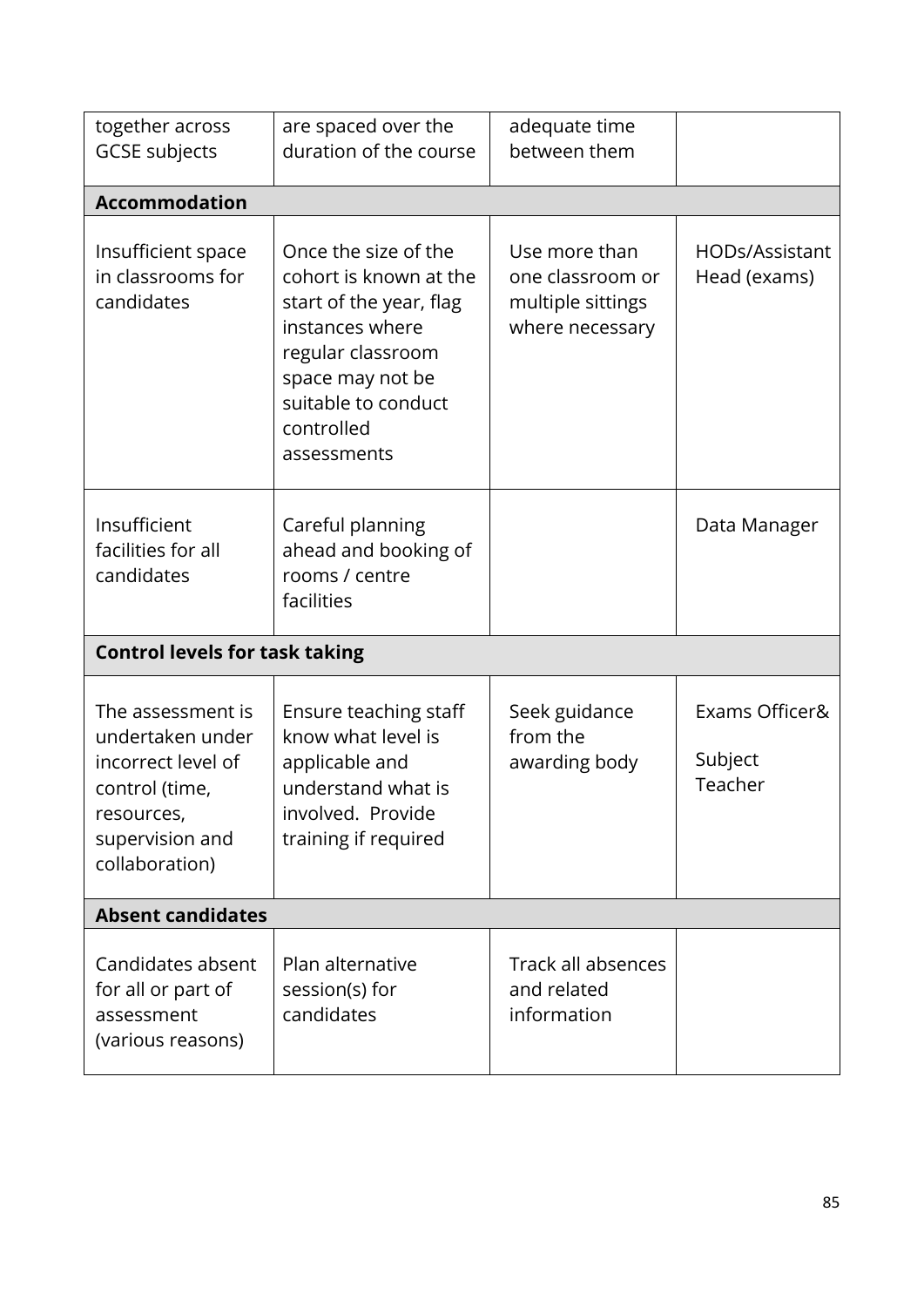|                                                            | Downloading awarding body set tasks                                                                           |                                                                                                                                                                                  |                                    |
|------------------------------------------------------------|---------------------------------------------------------------------------------------------------------------|----------------------------------------------------------------------------------------------------------------------------------------------------------------------------------|------------------------------------|
| IT system<br>unavailable on day<br>of assessment           | Download tasks well<br>ahead of scheduled<br>assessment date in all<br>cases                                  | <b>Book IT</b><br>equipment well<br>ahead and<br>download tasks<br>before scheduled<br>date of<br>assessment                                                                     | I.T. Network<br>Support<br>Manager |
| <b>Teaching staff</b><br>unable to access<br>task details  | Test secure access<br>rights ahead of<br>controlled assessment<br>schedule every year<br>and every session    | Ensure teaching<br>staff have access<br>rights for the<br>correct area of<br>awarding body<br>secure extranet<br>sites well ahead<br>of the controlled<br>assessment<br>schedule | <b>Exams Officer</b>               |
| Loss of task details<br>in transmission                    | Download tasks well<br>ahead of scheduled<br>assessment date                                                  | Contact awarding<br>body and ask for<br>replacement task;<br>download again                                                                                                      | Exams Officer                      |
| <b>Supervision</b>                                         |                                                                                                               |                                                                                                                                                                                  |                                    |
| Student study<br>diary/plan not<br>provided or<br>complete | Ensure teaching staff<br>are aware of the need<br>for study diary/plans<br>to be completed early<br>in course | Ensure<br>candidates start,<br>continue and<br>complete study<br>diary/plans that<br>are signed after<br>every session                                                           | Subject<br>Teacher                 |
| Teaching staff do<br>not understand<br>that the            | Ensure teaching staff<br>fully understand the<br>nature of controlled                                         | Document that<br>teaching staff<br>have been                                                                                                                                     | Exams Officer                      |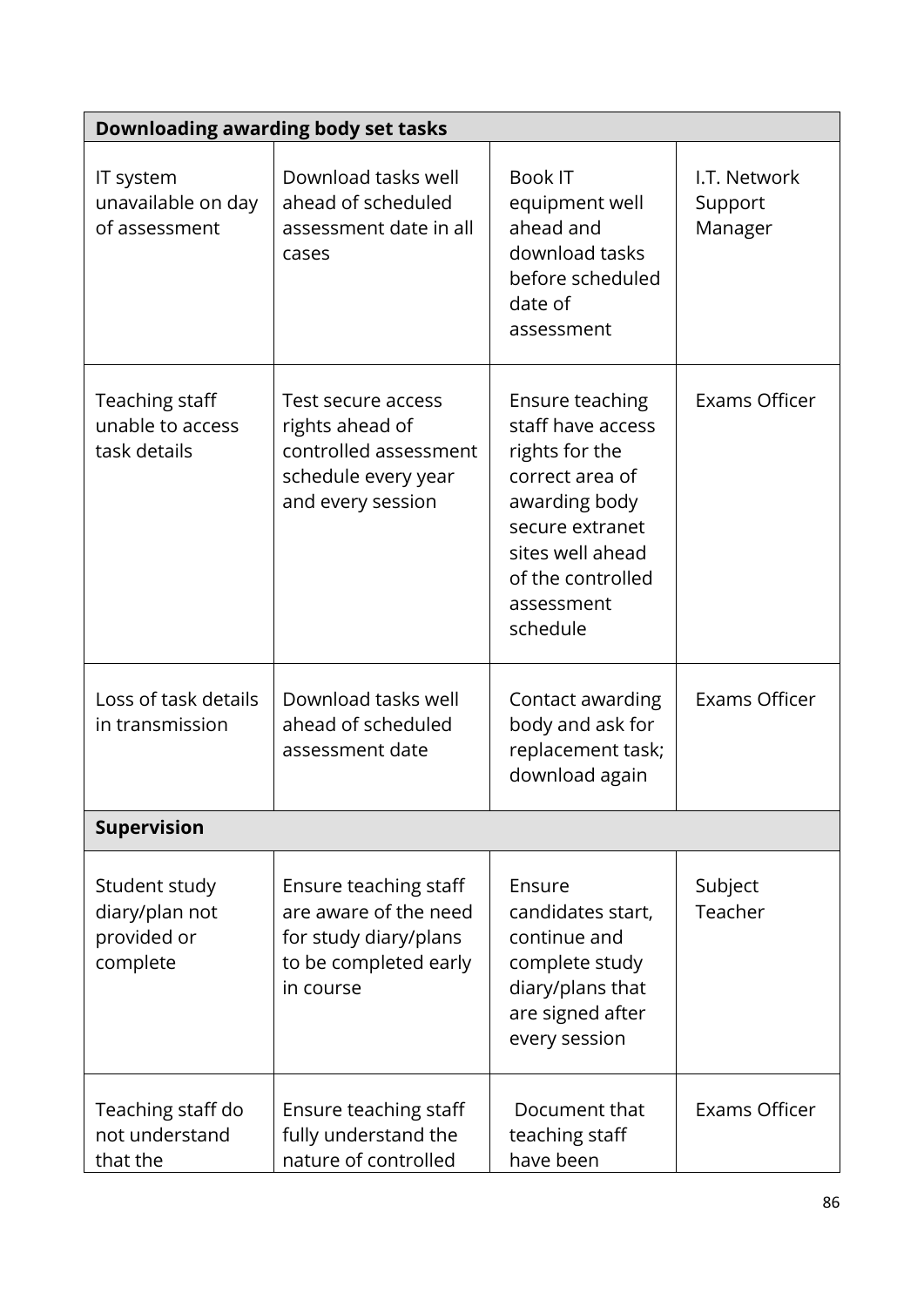| supervision of<br>controlled<br>assessments is<br>their responsibility                                                   | assessments and their<br>role in supervising<br>assessments                                                                                                                          | provided with<br>relevant<br>documentation<br>and guidance<br>around EA                                                                     |                 |
|--------------------------------------------------------------------------------------------------------------------------|--------------------------------------------------------------------------------------------------------------------------------------------------------------------------------------|---------------------------------------------------------------------------------------------------------------------------------------------|-----------------|
| A suitable<br>supervisor has not<br>been arranged for<br>an assessment<br>where teaching<br>staff are not<br>supervising | A suitable supervisor<br>must be arranged for<br>any controlled<br>assessment session<br>where a teacher is not<br>supervising, in line<br>with the awarding<br>body's specification | Data Manager<br>will provide<br>alternative<br>supervisors based<br>on the whole<br>school timetable<br>in the event of<br>emergency cover. | Exams Officer   |
| <b>Task setting</b>                                                                                                      |                                                                                                                                                                                      |                                                                                                                                             |                 |
| Teaching staff fail<br>to correctly set<br>tasks                                                                         | Ensure teaching<br>staff fully<br>understand the task<br>setting<br>arrangements as<br>defined in the<br>awarding body's<br>specification                                            | Seek guidance from<br>the awarding body                                                                                                     | Exams Officer   |
| Assessments have<br>not been<br>moderated in line<br>with the awarding<br>body's specification                           | Check specification<br>and plan required<br>moderation<br>appropriately                                                                                                              | Seek guidance from<br>the awarding body                                                                                                     | Learning Leader |
| <b>Security of materials</b>                                                                                             |                                                                                                                                                                                      |                                                                                                                                             |                 |
| Assessment tasks<br>not kept secure<br>before assessment                                                                 | Ensure teaching<br>staff fully<br>understand the<br>importance of task<br>security                                                                                                   | Contact the<br>awarding body to<br>request/obtain<br>different<br>assessment tasks                                                          | Exams Officer   |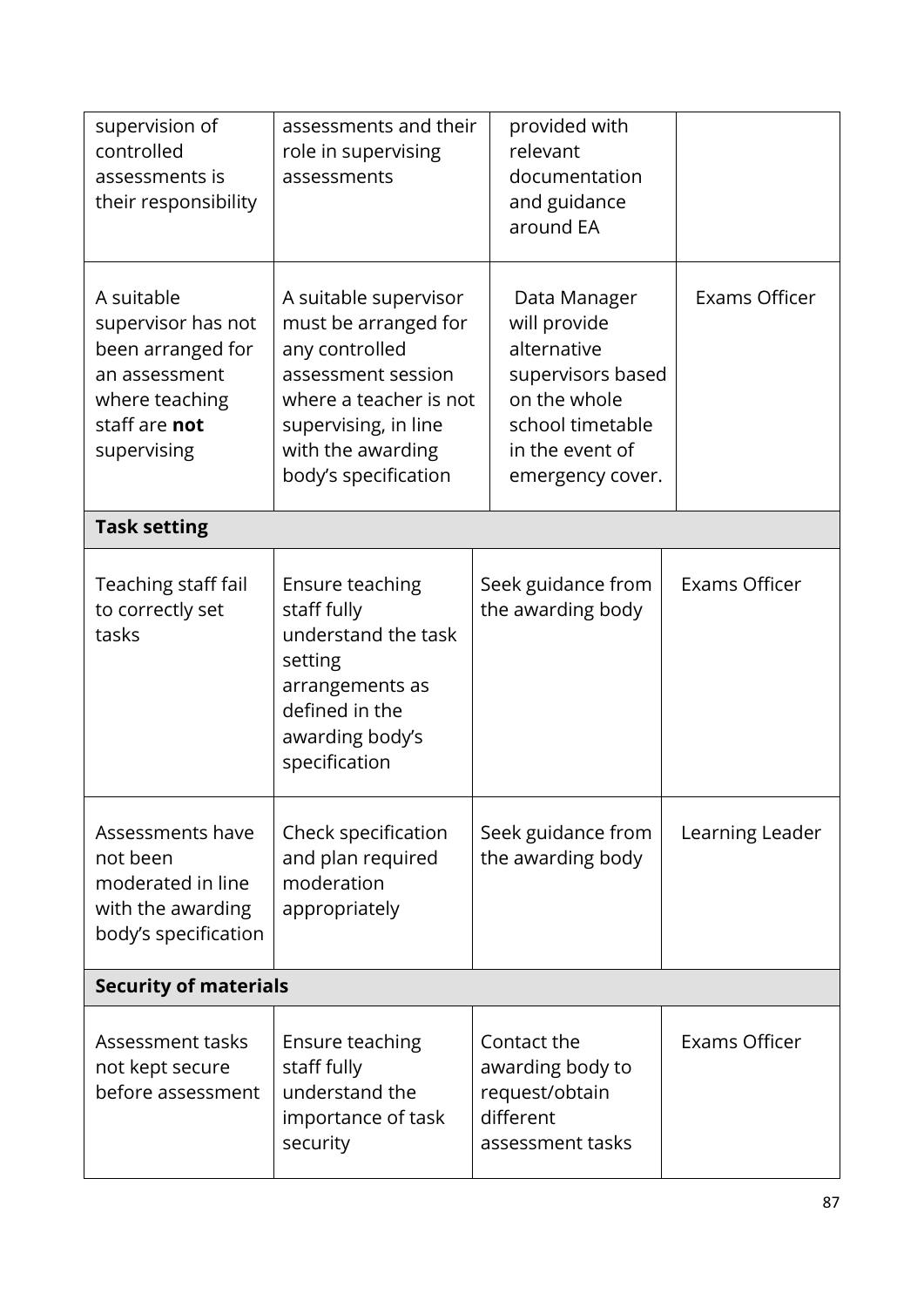| Candidates' work<br>not kept secure<br>during or after<br>assessment      | Define the<br>appropriate level of<br>security, in line with<br>the awarding body's<br>requirements, for<br>each department as<br>necessary                                                                                       | Seek guidance from<br>the awarding body                                                                                 | Exams Officer                                |
|---------------------------------------------------------------------------|-----------------------------------------------------------------------------------------------------------------------------------------------------------------------------------------------------------------------------------|-------------------------------------------------------------------------------------------------------------------------|----------------------------------------------|
| Insufficient or<br>insecure storage<br>space                              | Look at provision for<br>suitable storage at<br>the start of the GCSE<br>course                                                                                                                                                   | Find alternative<br>storage within<br><b>Bolder Academy</b>                                                             | Exams Officer/<br><b>Business</b><br>Manager |
| <b>Deadlines</b>                                                          |                                                                                                                                                                                                                                   |                                                                                                                         |                                              |
| Deadlines not met<br>by candidates                                        | Ensure all<br>candidates are<br>briefed on deadlines<br>and the penalties for<br>not meeting them                                                                                                                                 | Mark what<br>candidates have<br>produced by the<br>deadline<br>Seek guidance from<br>awarding body on<br>further action | Subject Teacher                              |
| Deadlines for<br>marking and/or<br>paperwork not met<br>by teaching staff | Ensure teaching<br>staff are given clear<br>deadlines (prior to<br>the awarding body<br>deadline) to<br>complete<br>marking/paperwork<br>(Marks can then be<br>processed and<br>submitted ahead of<br>awarding body<br>deadlines) | Seek guidance from<br>awarding body<br>Evaluate reasons<br>why deadline not<br>met to reflect on<br>future processes    | Exams Officer/<br>Senior<br>Leadership       |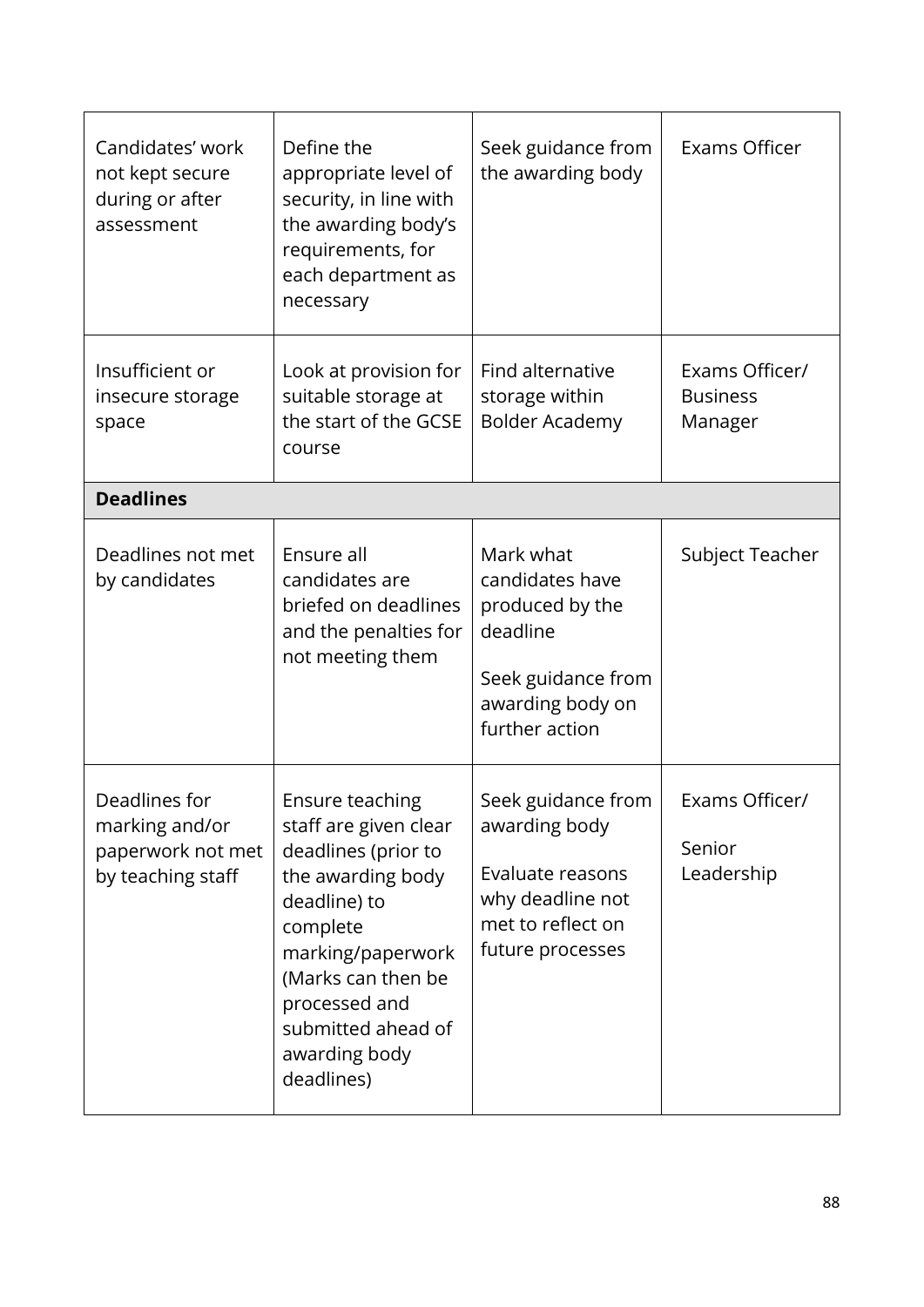| <b>Authentication</b>                                                                                                        |                                                                                                                                                                                                             |                                                                                                                                           |                                          |
|------------------------------------------------------------------------------------------------------------------------------|-------------------------------------------------------------------------------------------------------------------------------------------------------------------------------------------------------------|-------------------------------------------------------------------------------------------------------------------------------------------|------------------------------------------|
| Candidate fails to<br>sign authentication<br>form                                                                            | Ensure all<br>candidates have<br>authentication<br>forms to sign<br>Ensure that the<br>authentication form<br>is securely attached<br>to their work when it<br>is completed and<br>handed in for<br>marking | Find candidate and<br>ensure<br>authentication<br>form is signed                                                                          | Teaching staff/<br>HoDs                  |
| Teaching staff fail<br>to complete<br>authentication<br>forms or leave<br>before completing<br>the authentication<br>process | Ensure teaching<br>staff fully<br>understand the<br>importance of<br>authentication<br>forms and the<br>requirement of a<br>signature                                                                       | Return the<br>authentication<br>form to the teacher<br>for signature<br>Ensure<br>authentication<br>forms are signed as<br>work is marked | Teaching staff/<br>HoDs<br>Exams Officer |
| <b>Marking</b>                                                                                                               |                                                                                                                                                                                                             |                                                                                                                                           |                                          |
| Teaching staff<br>interpret marking<br>descriptions<br>incorrectly                                                           | Ensure appropriate<br>training and<br>practicing of<br>marking<br>Plan for sampling of<br>marking during the<br>practice phase                                                                              | Arrange for re-<br>marking<br>Consult the<br>awarding body's<br>specification for<br>appropriate<br>procedures                            | Learning Leader/<br>Senior<br>Leadership |
| Centre does not<br>run the<br>standardisation                                                                                | Plan against the<br>awarding body's<br>requirements for                                                                                                                                                     | Check with the<br>awarding body<br>whether a later                                                                                        | Exams Officer/                           |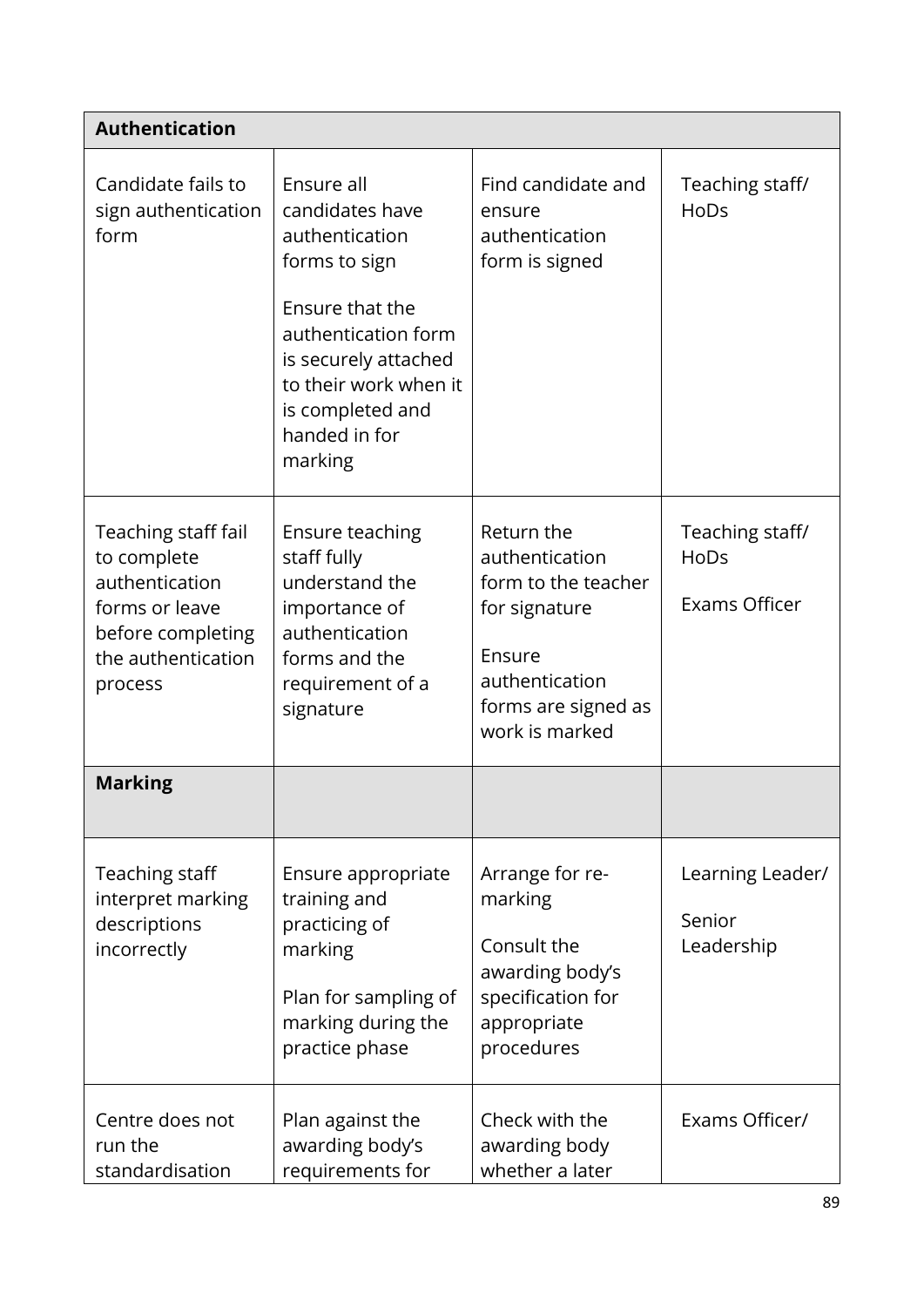| activity as required | standardisation, i.e.         | standardisation | Senior     |
|----------------------|-------------------------------|-----------------|------------|
| by the awarding      | when and how this             | event can be    | Leadership |
| body                 | activity must be<br>conducted | arranged        |            |

Notes:

Not all GCSE controlled assessments will require the completion of a study diary or study plans

All tasks whether set by the awarding body or Bolder Academy **must** be developed in line with the requirements of the specification.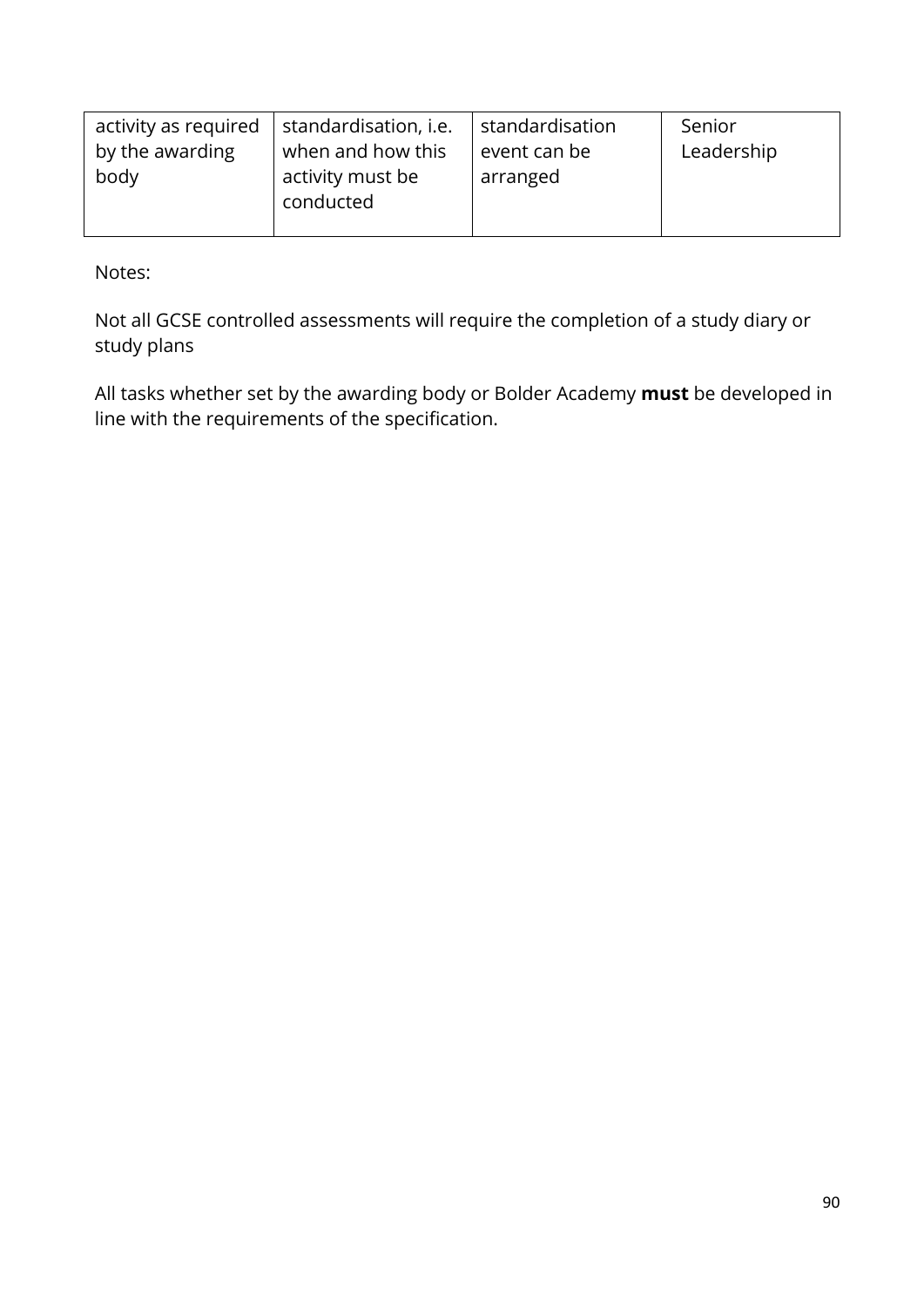# **Appendix 8 Malpractice**

### *This policy should be read in conjunction with other related policies including:*

- Bolder Academy's Controlled Assessment Policy
- JCQ's Suspected Malpractice in Examinations and Assessments Policy

### *and the appropriate Malpractice Forms submitted as appropriate and within any timescales contained therein.*

Bolder Academy treats all cases of suspected malpractice very seriously and will investigate all suspected and reported incidents of possible malpractice. The purpose of this Policy *[and Procedure]* is to set out how allegations of malpractice in relation to all qualifications are dealt with. The scope of the policy is to provide:

- A definition of malpractice
- Examples of student and School malpractice and maladministration
- Possible sanctions that may be imposed in cases of malpractice

The term 'malpractice' in this policy is used for both malpractice and maladministration.

### **Introduction**

For the purpose of this document 'malpractice' is defined as:

Any act, or failure to act, that threatens or compromises the integrity of the assessment process or the validity of qualifications and their certification. This includes: maladministration and the failure to maintain appropriate records or systems; the deliberate falsification of records or documents for any reason connected to the award of qualifications; acts of plagiarism or other academic misconduct; and/or actions that compromise the reputation or authority of Bolder Academy, its officers and employees.

Bolder Academy will report all relevant cases of suspected malpractice to Awarding Bodies, accepting that in certain circumstances Awarding Bodies may take action of its own, including imposing sanctions.

Malpractice by students

Some examples of student malpractice are described below. These examples are not exhaustive and all incidents of suspected malpractice, whether or not described below, will be fully investigated, where there are sufficient grounds to do so.

• Obtaining examination or assessment material without authorisation.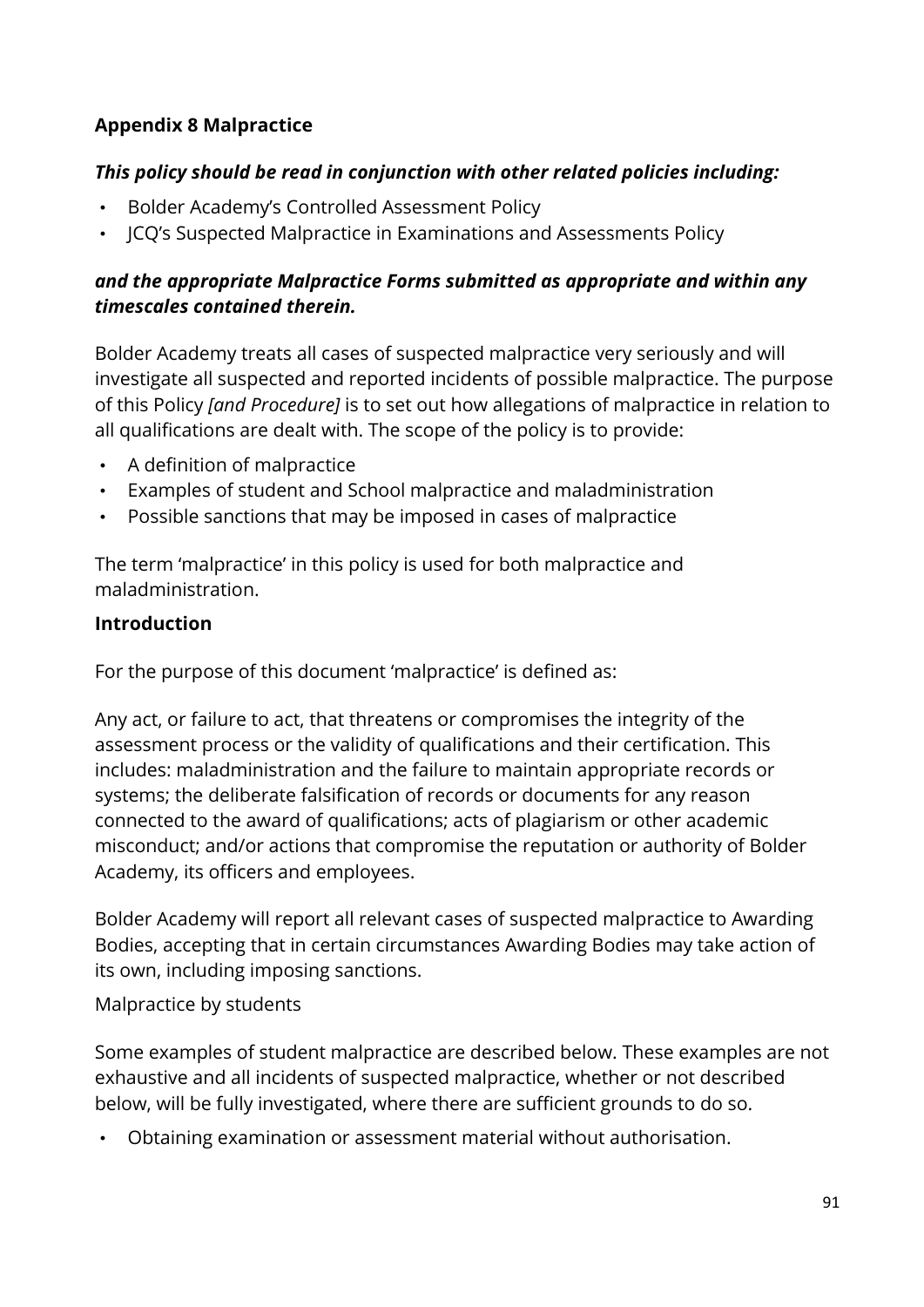- Arranging for an individual other than the student to sit an assessment or to submit an assignment not undertaken by the student.
- Impersonating another student to sit an assessment or to submit an assignment on their behalf.
- Collaborating with another student or individual, by any means, to complete a coursework assignment or assessment, unless it has been clearly stated that such collaboration is permitted.
- Damaging another student's work.
- Inclusion of inappropriate or offensive material in controlled assessment scripts.
- Failure to comply with published awarding bodies' examination regulations.
- Disruptive behaviour or unacceptable conduct, including the use of offensive language, at the school or other linked assessment venue (including aggressive or offensive language or behaviour).
- Falsely obtaining, by any means, an awarding bodies' certificate.
- Misrepresentation or plagiarism.
- Fraudulent claims for special consideration while studying.
- Possession of any materials not permitted in the assessment room, regardless of whether or not they are relevant to the assessment, or whether or not the student refers to them during the assessment process, for example notes, blank paper, electronic devices including mobile phones, smart watches, personal organisers, books, dictionaries / calculators (when prohibited).
- Communicating in any form, for example verbally or electronically, with other students in the assessment room when it is prohibited.
- Copying the work of another student or knowingly allowing another student to copy from their own work.
- Working beyond the allocated time.
- Refusing to hand in assessment script / paper when requested.
- Not adhering to warnings relating to conduct during the assessment.

# **Malpractice by Bolder Academy's employees**

Examples of malpractice by, teachers, tutors and other officers, (*including, where the centre is also an examination centre, invigilators and examination administrators*) are listed below. These examples are not exhaustive and all incidents of suspected malpractice, whether or not described below, will be fully investigated, where there are sufficient grounds to do so.

- Failure to adhere to the relevant awarding bodies' regulations and procedures, including those relating to centre approval, security undertaking and monitoring requirements as set out by awarding bodies.
- Knowingly allowing an individual to impersonate a student.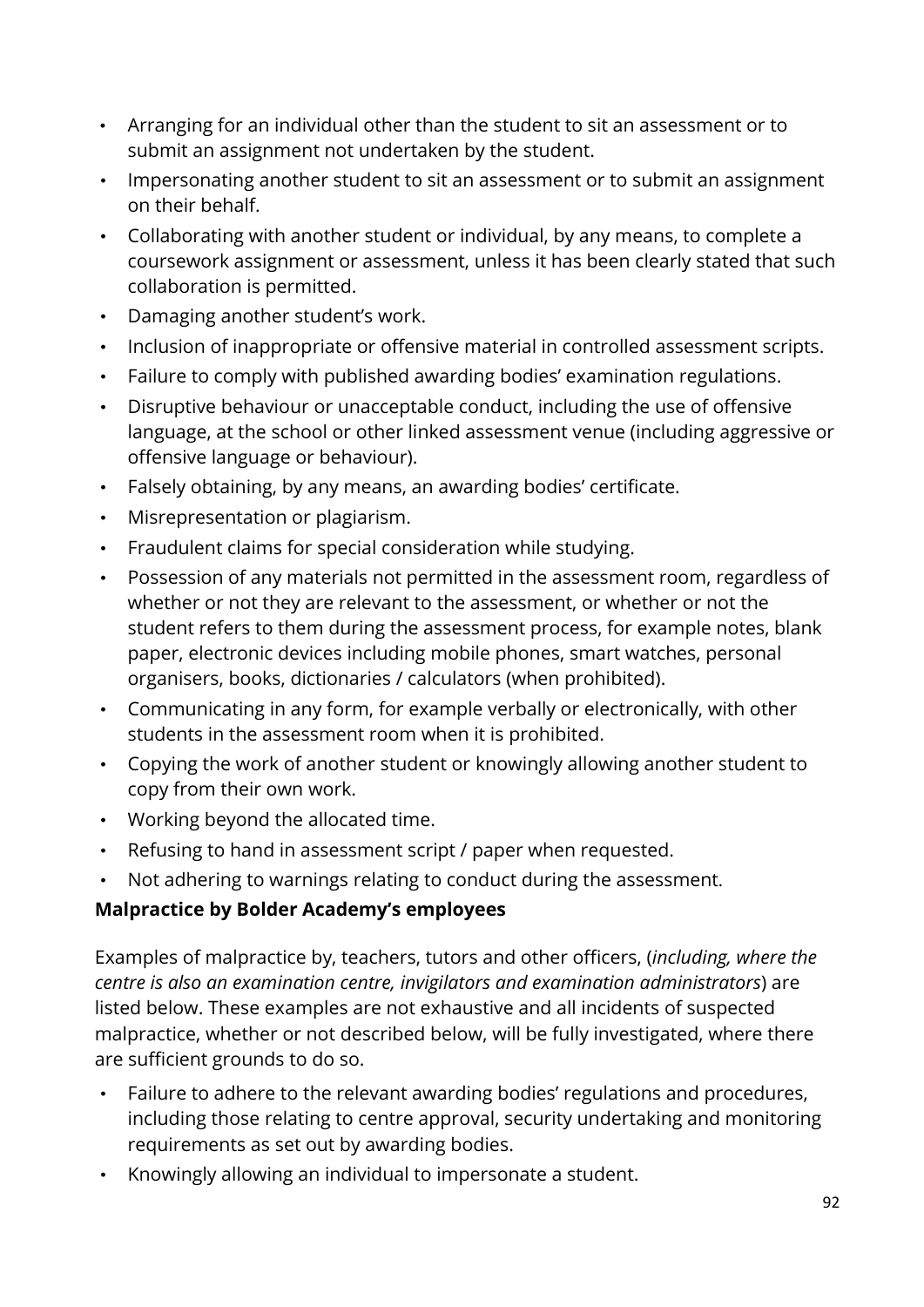- Allowing a student to copy another student's assignment work, or allowing a student to let their own work be copied.
- Allowing students to work collaboratively during an assessment, unless specified in the assignment brief.
- Completing an assessed assignment for a student or providing them with assistance beyond that 'normally' expected.
- Damaging a student's work.
- Disruptive behaviour or unacceptable conduct, including the use of offensive language (including aggressive or offensive language or behaviour).
- Allowing disruptive behaviour or unacceptable conduct at the centre to go unchallenged, for example, aggressive or offensive language or behaviour.
- Divulging any information relating to student performance and / or results to anyone other than the student.
- Producing, using or allowing the use of forged or falsified documentation, including but not limited to:
- Personal identification;
- Supporting evidence provided for reasonable adjustment or special consideration applications; and
- Awarding Bodies results documentation, including certificates.
- Falsely obtaining by any means an awarding body certificate.
- Failing to report a suspected case of student malpractice, including plagiarism, to awarding bodies.
- Moving the time or date of a fixed examination.
- Failure to keep examination question papers, examination scripts or other assessment materials secure, before during or after an examination.
- Allowing a student to possess and / or use material or electronic devices that are not permitted in the examination room.
- Allowing students to communicate by any means during an examination in breach of regulations.
- Allowing a student to work beyond the allotted examination time.
- Leaving students unsupervised during an examination.
- Assisting or prompting candidates with the production of answers.

### Possible malpractice sanctions

Following an investigation, if a case of malpractice is upheld, Bolder Academy may impose sanctions or other penalties on the individual(s) concerned. Where relevant we will report the matter to awarding bodies, and awarding bodies may impose one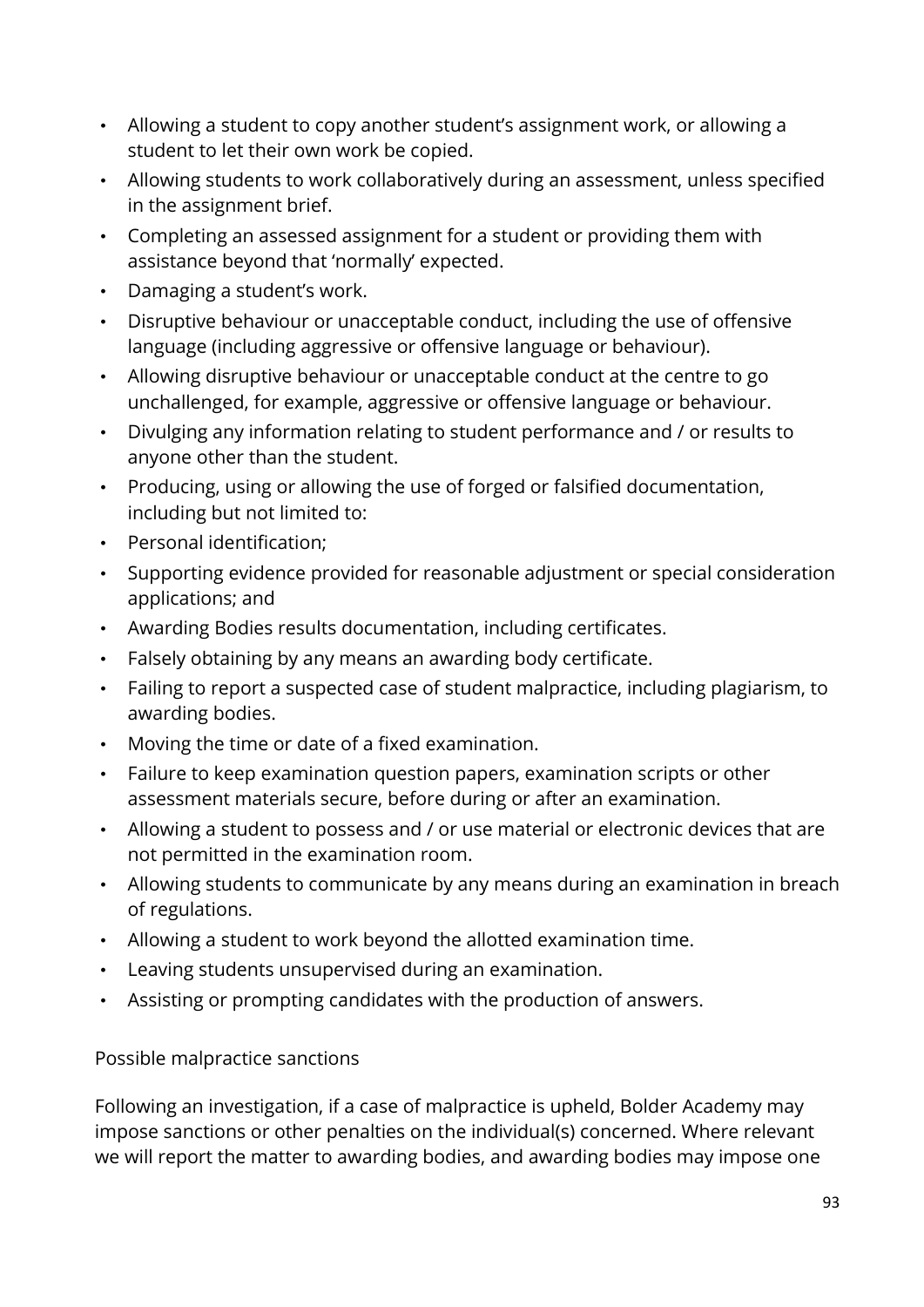or more sanctions upon the individual(s) concerned. Any sanctions imposed will reflect the seriousness of the malpractice that has occurred.

Listed below are examples of sanctions that may be applied to a student, or to a teacher, tutor, invigilator or other officer who has had a case of malpractice upheld against them. Please note that:

i) This list is not exhaustive and other sanctions may be applied on a case-by-case basis.

ii) Where the malpractice affects examination performance, awarding bodies may impose sanctions of its own.

### **Possible centre sanctions that may be applied to students:**

- A written warning about future conduct.
- Notification to an employer, regulator or the police.
- Removal from the course.

### **Possible sanctions that may be applied to teachers, tutors invigilators, and other officers:**

- a) A written warning about future conduct.
- b) Imposition of special conditions for the future involvement of the individual(s) in the conduct, teaching, supervision or administration of students and/or examinations.
- c) Informing any other organisation known to employ the individual in relation to awarding body courses or examinations of the outcome of the case.
- d) Bolder Academy may carry out unannounced monitoring of the working practices of the individual(s) concerned.
- e) Dismissal.

### **Procedure**

### **Reporting a suspected case of malpractice**

This process applies to, teachers, invigilators students and other centre staff, and to any reporting of malpractice by a third party or individual who wishes to remain anonymous.

Any case of suspected malpractice should be reported in the first instance to the Exams Officer.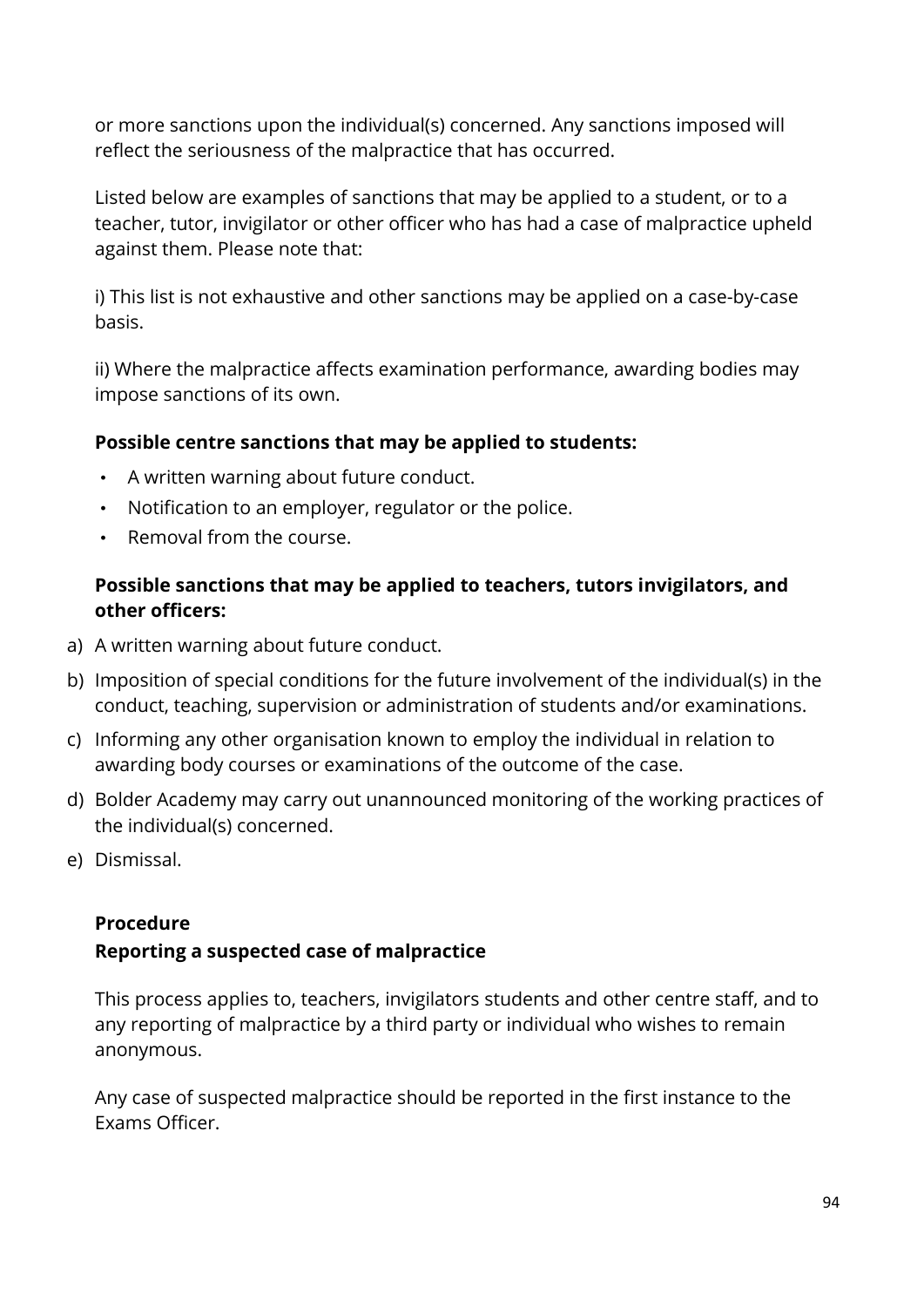A written report should then be sent to the person identified in the situation, clearly identifying the factual information, including statements from other individuals involved and / or affected, any evidence obtained, and the actions that have been taken in relation to the incident.

Suspected malpractice must be reported as soon as possible to the person identified, and at the latest within two working days from its discovery. Where the suspected malpractice has taken place in an examination, the incident be reported urgently and the appropriate steps taken as specified by awarding bodies.

Wherever possible, and provided other students are not disrupted by doing so, a student suspected of malpractice should be warned immediately that their actions may constitute malpractice, and that a report will be made to the centre.

In cases of suspected malpractice by Bolder Academy teachers, invigilators and other officers, and any reporting of malpractice by a third party, the report made to the person should include as much information as possible, including the following:

a) The date time and place the alleged malpractice took place, if known.

b) The name of the teacher, invigilator or other person(s) involved

c) A description of the suspected malpractice;

d) Any available supporting evidence.

In cases of suspected malpractice reported by a third party, or an individual who wishes to remain anonymous, Bolder Academy will take all reasonable steps to authenticate the reported information and to investigate the alleged malpractice.

Administering suspected cases of malpractice

Bolder Academy will investigate each case of suspected or reported malpractice relating to Awarding Body qualifications, to ascertain whether malpractice has occurred. The investigation will aim to establish the full facts and circumstances. We will promptly take all reasonable steps to prevent any adverse effect that may arise as a result of the malpractice, or to mitigate any adverse effect, as far as possible, and to correct it to make sure that any action necessary to maintain the integrity of awarding bodies qualifications and reputation is taken.

Bolder Academy will acknowledge all reports of suspected malpractice within five working days. All of the parties involved in the case will then be contacted within 10 working days of receipt of the report detailing the suspected malpractice. We may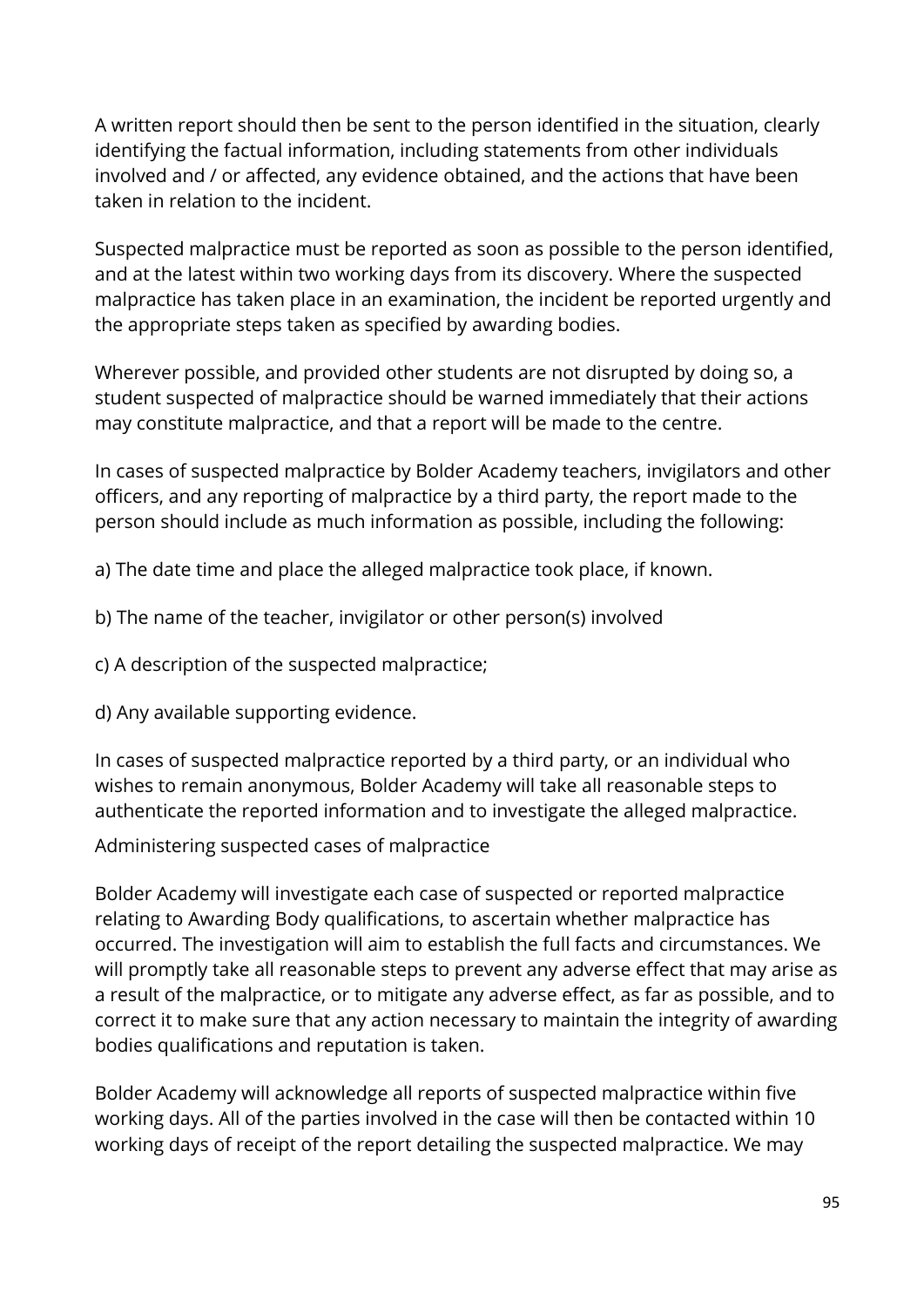also contact other individuals who may be able to provide evidence relevant to the case.

The individual(s) concerned will be informed of the following:

a) That an investigation is going to take place, and the grounds for that investigation;

b) Details of all the relevant timescales, and dates, where known;

c) That they have a right to respond by providing a personal written response relating to the suspected malpractice (within 15 working days of the date of that letter);

d) That, if malpractice is considered proven*,* sanctions may be imposed either by Bolder Academy or by awarding bodies reflecting the seriousness of the case;

e) That, if they are found guilty, they have the right to appeal.

f) That Bolder Academy has a duty to inform awarding bodies and other relevant authorities / regulators, but only after time for the appeal has passed or the appeal process has been completed. This may also include informing the police if the law has been broken and to comply with any other appropriate legislation.

Where more than one individual is contacted regarding a case of suspected malpractice, for example in a case involving suspected collusion, we will contact each individual separately, and will not reveal personal data to any third party unless necessary for the purpose of the investigation.

The individual has a right to appeal against a malpractice outcome if they believe that the policy or procedure has not been followed properly or has been implemented to their detriment.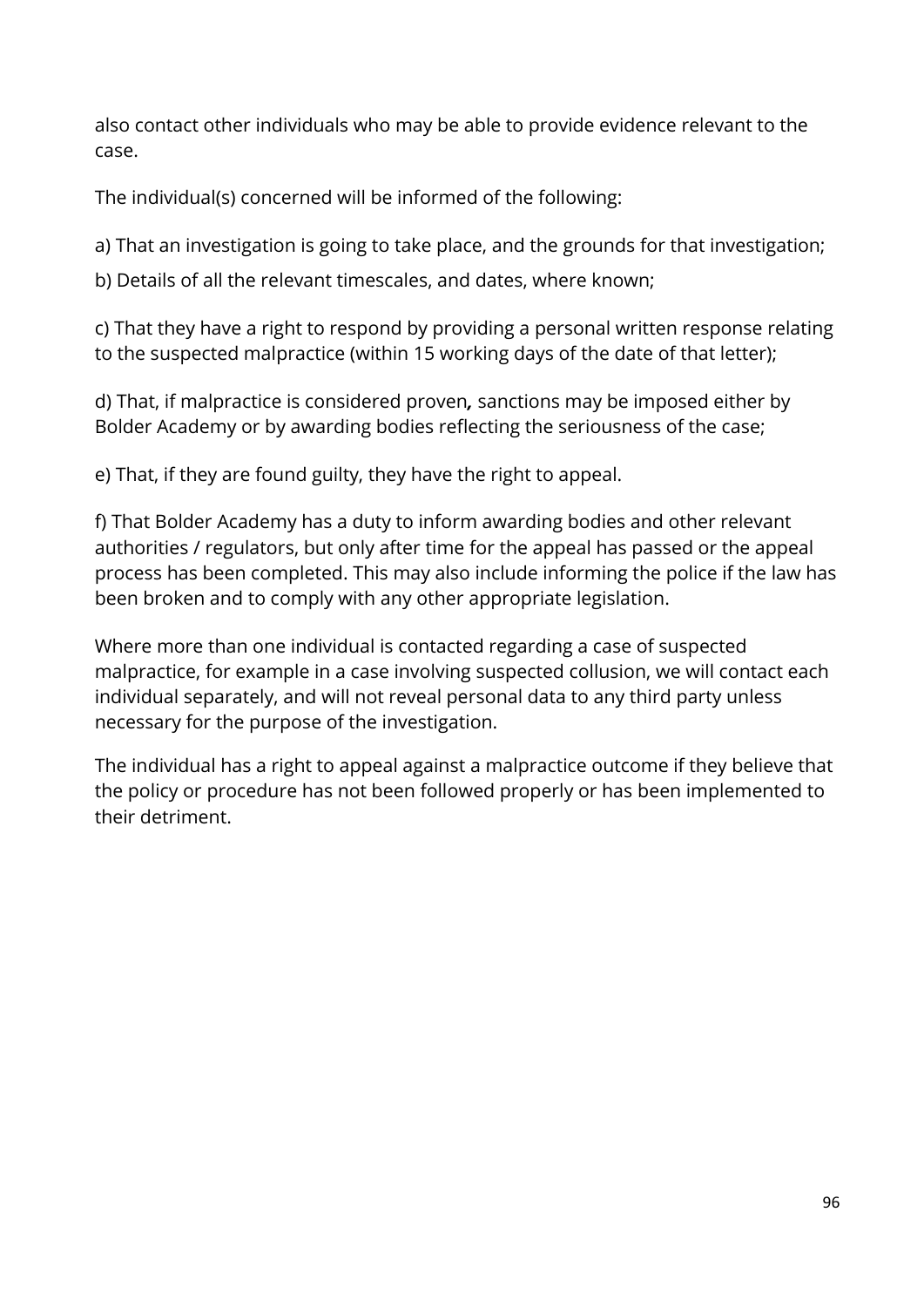# **Appendix 9 - Exams Lockdown Policy**

This policy details the measures taken at Bolder Academy in the event of a centre lockdown or emergency evacuation during the conducting of examinations.

A lockdown may be required in the following situations:

- an incident or civil disturbance in the local community which poses a risk
- an intruder on the site with the potential to pose a risk
- local risk of air pollution, such as a smoke plume or gas cloud
- a major fire in the vicinity
- a dangerous animal roaming loose
- any other external or internal incident which has the potential to pose a threat to the safety of exams staff and candidates

Bolder Academy has devised lockdown procedures after consulting GOV.UK's [Developing Dynamic Lockdown Procedures](https://www.gov.uk/government/publications/developing-dynamic-lockdown-procedures) guidance.

With regard to conducting examinations, the focus before, during and after an exam will be:

- the welfare and safety of exam candidates and centre staff engaged in the conducting of examinations
- maintaining the integrity and security of the examinations/assessments process
- how to achieve an effective lockdown
- how to let people know what's happening
- training staff engaged/involved in the conducting of examinations
- STAY SAFE principles (Run, Hide, Tell)

### **Roles and responsibilities**

Head of centre

- To ensure that a dedicated lockdown alarm tone is in place and recognised by all staff and candidates
- To ensure that all staff involved in the conducting of examinations are trained in how to raise the alarm for a lockdown, act effectively and made aware of their responsibilities
- To arrange appropriate training for all exams-related staff in lockdown procedures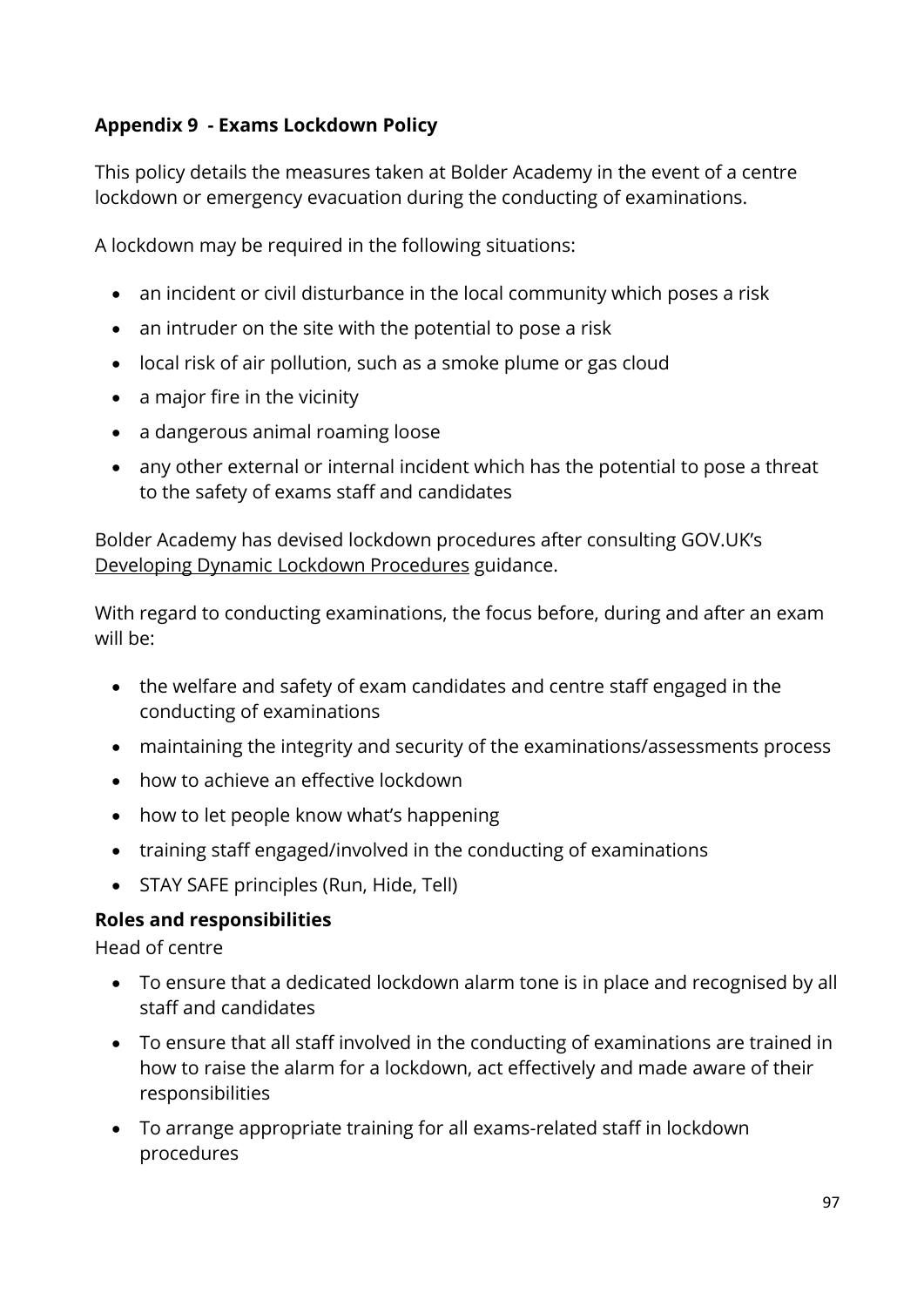- To ensure that candidates are aware of the procedures relating to a lockdown, particularly those arriving late for an examination who cannot access the exam room due it being locked down
- To ensure that all candidates and staff are aware of an exit point in case an intruder manages to gain access, or the room becomes unsafe
- To provide written lockdown procedures for exam room/invigilator use
- To inform the relevant Emergency Services immediately in the case of any potential threat to the safety of exams staff and candidates
- Senior leadership team (SLT)
- To have accountability for all exams staff and candidates taking examinations during a lockdown
- To run training/drills for examination candidates on lockdown procedures
- To inform parents/carers/carers about Bolder Academy's Lockdown policy in relation to the conducting of examinations
- To have a presence around exam room areas prior to the start of each exam session
- To liaise with the appropriate authorities and awarding bodies regarding candidates taking examinations during a lockdown
- To use the exam room attendance register(s) to compile a list of all candidates not accounted for

Exams officer

- To train invigilators in Bolder Academy's lockdown procedure
- Where safe/possible, to liaise with SLT/invigilators in all exam rooms during a lockdown
- To assist with Lockdown training for staff and students where applicable to the conducting of examinations

Invigilators

- To be aware of Bolder Academy's lockdown procedure
- To complete attendance registers as soon as possible so candidates can be identified in the event of a lockdown
- Where safe/possible, to communicate with the Exams Officer during a lockdown to confirm the situation in a particular exam room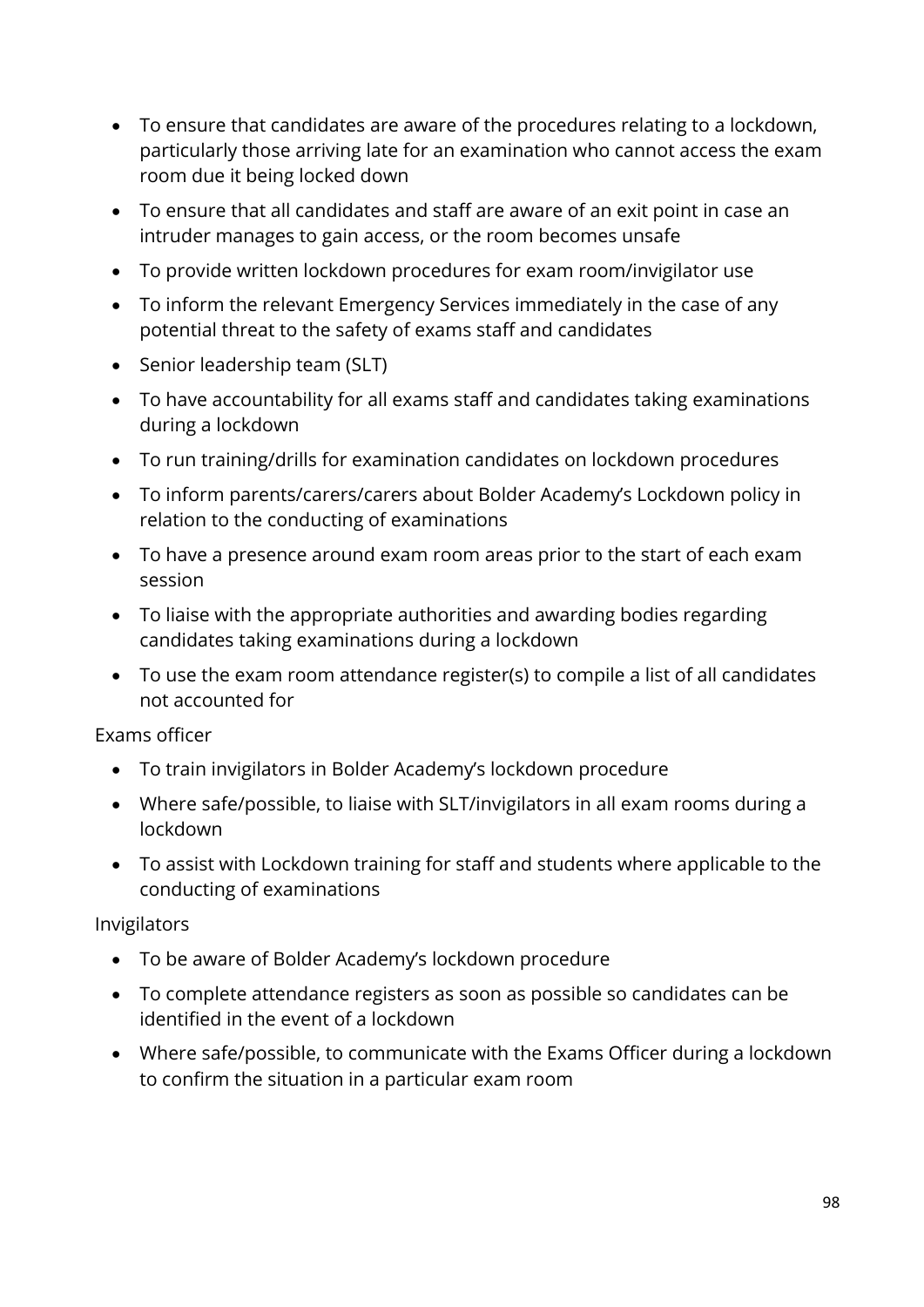### **Lockdown procedure**

#### Before an examination

If a lockdown is required as candidates are entering/waiting to enter the exam room, the following procedure will be employed:

- A member of SLT will be present around exam room areas
- Candidates will be instructed to enter the exam room immediately
- Candidates will be instructed to remain silent, hide under exam desks or sit against a wall/around a corner but not near the door
- Where safe/possible, the SLT member will communicate (via mobile phone/walkie talkie) the situation to the Exams Officer (ensuring that all mobile phones/walkie talkies are on 'silent' mode)
- The Exams Officer will collate the information from all exam rooms and forward this to the head of centre immediately

### Invigilators will

- lock all windows and close all curtains/blinds
- switch off all lights
- lock all doors and/or use tables, or any other furniture, to barricade the entrance to the examination room
- take an attendance register/head count if possible
- (if the threat is a chemical or toxic release) instruct candidates to cover their nose and mouth (their own clothing can be used) and attempt to use anything to hand to seal up cracks around doors and any vents into the room

### During an examination

If a lockdown is required during the exam/when candidates are in the exam room, the following procedure will be employed:

### Invigilators will:

- tell candidates to stop writing immediately and turn their papers over.
- collect the attendance register
- make a note of time when the examination was suspended
- instruct candidates to remain silent, leave all examination materials on their desks and hide under exam desk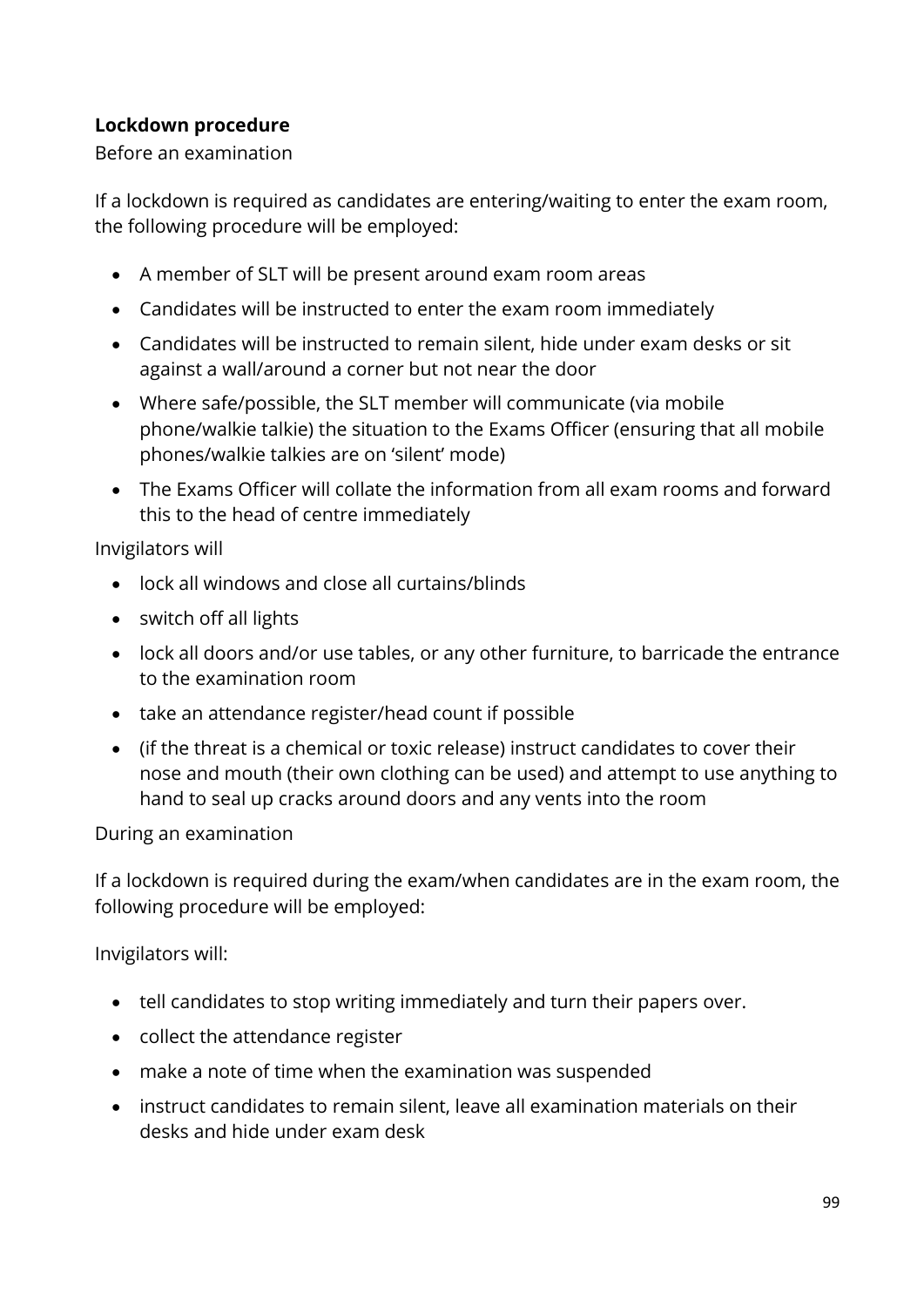- where safe/possible, communicate (via mobile phone/walkie talkie) the situation to the Exams Officer (ensuring that all mobile phones/walkie talkies are on 'silent' mode).
- lock all windows and close all curtains/blinds
- switch off all lights
- lock all doors and/or use tables, or any other furniture, to barricade the entrance to the examination room
- (if the threat is a chemical or toxic release) instruct candidates to cover their nose and mouth (their own clothing can be used) and attempt to use anything to hand to seal up cracks around doors and any vents into the room
- Where safe/possible, the Exams Officer will collate the information from all exam rooms and forward this to the head of centre immediately
- The head of centre will make informed decisions on alerting parents/carers, awarding bodies and emergency services
- If appropriate, where safe/possible, and following centre policy, the Exams Officer (or invigilators in the absence of the exams officer) will initiate the emergency evacuation procedure
- The Exams Officer will collect all examination papers and materials for safe/secure storage following advice from the appropriate awarding bodies.

After an examination

If a lockdown is required after the exam/as candidates are leaving the exam room, the following procedure will be employed:

Invigilators will:

- stop dismissing candidates from the exam room
- instruct candidates who have left the room to re-enter the exam room
- instruct candidates to remain silent and hide under examination tables
- where safe/possible, communicate (via mobile phone/walkie talkie) the situation to the Exams Officer (ensuring that all mobile phones/walkie talkies are on 'silent' mode).
- lock all windows and close all curtains/blinds
- switch off all lights
- lock all doors and/or use tables, or any other furniture, to barricade the entrance to the exam room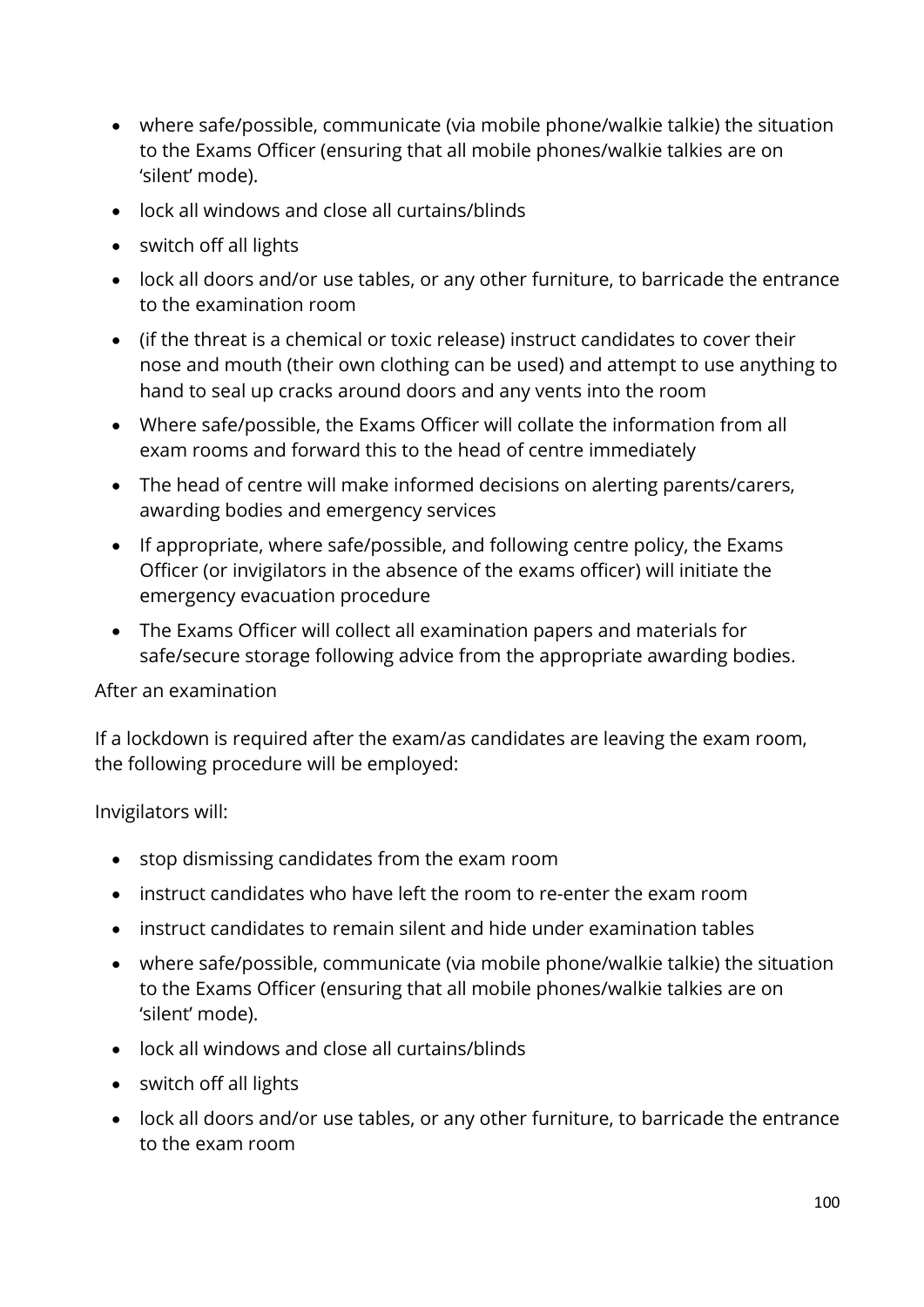- (if the threat is a chemical or toxic release) instruct candidates to cover their nose and mouth (their own clothing can be used) and attempt to use anything to hand to seal up cracks around doors and any vents into the room
- Where safe/possible, the Exams Officer will collate the information from all exam rooms and forward this to the head of centre immediately

### Ending a lockdown

The lockdown will be ended by either

- the sound of a defined alarm or
- the identification/authorisation of Emergency Service officers/SLT/head of centre entering each exam room

Use of the Bolder Critical Incident WhatsApp group

- A specific word or phrase may be used to confirm that the instruction to end the lockdown is genuine
- Invigilators will undertake a head count/register and confirm attendance with the exams officer/SLT
- Where applicable and if advised to do so by SLT/ head of centre, and following JCQ guidelines, if there is sufficient time remaining, candidates may restart their examination

Invigilators will then:

- ask candidates to return to their desks, remind them they are under exam conditions and allow a settling down period
- recalculate the revised finish time(s) to allow for the full exam time
- tell the candidates to turn their papers over and re-start their exam
- amend the revised finish time(s) on display to candidates
- note how long the lockdown lasted on the exam room incident log (to later inform a report to the awarding bodies and where relevant, any centre-wide lockdown recording form/log)

The Exams Officer will

- provide a report of the incident for awarding bodies (via the special consideration process or as advised by awarding bodies)
- safely/securely store all collected exam papers and materials pending awarding body advice/guidance

Where applicable/possible/available, SLT/Exams Officer will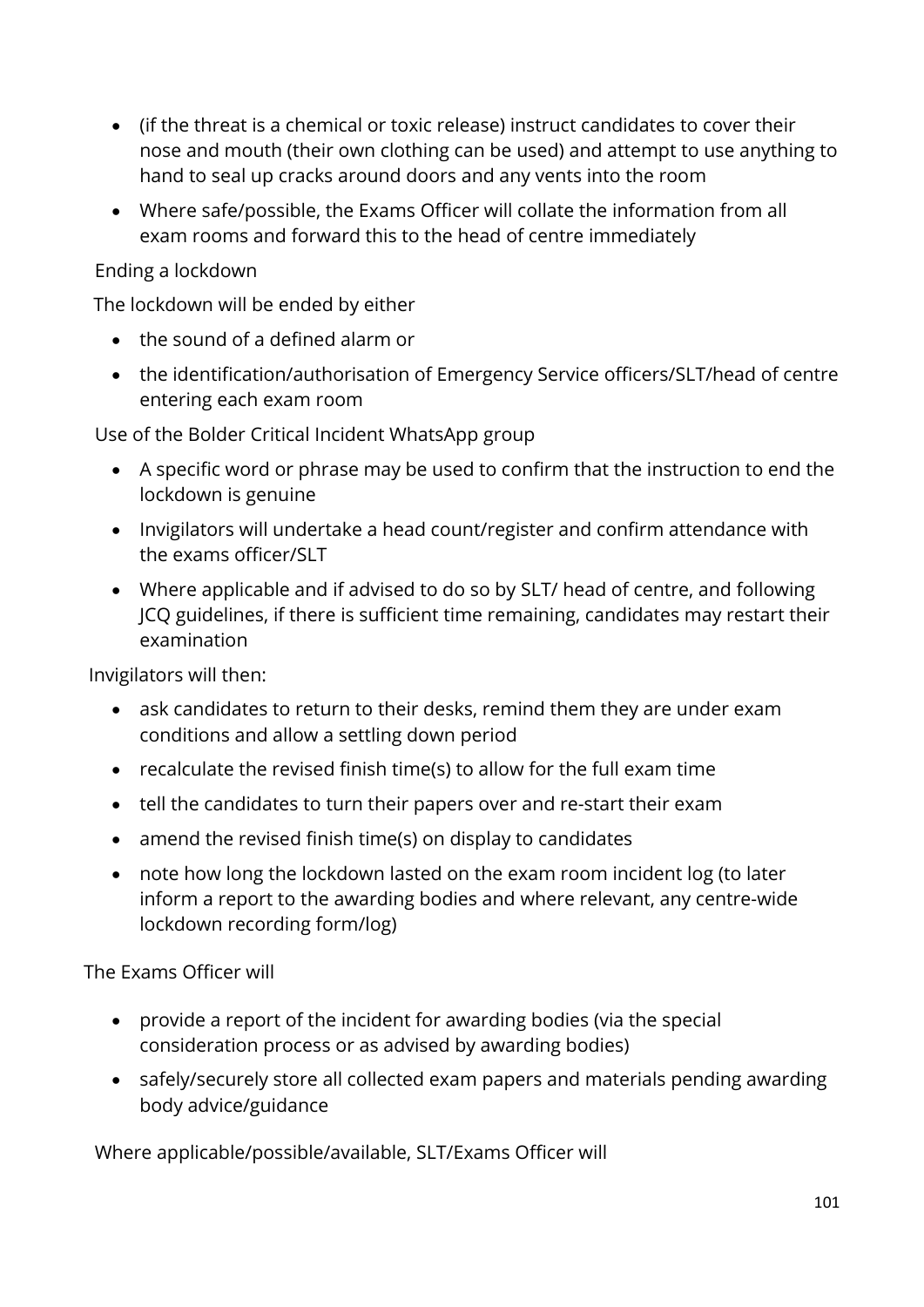- negotiate any alternative exam sittings with the awarding bodies
- offer, arrange and provide support services to staff and candidates

At the earliest opportunity, SLT/head of centre will prepare a communication to parents/carers advising them of events (including relevant actions and outcomes)

Where possible, exams staff and candidates will be invited to attend an assembly lead by the head of centre to discuss the lockdown and offer ongoing support

If this is not possible, communications will be provided via a centre text/email/newsletter and information uploaded to Bolder Academy website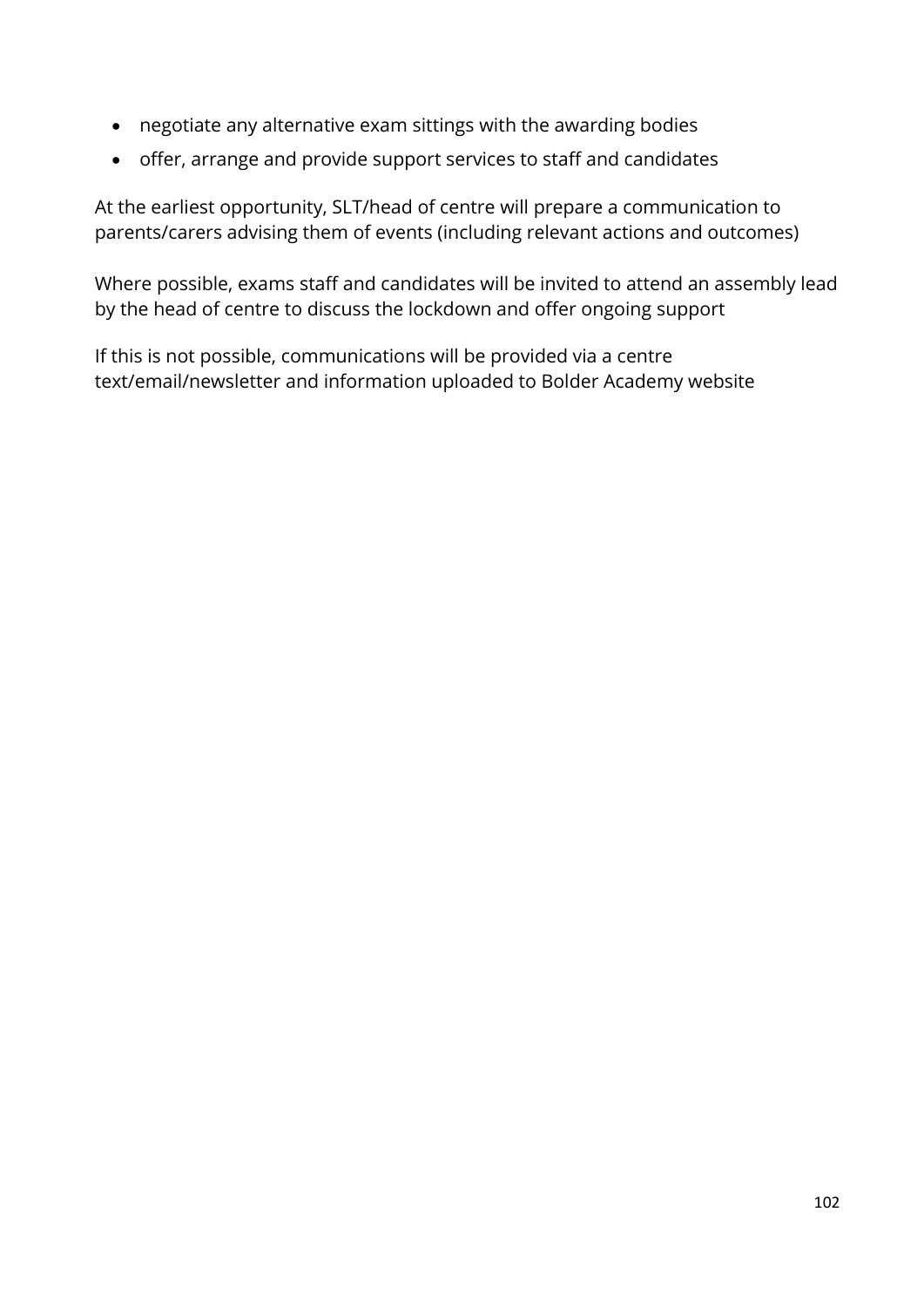### **Appendix 10 Emergency Evacuation Plan**

### **Purpose of the policy**

This policy details how Bolder Academy deals with an emergency evacuation of the exam room(s) by defining staff roles and responsibilities and confirming the emergency evacuation procedure.

When is an emergency evacuation required?

An emergency evacuation is required where it is unsafe for candidates to remain in the exam room. This might include a fire in the exam room, the fire alarm sounding to warn of fire, bomb alert or other serious threat.

In exceptional situations, where candidates might be severely disadvantaged or distressed by remaining in the exam room, the emergency evacuation procedure may also need to be followed. This might include situations where there is severe disruption in the exam room, serious illness of a candidate or invigilator or similarly serious incidents.

As each incident may be different, advice will be sought from the relevant awarding body as soon as it is safe to do so, particularly where the centre is concerned about the security of the examination.

Where candidates are unable to return to the building to complete the examination, the relevant awarding body will be contacted immediately for advice. The awarding bodies have procedures in place to ensure that candidates are not disadvantaged where they are unable to complete the examination due to circumstances beyond their control.

Emergency evacuation of an exam room

# **Roles and responsibilities**

### **Head of centre**

- Ensures the emergency evacuation policy for exams is fit for purpose and complies with relevant health and safety regulation
- Ensures any instructions from relevant local or national agencies are referenced and followed where applicable, including information from the National Counter Terrorism Security Office on the *Procedures for handling bomb threats*

[https://www.gov.uk/government/publications/bomb-threats](https://www.gov.uk/government/publications/bomb-threats-guidance/procedures-for-handling-bomb-threats)[guidance/procedures-forhandling-bomb-threats](https://www.gov.uk/government/publications/bomb-threats-guidance/procedures-for-handling-bomb-threats)

• Where safe to do so, ensures candidates are given the opportunity to sit exams for their published duration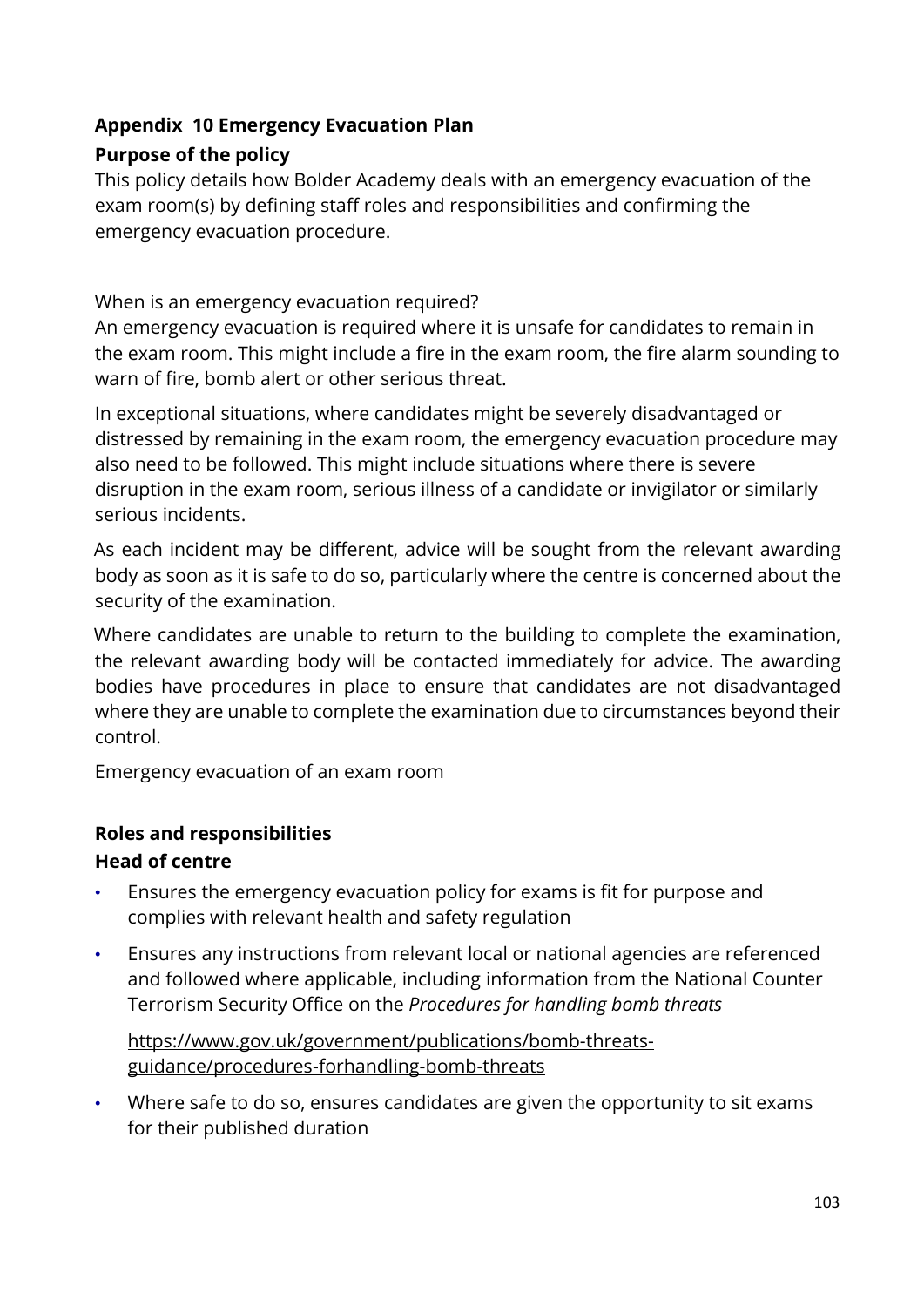#### **Senior leader**

• Where responsible for the centre-wide emergency evacuation procedure, ensures all staff and appointed fire marshals are aware of the policy and procedures to be followed when an emergency evacuation of an exam room is required

#### **Special educational needs coordinator (SENDCO)**

- Ensures appropriate arrangements are in place for the emergency evacuation of a disabled candidate from an exam room where different procedures or assistance may need to be provided for the candidate
- Ensures the candidate is informed prior to taking their exams of what will happen in the event of an emergency evacuation

#### **Exams officer**

- Ensures invigilators are trained in emergency evacuation procedures and how an incident and actions taken must be recorded
- Ensures candidates are briefed (Candidate Exam Handbook), prior to exams taking place, on what will happen in the event of an emergency in the exam room
- Provides invigilators with a copy of the emergency evacuation procedure for every exam room
- Provides a standard invigilator announcement for each exam room which includes appropriate instructions for candidates about emergency procedures and what will happen if the fire alarm sounds
- Provides an exam room incident log in each exam room
- Liaises with the SENDCO and other relevant staff prior to each exam where different procedures or assistance may need to be provided for a disabled candidate
- Briefs invigilators prior to each exam where different procedures or assistance may need to be provided for a disabled candidate
- Ensures appropriate follow-up is undertaken after an emergency evacuation reporting the incident to the awarding body and the actions taken through the special consideration process where applicable (in cases where a group of candidates have been disadvantaged by a particular event)

#### **Invigilators**

• By attending training and/or update sessions, ensure they understand what to do in the event of an emergency in the exam room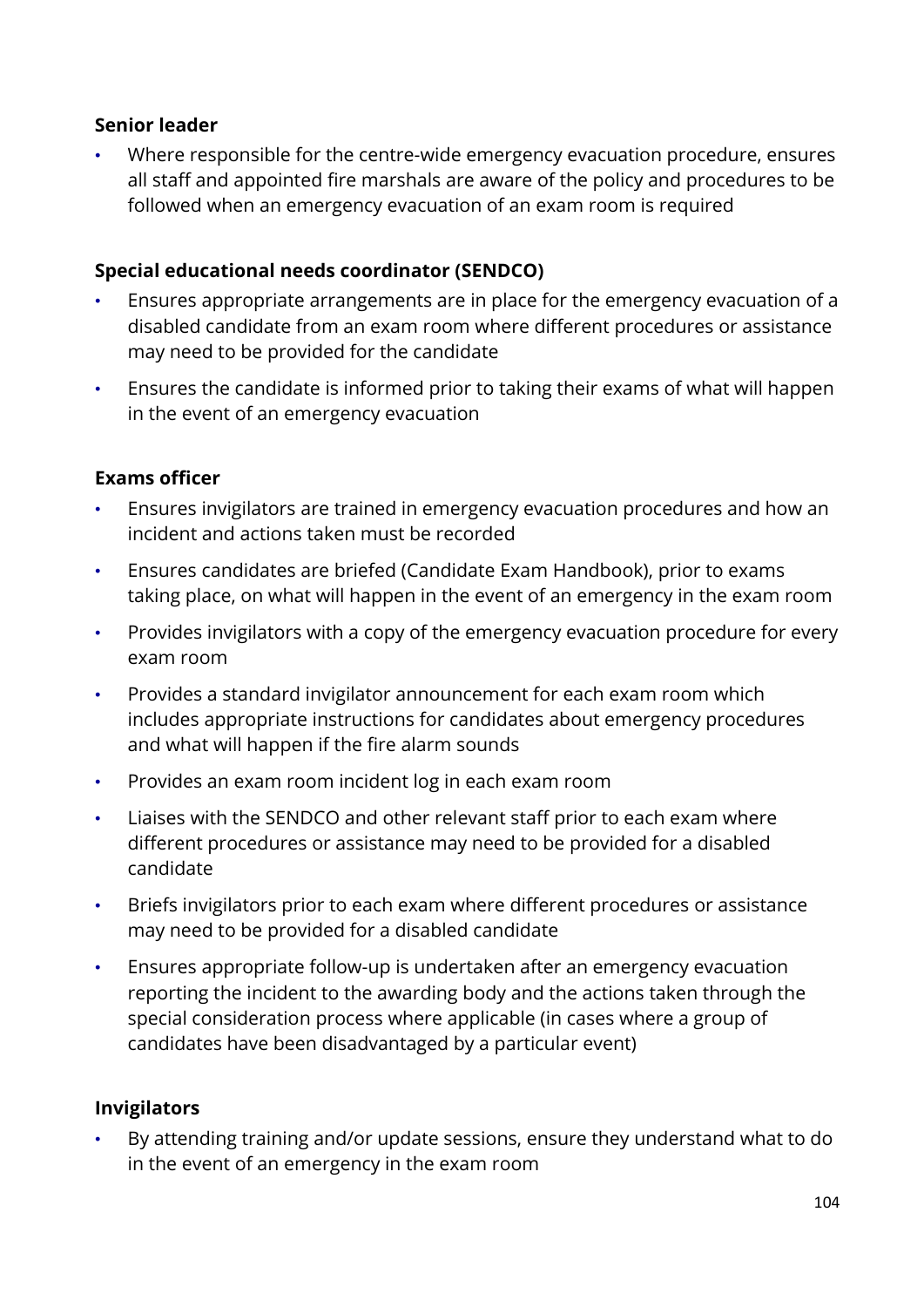- Follow the actions required in the emergency evacuation procedure issued to them for every exam room
- Confirm with the exams officer, where different procedures or assistance may need to be provided for a disabled candidate they are invigilating
- Record details on the exam room incident log to support follow-up reporting to the awarding body by the exams officer (see below)

### **Other relevant centre staff**

• Support the senior leader, SENCO, exams officer and invigilators in ensuring the safe emergency evacuation of exam rooms

#### **Recording details**

As soon as practically possible and safe to do so, details should be recorded. Details must include:

- the actual time of the start of the interruption
- the actions taken
- the actual time the exam(s) resumed
- the actual finishing time(s) of the resumed exam(s)
- Further details could include:
- report on candidate behaviour throughout the interruption/evacuation
- a judgement on the impact on candidates after the interruption/evacuation

### **Emergency Evacuation Procedure during public examinations**

A copy of this document must be available in every examination room.

#### **Before the examination season:**

Examinations Officer will ensure that invigilators are familiar with the emergency procedures contained in this document.

#### **Before each examination:**

Students will be told to follow the instructions of the invigilator in case of emergency.

### **The invigilator must take the following action in an emergency such as a fire alarm:**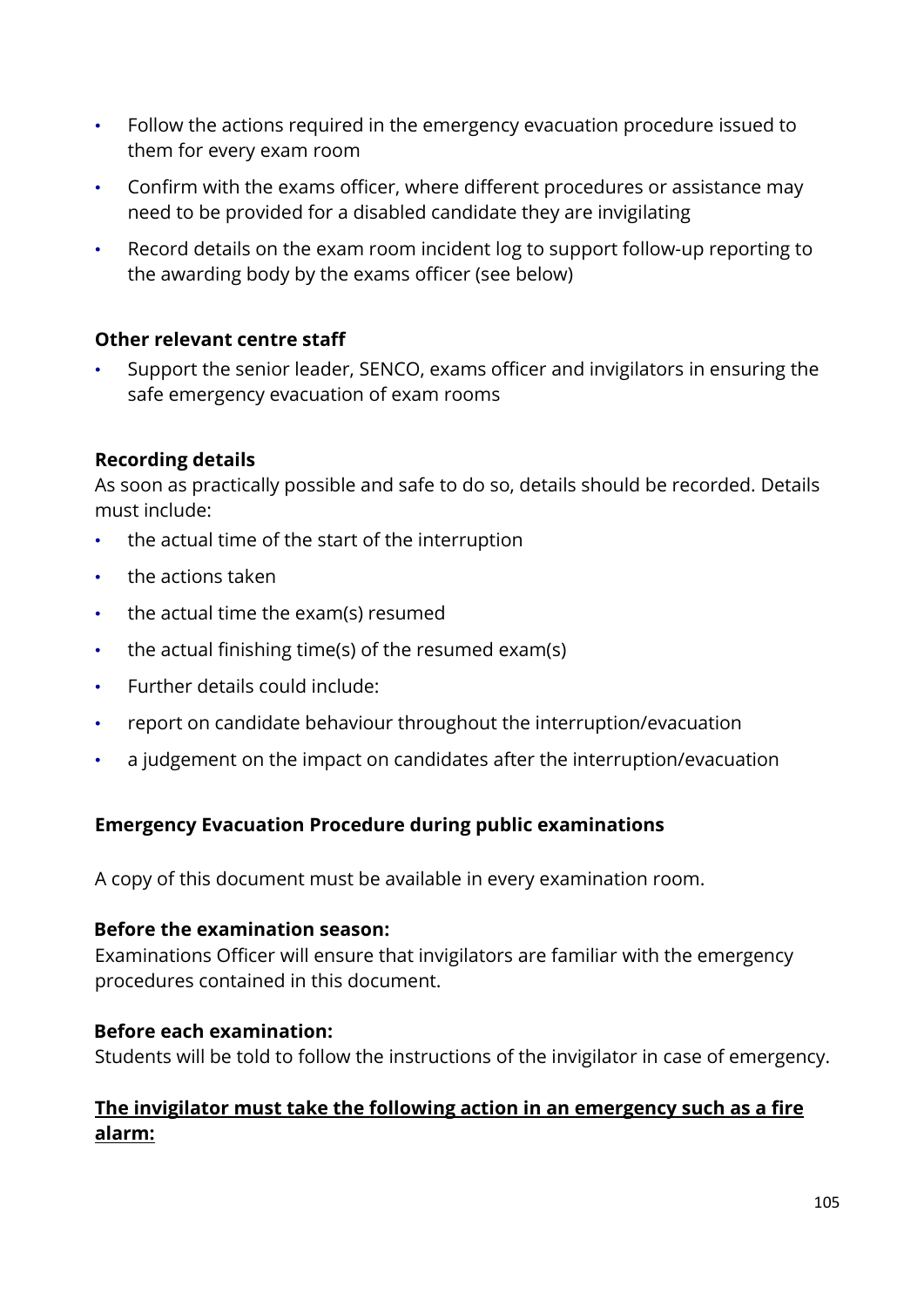- Tell the candidates to stop writing and leave the question papers and scripts on their desks. Note the time.
- Evacuate the room in an orderly fashion row by row. Candidates should leave the room in silence. The candidates must not attempt to collect bags or coats.
- The invigilator should collect the exam register and evacuate the candidates by following the emergency exit signs.
- Assemble the candidates on the grassed area adjacent to the Multi Use Games Area (MUGA)
- When assembled check the candidates against the exams register.
- The examination candidates must not have contact with other pupils and must not have mobile phones in their possession.
- Make sure that the candidates are supervised as closely as possible while they are out of the examination room.
- Make sure there is no discussion about the examination. Inform the candidates that they are still under examination regulations.
- At the end of the emergency the Examinations Officer or a senior member of staff will inform you when to return to the examination room.
- On return to the examination room make a note of the time of the interruption and how long it lasted.
- When settled in the examination room allow the candidates the full working time set for the examination.
- Make a full written report of the incident and of the action taken to the EXAMINATIONS OFFICER who will send it to the relevant awarding body.

### **Additional centre-specific actions to be taken**

- The Exams Officer will oversee the assembly point
- The lead invigilator from the hall will be responsible for taking a copy of the attendance lists to the assembly point
- The invigilators/staff runners will be responsible for escorting these candidates to the assembly point, maintaining silence at all times.
- Candidates must line up at the assembly point the grassed area by the side of Hall A away from the main body of the school population. A register will be taken from the attendance lists to establish that all candidates are present.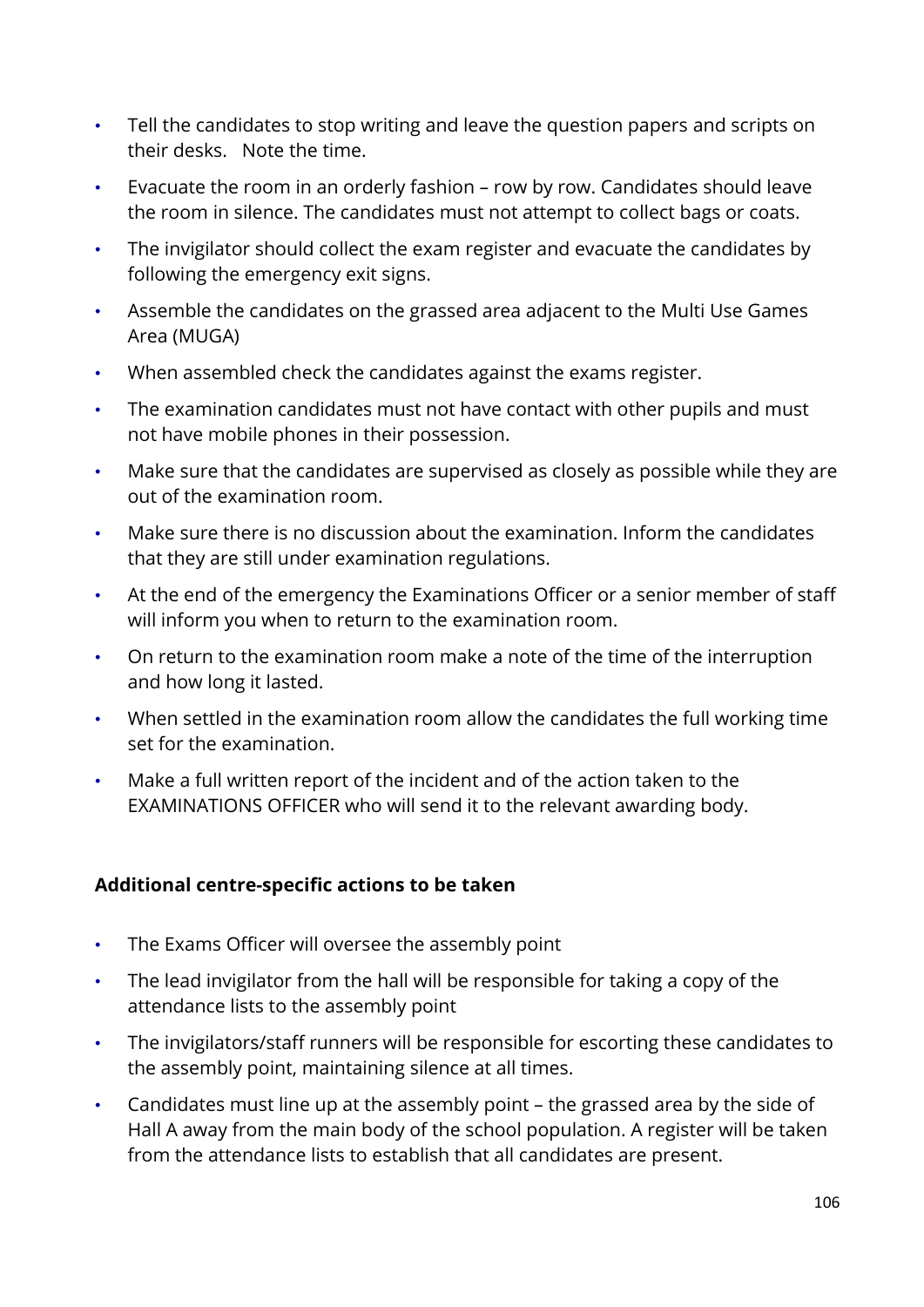- When it is safe to return to the building, the candidates will be led back to their examination room and as soon as all candidates are seated and settled the examination will be resumed. The candidates will be entitled to the full time for the examination.
- The candidates must remain under examination conditions during emergency evacuation procedures and must not attempt to contact another candidate or any other member of the school community.
- The Exams Officer will contact the Examination Board in accordance with JCQ regulations.
- If a candidate is present who may need assistance in the event of an emergency evacuation, a named invigilator will be asked to take responsibility for escorting/aiding this candidate to the assembly point.

### **Upon returning to the room:**

- Allow the candidates a small amount of time to settle, while reminding them they are still under exam conditions.
- Instruct the candidates they will resume from where they left off and the finish time will be adjusted accordingly.
- Adjust the finish time accordingly
- Record as much information as possible so a report can be made to the exam board.

### **Should the exam be abandoned?**

The exam contingency plan will be invoked, and you will be briefed by the Exams Officer at the time.

# **Appendix 11 - Word Processor Policy Purpose of the policy**

This policy details how Bolder Academy manages and administers the use of word processors (including laptops and tablets) in examinations and assessments.

References to 'Access Arrangements' relate to JCQ *Access Arrangements and Reasonable Adjustments 2020-2021* and ICE to JCQ *Instructions for conducting examinations 2029-2021*.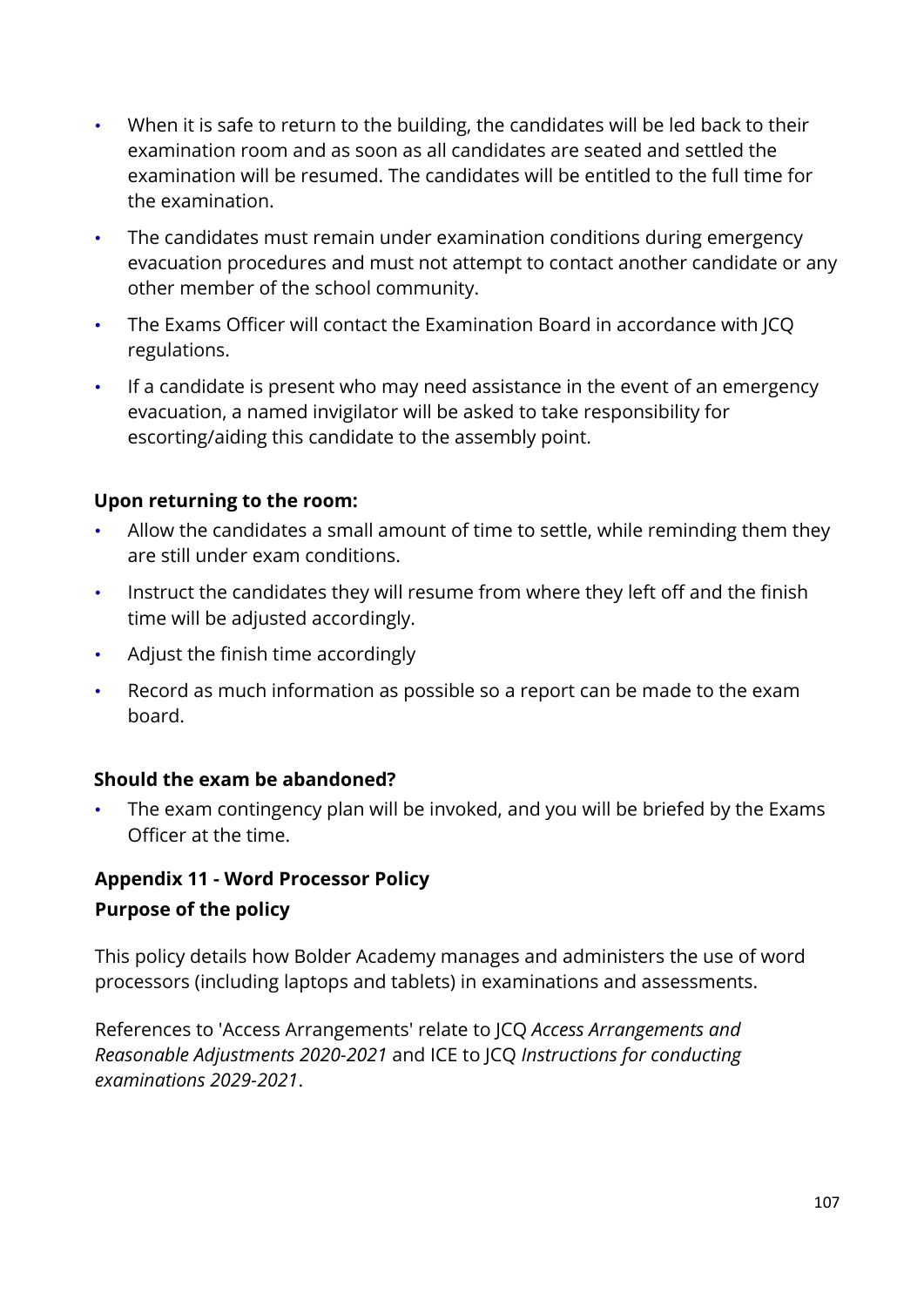#### **Principles for using a word processor**

Bolder Academy complies with Access Arrangements - Adjustments for candidates with disabilities and learning difficulties regulations and guidance as follows:

- Candidates with access to word processors are allowed to do so in order to remove barriers for disabled candidates which prevent them from being placed at a substantial disadvantage as a consequence of persistent and significant difficulties
- The use of word processors is only permitted whilst ensuring that the integrity of the assessment is maintained, at the same time as providing access to assessments for a disabled candidate
- The use of a word processor is not granted where it will compromise the assessment objectives of the specification in question
- Candidates may not require the use of a word processor in each specification. As subjects and their methods of assessments may vary, leading to different demands of our candidates, the need for the use of a word processor is considered on a subject-by-subject basis
- The use of a word processor is normally considered and agreed where appropriate at the start of the course providing Bolder Academy has firmly established a picture of need and normal way of working for a candidate
- Candidates are made aware when they will have the use of a word processor for timetabled examinations and non-examination assessments
- The use of a word processor for candidates is only granted if it reflects the support given to the candidate as their 'normal way of working', which is defined as support:
- in the classroom (where appropriate); or
- working in small groups for reading and/or writing; or
- literacy support lessons; or
- literacy intervention strategies; and/or
- in internal school tests/examinations
- mock examinations

The only exceptions to the above would be a temporary injury or impairment, or a diagnosis of a disability or manifestation of an impairment relating to an existing disability arising after the start of the course.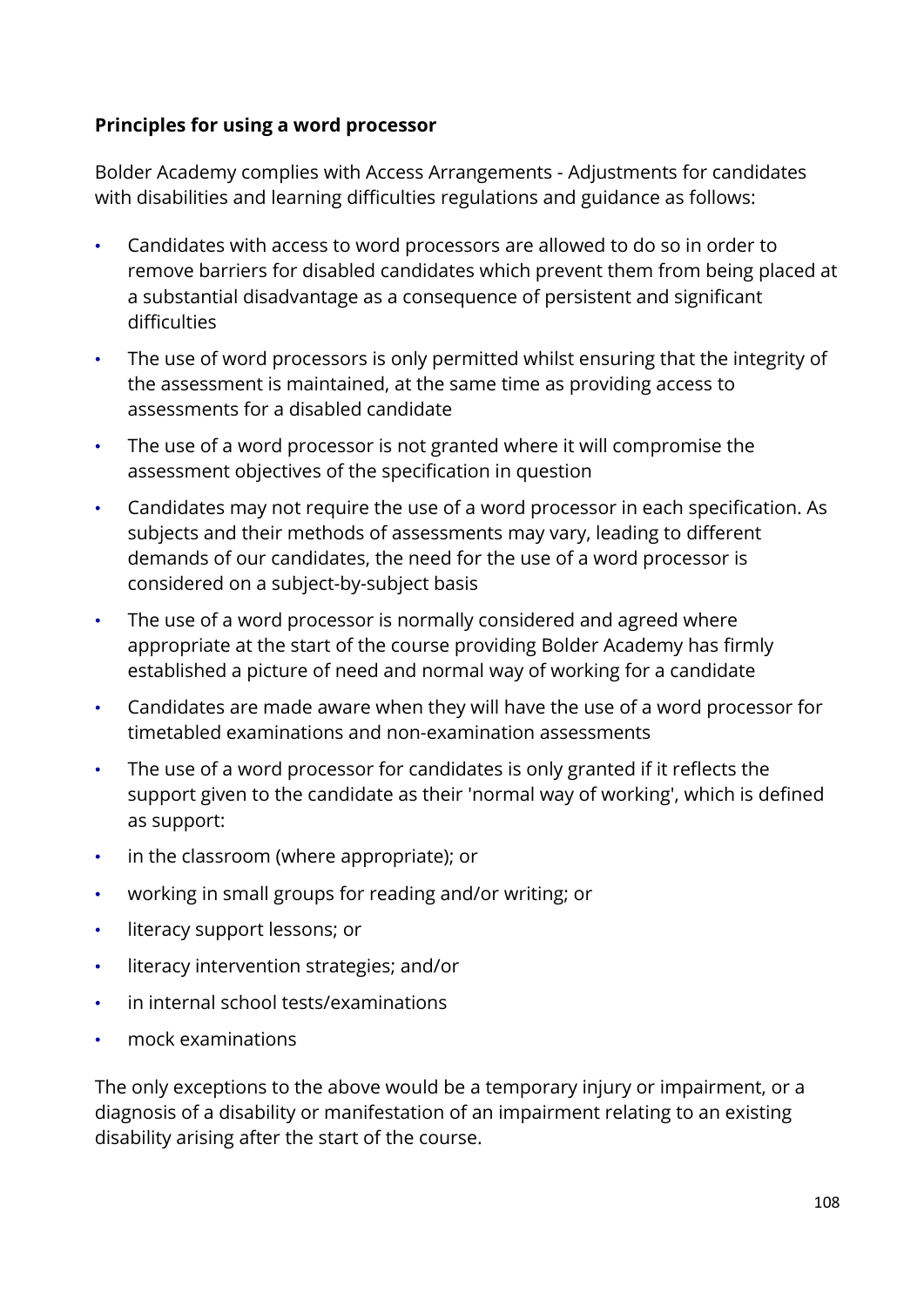#### **The use of a word processor**

Bolder Academy complies with Access Arrangements as follows:

- Provides a word processor with the spelling and grammar check facility/predictive text disabled (switched off)
- Only grants the use of a word processor to a candidate where it is their normal way of working within Bolder Academy
- Only grants the use of a word processor to a candidate if it is appropriate to their needs (for example, the quality of language significantly improves as a result of using a word processor due to problems with planning and organisation when writing by hand.
- The above also extends to the use of electronic braillers and tablets
- Provides access to word processors to candidates in non-examination assessment components as standard practice unless prohibited by the specification
- Allows candidates to use a word processor in an examination to type certain questions, i.e. those requiring extended writing, and handwrite shorter answers
- Are also aware that examinations which have a significant amount of writing, as well as those that place a greater demand on the need to organise thought and plan extended answers, are those where candidates will frequently need to type. Examinations which require more simplistic answers are often easier to handwrite within the answer booklet. The candidate avoids the difficulty of visually tracking between the question paper and screen
- Does not simply grant the use of a word processor to a candidate because he/she prefers to type rather than write or can work faster on a keyboard, or because he/she uses a laptop at home
- In all cases, ensures that a word processor cover sheet is completed and included with each candidate's typed script (according to the instructions issued by the individual awarding body)

#### **Word processors and their programmes**

Bolder Academy complies with ICE - *Word processors* instructions by ensuring:

- word processors are used as a type-writer, not as a database, although standard formatting software is acceptable
- word processors have been cleared of any previously stored data, as must any portable storage medium used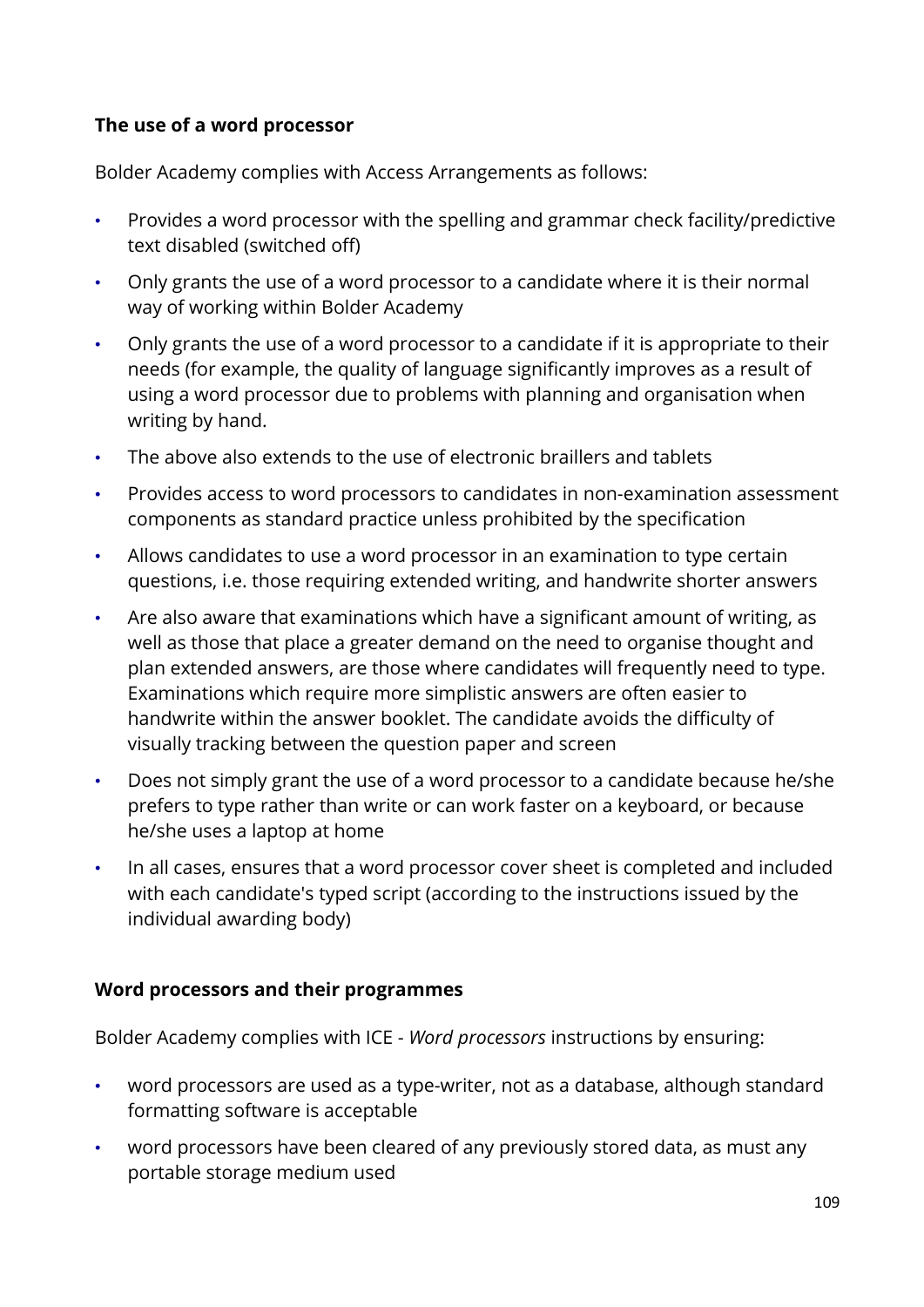- an unauthorised memory stick is not permitted for use by a candidate
- where required, candidates are provided with a memory stick, which has been cleared of any previously stored data, by a nominated member of centre staff
- word processors are in good working order at the time of the examination
- word processors are accommodated in such a way that other candidates are not disturbed and cannot read the screen
- where a candidate using a word processor is accommodated separately, a separate invigilator is used
- word processors are either connected to a printer so that a script can be printed off, or have the facility to print from a portable storage medium
- documents are printed after the examination is over
- candidates are present to verify that the work printed is their own
- word processed scripts are inserted in/attached to any answer booklet which contains some of the answers (and according to instructions issued by the individual awarding body)
- word processors are used to produce scripts under secure conditions, and if they are not then Bolder Academy is aware that they may be refused by the awarding body
- word processors are not used to perform skills which are being assessed
- word processors are not connected to an intranet or any other means of communication.
- candidates are not given access to other applications such as a calculator (where prohibited in the examination), spreadsheets etc. when using a word processor
- graphic packages or computer aided design software is not included on a word processor unless permission has been given to use these
- predictive text software or an automatic spelling and grammar check is disabled unless the candidate has been permitted a scribe or is using voice recognition technology (the script must have a completed scribe cover sheet included), or the awarding body's specification permits the use of automatic spell checking
- voice recognition technology is not included on word processors unless the candidate has permission to use a scribe or relevant software
- word processors are not used on the candidate's behalf by a third party unless the candidate has permission to use a scribe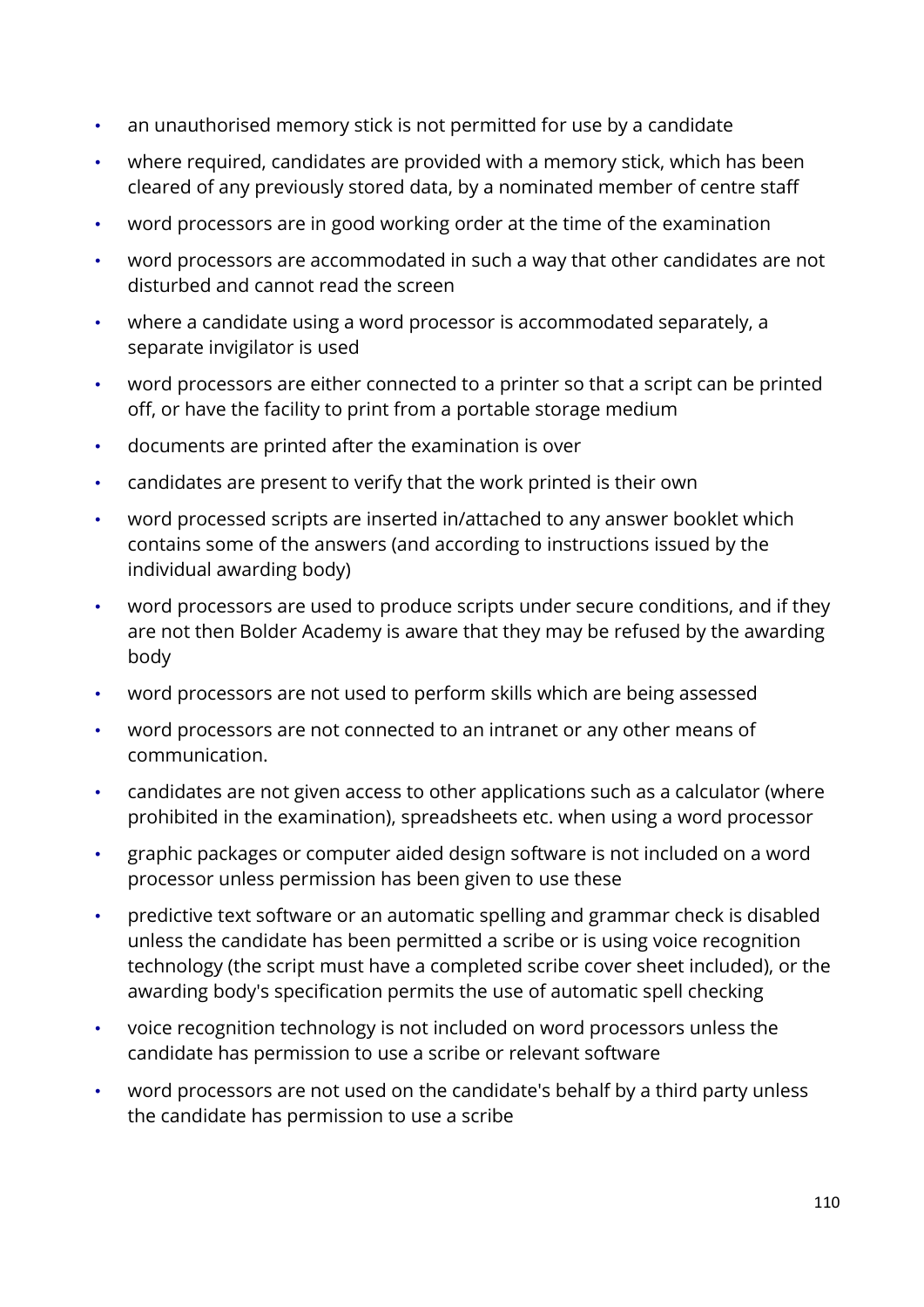#### **Laptops and tablets**

Bolder Academy further complies with ICE instructions by ensuring:

- tablets used during examinations/assessments are designed to run for a long period of time once fully charged and are 'free-standing'
- the battery capacity of all laptops and/or tablets is checked before the candidate's examination(s) with the battery sufficiently charged for the entire duration of the examination
- candidates with fully charged laptops or tablets are given the opportunity to be seated within the main examination hall without the need for separate invigilation and power points
- candidates are reminded that their centre number, candidate number and the unit/component code must appear on each page as a header or footer
- candidates using Notepad or WordPad software (which do not allow for the insertion of a header or footer) are instructed to handwrite their details as a header or footer once they have finished the examination and printed off their typed script; candidates are also supervised to ensure that they are solely performing this task and not re-reading their answers or amending their work in any way
- candidates are instructed to appropriately number each page
- candidates are instructed to use a minimum 12pt font and double spacing
- invigilators remind candidates to save their work at regular intervals
- where it is possible 'autosave' is set up on each laptop/tablet
- candidates are present at the end of the examination when their script is printed off so they can verify that the work printed is their own

#### **Accommodating word processors in examinations**

Candidates using word processors (including laptops or tablets) are normally seated in a separate room in order to minimise keyboard noise and allow printing.

# **Appendix 12 Special Consideration Policy Purpose of the policy:**

The purpose of this policy is to identify roles and responsibilities in the special consideration process and confirms that Bolder Academy agrees to "submit any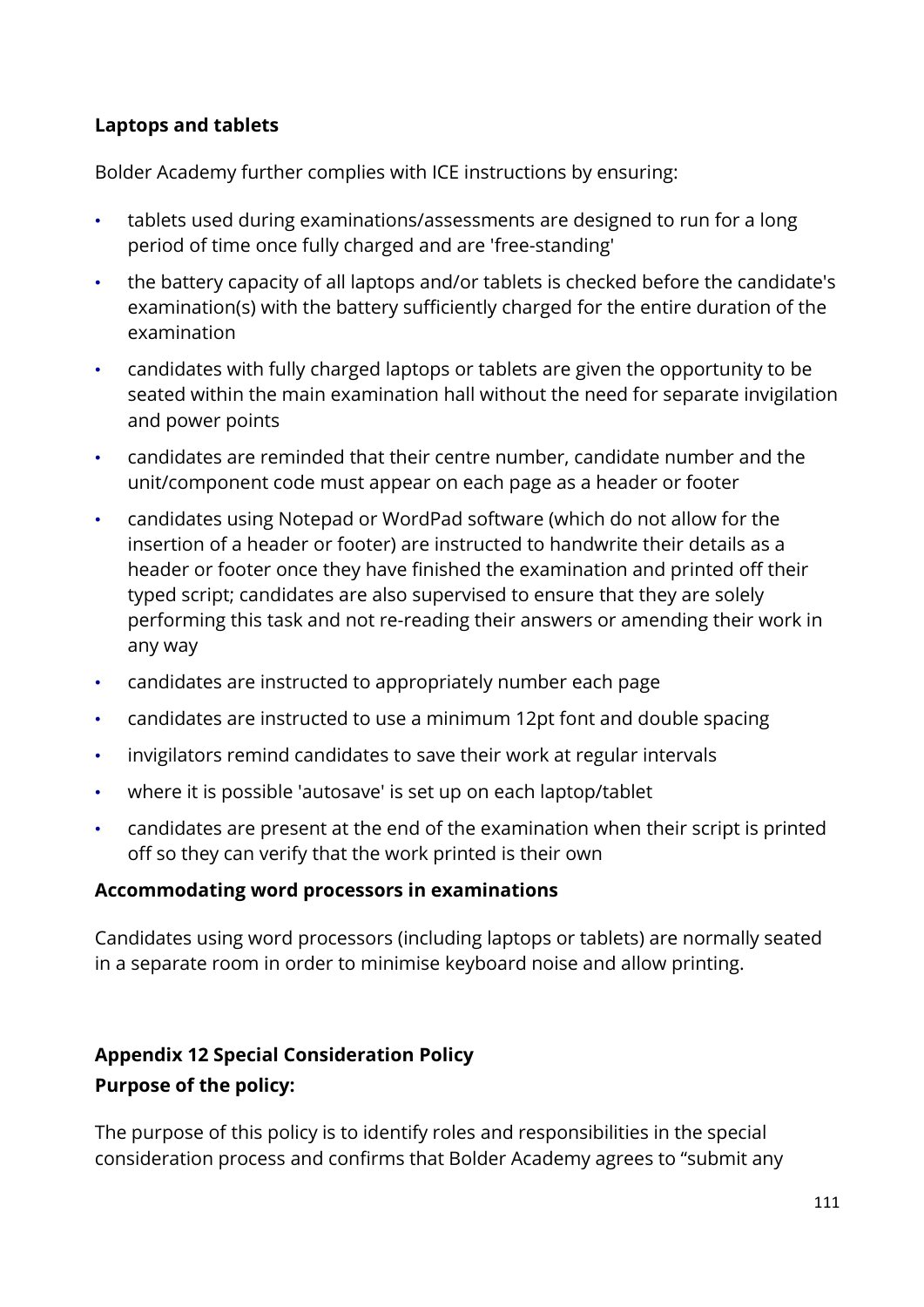applications for special consideration where candidates meet the published criteria." [JCQ General Regulations for approved centres, section 5.9 (SC)]

#### **What is special consideration?**

*Special consideration is a post-examination adjustment to a candidate's mark or grade to reflect temporary illness, temporary injury or some other event outside of the candidate's control at the time of the assessment, which has had, or is reasonably likely to have had, a material effect on a candidate's ability to take an assessment or demonstrate his or her normal level of attainment in an assessment.*

*Special consideration can only seek to go some way to assist a candidate affected by a potentially wide range of difficulties, emotional or physical, which may influence performance in examinations. It cannot remove the difficulty faced by the candidate. There will be situations where candidates should not be entered for an examination. Only minor adjustments can be made to the mark awarded because to do more than this would jeopardize the standard of the examination.*

JCQ A guide to the special consideration process

The following must be considered:

- All applications are made online, and have to meet the requirements set by JCQ in order to be accepted. The decision as to whether to make an application rests with the Exams Officer, whose decision is final.
- The maximum allowance, in the most extreme circumstances, is 5% of the marks for a given paper. In practice, most candidates receive 2% or less.
- For absence a doctor's note is required, and it is recommended that one is obtained for any medical condition.
- The exam boards will never discuss special consideration for individual candidates, and when results are issued it is not possible to determine what allowance, if any, has been granted.
- The deadline for applications is in early July, and the exam boards will not usually accept requests for special consideration made after this date. This date will be confirmed by February half term.
- **Roles and Responsibilities**
- **Head of Centre**
- Ensures that, where relevant and in eligible situations, applications for special consideration will be submitted to awarding bodies by the exams officer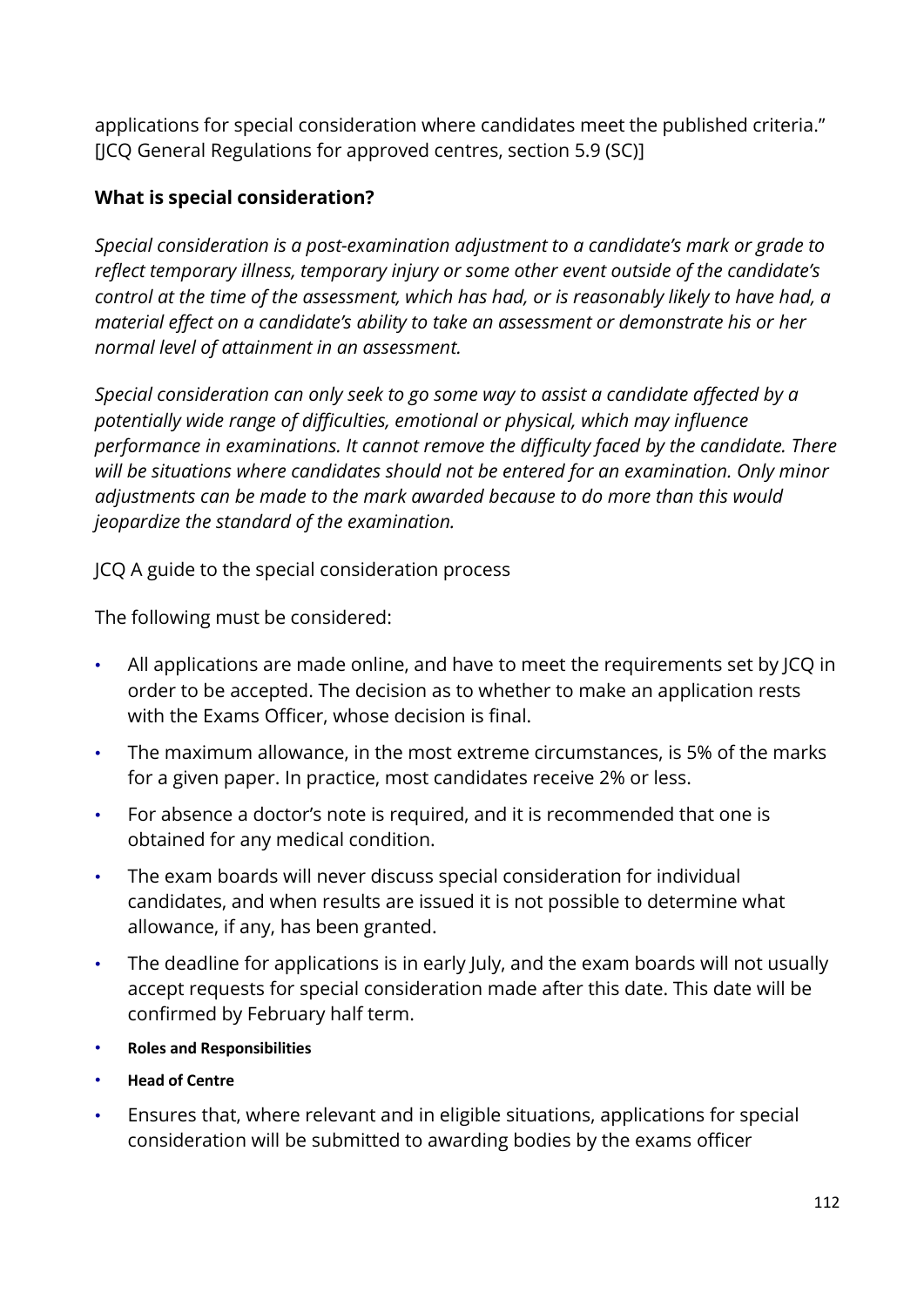#### **Exams Officer**

- Understands the criteria to determine where candidates will/will not be eligible for special considerations
- Ensures that, where relevant and in eligible situations, applications for special consideration will be submitted to the awarding bodies

#### **Teaching Staff/SENDCO**

Provide any appropriate evidence or information that may be required to determine a candidate's eligibility for special considerations.

#### **Candidates/Parents**

• Provide any medical or other evidence that may be required to determine eligibility for special consideration

#### **Eligibility for special consideration Applying for special consideration**

Where eligible, special consideration will be applied for in a specific exam series where candidates "…have been fully prepared and have covered the whole course but performance in the examination, or in the production of controlled assessment, coursework or non-examination assessment, is materially affected by adverse circumstances beyond their control."

Where a candidate may arrive for an exam and is clearly unwell, extremely distressed and/or may have sustained an injury that requires emergency access arrangements to be put in place:

- The candidate will be kept comfortable and under supervision from the required time while appropriate arrangements are put in place for the candidate to take the exam in the best possible conditions
- A judgement will be made on how the candidate's situation or disposition affected performance in the exam
- Where appropriate and where eligible, special consideration will be applied for
- Where candidates may be affected by a major disturbance in the exam room (emergency evacuation etc.), special consideration will be applied for on behalf of all candidates.
- Where a candidate takes multiple exams (three or more exams) timetabled for the same day and the total duration for those papers is more than 6 hours for GCE exams or more than 5 hours 30 minutes for GCSE exams including any approved extra time but not any time taken for supervised rest breaks, special consideration for an allowance on last paper taken will be applied for.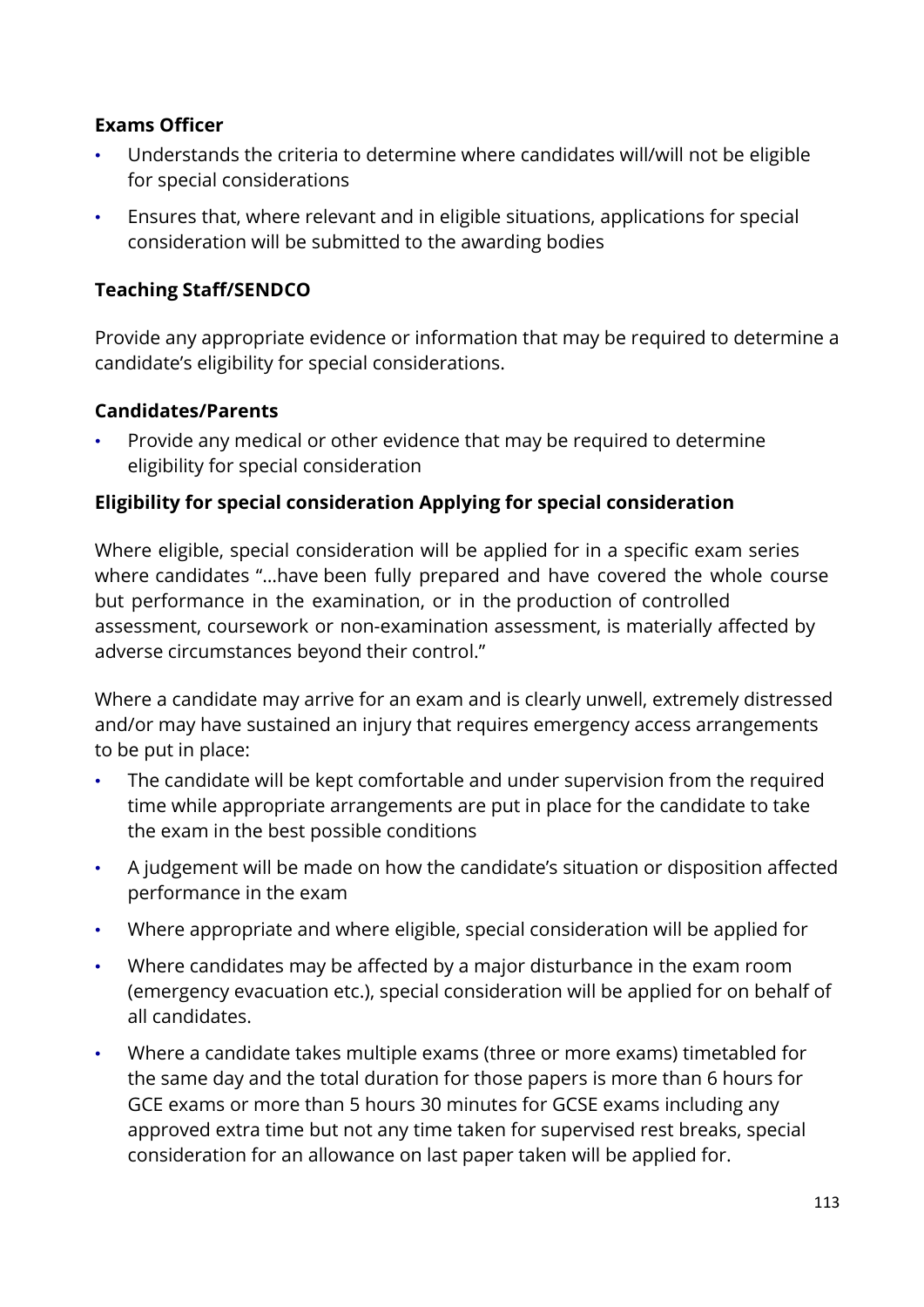• Where a candidate may be affected by a minor disturbance in the exam room caused by another candidate (momentary bad behaviour, mobile phone ringing etc.), special consideration cannot be applied for.

If a candidate is absent for acceptable reasons, and Bolder Academy can verify this, special consideration will be applied for if the exam missed is in the terminal series and the *minimum requirements for enhanced grading in cases of acceptable absence can be met*. If there is an opportunity to re-enter the candidate in the next available exam series, Bolder Academy will make the entry and special consideration will not be applied for

Where other issues or problems affect a candidate or a group of candidates, special consideration will be explored in and applied for where eligible. This might include, for example:

- Other certification
- A short extension to coursework/non-examination assessment deadlines
- Submitting a reduced quantity of coursework/non-examination assessment (shortfall in work)
- Candidates taking an incorrect or defective question paper
- Candidates undertaking the wrong controlled assessment or non-examination assessment assignment

Where a candidate may be eligible for special consideration (a post assessment adjustment) in a vocational qualification, Bolder Academy will follow awarding body guidance to determine if, when and how an adjustment can be applied for.

# **Processing applications for special consideration Roles and Responsibilities Head of centre**

• Ensures where a candidate may be a member of the family (which includes stepfamily, foster- family and similar close relationships) or a close friend and their immediate family (e.g.son/daughter) of a member of the exams office staff, the application will be authorised by an alternative member of centre staff

## **Senior Leadership Team**

• Produce/provide signed evidence in support of an application where this may be requested by the awarding body

## **Exams officer**

• Ensures applications will be processed as required by the awarding bodies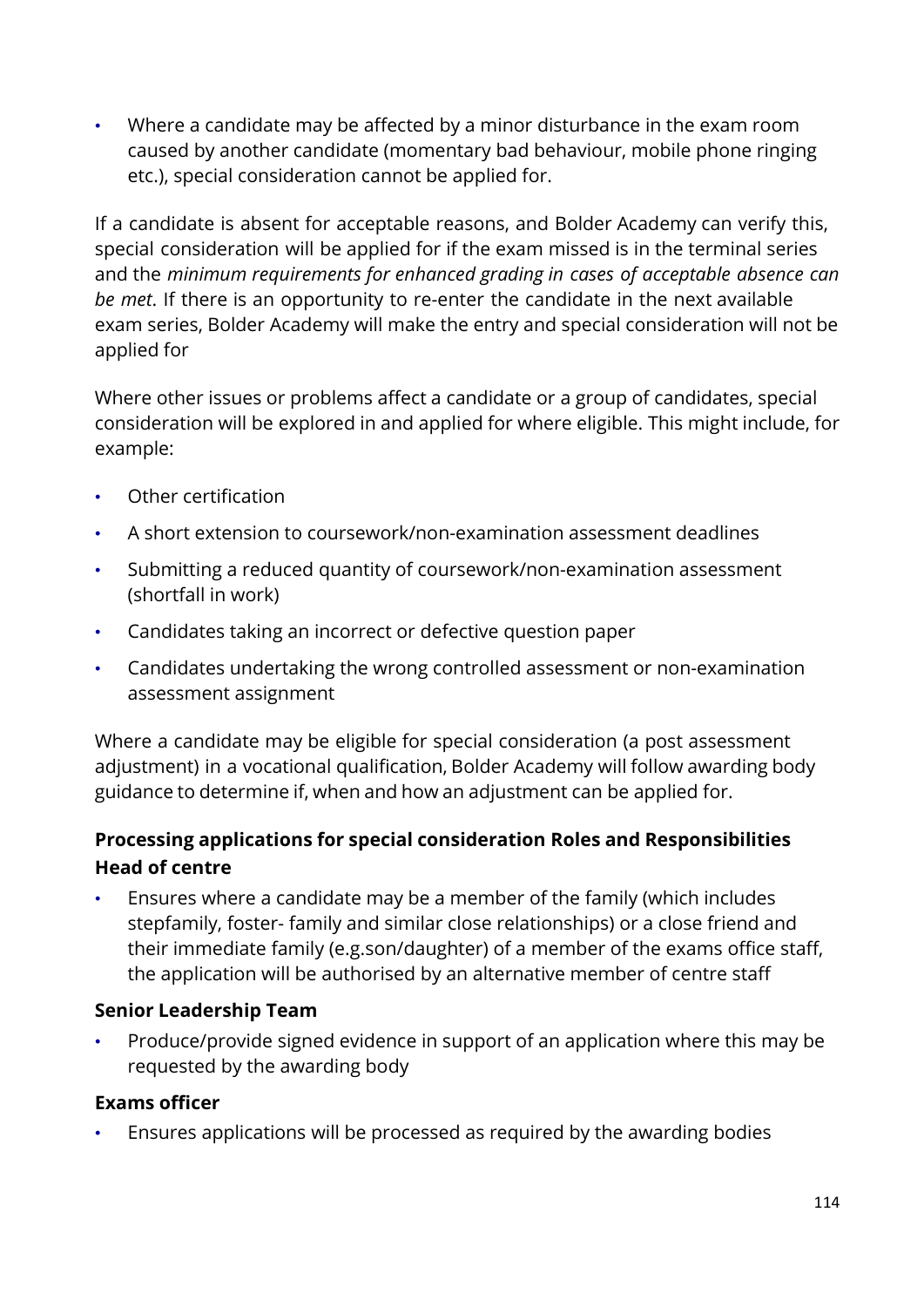- Keeps evidence to support applications on file until after the publication of results and provides evidence in support of an application where this may be requested by an awarding body
- Meets the required deadline(s) for submitting applications

## **Teaching staff and/or SENDCO**

• Provide any appropriate evidence or information that may be required to support a candidate's application for special consideration

#### **Candidates (or parents/carers)**

Will be asked to provide any required medical or other evidence that may be required to support an application for special consideration

## **Submitting applications for special consideration**

Where a candidate or group of candidates is/are eligible for special consideration, applications will be submitted to the relevant awarding body following the published processes. Evidence to support applications will be kept on file until after the publication of results.

#### **Timetabled written exams**

- For GCSE qualifications, applications for individual candidates will be submitted online by logging into the relevant awarding body secure extranet site and following the links to special consideration
- The processes for submitting a single application to cover all exams where a candidate is present but disadvantaged and a separate application for each day where a candidate is absent from an examination for an acceptable reason detailed in Appendix [4](http://www.jcq.org.uk/exams-office/access-arrangements-and-special-consideration) Examination Access Arrangements will be followed
- For other qualifications, applications will be submitted online where the awarding body's secure system accepts these
- [Form 10 J](http://www.jcq.org.uk/exams-office/access-arrangements-and-special-consideration/forms)CQ Application for special consideration will only be completed and submitted to the awarding body where the online system does not accept applications for a particular qualification
- For groups of candidates, applications will be made online where the awarding body's secure system accepts group applications or form 10 will be completed
- Form 14 JCQ Self Certification form (Self Certification for candidates who have missed an examination) will only be completed where circumstances warrant this and will not be used where Bolder Academy knows the candidate was ill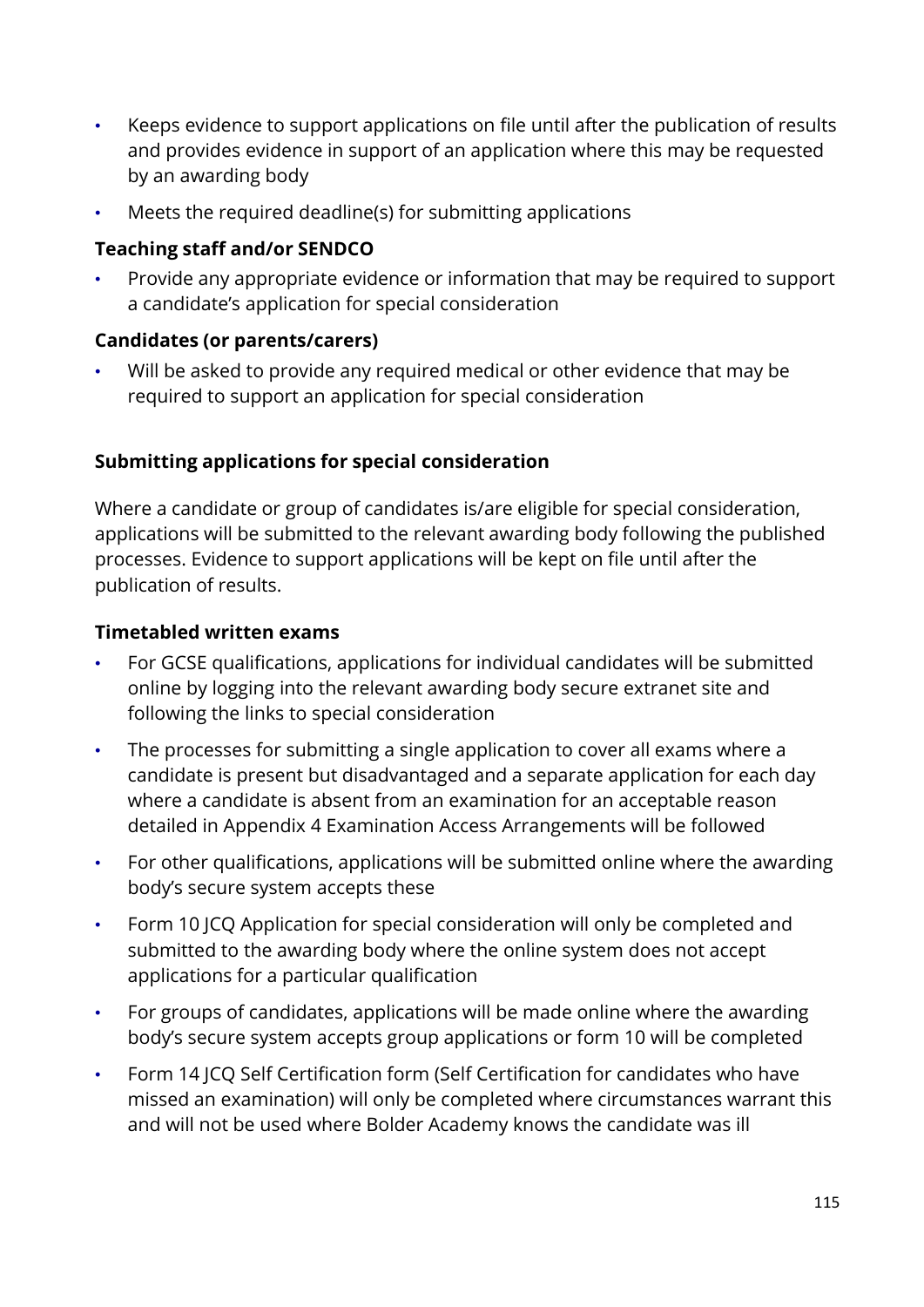#### **Internally Assessed Work**

- Where appropriate, applications will be made online where the awarding body's secure system accepts them or form 10 will be completed and submitted to the awarding body
- Where a short extension to a deadline is being requested an application will be submitted online or by direct email, dependent on the awarding body
- Where an application relates to a shortfall in work, this will be submitted online or by completing Form 10 JCQ, dependent on the awarding body
- Where an application relates to lost or damaged work, this is submitted online or by completing Form 15 JCQ Notification of lost centre assessed work, dependent on the awarding body

#### **Post assessment adjustments – vocational qualifications**

Where relevant and eligible, Form 10 ICQ Application for special consideration Vocational qualifications will be completed and submitted to the awarding body

#### **Late Applications**

If, after the publication of results for a particular exam series, a claim is made that special consideration was not applied for at the time of an assessment where a candidate was eligible, the claimant will be informed that late applications will only be accepted by an awarding body in the most exceptional circumstances and where a member of the senior leadership team is able to produce evidence to support the late application.

If a claim is made after the completion of a review of results, the claimant will be informed that an application for special considerations cannot be submitted.

#### **Appendix 13 Exams Complaints and Appeals Procedure**

#### **Purpose of the Procedure**

This procedure confirms Bolder Academy's compliance with JCQ's General Regulations for Approved Centres 2021-2022 that Bolder Academy has in place "…a written complaints and appeals procedure which will cover general complaints regarding Bolder Academy's delivery or administration of a qualification."

#### **Grounds for Complaint**

A candidate (or their parent/carer) may make a complaint on the grounds below (this is not an exhaustive list).

Teaching and Learning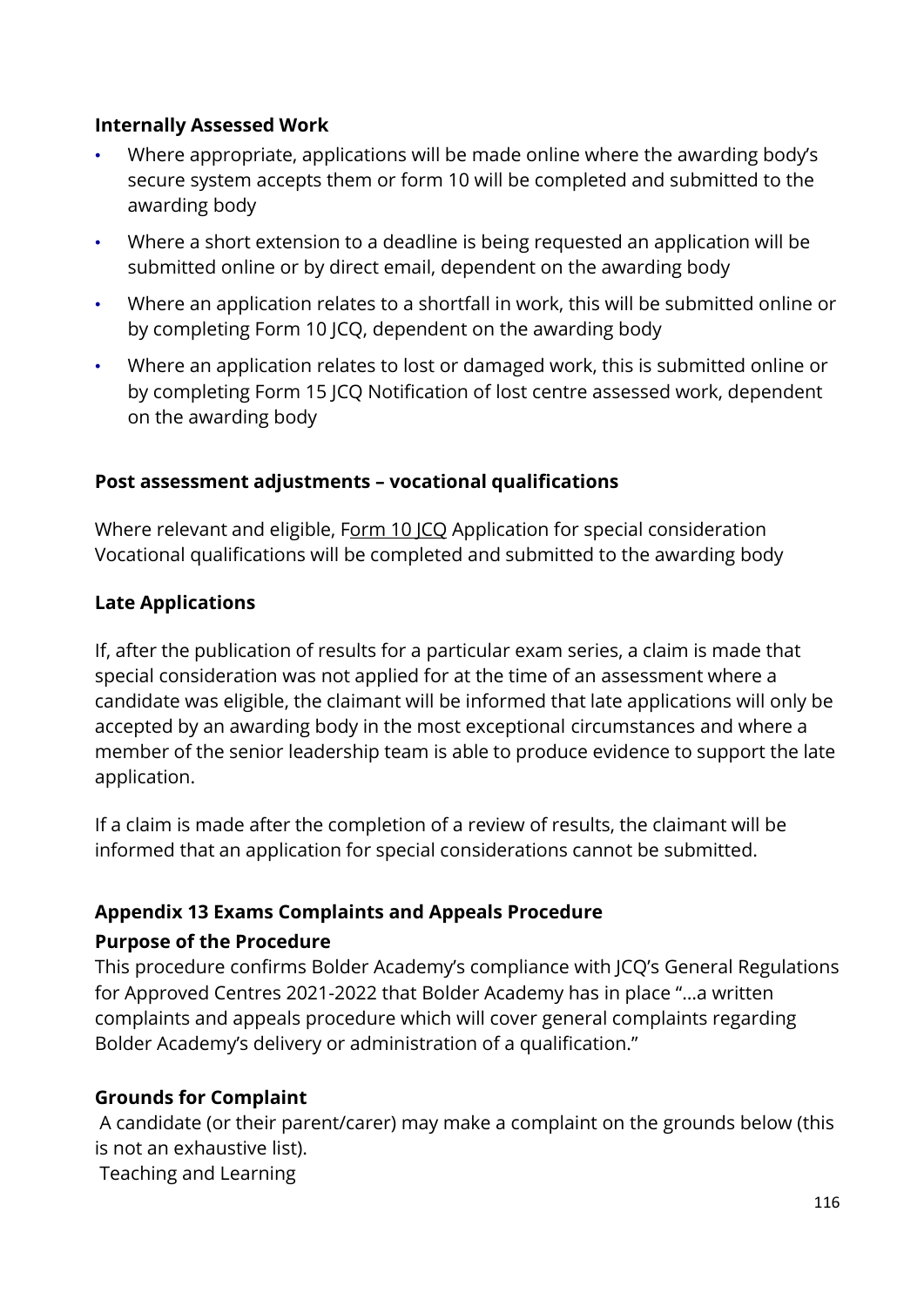- Quality of teaching and learning, for example
- Non-subject specialist teacher without adequate training/subject matter expertise utilised on a long-term basis
- Teacher lacking knowledge of new specification/incorrect core content studied/taught
- Core content not adequately covered
- Inadequate feedback for a candidate following assessment(s)
- Pre-release/advance material/set task issued by the awarding body not provided on time to an exam candidate
- The taking of an assessment, which contributes to the final grade of the qualification, not conducted according to the JCQ/awarding body instructions
- The marking of an internal assessment, which contributes to the final grade of the qualification, not undertaken according to the requirements of the awarding body (complainant should refer to Bolder Academy's internal appeals procedure)
- Centre fails to adhere to its internal appeals procedure
- Candidate not informed of their centre assessed marks prior to marks being submitted to the awarding body
- Candidate not informed of their centre assessed marks in sufficient time to request/appeal a review of marking prior to marks being submitted to the awarding body
- Candidate not given sufficient time to review materials to decide whether to request a review of centre assessed marks

Access Arrangements

- Candidate not assessed by Bolder Academy's appointed assessor
- Candidate not involved in decisions made regarding their access arrangements
- Candidate did not consent to personal data being shared electronically (by the non-acquisition of a signed Data Protection Notice/Candidate data personal consent form)
- Candidate not informed/adequately informed of the arrangements in place and the subjects or components of subjects where the arrangements would not apply
- Exam information not appropriately adapted for a disabled candidate to access it
- Adapted equipment put in place failed during exam/assessment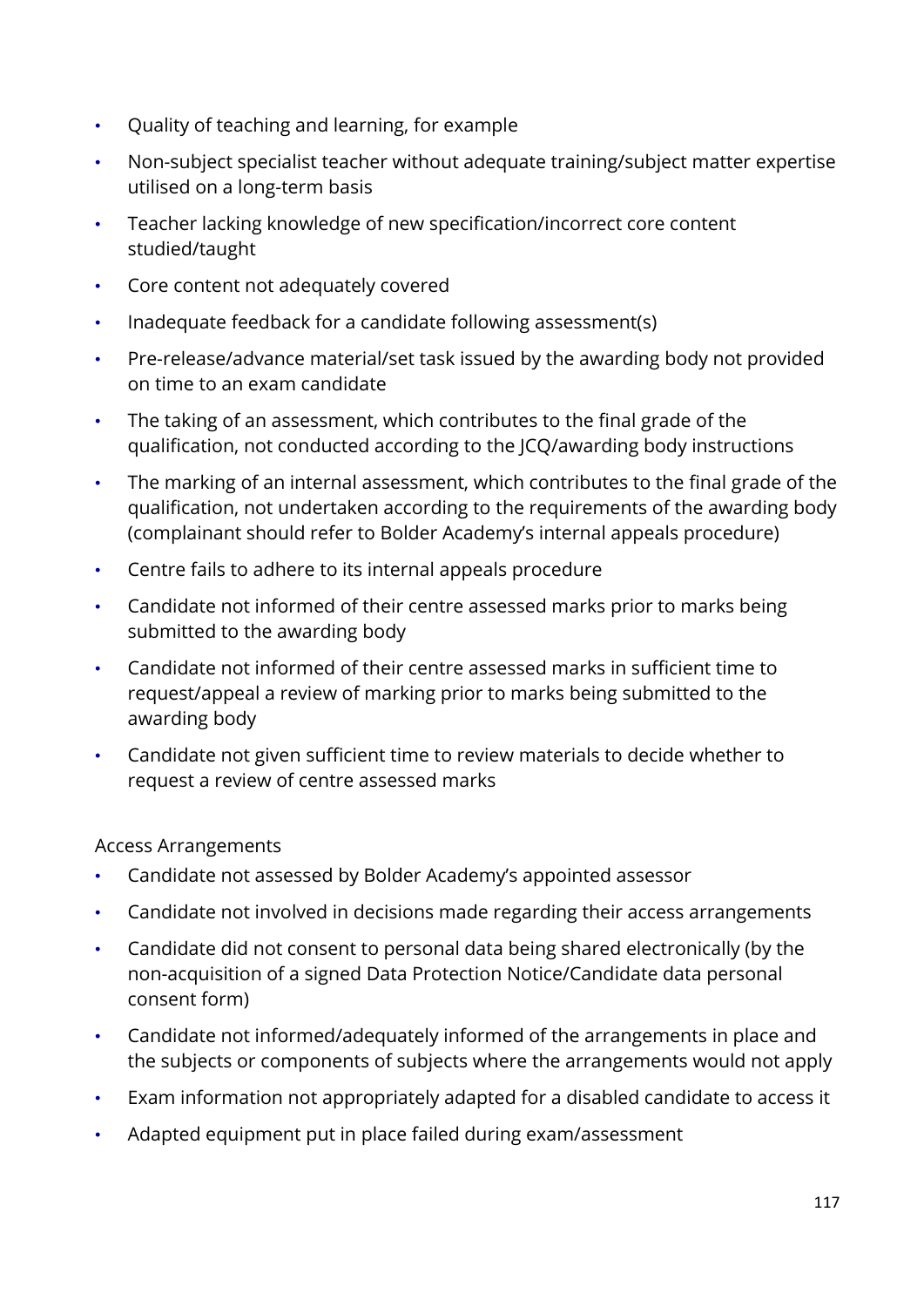- Approved access arrangement(s) not put in place at the time of an exam/assessment
- Appropriate arrangements not put in place at the time of an exam/assessment as a consequence of a temporary injury or impairment

Entries

- Failure to clearly explain a decision of early entry for a qualification to candidate (or parent/carer)
- Candidate not entered/entered late (incurring a late entry fee) for a required exam/assessment
- Candidate entered for a wrong exam/assessment
- Candidate entered for a wrong tier of entry

Conducting Examinations

- Failure to adequately brief candidate on exam timetable/exam regulations prior to exam/assessment taking place
- Room in which exam held did not provide candidate with appropriate conditions for taking the exam
- Inadequate invigilation in exam room
- Failure to conduct exam according to the regulations
- Online system failed during (on-screen) exam/assessment
- Disruption during exam/assessment
- Alleged, suspected or actual malpractice incident not investigated/reported
- Eligible application for special consideration for a candidate not submitted/not submitted to timescale
- Failure to inform/update candidate on the outcome of a special consideration application

Results and Post-results

- Before exams, candidate not made aware of the arrangements for post-results services and the accessibility of senior members of centre staff after the publication of results
- Candidate not having access to a member of senior staff after the publication of results to discuss/make decision on the submission of a review/enquiry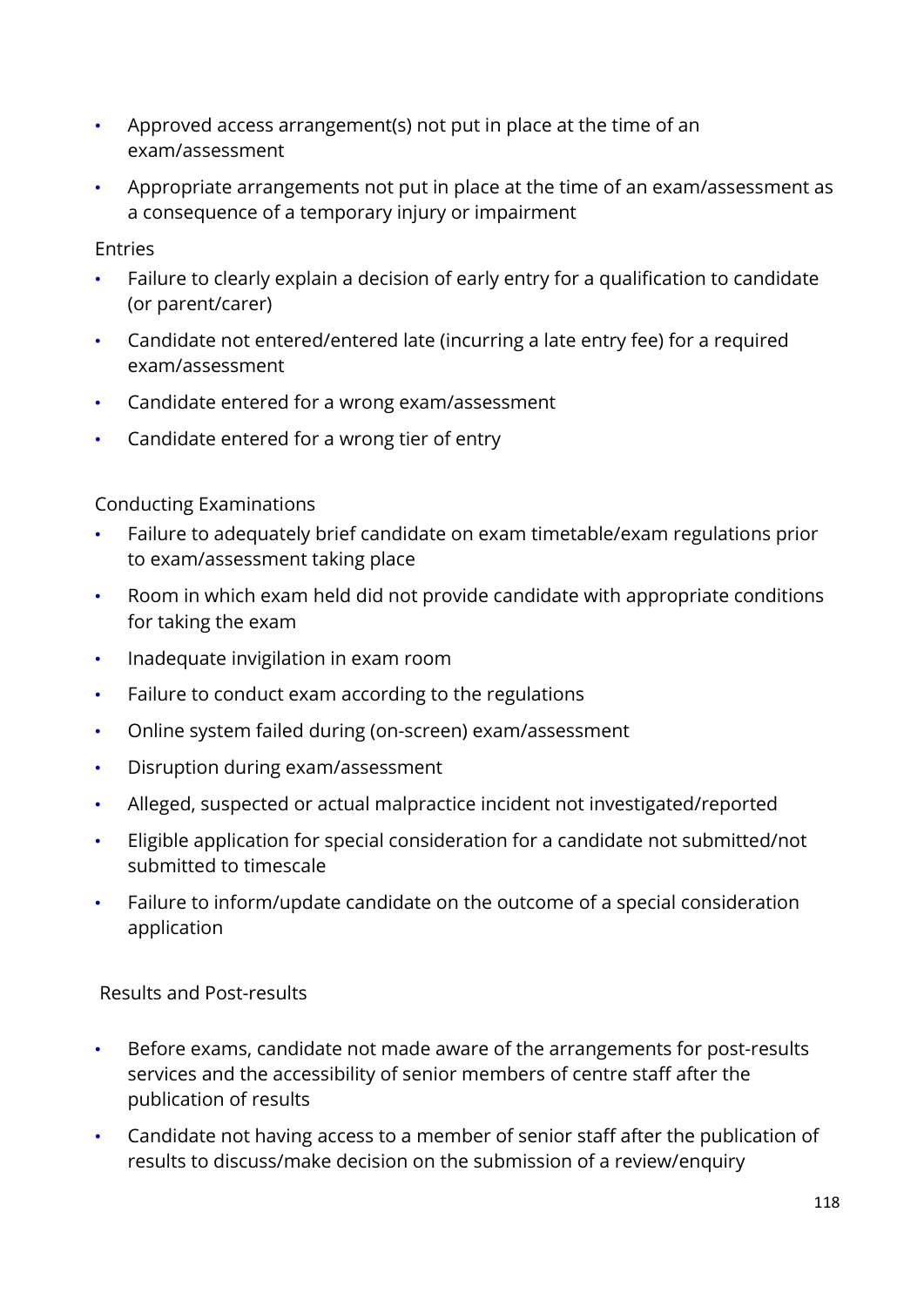- Candidate request for return of work after moderation and work not available/disposed of earlier than allowed in the regulations
- Candidate (or parent/carer) unhappy with a result (complainant to refer via Exams Officer to awarding body post-results services)
- Candidate (or parent/carer) unhappy with a centre decision not to support a clerical re-check, a review of marking, a review of moderation or an appeal (complainant to refer via Exam Officer to Bolder Academy's internal appeals procedure)
- Centre applied for the wrong post-results service/for the wrong exam paper for a candidate
- Centre missed awarding body deadline to apply for a post-results service
- Centre applied for a post-results service for candidate without gaining required candidate consent/permission

#### Complaints and Appeals Procedure

If a candidate (or their parent/carer) has a general concern or complaint about Bolder Academy's delivery or administration of a qualification a student is following, Bolder Academy encourages them to try to resolve this informally in the first instance.

A concern or complaint should be made in person, by telephone or in writing to the head of centre.

If a complaint fails to be resolved informally the candidate (or their parent/carer) is then at liberty to make a formal complaint.

#### **How to Make a Formal Complaint**

- A complaint should be submitted writing by completing a complaints and appeals form
- Forms are available from the Exams Officer or downloadable from the exams page of our website.
- Completed forms should be returned to the Head of Centre
- Forms received will be logged by Bolder Academy and acknowledged within 14 calendar days

## **How a Formal Complaint is Investigated**

The Head of Centre will further investigate or appoint a member of the senior leadership team (who is not involved in the grounds for complaint and has no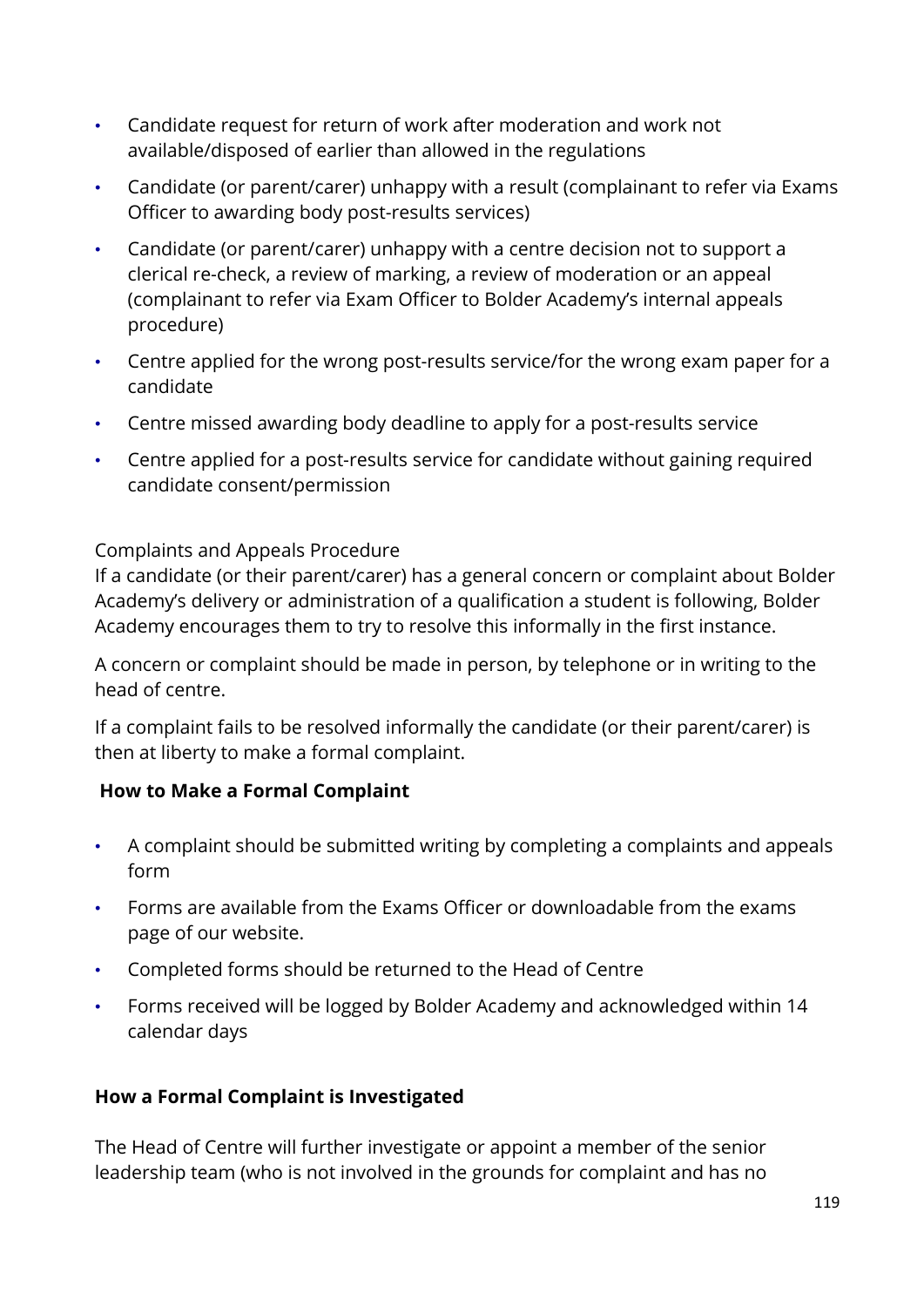personal interest in the outcome) to investigate the complaint and report on the findings.

The findings and conclusion will be provided to the complainant within four working weeks

# **Appeals**

Following the outcome, if the complainant remains dissatisfied and believes there are clear grounds, an appeal can be submitted.

- Any appeal must be submitted in writing by completing a complaints and appeals form
- Forms received will be logged by Bolder Academy and acknowledged within 28 calendar days
- The appeal will be referred to Chair of Governors (or a special Committee of the Governing body) for consideration
- The Chair of Governors (or Committee) will inform the appellant of the final conclusion in due course

## **Complaints and Appeals Log**

Bolder Academy will on receipt, assigned a reference number and log all complaints. The outcome and outcome date is also recorded.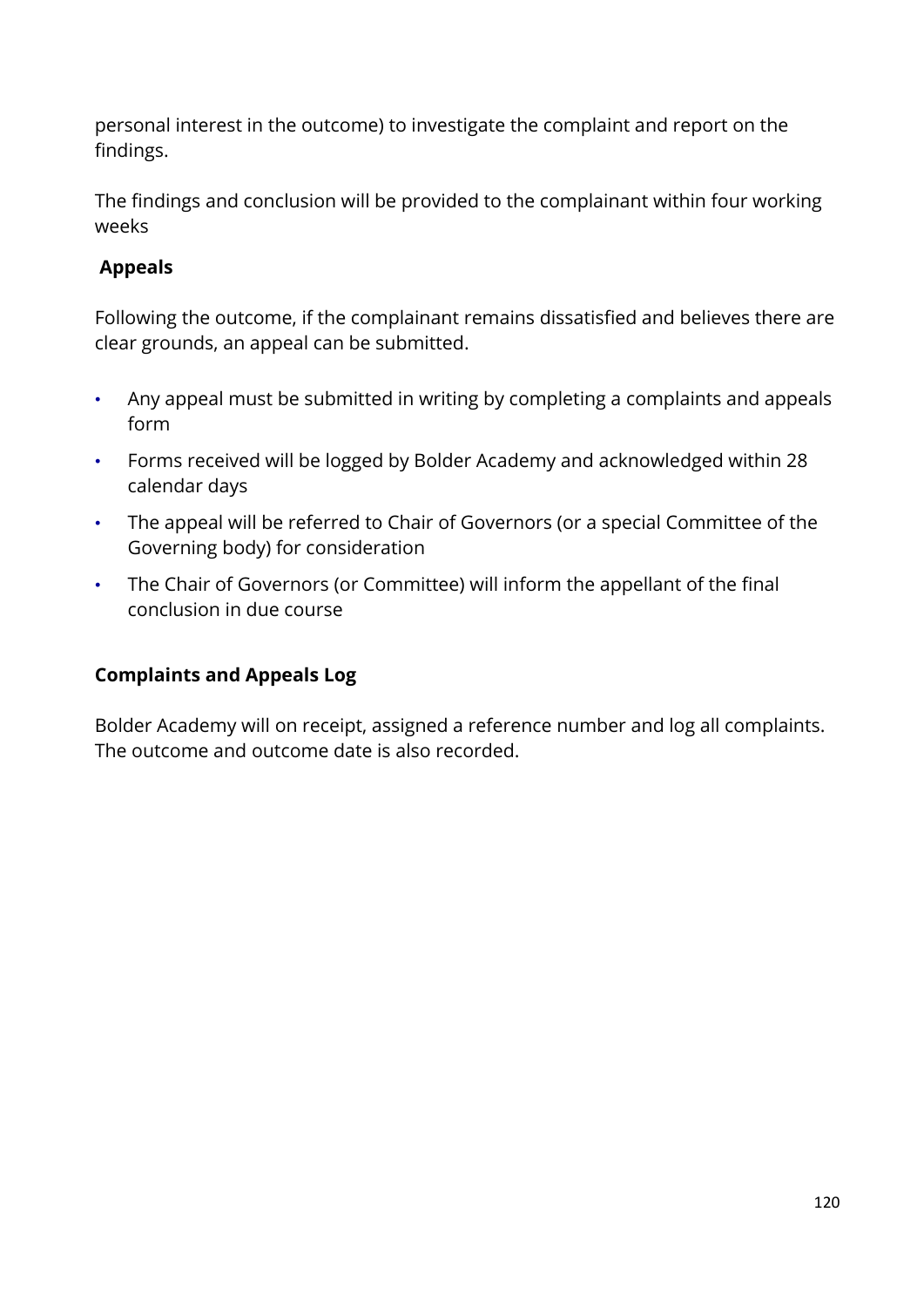# **Appendix 14 Access to Scripts, Reviews of Results and Appeals Procedures Key staff involved in the procedures**

| Role                                                         | <b>Name</b>       |
|--------------------------------------------------------------|-------------------|
| Exams officer                                                | Suelin Billingham |
| Senior leader(s) Assistant Head Assessment<br>and Timetables | Jonathan Hurn     |
| Head of centre                                               | Heidi Swidenbank  |

These procedures are reviewed and updated annually to ensure that Bolder Academy deals with candidate requests for access to scripts, clerical rechecks, reviews of marking, reviews of moderation and appeals to the awarding bodies in accordance with current requirements and regulations.

Reference in these procedures to GR and PRS refer to the JCQ publications General Regulations for Approved Centres and Post-Results Services.

#### **Introduction**

Following the issue of results, awarding bodies make post-results services available.

The JCQ post-results services currently available are detailed below.

#### **Access to Scripts** (ATS):

- Copies of scripts to support reviews of marking
- Copies of scripts to support teaching and learning

#### **Reviews of Results** (RoRs):

- Service 1 (Clerical re-check) This is the only service that can be requested for objective tests (multiple choice tests)
- Service 2 (Review of marking)
- Priority Service 2 (Review of marking) This service is only available for externally assessed components of GCE A-level specifications (an individual awarding body may also offer this priority service for other qualifications)
- Service 3 (Review of moderation) This service is not available to an individual candidate

#### **Appeals**:

The appeals process is available after receiving the outcome of a review of results

## **Purpose of the procedures**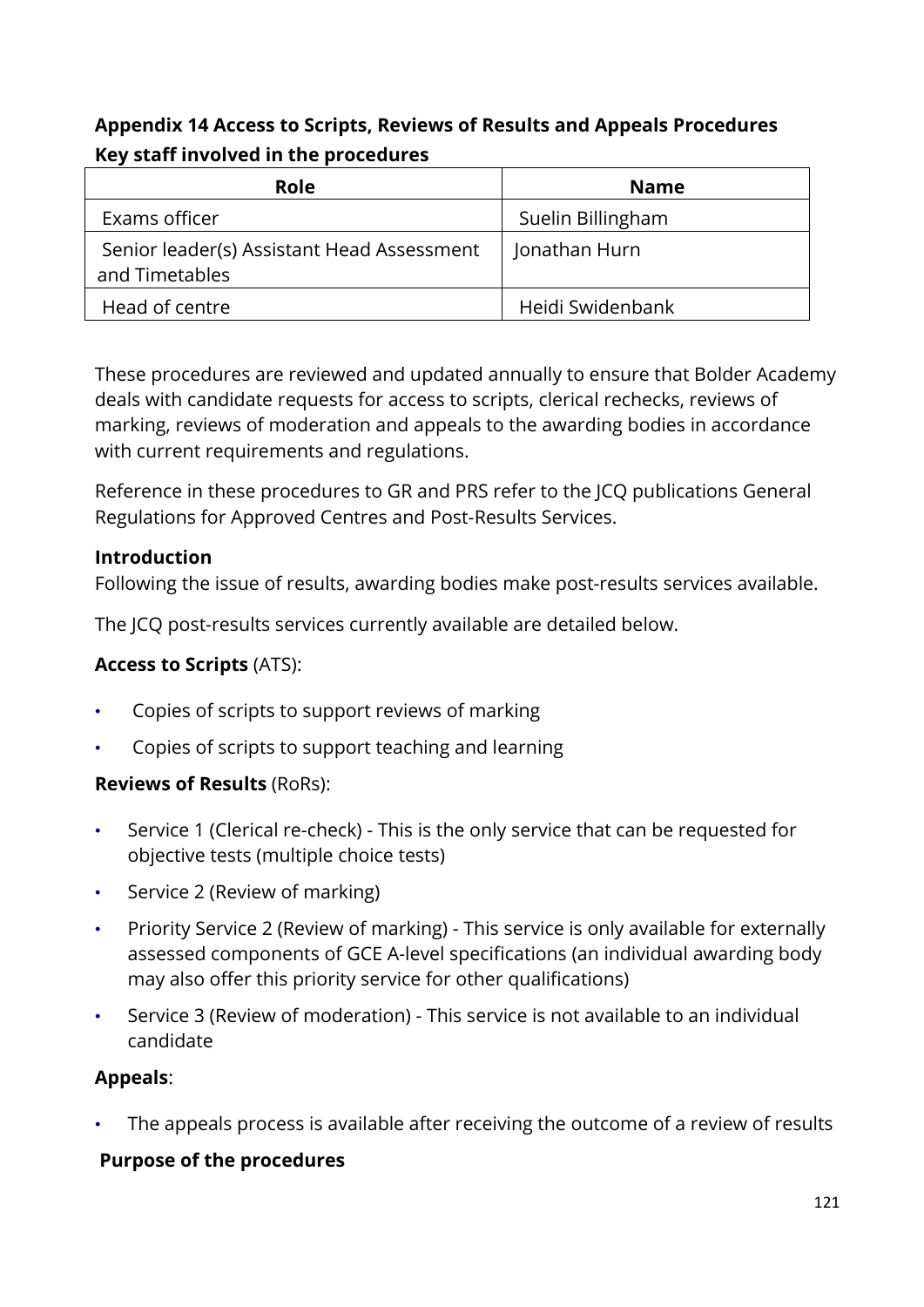The purpose of these procedures is to confirm how Bolder Academy deals with candidates' requests for access to scripts, clerical re-checks, reviews of marking, reviews of moderation and appeals to the awarding bodies in compliance with JCQ regulations (GR 5.13).

Details of these procedures are made widely available and accessible to all candidates by The Candidate Exam Booklet printed on Bolder Academy Website

The arrangements for post-results services

• Candidates must be made aware of the arrangements for post-results services before they sit any examinations (GR 5.13)

A review of moderation cannot be undertaken upon the work of an individual candidate or the work of candidates not in the original sample (PRS 4.3)

• The appeals process is available after receiving the outcome of a review of results (PRS 5.1)

At Bolder Academy:

• Candidates are informed of the arrangements for post-results services and the availability of senior members of centre staff immediately after the publication of results, before they sit any examinations (GR 5.13)

Candidates are informed by the Candidate Exam Booklet printed on Bolder Academy Website

Full details of the post-results services, internal deadline(s) for requesting a service and the fees charged (where applicable) are provided by the Exams Officer following the issuing of results

#### **Dealing with requests**

All post-results service requests from internal candidates must be made through the centre (GR 5.13)

At Bolder Academy the process to request a service is by completing a Post-results services request and payment form available from the Exams Office.

#### **Candidate consent**

Candidates must provide their written consent for clerical re-checks, reviews of marking and access to scripts services offered by the awarding bodies after the publication of examination results (GR 5.13)

Bolder Academy will: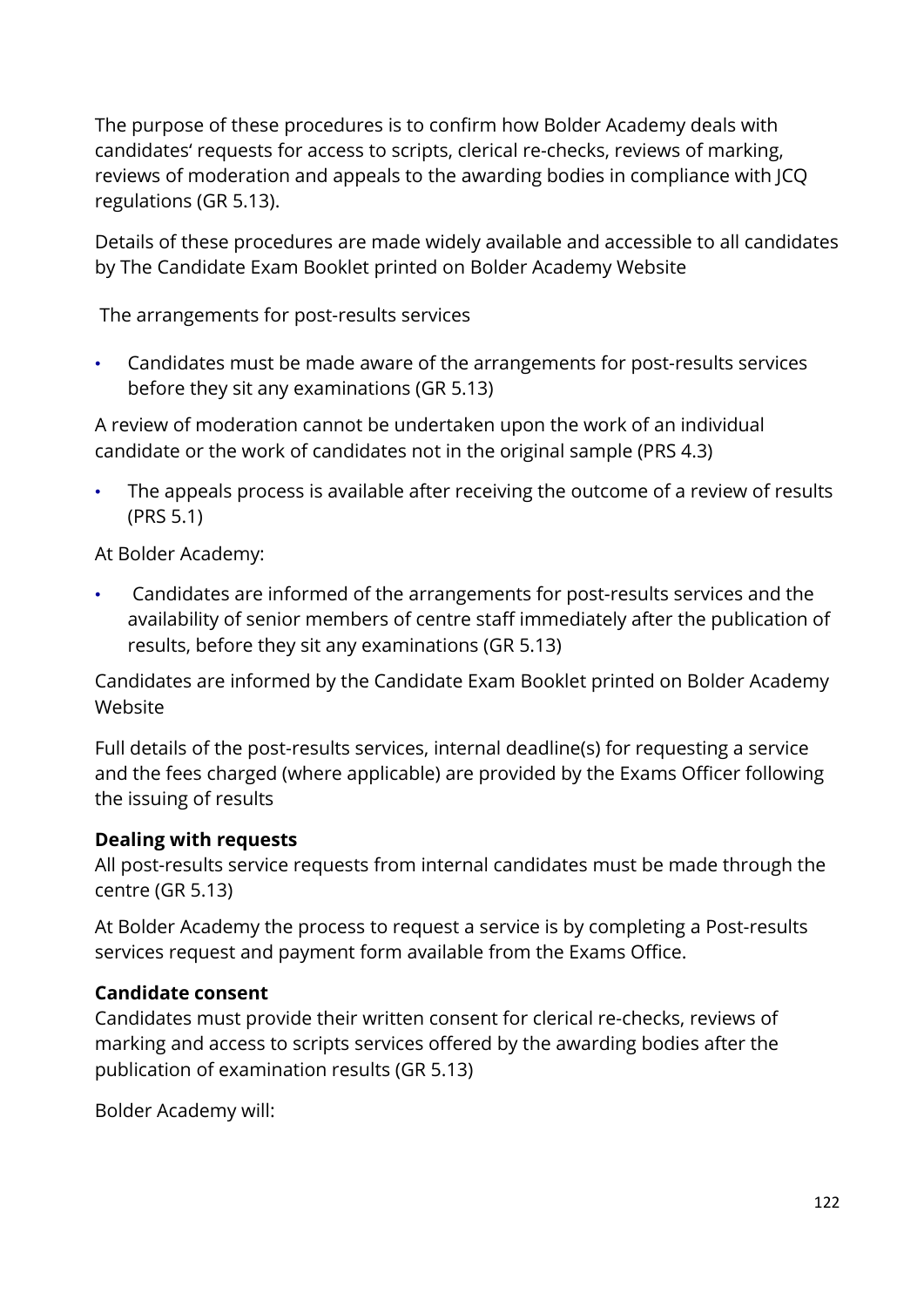- Acquire written candidate consent (accepting informed consent via candidate email) in all cases before a request for a clerical recheck, a review of marking or an access to scripts service is submitted to the awarding body
- Acquire informed candidate consent to confirm the candidate understands that the final subject grade and/or mark awarded following a clerical re- check or a review of marking, and any subsequent appeal, may be lower than, higher than, or the same as the result which was originally awarded
- Only collect candidate consent after the publication of results
- Retain consent forms or e-mails from candidates for at least six months following the outcome of a clerical re-check or review of marking or any subsequent appeal (PRS 4.2)
- Retain consent/permission forms or e-mails from candidates to request and use their scripts for at least six months (PRS 6.2)

#### **Submitting requests**

Bolder Academy will:

- Submit requests electronically for clerical re-checks, reviews of marking, reviews of moderation and access to scripts by the published deadline(s) in accordance with the JCQ publication Post-results services (GR 5.13)
- Submit requests for appeals in accordance with the JCQ publication A guide to the awarding bodies' appeals processes (GR 5..13)
- Confirm the awarding body's acknowledgement of receipt of a review of results request prior to the deadline for submission of postresults services and regularly check the progress of the request online (PRS 4.5)

#### **Dealing with outcomes**

Bolder Academy will:

• Ensure outcomes of clerical re-checks, reviews of marking, reviews of moderation and appeals are made known to candidates as soon as possible (GR 5.13)

Candidates will be notified by being emailed a copy of the outcome notification from the awarding body.

## **Managing disputes**

At Bolder Academy any dispute/disagreement will be managed in accordance with the internal appeals procedure to manage disputes when a candidate disagrees with a centre decision not to support a clerical re-check, a review of marking, a review of moderation or an appeal.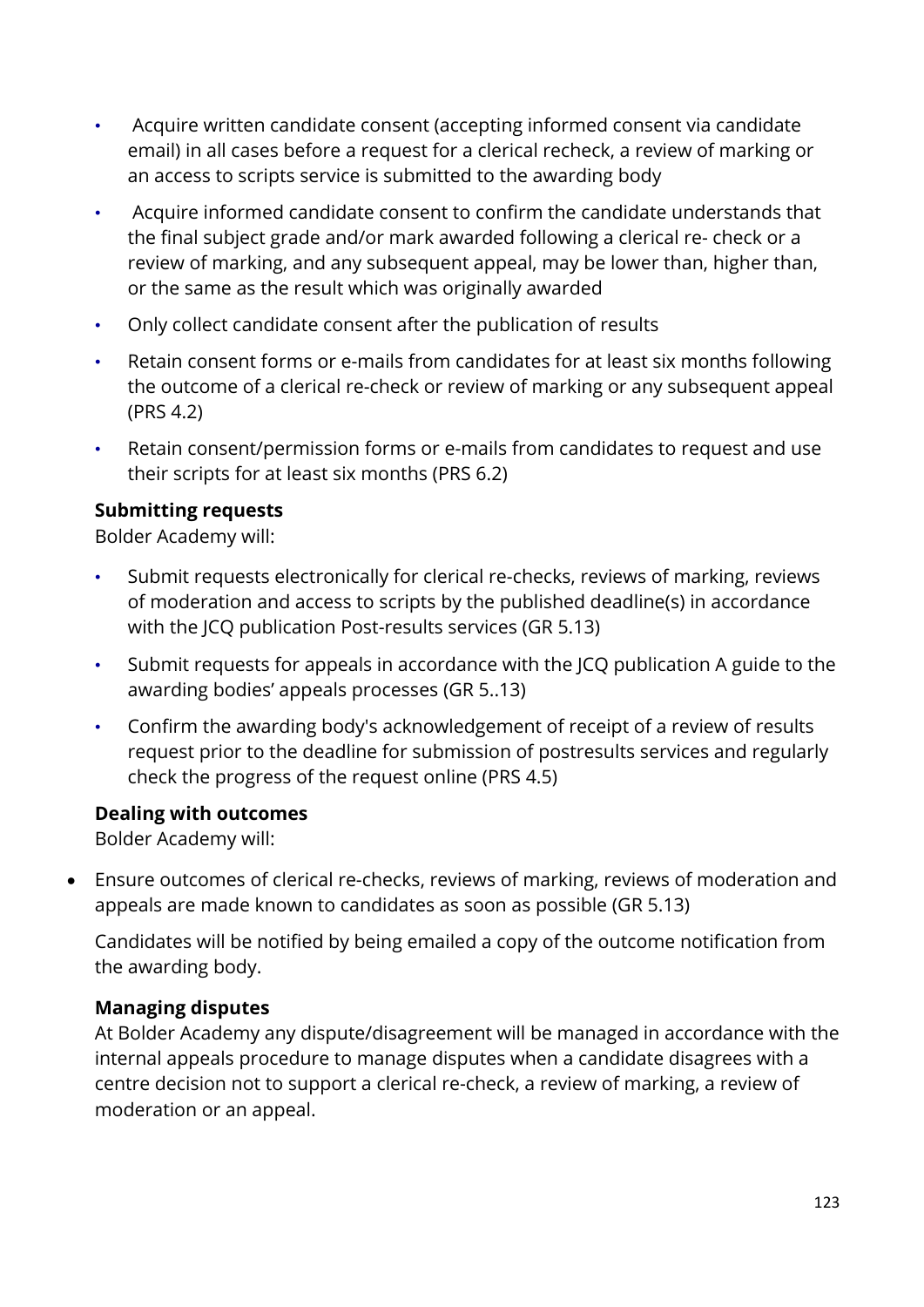#### **Appendix 15 – Exams General Data Protection Regulation Policy**

To be read in conjunction with Refer to [Bolder Academy GDPR Policy](https://www.bolderacademy.co.uk/about-us/policies)

This policy details how Bolder Academy, in relation to exams management and administration, ensures compliance with the regulations as set out by the Data Protection Act 1998

Students are given the right to find out what information (including personal data as defined in the GDPR) Bolder Academy holds about them, how this is protected, how this can be accessed and how data breaches are dealt with.

All exams office staff responsible for collecting and sharing candidates' data (including personal data) are required to follow strict rules called 'data protection principles' ensuring the information is:

- processed fairly, lawfully and in a transparent manner
- collected for specified, explicit and legitimate purposes
- adequate, relevant and not excessive in relation to the purposes for which it is processed
- accurate and where necessary kept up to date
- kept (in a format which identifies candidates) for no longer than is absolutely necessary
- kept safe and secure, including protecting against unauthorised or unlawful processing and against accidental loss, destruction or damage

In addition, a candidate's personal data will not be transferred outside the European Economic Area without adequate protection being put in place.

To ensure that Bolder Academy meets the requirements of the GDPR, all candidates' exam information, even that which is not classified as personal or special category, is covered under this policy.

#### Exams-related information

There is a requirement for the Exams Officer to hold exams-related information on candidates taking external examinations.

For further details on the type of information held please refer to Section 5 – Candidate information, audit and protection measures.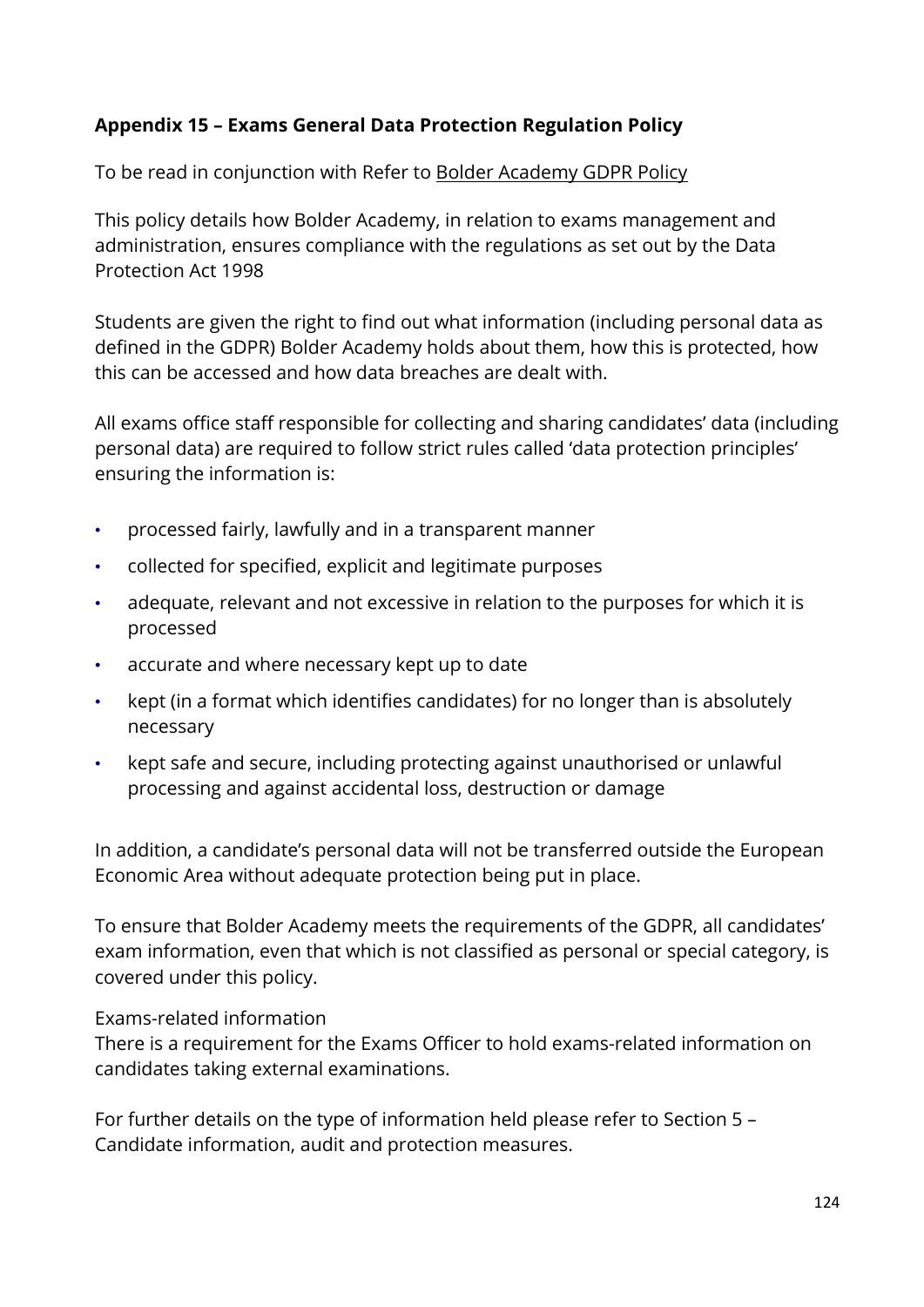Candidates' exams-related data may be shared with the following external bodies:

- Awarding bodies
- Joint Council for Qualifications (JCQ)
- Centre for Evaluation & Monitoring (CEM)
- **Universities**

This data may be shared via one or more of the following methods:

- hard copy
- email
- secure extranet site(s) AQA; OCR Interchange; Pearson Edexcel Online
- Management Information System (MIS) SIMs

This data may relate to exam entries, access arrangements, the conduct of exams and non-examination assessments, special consideration requests and exam results/postresults/certificate information.

Informing candidates of the information held

Bolder Academy candidates are fully aware of the information and personal data held by Bolder Academy.

All candidates are:

- informed via information pack given once entries made
- given access to this policy via written request

Candidates are made aware of the above once they have been entered for external examinations.

#### **Appendix 16 - Exams Archiving Policy**

The purpose of this policy is to:

- Identify exams-related information/records held by the exams office
- Identify the retention period
- Determine the action required at the end of the retention period and the method of disposal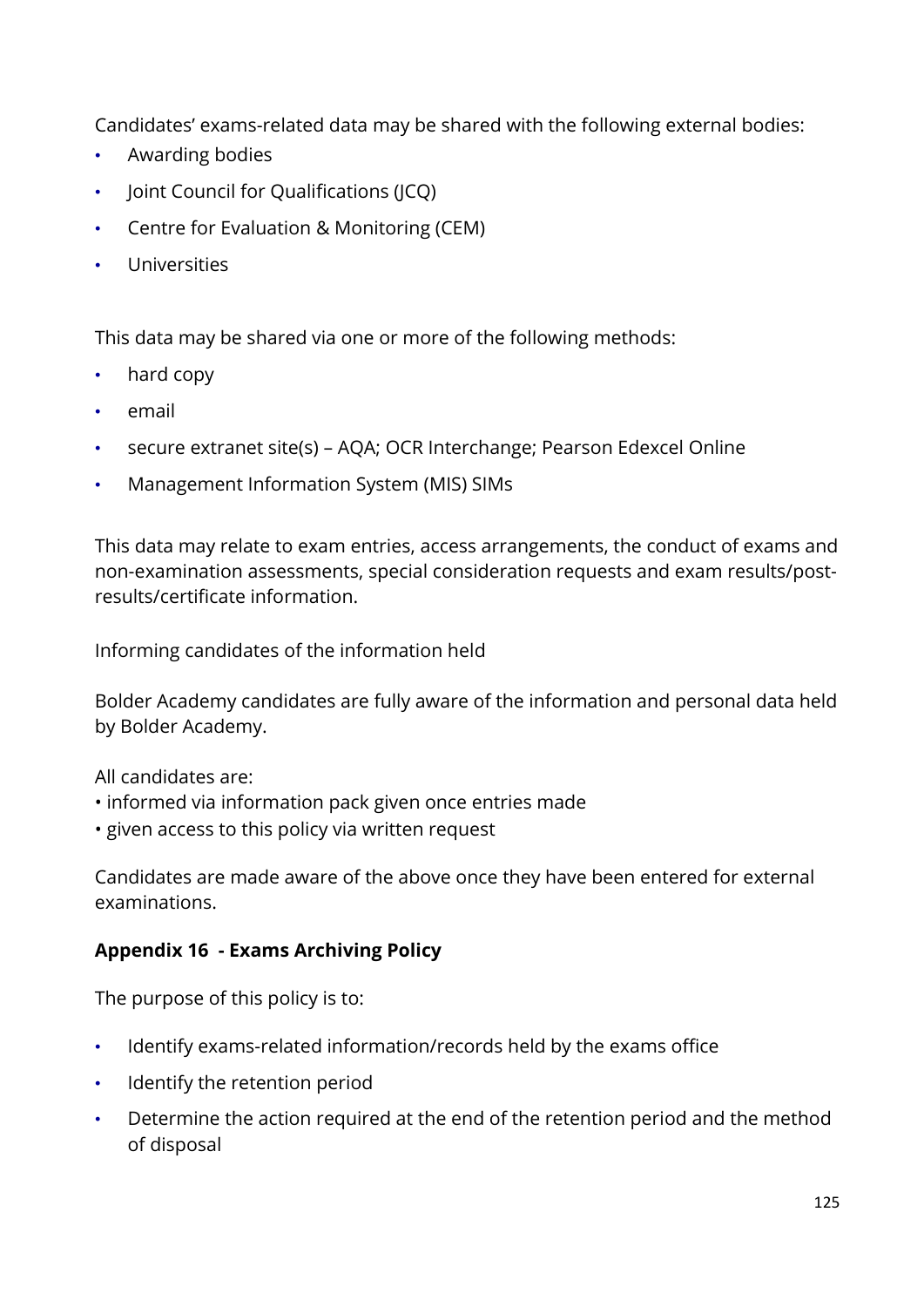| <b>Record type</b>                             | Record(s)<br>description<br>(where required)                                                                                               | <b>Retention</b><br>information/period                                                                                                                                                          | <b>Action at end of</b><br>retention period<br>(method of<br>disposal) |
|------------------------------------------------|--------------------------------------------------------------------------------------------------------------------------------------------|-------------------------------------------------------------------------------------------------------------------------------------------------------------------------------------------------|------------------------------------------------------------------------|
| Access<br>arrangements<br>information          | Any hard copy<br>information kept by<br>the SENDCO<br>relating to an<br>access<br>arrangement<br>candidate.                                | To be retained by the<br>SENDCO as records<br>owner at end of the<br>candidate's final exam<br>series.                                                                                          | Confidential<br>waste/shredding                                        |
| Attendance<br>register copies                  | <b>MIS Software</b><br>Excel Workbook                                                                                                      | To be retained until<br>after the deadline for<br>EARs or until any<br>appeal, malpractice or<br>other results enquiry<br>has been completed,<br>whichever is later.<br>[Reference ICE 22]      | Confidential<br>waste/shredding                                        |
| Awarding body<br>administrative<br>information | Any hard copy<br>publications<br>provided by<br>awarding bodies.                                                                           | To be retained until<br>the current academic<br>year update is<br>provided.                                                                                                                     | Safe disposal                                                          |
| Candidates' work                               | Non-examination<br>assessment work<br>(Inc. Non-<br>examination<br>assessment,<br>coursework,<br>portfolios) returned<br>to Bolder Academy | To be returned to<br>subject staff as<br>records owner.<br>To be stored safely<br>and securely along<br>with work that did not<br>form part of the<br>moderation sample<br>(including materials | Returned to<br>candidates or safe<br>disposal                          |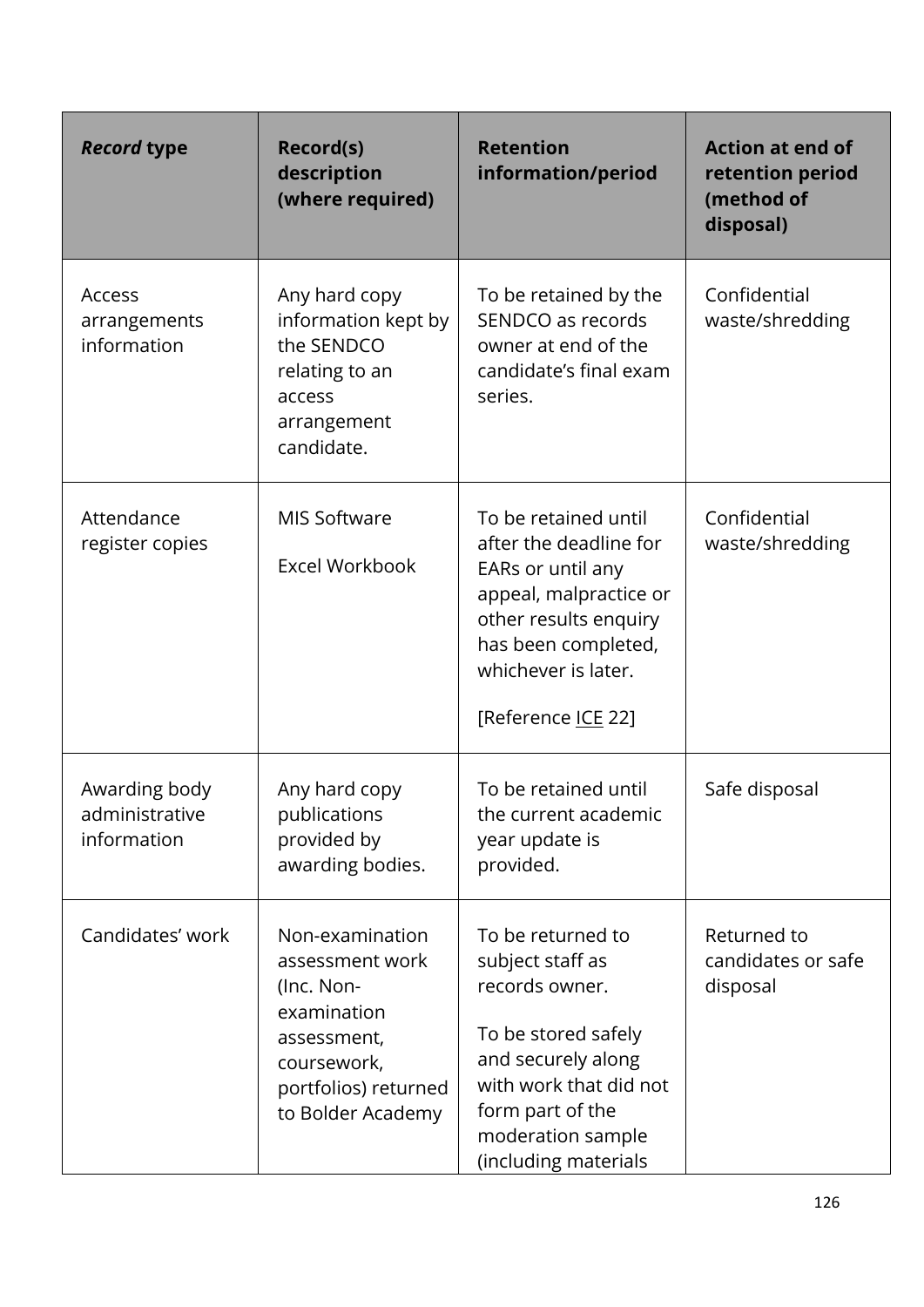| <b>Record type</b>                        | <b>Record(s)</b><br>description<br>(where required)                      | <b>Retention</b><br>information/period                                                                                                                                                                         | <b>Action at end of</b><br>retention period<br>(method of<br>disposal) |
|-------------------------------------------|--------------------------------------------------------------------------|----------------------------------------------------------------------------------------------------------------------------------------------------------------------------------------------------------------|------------------------------------------------------------------------|
|                                           | after awarding<br>body moderation.                                       | stored electronically)<br>until after the deadline<br>for EARs or the<br>resolution of any<br>outstanding<br>enquiry/appeal or<br>malpractice<br>investigations for the<br>exam series.<br>[Reference GR 3, 5] |                                                                        |
| Certificates                              |                                                                          | Unclaimed/uncollected<br>certificates to be<br>retained securely for a<br>minimum of 12<br>months from date of<br>issue.<br>[Reference GR 5]                                                                   | Confidential<br>destruction                                            |
| Certificate<br>destruction<br>information | A record of<br>unclaimed<br>certificates that<br>have been<br>destroyed. | To be retained for 4<br>years from the date of<br>certificate destruction.<br>[Reference GR 5]                                                                                                                 | Confidential<br>destruction                                            |
| Certificate issue<br>information          | A record of<br>certificates that<br>have been issued<br>to candidates.   | [Reference GR 5]                                                                                                                                                                                               | File deletion<br>confidential<br>destruction/shred                     |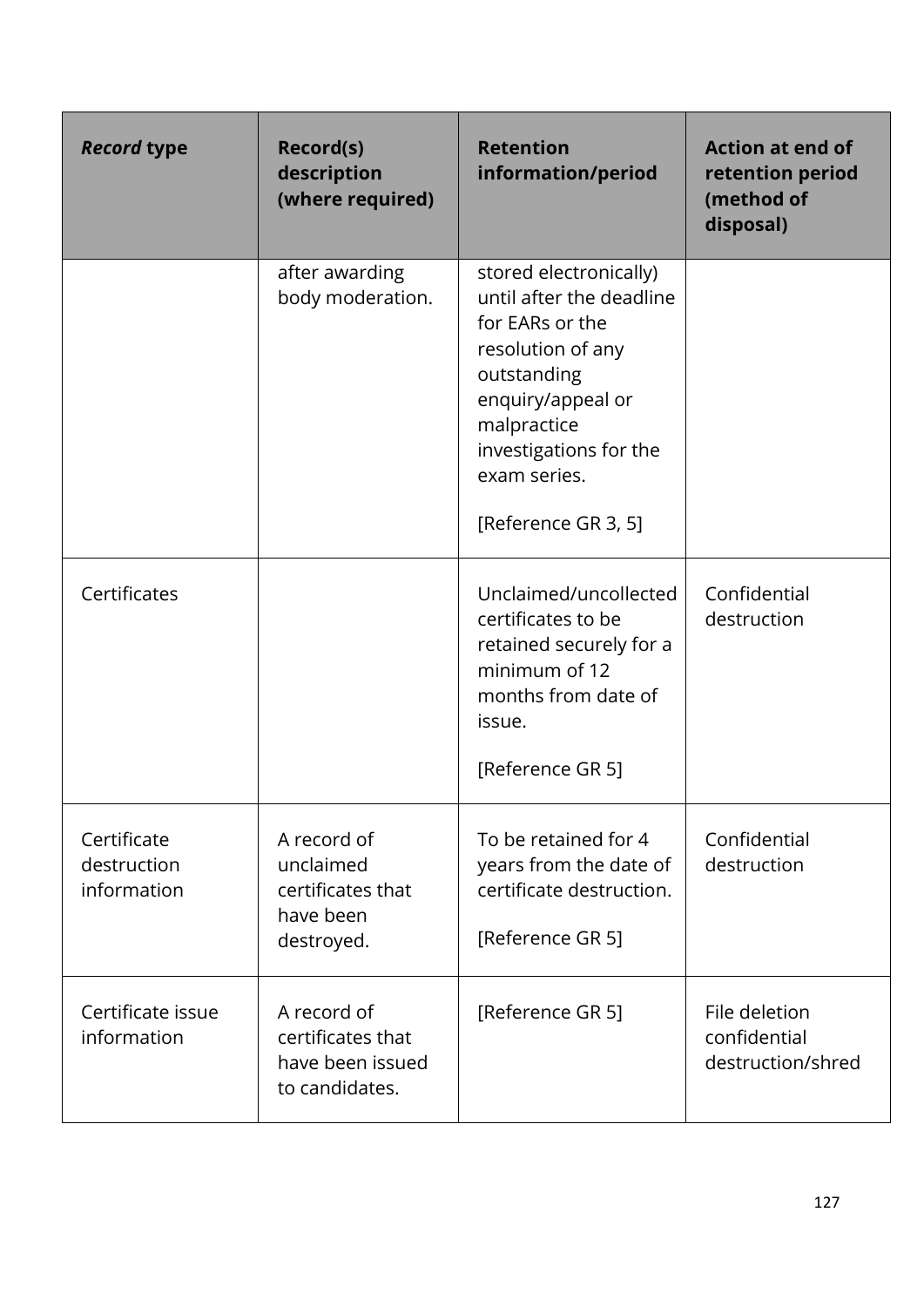| <b>Record type</b>                         | Record(s)<br>description<br>(where required)                                                                                            | <b>Retention</b><br>information/period                                                                                                                                                     | <b>Action at end of</b><br>retention period<br>(method of<br>disposal) |
|--------------------------------------------|-----------------------------------------------------------------------------------------------------------------------------------------|--------------------------------------------------------------------------------------------------------------------------------------------------------------------------------------------|------------------------------------------------------------------------|
| Confidential<br>materials delivery<br>logs | A log recording<br>confidential<br>materials delivered<br>by awarding bodies<br>to Bolder Academy<br>and issued to<br>authorised staff. | To be stored in safe<br>storage until<br>appropriate date of<br>pre-release.                                                                                                               | Confidential<br>destruction                                            |
| Confidential<br>materials tracking<br>logs | A log to track<br>materials taken<br>from or returned to<br>secure storage<br>throughout the<br>time the material is<br>confidential.   | To be retained until<br>after the deadline for<br>EARs or until any<br>appeal, malpractice or<br>other results enquiry<br>has been completed,<br>whichever is later.                       | Confidential<br>destruction                                            |
| Exam room<br>checklists                    | Checklists<br>confirming room<br>conditions and<br>invigilation<br>arrangements for<br>each exam room.                                  | To be retained until<br>after the deadline for<br>EARs or until any<br>appeal, malpractice or<br>other results enquiry<br>has been completed,<br>whichever is later.<br>[Reference ICE 11] | Confidential<br>destruction                                            |
| Exam room<br>incident logs                 | Logs recording any<br>incidents or<br>irregularities in<br>exam rooms.                                                                  | To be retained until<br>after the deadline for<br>EARs or until any<br>appeal, malpractice or<br>other results enquiry                                                                     | Confidential<br>destruction                                            |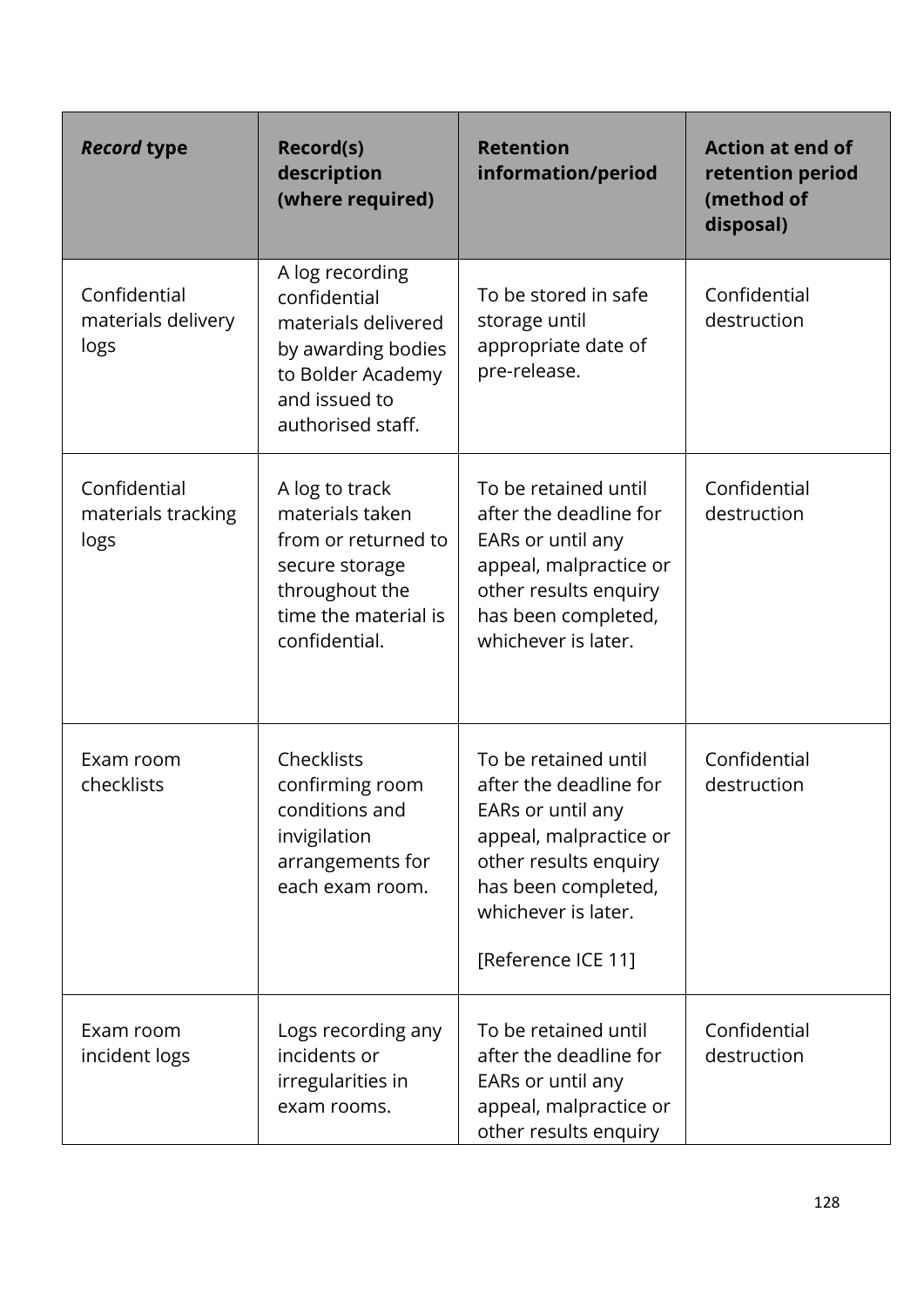| <b>Record type</b>           | Record(s)<br>description<br>(where required)      | <b>Retention</b><br>information/period                                                                                                           | <b>Action at end of</b><br>retention period<br>(method of<br>disposal) |
|------------------------------|---------------------------------------------------|--------------------------------------------------------------------------------------------------------------------------------------------------|------------------------------------------------------------------------|
|                              |                                                   | has been completed,<br>whichever is later.                                                                                                       |                                                                        |
| Exam stationery              |                                                   | When awarding body<br>or JCQ common<br>stationery is<br>considered surplus or<br>is out-of-date it will be<br>disposed of.<br>[Reference ICE 30] | Confidential<br>disposal                                               |
| Examiner reports             |                                                   | To be immediately<br>provided to head of<br>department as records<br>owner.                                                                      |                                                                        |
| Finance<br>information       | Copy invoices for<br>exams-related fees.          | To be returned to<br>Finance department as<br>records owner at the<br>end of the academic<br>year.                                               |                                                                        |
| Invigilation<br>arrangements | See Exam room<br>checklists                       |                                                                                                                                                  | shredd                                                                 |
| JCQ publications             | Any hard copy<br>publications<br>provided by JCQ. | To be retained until<br>the current academic<br>year update is<br>provided.                                                                      |                                                                        |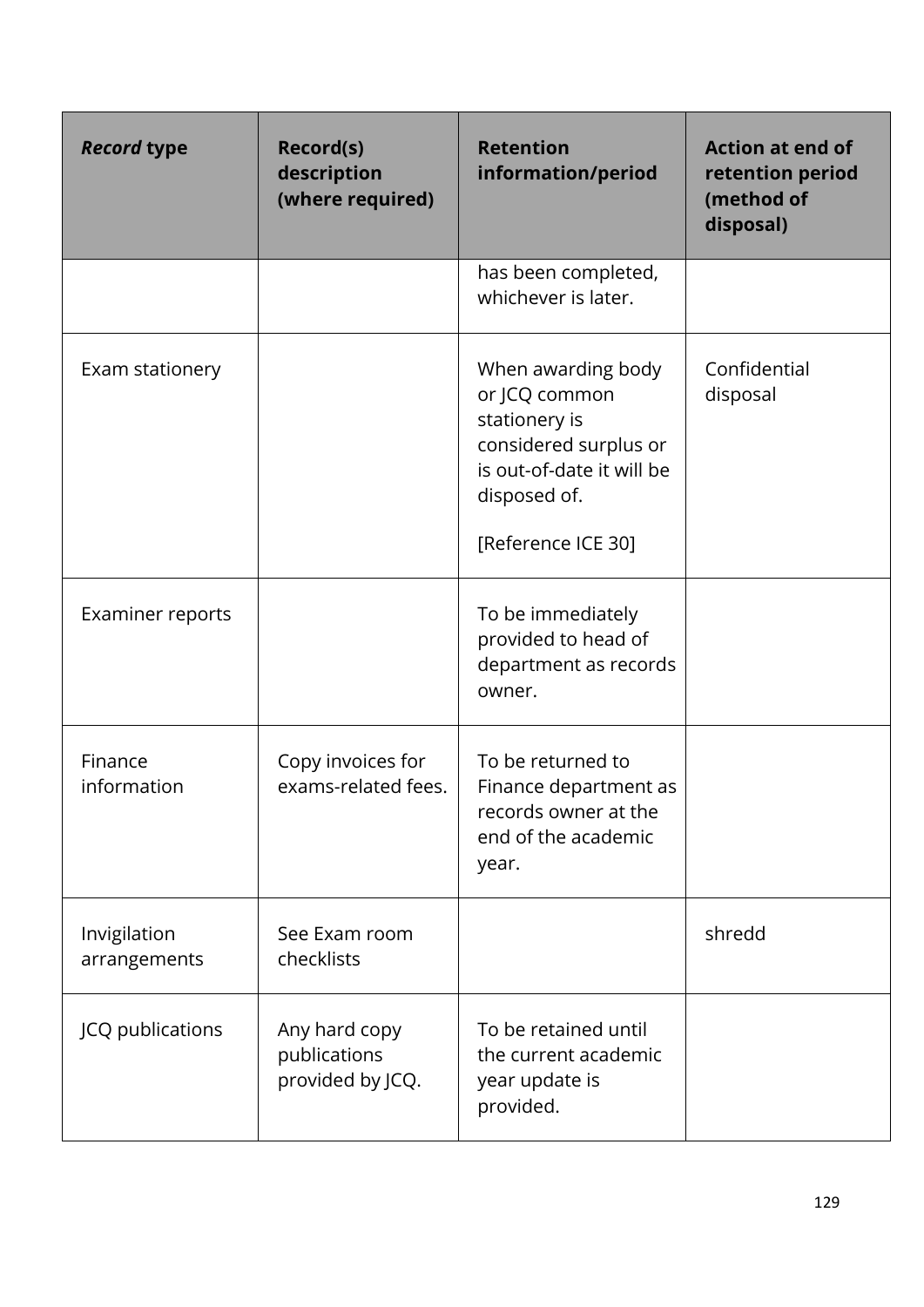| <b>Record type</b>                                                               | <b>Record(s)</b><br>description<br>(where required)                                                                                                                       | <b>Retention</b><br>information/period                                                                                                                                                                                       | <b>Action at end of</b><br>retention period<br>(method of<br>disposal) |
|----------------------------------------------------------------------------------|---------------------------------------------------------------------------------------------------------------------------------------------------------------------------|------------------------------------------------------------------------------------------------------------------------------------------------------------------------------------------------------------------------------|------------------------------------------------------------------------|
| Moderator reports                                                                |                                                                                                                                                                           | To be immediately<br>provided to the Head<br>of Centre and Learning<br>Leader as records<br>owner.                                                                                                                           |                                                                        |
| Overnight<br>supervision<br>information                                          | Copy of JCQ form<br>Timetable variation<br>and confidentiality<br>declaration for<br>overnight<br>supervision for any<br>candidate eligible<br>for these<br>arrangements. | To be retained for JCQ<br>inspection purposes<br>for the relevant exam<br>series.                                                                                                                                            | Confidential<br>destruction                                            |
| Post-results<br>services:<br>confirmation of<br>candidate consent<br>information | Hard copy or email<br>record of candidate<br>consent for an EAR<br>or ATS request to<br>be submitted to an<br>awarding body                                               | EAR consent to be<br>retained for at least six<br>months following the<br>outcome of the<br>enquiry or any<br>subsequent appeal.<br>ATS consent to be<br>retained for at least six<br>months from the date<br>consent given. | Confidential<br>destruction                                            |
| Post-results<br>services:<br>requests/outcome<br>information                     | Any hard copy<br>information<br>relating to a post-<br>results service<br>request (EARs,                                                                                  |                                                                                                                                                                                                                              | Confidential<br>destruction                                            |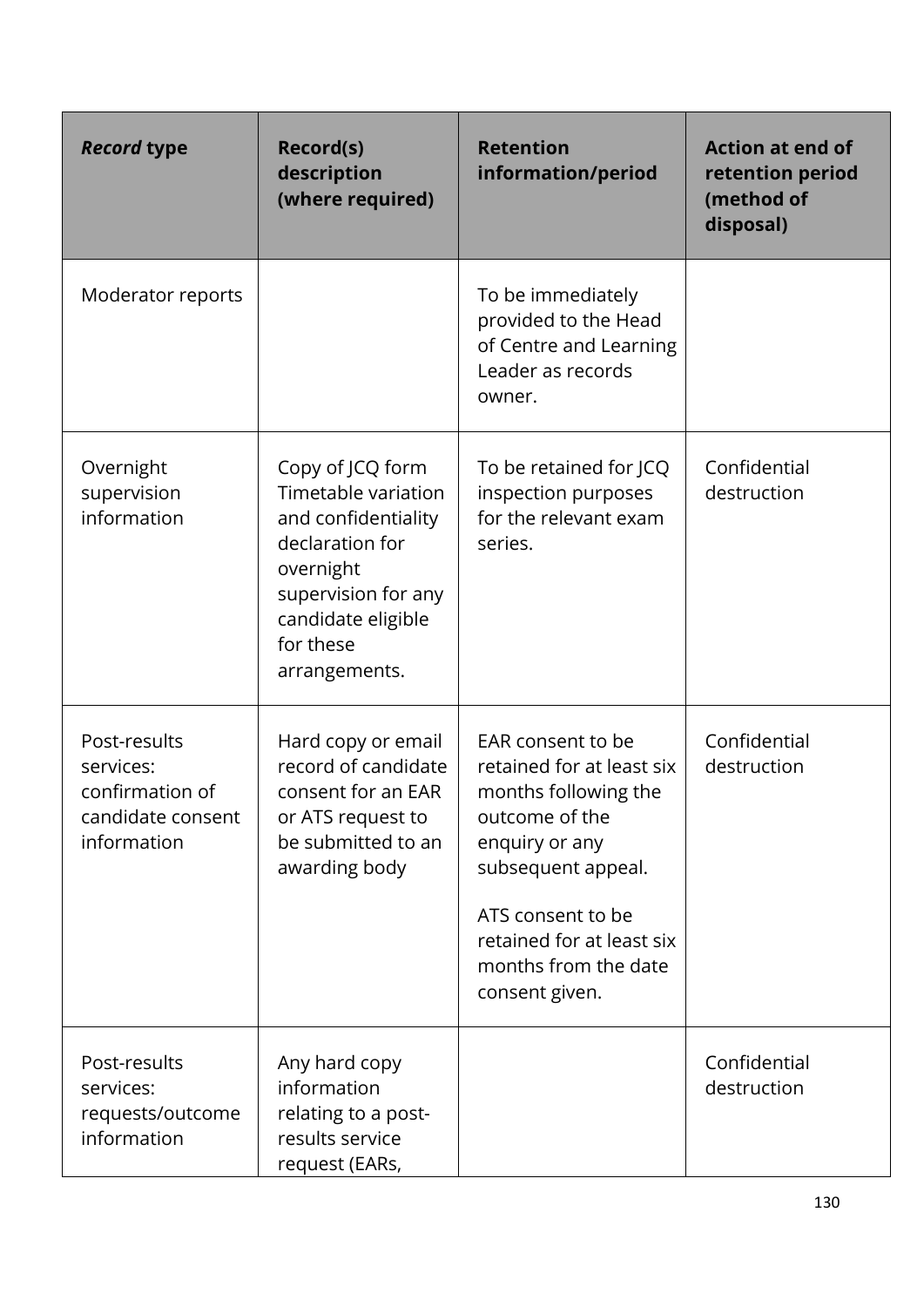| <b>Record type</b>                                              | <b>Record(s)</b><br>description<br>(where required)                                                                                                                                                                                                     | <b>Retention</b><br>information/period                                                                                                                                           | <b>Action at end of</b><br>retention period<br>(method of<br>disposal) |
|-----------------------------------------------------------------|---------------------------------------------------------------------------------------------------------------------------------------------------------------------------------------------------------------------------------------------------------|----------------------------------------------------------------------------------------------------------------------------------------------------------------------------------|------------------------------------------------------------------------|
|                                                                 | appeals, ATS)<br>submitted to an<br>awarding body for<br>a candidate and<br>outcome<br>information from<br>the awarding body.                                                                                                                           |                                                                                                                                                                                  |                                                                        |
| Post-results<br>services: scripts<br>provided by ATS<br>service | Copies of exam<br>scripts (or an<br>electronic image of<br>the script) returned<br>to Bolder Academy<br>by the awarding<br>body/copies<br>downloaded by<br><b>Bolder Academy</b><br>where the<br>awarding body<br>provides online<br>access to scripts. | Where copies of<br>scripts are retained by<br>Bolder Academy, they<br>must be securely<br>stored (including any<br>electronic versions)<br>until they are no<br>longer required. | Confidential<br>disposal                                               |
| Post-results<br>services: tracking<br>logs                      | A log tracking to<br>resolution all post-<br>results service<br>requests submitted<br>to awarding bodies.                                                                                                                                               |                                                                                                                                                                                  | Delete File                                                            |
| Proof of postage -<br>candidate work                            | Proof of postage of<br>sample of<br>candidates' work to<br>awarding body<br>moderators.                                                                                                                                                                 | To be retained until<br>the work is returned to<br>Bolder Academy                                                                                                                |                                                                        |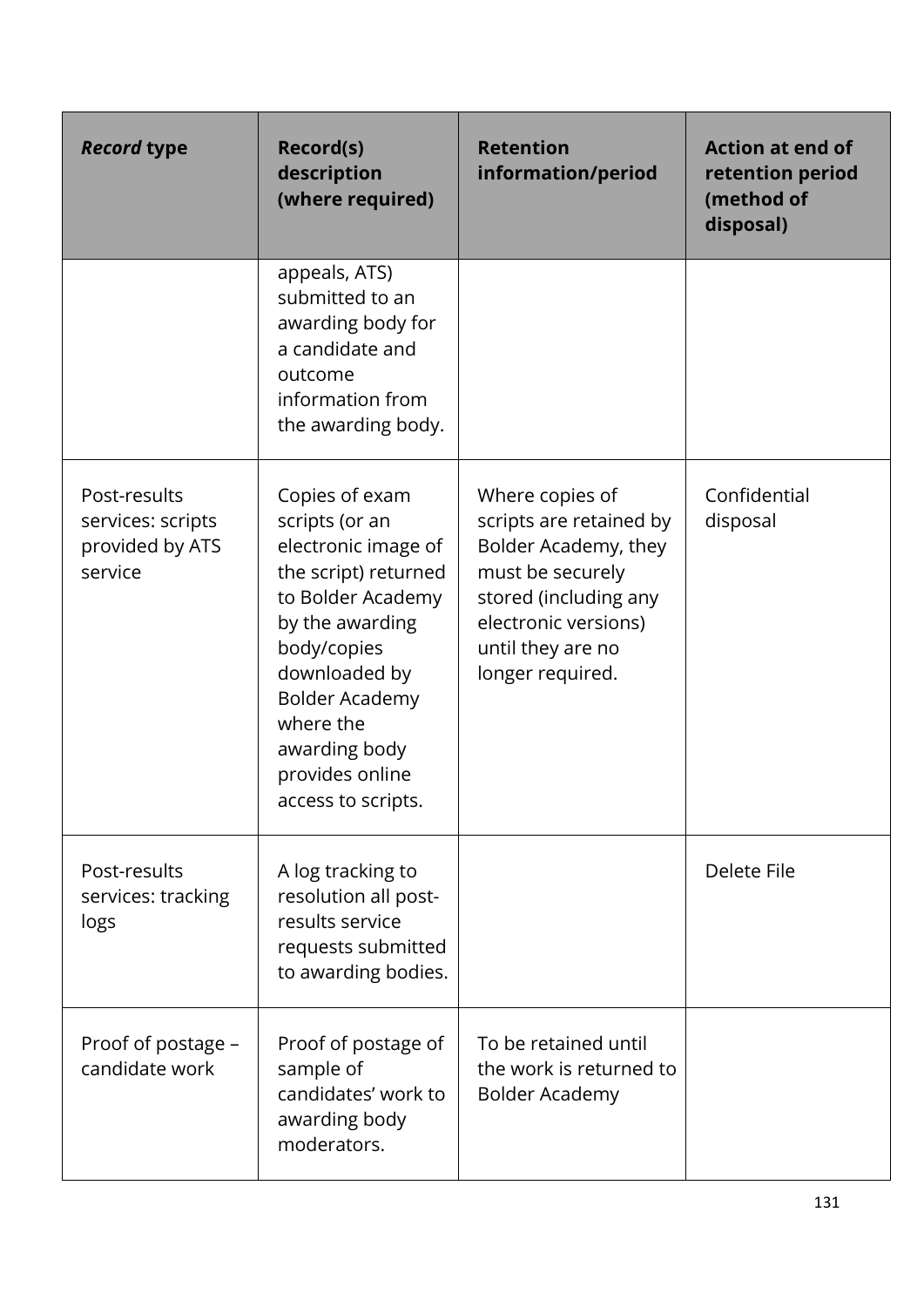| <b>Record type</b>                           | Record(s)<br>description<br>(where required)                                                                                                                            | <b>Retention</b><br>information/period                                                                                                                                                                      | <b>Action at end of</b><br>retention period<br>(method of<br>disposal) |
|----------------------------------------------|-------------------------------------------------------------------------------------------------------------------------------------------------------------------------|-------------------------------------------------------------------------------------------------------------------------------------------------------------------------------------------------------------|------------------------------------------------------------------------|
| Seating plans                                | Plans showing the<br>seating<br>arrangements of all<br>candidates for<br>every exam taken.                                                                              | To be retained until<br>after the deadline for<br>EARs or until any<br>appeal, malpractice or<br>other results enquiry<br>has been completed,<br>whichever is later.<br>[Reference ICE 11]                  | Confidential<br>destruction                                            |
| Special<br>consideration<br>information      | Any hard copy<br>information<br>relating to a special<br>consideration<br>request and<br>supporting<br>evidence submitted<br>to an awarding<br>body for a<br>candidate. | Evidence supporting<br>an on-line special<br>consideration<br>application and<br>evidence supporting a<br>candidate's absence<br>from an exam must be<br>kept<br>until after the<br>publication of results. | Confidential<br>destruction                                            |
| Suspected<br>malpractice<br>reports/outcomes | Any hard copy<br>information<br>relating to a<br>suspected<br>malpractice<br>investigation/report<br>submitted to an<br>awarding body and<br>outcome                    | Until the Awarding<br>Body confirms the<br>outcome of the<br>investigation and all<br>appeals have finished                                                                                                 | Confidential<br>destruction                                            |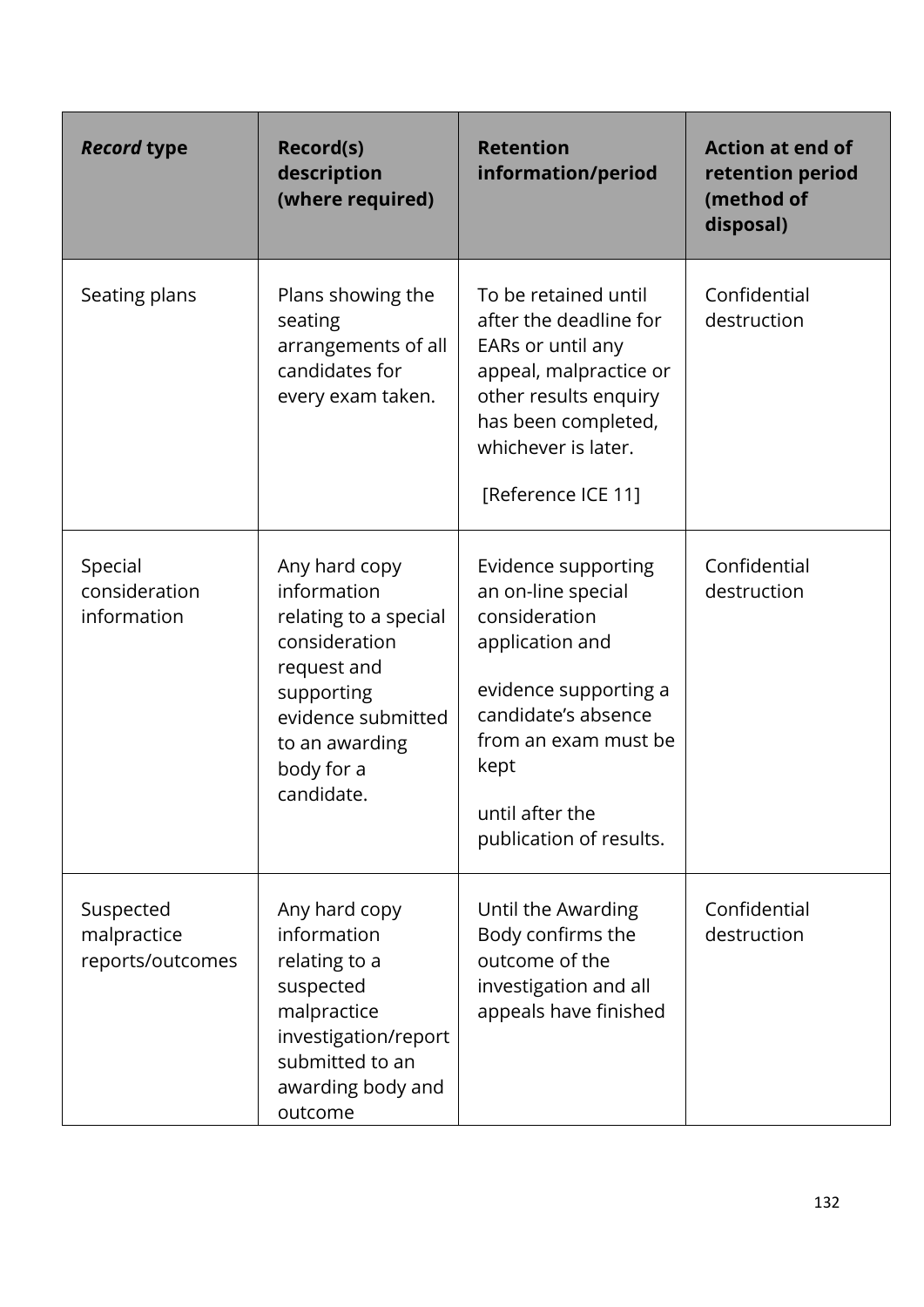| <b>Record type</b>                      | <b>Record(s)</b><br>description<br>(where required)                                                                                                                                       | <b>Retention</b><br>information/period                                                                                                                               | <b>Action at end of</b><br>retention period<br>(method of<br>disposal) |
|-----------------------------------------|-------------------------------------------------------------------------------------------------------------------------------------------------------------------------------------------|----------------------------------------------------------------------------------------------------------------------------------------------------------------------|------------------------------------------------------------------------|
|                                         | information from<br>the awarding body.                                                                                                                                                    |                                                                                                                                                                      |                                                                        |
| Transferred<br>candidate<br>information | Any hard copy<br>information<br>relating to an<br>application for a<br>transferred<br>candidate<br>arrangement<br>submitted to an<br>awarding body for<br>a candidate.                    | To be retained until<br>the transfer<br>arrangements are<br>confirmed by the<br>awarding body.                                                                       | Confidential<br>destruction                                            |
| Very late arrival<br>reports/outcomes   | Any hard copy<br>information<br>relating to a very<br>late arrival report<br>submitted to an<br>awarding body for<br>a candidate and<br>outcome<br>information from<br>the awarding body. | To be retained until<br>after the deadline for<br>EARs or until any<br>appeal, malpractice or<br>other results enquiry<br>has been completed,<br>whichever is later. | Confidential<br>destruction                                            |

# **Appendix 17 – Conflict of Interest Policy**

This policy applies to all staff and other individuals who interact with the work of an awarding body.

# **About conflict of interest**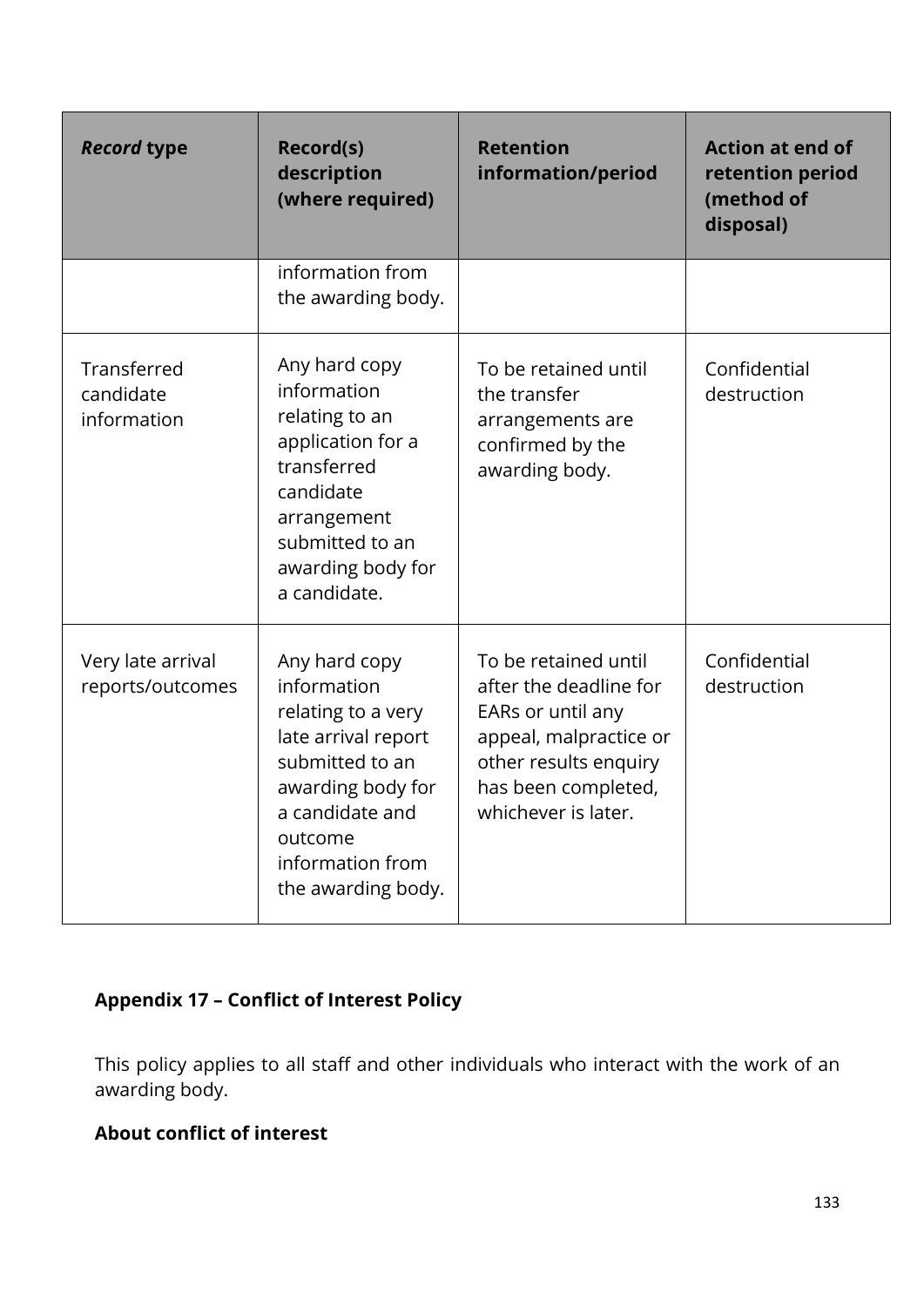The conflict of interest process is designed to protect the integrity of the exams system, and also helps to ensure that staff members at Bolder Academy are protected if there is an allegation of malpractice due to a perceived, or real, personal interest.

The Head of Centre is responsible for managing the conflict of interest process, and will report their actions to the Awarding Bodies

## **Reporting**

Awarding bodies will be informed about conflict of interest before the published deadline for entries.

This will include any members of Bolder staff or third-party individuals involved in the exam process and may include:

- Staff involved in teaching and preparing members of their family (which includes step-family, foster family and similar close relationships) or close friends and their immediate family for qualifications which include internally assessed components/units.
- Staff involved in the administration and conduct of the exams

The Head of Centre will ensure that:

- a Declaration of Conflict of Interest Form is completed and passed to each of the Awarding Bodies related to the annual exam plan.
- the usual protocols are in place to prevent the staff member from accessing exam materials prior to the exam, and that other staff understand the importance of maintaining the integrity and confidentiality of the exam materials

## **Keeping records**

The Head of Centre is responsible for ensuring that Bolder Academy maintains clear records of all instances.

These records will:

- include details of the measures which have been put in place to mitigate any potential risk to the integrity of the affected qualifications
- be available for inspection by a visiting JCQ Centre Inspector and/or awarding body staff
- be available if requested in the event of concerns being reported to an awarding body
- be kept until the deadline for reviews of marking has passed or until any appeal, malpractice or other results enquiry has been completed (whichever is later).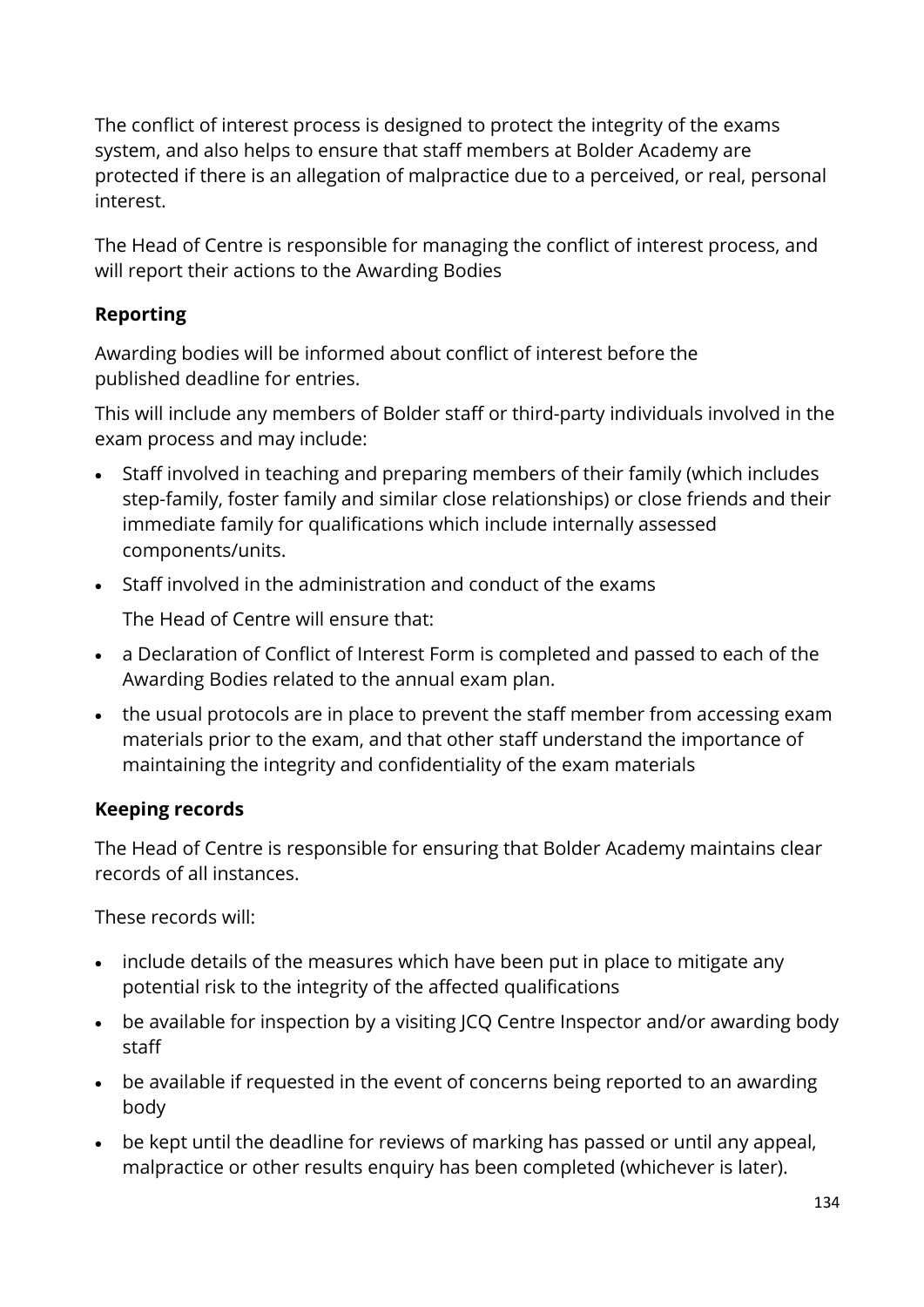The Declaration of Conflict of Interest Form is available as a link in Appendix 19

# **Appendix 18 - Equalities Policy (Exams)**

To be read in conjunction with Bolder Academy's Public Sector and Equalities Policy 2021 [\(location here\)](https://www.bolderacademy.co.uk/about-us/policies)

This policy aims to ensure that every pupil at Bolder Academy who has additional needs will be supported through every examination series, ensuring equality of opportunity. This document is provided as an exams-specific supplement to the centre-wide accessibility policy/plan which details how the centre;

**"**recognise its duties towards disabled candidates as defined under the terms of the Equality Act 2010. This must include a duty to explore and provide access to suitable courses, submit applications for reasonable adjustments to the service the centre provides to disabled candidates**…** For any legislation in a relevant jurisdiction other than England and Wales which has an Equivalent purpose and effect.**"**

[Section 5.4 of JCQ publication General Regulations for approved centres]

This policy details how the centre facilitates access to exams and assessments for disabled candidates, as defined under the terms of the Equality Act 2010, by outlining staff roles and responsibilities in relation to

- Identifying the need for appropriate arrangements, reasonable adjustments and/or adaptations (referred to in this policy as "access arrangements"
- Implementing access arrangements and the conduct of exams
- Requesting access arrangements
- Good practice in relation to the Equality Act 2010

#### **The Equality Act 2010 definition of disability**

A definition is provided on page 4 of the current JCQ publication Adjustments for Candidates with disabilities and learning difficulties Access Arrangements and Reasonable Adjustments. The Equality Act 2010 extends the application of the Equality Act to general qualifications. All examination centre staff must ensure that the access arrangements and special consideration regulations and guidance are consistent with the law.

#### **Identifying the need for access arrangements**

Roles and Responsibilities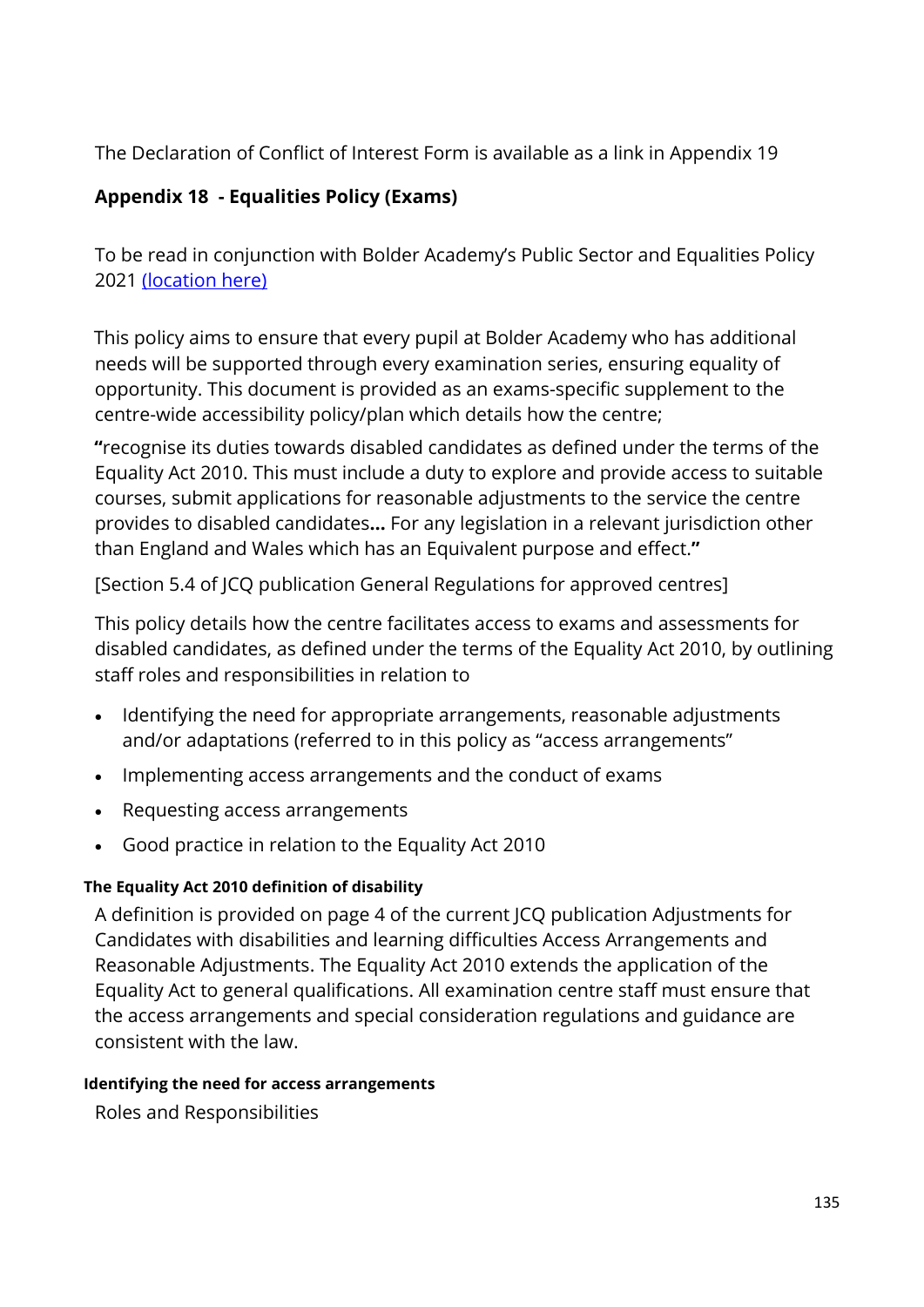#### **Head of Centre**

Is familiar with the entire contents, refers to and directs relevant centre staff to the annually updated JCQ publications including general regulations and access arrangements.

#### **Senior Leaders**

Are Familiar with the entire contents of the annually updated JCQ publications including general regulations and access arrangements.

#### **Special Educational Needs Coordinator (SENDCO)**

Has full knowledge and understanding of the contents, refers to and directs relevant centre staff to the annually updated JCQ publication access arrangements.

#### **Teaching Staff**

Informs the SENDCO of any support that might be needed by a candidate.

Support Staff (Learning Support Assistants/Teaching Assistants) Provide comments and observations to support the SENDCO in painting a picture of need confirming normal way of working for a candidate.

#### **Assessor of candidates with learning difficulties**

Has detailed understanding of the current JCQ publication access arrangements (if needed as SENDCO not available)

#### **Requesting access arrangements**

Roles and Responsibilities

#### **Head of centre**

- Ensures an appropriately qualified assessor(s) is appointed, evidence of the assessor's qualification(s) is obtained before he/she assesses candidates and that evidence of the qualification(s) of the person(s) appointed is held on file
- Ensures the assessment process is administered in accordance with the regulations and that the correct procedures are followed as per Chapter 7 of JCQ: Access Arrangements and Reasonable Adjustments 2021/22.
- Ensures a policy demonstrating the centre's compliance with relevant legislation is in place

#### **SENDCO**

Determines if the arrangements identified for a candidate require prior approval from the awarding body before the arrangements are put in place or if approval is centredelegated.

• Ensures the quality of the access arrangements process within the centre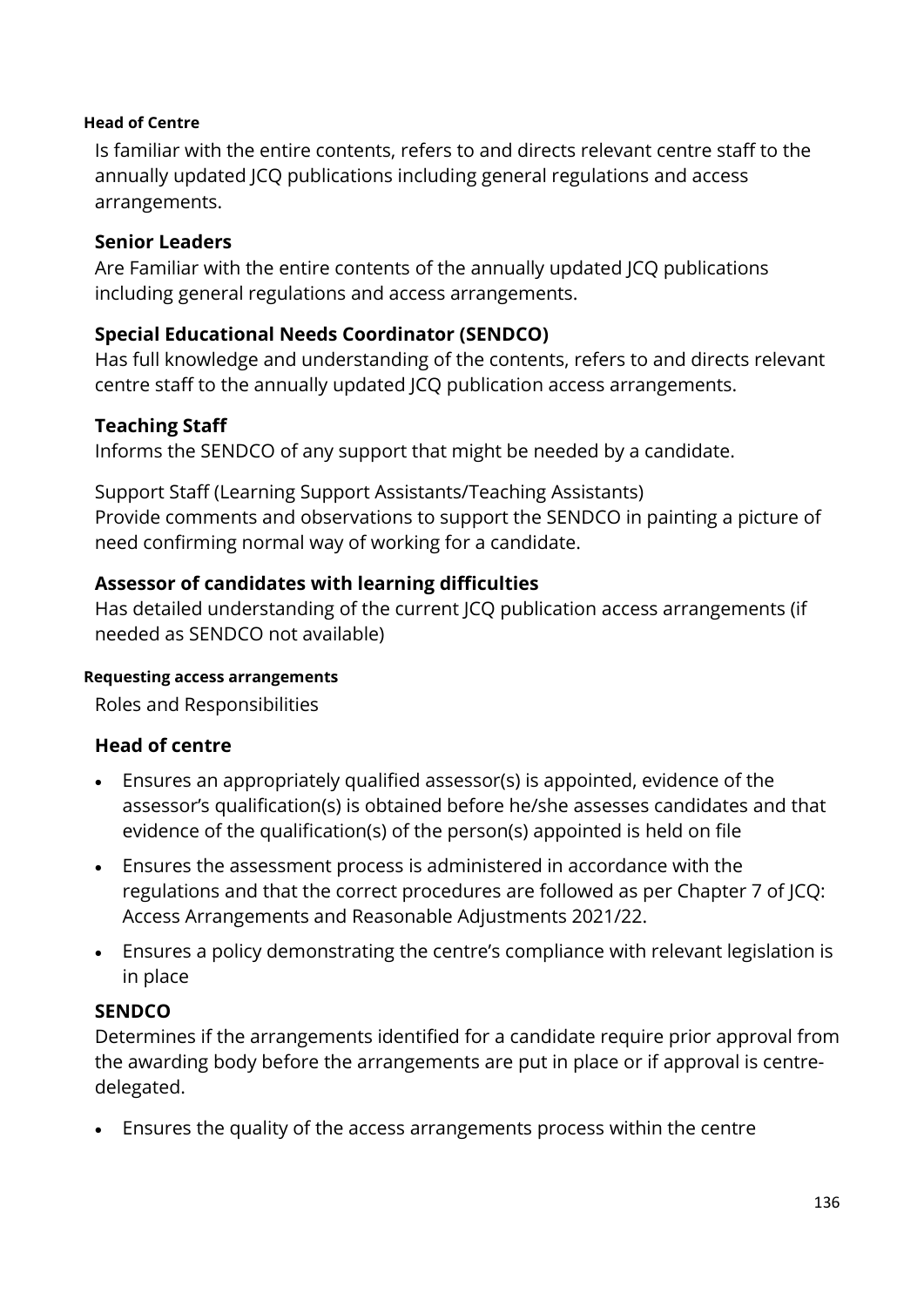- Ensures staff roles, responsibilities and processes in identifying, requesting and implementing access arrangements for candidates are clearly defined and documented
- Ensures that all assessments carried out and arrangements put in place comply with JCQ and awarding body regulations and guidance
- Ensures the need for access arrangements for a candidate will be considered on a subject by subject basis
- Works with teaching staff, relevant support staff and the exams officer to ensure centre-delegated and awarding body approved access arrangements are put in place for candidates taking internal and external exams/assessments
- Provide information to evidence the normal way of working of a candidate
- Conducts appropriate assessments to identify the need(s) of a candidate
- Provides appropriate evidence to confirm the need(s) of a candidate
- Completes appropriate documentation as required by the regulations of JCQ and the awarding body

#### **Examinations Officer**

Is familiar with the entire contents of the annually updated JCQ publication general regulations and is aware of information contained in access arrangements where this may be relevant to the Examinations Officer role.

- Supports the SENDCO in the input of AA in AAO
- Support the SENDCO in determining the need for and implementing access arrangements
- Ensures that all assessments carried out and arrangements put in place comply with JCQ and awarding body regulations and guidance

#### **Implementing access arrangements and the conduct of examinations**

Roles and Responsibilities

#### **External Assessments**

These are assessments which are normally set and marked/examined by an awarding body which must be conducted according to awarding body instructions and/or the JCQ publication Instructions for conducting examinations (ICE booklet).

#### **Head of Centre**

Supports the SENDCO, Examinations Officer and other relevant centre staff in ensuring appropriate arrangements, adjustments and adaptations are in place to facilitate access for disabled candidates to examinations.

#### **SENDCO**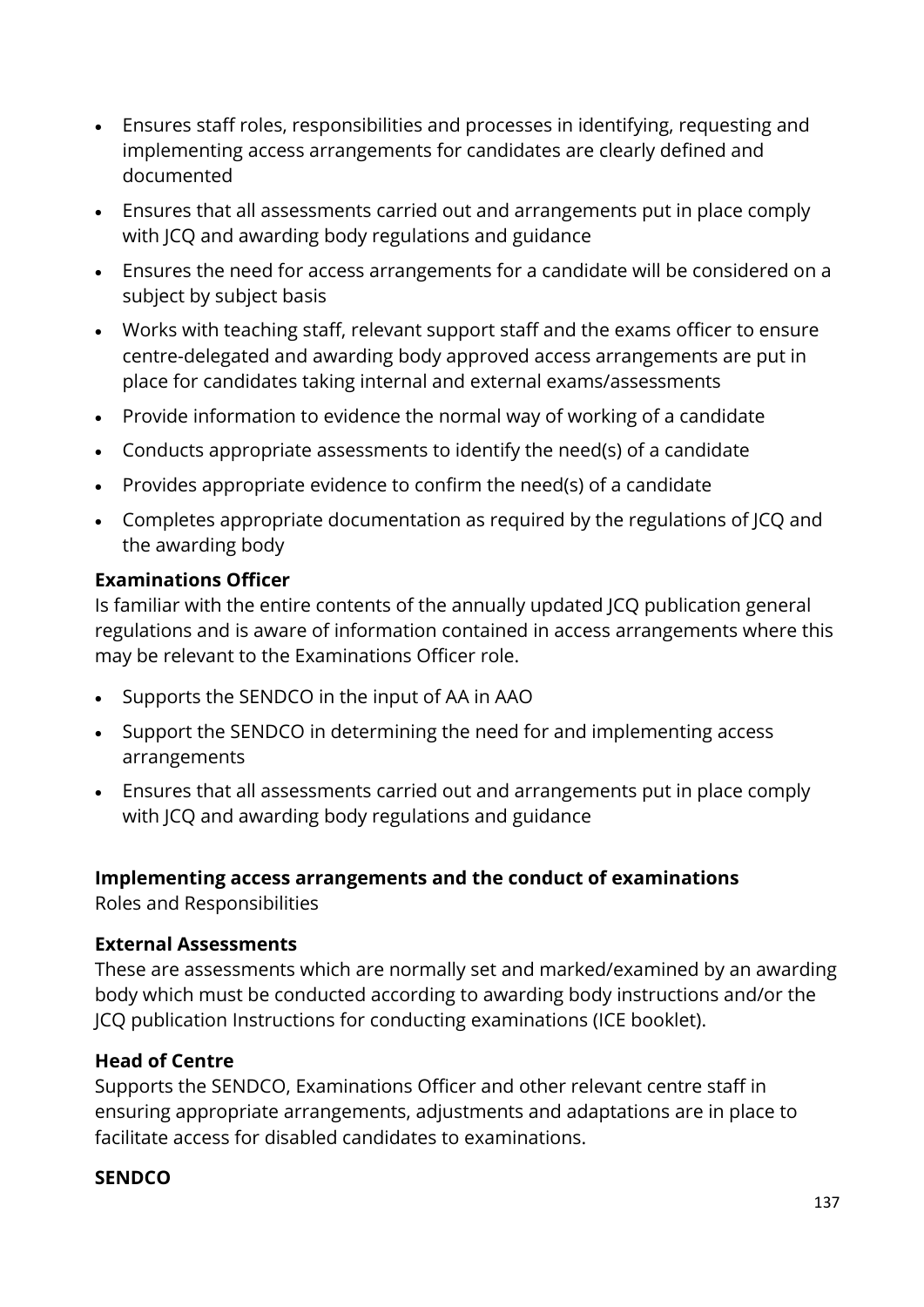Ensures appropriate arrangements, adjustments and adaptations are in place to facilitate access for candidates where they are disabled within the meaning of the Equality ACT (unless a temporary emergency arrangement is required at the time of an examination.

#### **Examinations Officer**

Understands and follows instructions for Invigilation arrangements for candidates with access arrangements in line with JCQ: Access Arrangements and Reasonable Adjustments 2020/2021.

#### **Other relevant centre staff**

Support the SENDCO and the Examinations Officer to ensure appropriate arrangements, adjustments and adaptations are in place to facilitate access for disabled candidates to examinations.

#### **Internal Assessments**

These are non-examination assessments (NEA) which are normally set by a centre/awarding body, marked and internally verified by the centre and moderated by the awarding body.

Roles and Responsibilities

#### **SENDCO**

Liaises with teaching staff to implement appropriate access arrangements for candidates where appropriate.

#### **Teaching Staff**

Support the SENDCO in implementing appropriate access arrangements for candidates.

#### **Internal Examinations**

These are examinations or tests which are set and marked within the centre; normally a precursor to external assessments.

Roles and Responsibilities

#### **SENDCO**

Liaises with teaching staff to implement appropriate access arrangements for candidates.

#### **Teaching Staff**

Support the SENDCO in implementing appropriate access arrangements for candidates.

#### **Bolder Academy Procedures**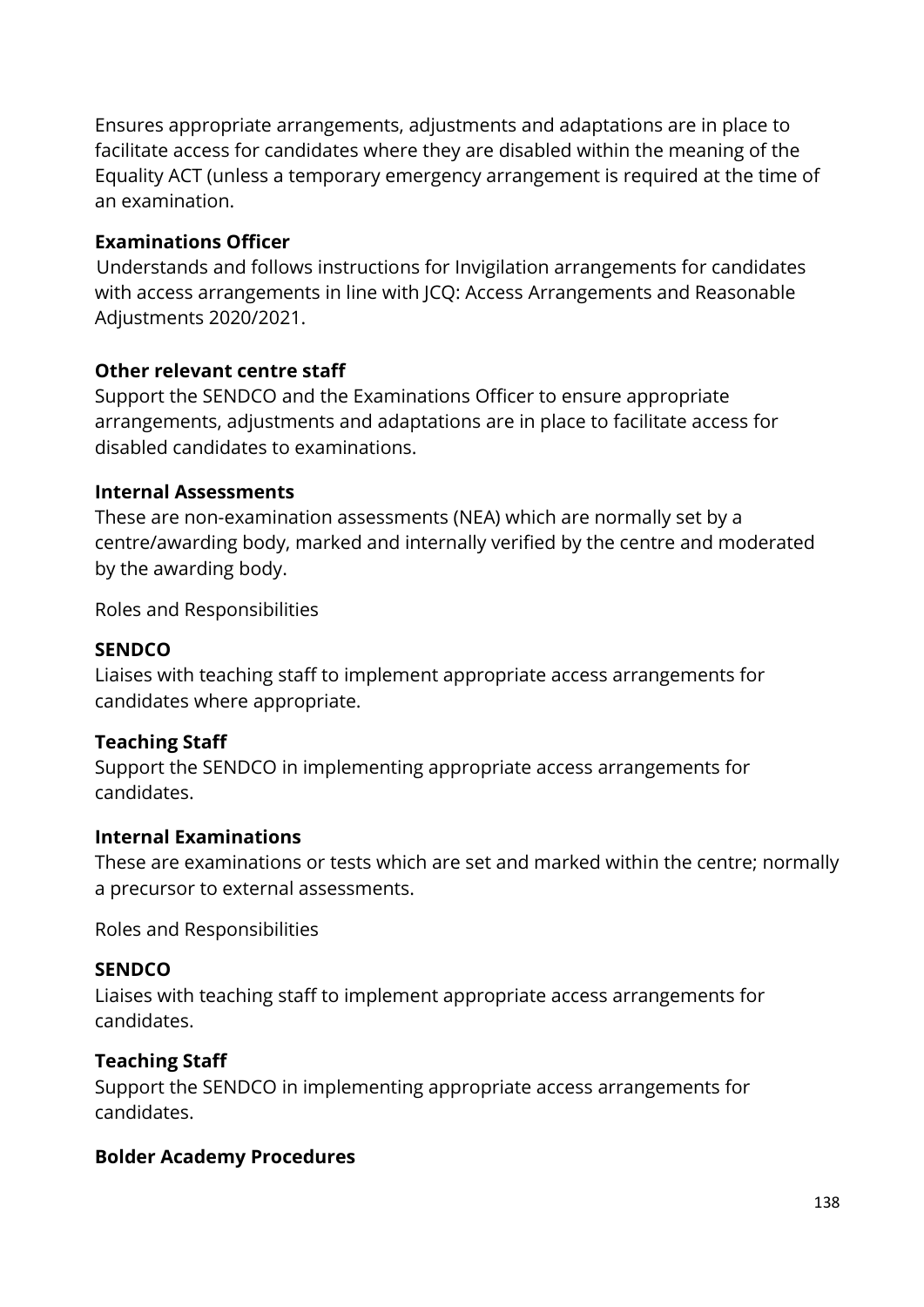- All examination rooms are accessible, chairs are available when queuing outside where required
- There is an appropriate toilet near or in all examination areas
- Emergency evacuation procedures are appropriate for all candidates and risk assessments are carried out as appropriate prior to the examination series
- All areas have had risk assessments carried out
- If any candidate needs to take regular medication, invigilators will make this possible
- The Examinations Officer should be notified if there are any exceptional health issues
- Any specialised equipment will be provided and an appropriate examination area selected
- Invigilators will be briefed of any exceptional issues concerning communication or other factors which may affect the candidate
- All invigilators will either receive group training including disability issues or will work alongside an experienced invigilator
- The SENDCO will make the Examinations Officer aware of any issues concerning individuals in the main examination room
- The SENDCO will take the lead in making access applications based on their close knowledge of the needs of students. They will produce a list of the students involved together with their concessions and this list will be available in the examination and SENDCO office
- Any complaints made by candidates with disabilities should be directed in the first instance to the Examinations Officer

#### **Facilitating access - examples**

The following information confirms the centre's good practice in relation to the Equality Act 2010 and the conduct of examinations.

On a candidate by candidate basis, consideration is given to

- adapting assessment arrangements
- adapting assessment materials
- the provision of specialist equipment or adaptation of standard equipment
- adaptation of the physical environment for access purposes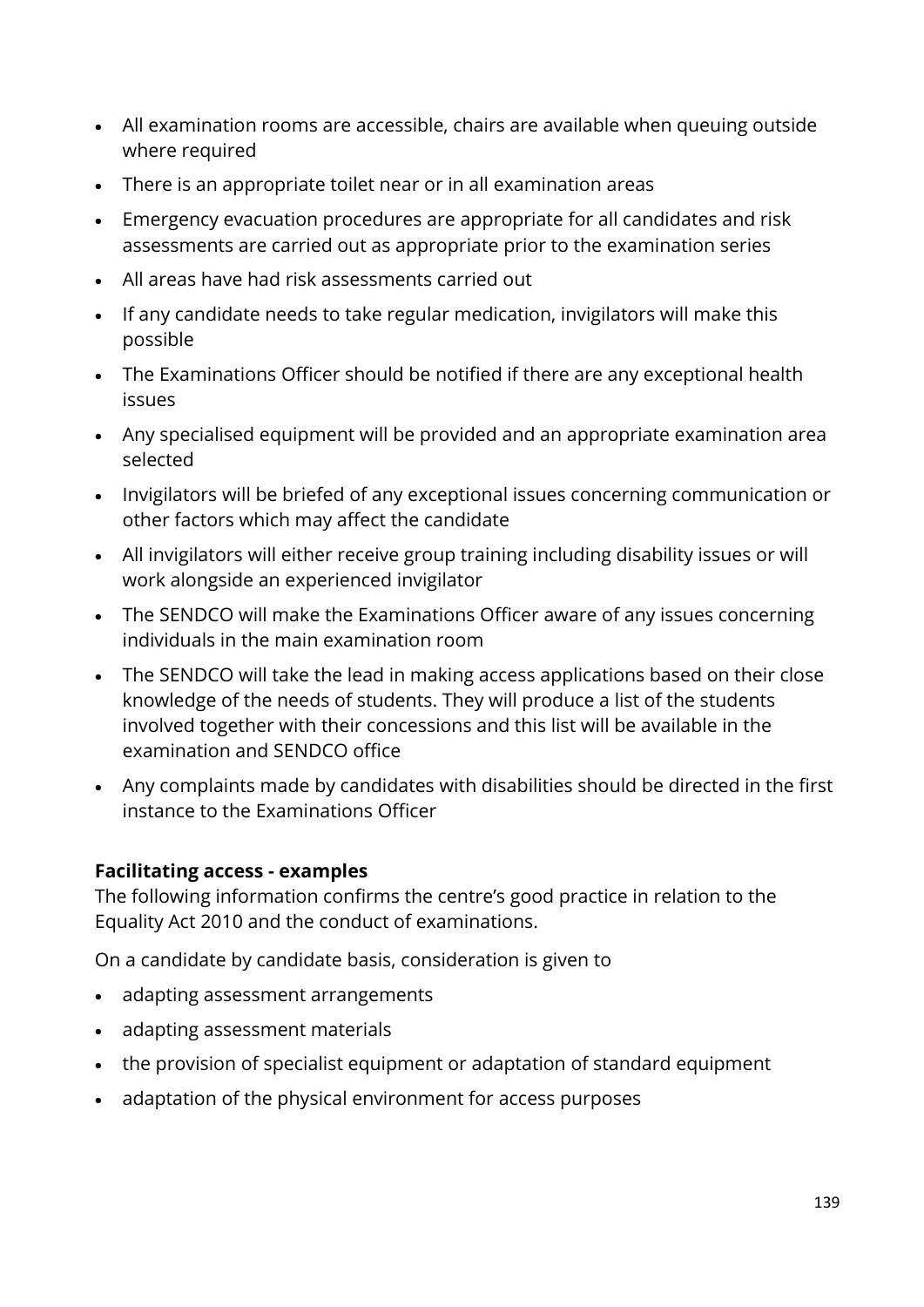The table provides example arrangements, adjustments and adaptations that are considered to meet the need(s) of a candidate and the actions considered/taken by the centre for the purposes of facilitating access.

| Example of<br>candidate need(s)                 | Arrangements<br>explored                               | Centre actions                                                                                                       |
|-------------------------------------------------|--------------------------------------------------------|----------------------------------------------------------------------------------------------------------------------|
| A medical<br>condition which<br>prevents the    | Alternative site<br>for the conduct<br>of examinations | SENDCO gathers evidence to support the<br>need for the candidate to take exams at<br>home                            |
| candidate from<br>taking exams in<br>the centre | Supervised rest<br>breaks                              | Pastoral head provides written statement<br>for file to confirm the need                                             |
|                                                 |                                                        | Approval confirmed by SENDCO; AAO<br>approval for both arrangements not<br>required                                  |
|                                                 |                                                        | Pastoral head discussion with candidate to<br>confirm the arrangements should be put in<br>place                     |
|                                                 |                                                        | EO submits 'Alternative site form' for<br>timetabled written exams to awarding<br>body/bodies online through CAP     |
|                                                 |                                                        | An on-line submission must only be made<br>for timetabled written examinations in the<br>following qualifications    |
|                                                 |                                                        | EO provides candidate with exam timetable<br>and JCQ information for candidates                                      |
|                                                 |                                                        | Pastoral head confirms with candidate the<br>information is understood                                               |
|                                                 |                                                        | Pastoral head agrees with candidate that<br>prior to each exam will call to confirm<br>fitness to take exam          |
|                                                 |                                                        | EO allocates invigilator(s) to candidate's<br>timetable; confirms time of collection of<br>exam papers and materials |
|                                                 |                                                        | Invigilator monitors candidate's condition<br>for each exam and records any issues on<br>incident log                |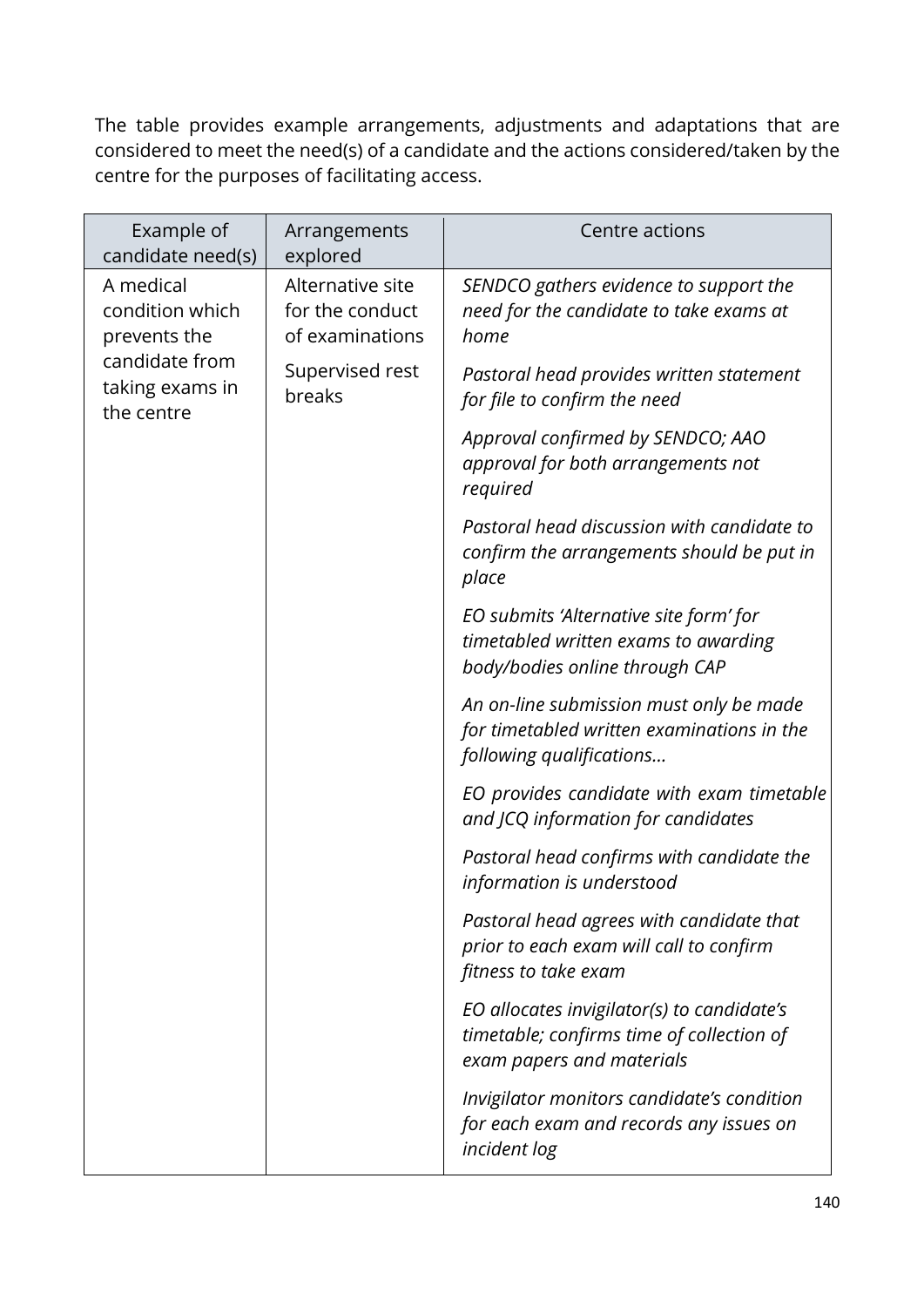|                                      |                                               | Invigilator records rest breaks (time and<br>duration) on incident log and confirms set<br>time given for exam                                                                                                                                                                           |
|--------------------------------------|-----------------------------------------------|------------------------------------------------------------------------------------------------------------------------------------------------------------------------------------------------------------------------------------------------------------------------------------------|
|                                      |                                               | Invigilator briefs EO after each exam on how<br>candidate's performance in exam may have<br>been affected by their condition                                                                                                                                                             |
| Special<br>Considerations            |                                               | EO discusses with pastoral head if<br>candidate is eligible for special<br>consideration (candidate present but<br>disadvantaged)                                                                                                                                                        |
|                                      |                                               | EO processes request(s) for special<br>consideration where applicable; incident<br>log(s) provides supporting evidence                                                                                                                                                                   |
|                                      |                                               | Pastoral head informs candidate that<br>special consideration has been requested                                                                                                                                                                                                         |
| Persistent and<br>significant        | Reader/computer<br>reader                     | Confirms candidate is disabled within the<br>meaning of the Equality Act 2010                                                                                                                                                                                                            |
| difficulties in<br>accessing written | 25% Extra time                                | Papers checked for those testing reading                                                                                                                                                                                                                                                 |
| text                                 | Separate<br>invigilation within<br>the centre | Computer reader/examination reading pen<br>sourced for use in papers (or sections of<br>papers) testing reading OR up to 50% extra<br>time awarded                                                                                                                                       |
|                                      |                                               | A short concise file note produced on centre<br>headed paper, signed and dated kept on<br>file, confirming the nature of the candidate's<br>impairment and that the use of a computer<br>reader and/or a reader reflects their normal<br>and current way of working within the<br>centre |
|                                      |                                               | (25% Extra time - Form 8 completed as<br>appropriate)                                                                                                                                                                                                                                    |
|                                      |                                               | Supporting evidence, AAO approval and<br>signed candidate personal data consent<br>form kept on file                                                                                                                                                                                     |